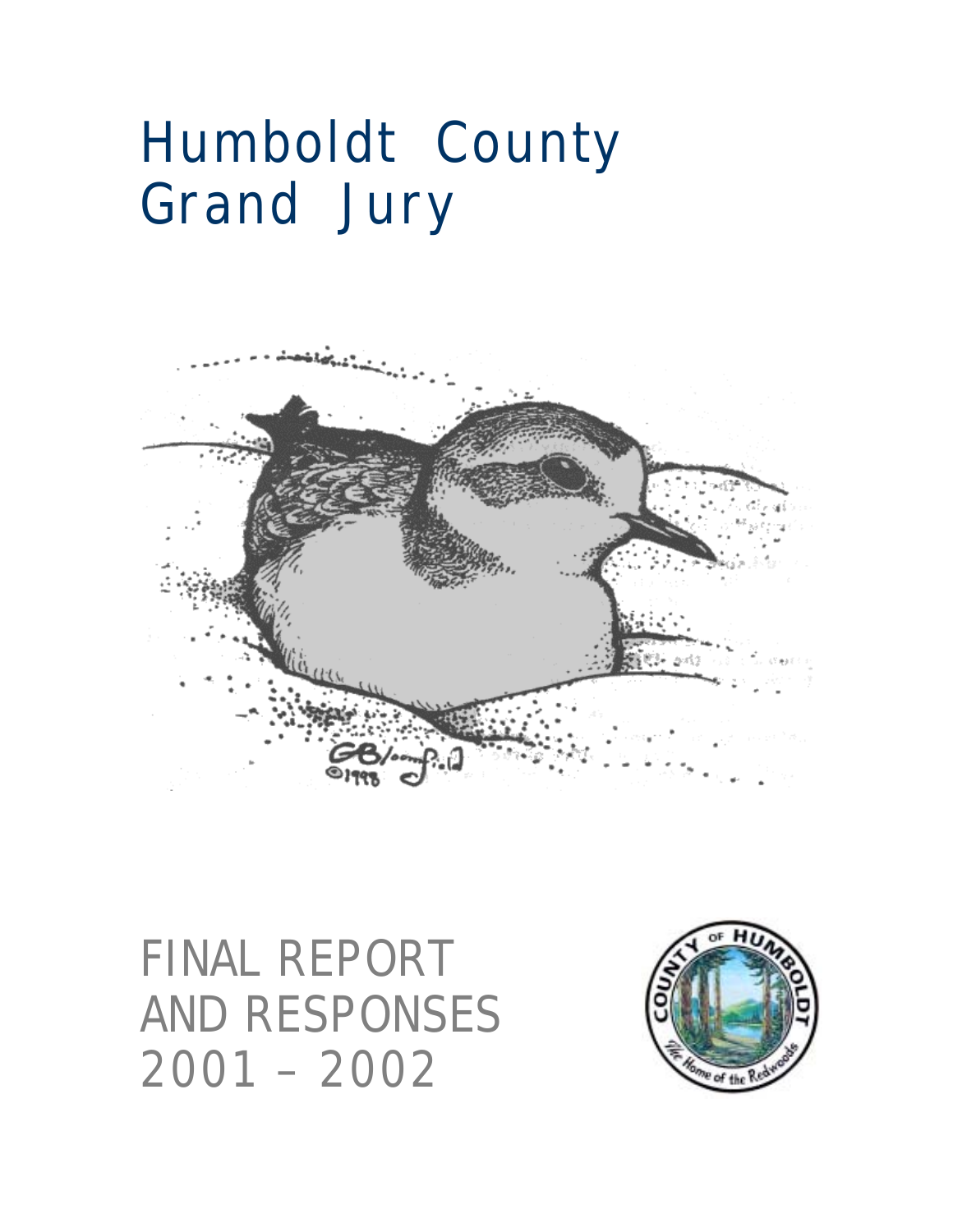#### **The Humboldt County Grand Jury would like to thank Gary Bloomfield for his rendering of the western snowy plover.**

The western snowy plover is a small awkward-looking shore bird that often nests in open sandy areas along our beaches and dunes; that lives on the leading edge of North America, eating small creatures from the sea foam. Snowy plovers achieve grace and beauty in numbers when they glide together, on their spindly legs, in and out with the waves.

During the snowy plover's breeding season from March 1 to September 30, stay out of signed nesting areas, keep pets on a leash, and limit all activities to the areas of the beach wetted by the last tide cycle.

Populations have declined dramatically in the last twenty years. The western snowy plover is listed as a threatened species under the Endangered Species Act.

| <b>REPORT#</b> | <b>REPORT TITLE</b>                                   |
|----------------|-------------------------------------------------------|
| $02 - 00$      | <b>CONTINUITY</b>                                     |
| $02 - 01$      | SHERIFF'S EVIDENCE ROOM<br>HUMBOLDT COUNTY COURTHOUSE |
| $02 - 02$      | HUMBOLDT COUNTY JAIL FACILITIES                       |
| $02 - 03$      | REGIONAL FACILITY AND JUVENILE HALL                   |
| $02 - 04$      | HUMBOLDT COUNTY SHERIFF'S FARM                        |
| $02 - 05$      | PROBATION ALTERNATIVES IN A COMMUNITY ENVIRONMENT     |
| $02 - 06$      | <b>COUNTY PARKS</b>                                   |
| $02 - 07$      | HEALTHY MOM'S PROGRAM (HMP)                           |
| $02-08$        | CITY OF FURFKA PUBLIC PARKING                         |
| 02-09          | <b>COUNTY COUNSEL'S OFFICE</b>                        |
| $02 - 10$      | CHILD WELFARE SERVICE (CWS)                           |
| $02 - 11$      | <b>COMMUNITY SCHOOLS</b>                              |
| $01 - 09$      | CARLOTTA RESPONSE TO 2000-2001 REPORT                 |

## **TABLE OF CONTENTS**

 $\mathbb{R}$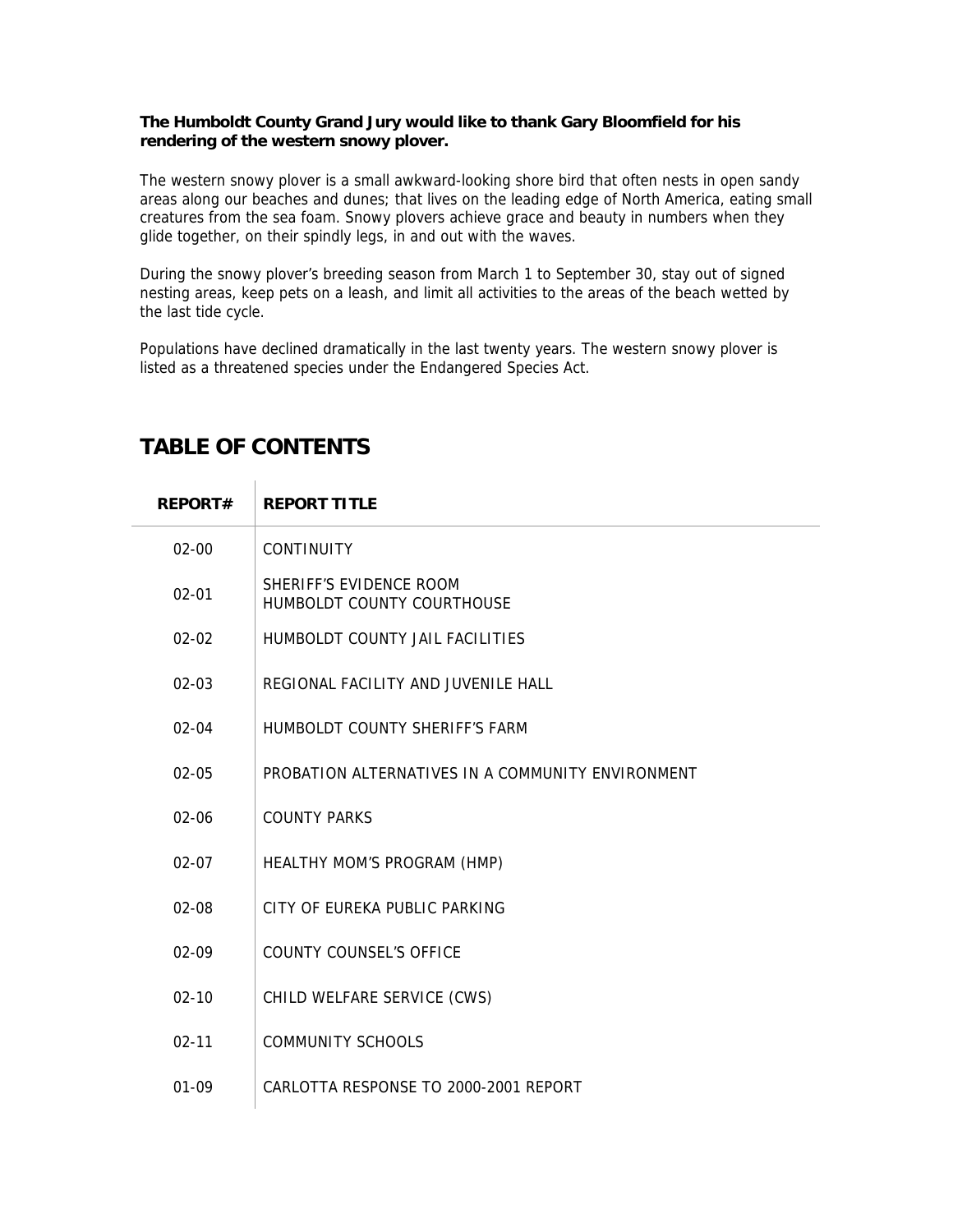

### **GRAND JURY COUNTY OF HUMBOLDT 825 FIFTH STREET**

**EUREKA, CALIFORNIA 95501-1153 PHONE (707) 476-2475** 

**June 20, 2002** 

**Hon. Dale Rienholtsen Presiding Judge Superior Court of the State of California in and for the County of Humboldt** 

#### **Sir:**

**The 2001-02 Humboldt County Grand Jury is proud to submit this Final Report to the Court as prescribed by Penal Code Section 933. This report is the result of the efforts of the Grand Jury panel over the past year and documents their findings, conclusions and recommendations of what they believe will result in better services to the public by the various government agencies within the county.** 

**As you know, this report will be published in a local newspaper at a later date. It is our hope that that effort will stimulate citizens of this county to become more aware of the activities of the various governmental agencies within the county.** 

**One of the segments of this report is a Continuity Report that investigates the responses to the 1999-2000 grand jury report to determine whether the various agencies responded with action to recommendations made by that grand jury.** 

**It should be noted that the Penal Code requires that the grand jury shall examine each county department on a random basis from time to time. This year's grand jury discovered that the office of the County Counsel had never been examined and chose to take on that task this year. That report is one segment of this final report.** 

**The members of the 2001-02 Humboldt County Grand Jury wish to express deep gratitude to all of the individuals, the governmental agencies and to the Court for the cooperation that made our job easier this year. It is our hope that the grand jury's efforts will stimulate other citizens to volunteer to serve on a future grand jury.** 

**Sincerely Donald D. Swisher** 

Donald De Sweekel

**Foreman, Humboldt County Grand Jury 2001-02**

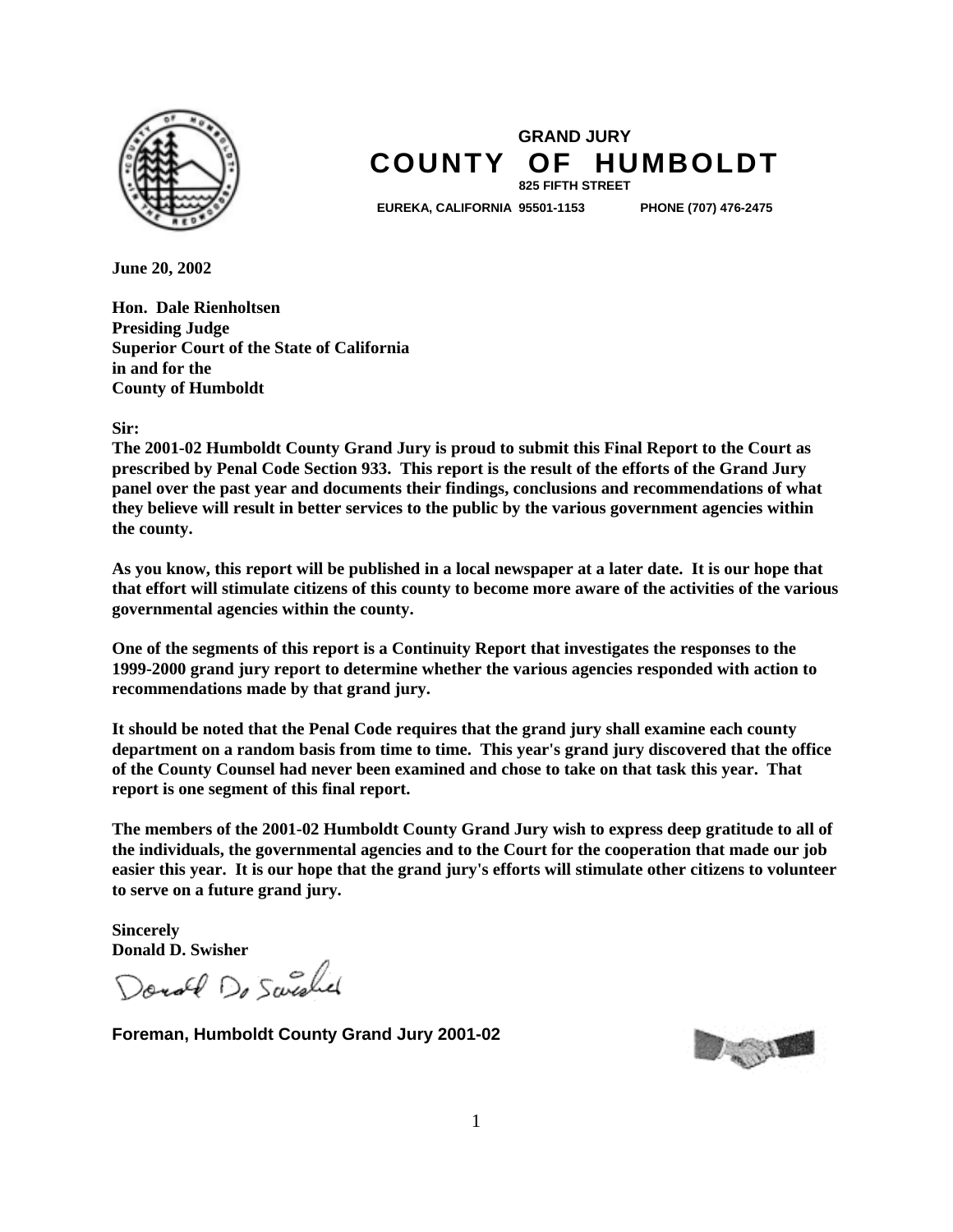### INTRODUCTION

<span id="page-3-0"></span>The Humboldt County Grand Jury (HCGJ) has specific legal powers to investigate and report on local government. One continuing obligation is the monitoring of responses to the findings and recommendations made by prior grand juries. The main purpose of undertaking this look at responses is to get a sense of how successful the grand jury has been in bringing about change through its reports. Secondly, the grand jury wants to impress the recipients of grand jury reports with the fact that the grand jury does look at the responses.

The 2001-2002 Humboldt County Grand Jury has reviewed responses to the 1999-2000 Humboldt County Grand Jury Report. The purpose of this review is to decide whether local government officials have carried out the recommendations agreed to in responses to the grand jury report.

Penal Code Section 933.05 (popularly known as the "Koop law" effective on January 1, 1997) redefined the way government entities must respond to grand jury findings and recommendations. This section of the penal code requires that for each grand jury recommendation, the responding person or entity will report one of the following actions:

- That the recommendation has been implemented,
- That the recommendation has not but will be implemented, with a time frame,
- That the recommendation requires further analysis, with an explanation, or
- That the recommendation will not be implemented because it is unwarranted or unreasonable, with a supportive explanation.

This report evaluates the responses to the following 1999-2000 Humboldt County Grand Jury reports. A copy of the complete 1999-2000 Humboldt County Grand Jury Report and the responses may be found at the local library or viewed at **www.co.humboldt.ca.us** under the **Quick Find** heading for **Humboldt County Grand Jury**.

| <b>Government Entity</b> | Report #                                           |           |  |  |
|--------------------------|----------------------------------------------------|-----------|--|--|
| 1.                       | City of Blue Lake Financial Management             | $00 - 01$ |  |  |
| 2.                       | <b>Humboldt County Jail Facilities</b>             | $00 - 02$ |  |  |
| 3.                       | Interim Report of the 1999-2000 Humboldt County    |           |  |  |
|                          | Grand Jury Concerning the Humboldt County Lease    |           |  |  |
|                          | Agreement With the Hoopa Tribe for The Use of      |           |  |  |
|                          | The Hoopa Justice Facility                         | $00 - 03$ |  |  |
| 4.                       | Law and Justice-Hoopa Station                      | $00 - 04$ |  |  |
| 5.                       | <b>Sheriff's Department Garberville Substation</b> | $00 - 06$ |  |  |
| 6.                       | Garberville Road Maintenance Station               | $00 - 07$ |  |  |
| $7_{\cdot}$              | <b>Phillipsville Community Services District</b>   | 00-09     |  |  |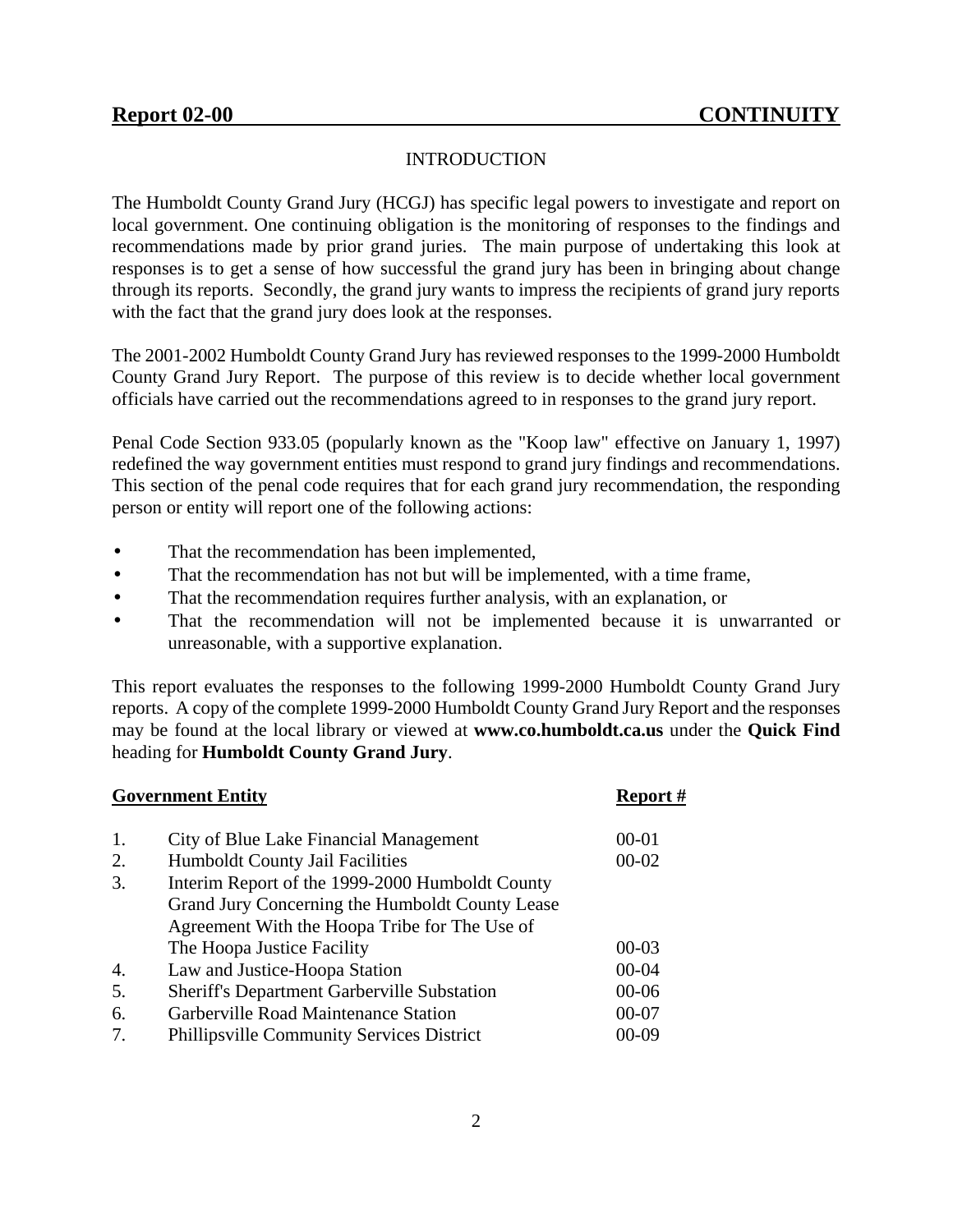|          | <b>Government Entity (cont.)</b>                                                    | <b>Report # (cont.)</b> |
|----------|-------------------------------------------------------------------------------------|-------------------------|
| 8.<br>9. | <b>Audits of Special Districts</b><br>Humboldt County Department of Social Services | $00-10$                 |
|          | Child Welfare Division                                                              | $00-12$                 |

CITY OF BLUE LAKE-FINANCIAL MANAGEMENT

### *Report 00-01*

THE 1999-2000 HUMBOLDT COUNTY GRAND JURY RECOMMENDED THAT:

**Recommendation 3** - during FY 2000-01, the Blue Lake City Manager complete the development of a formal operations manual covering the policies and procedures for all accounting and administrative operations, including capitalization and depreciation of capital assets.

**Blue Lake City Council's Response - Significant work has been in progress to complete a workable and useful Financial Policy Manual for the City long before the Grand Jury issued this recommendation. This policy manual is scheduled to be presented to the City Council for approval in the near future.**

! **Finding** - The 2001-2002 HCGJ makes the following finding: F-1. An Operational Manual (Financial Policy Manual) draft went to the Blue Lake City Council in December 2001.

**Recommendation 4** - during FY 2000-01, the Blue Lake City Manager complete a fixed-asset inventory and reconcile all accounts related to those assets.

**Blue Lake City Council's Response - This recommendation will be implemented but as stated in the City's response to Finding No. 5, it is not expected to be accomplished prior to June 2002.**

! **Finding** - The 2001-2002 HCGJ makes the following finding:

F-2 A fixed asset reconciliation has been done back to 1910.

### HUMBOLDT COUNTY JAIL FACILITIES

### *Report 00-02*

THE 1999-2000 HUMBOLDT COUNTY GRAND JURY RECOMMENDED THAT:

**Recommendation 1**- the Rohnerville Agricultural Farm remain in existence at this location or if necessary at another area suitable for this operation.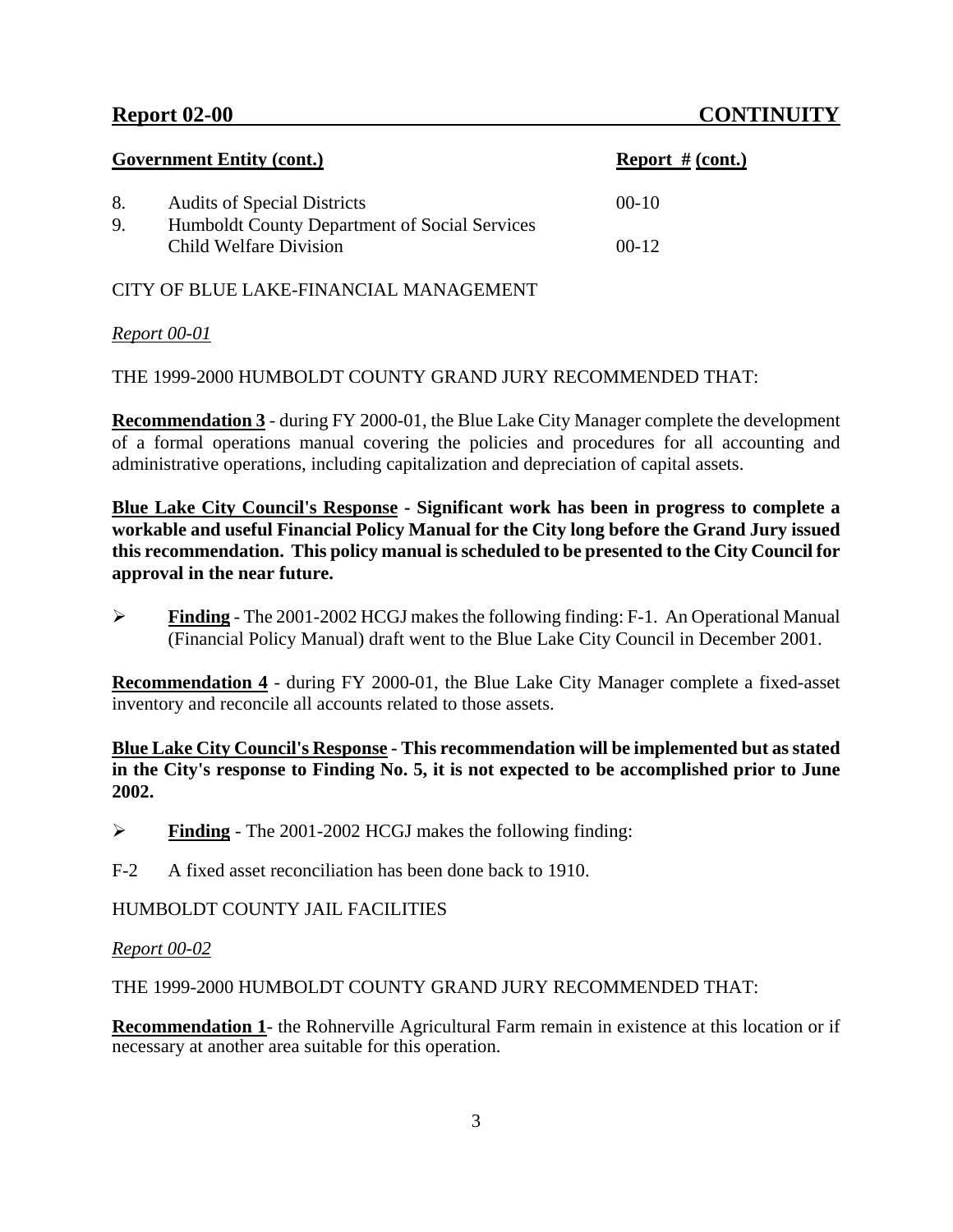**Board of Supervisors'(BOS') Response - The Rohnerville Agricultural Farm is on airport property. Having been acquired with restricted federal aviation funds, the property's primary use as an airport must have priority over other uses. According to the Airport Manager, problems with the current location include the fact that it is currently on prime airport property, creates disagreeable odors for hangar tenants in close proximity, and attracts birds, with resulting potential problems for aircraft. Discussion has been underway for some time to relocate the pig farm to another location on airport property that is not in close proximity to active airport operations. The Board supports the continuation of Rohnerville Agricultural Farm at a location not incompatible with airport operations.** 

**Humboldt County Sheriff Department's Response - Agree. If the farm project must be moved, a minimum of \$50,000 in initial funding is necessary to replace the existing structures and infrastructure.**

! **Findings** - The 2001-2002 HCGJ makes the following finding:

F-3 The Humboldt County Board of Supervisors made an extensive study at the Agricultural Farm and found no offensive odors. All animal pens are cleaned and sanitized daily.

F-4 The \$50,000 moving cost was not expended to relocate the Rohnerville Agricultural Farm.

**Recommendation 2** - improvements to Juvenile Hall be made as soon as possible.

**BOS' Response - The Probation Department, with the support of the Humboldt County Board of Supervisors, is rapidly moving forward with a State Board of Corrections Construction Grant to renovate/remodel the 30-year-old Juvenile Hall. The project will include the addition of a new intake sally port and processing area, upgrading of the facility perimeter/internal security systems, enhancement of the lobby, and the remodel of the kitchen/food services area. It is anticipated that construction activities will begin in November 2000. Completion of this much needed project will greatly improve security and efficient operation of the facility.**

! **Finding** - The 2001-2002 HCGJ makes the following finding:

F-5 The 2001-2002 Humboldt County Grand Jury Jail Committee inspected the Juvenile Hall and noted that the improvements were complete.

INTERIM REPORT OF THE 1999-2000 HUMBOLDT COUNTY GRAND JURY CONCERNING THE HUMBOLDT COUNTY LEASE AGREEMENT WITH THE HOOPA TRIBE FOR THE USE OF THE HOOPA JUSTICE FACILITY

### *Report 00-03*

THE 1999-2000 HUMBOLDT COUNTY GRAND JURY RECOMMENDED THAT: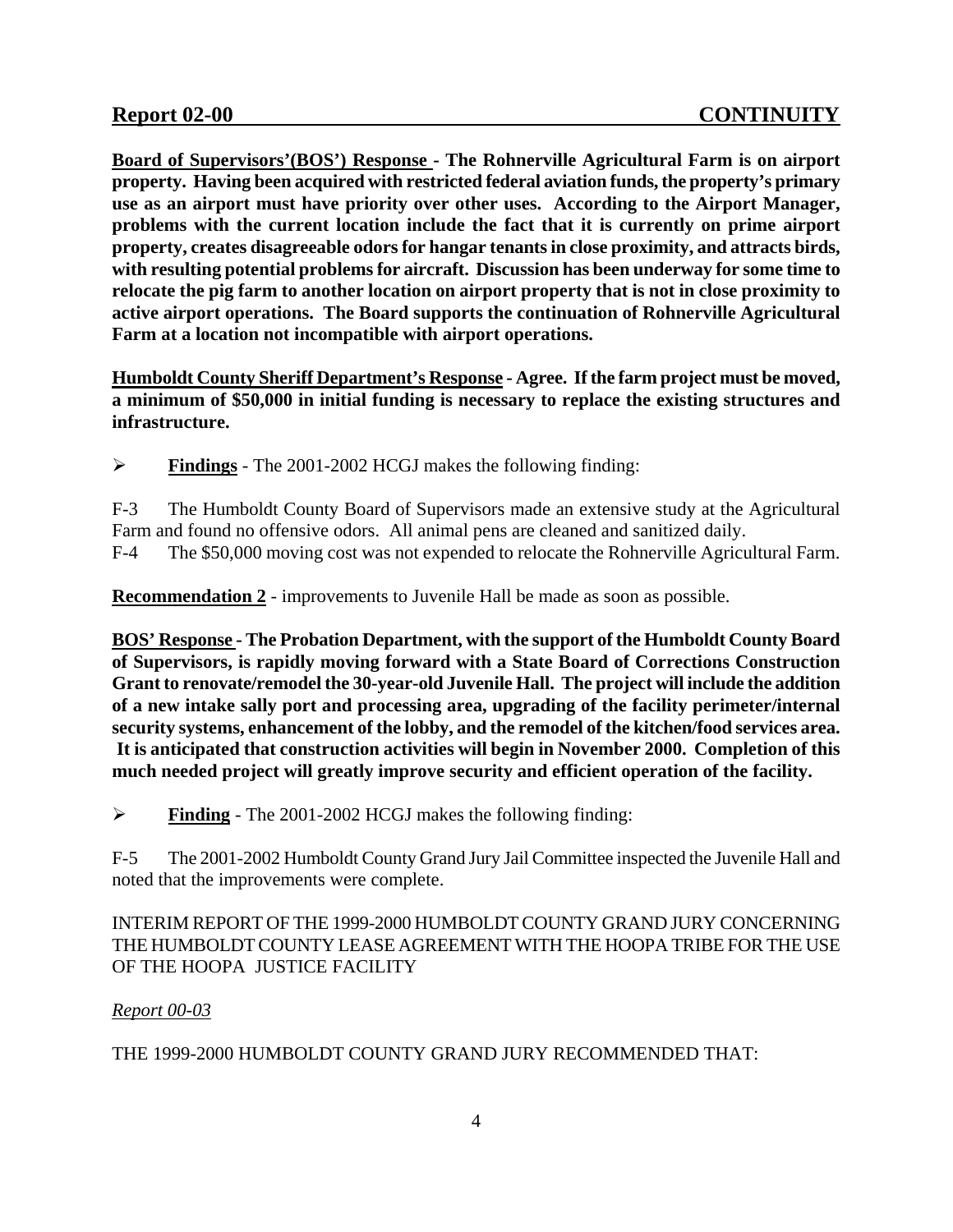**Recommendation 2** - Humboldt County consummates a viable lease agreement with the Hoopa Tribe for any future use of the Hoopa Justice Facility. Such lease should contain provisions that both parties bear the costs of utilities and maintenance in proportion to each party's use, respectively.

**Administrative Services Department's Response - Agree. A lease with the provisions recommended by the grand jury has been written and sent to the Chairman of the Hoopa Tribal Council. We are currently awaiting word from them if it is satisfactory or not. In the meantime, joint use of the facility is occurring and the needs of both entities are being met.** 

**BOS' Response - Agree. County staff has been working toward this end and hope to have a signed agreement by September 2001. This is, of course, contingent upon actions by the Hoopa Tribal Council.**

! **Findings** - The 2001-2002 HCGJ makes the following findings:

F-6 A meeting took place on February 20, 2002, with the Hoopa tribe and Humboldt County officials to resolve the items in dispute on the use agreement that was sent to the Chairman of the Hoopa Tribal Council.

F-7 A viable use agreement was consummated by all parties involved and was unanimously approved by the board on May 7, 2002.

### LAW AND JUSTICE - HOOPA SUBSTATION

### *Report 00-04*

The deputy sheriffs assigned to the Hoopa Sheriff's Substation are responsible for the protection of the citizens and property in their assigned area. The deputies that work out of the Hoopa substation serve the northeastern portion on Humboldt County; from Berry Summit on the west, to the Trinity County line on the east, from Del Norte County line on the north, to areas near Hawkins Bar.

THE 1999-2000 HUMBOLDT COUNTY GRAND JURY RECOMMENDED THAT:

**Recommendation 4** - install an alarm system for the protection of the Sheriff's Substation.

### **Sheriff Department's Response - Agree. Funding will be requested in the fiscal year 2001/2002 budget request.**

- ! **Finding** The 2001-2002 HCGJ makes the following finding:
- F-8 The sheriff did not request funds in the FY 2001-2002 budget.

**Recommendation 5** - hire a Community Service officer to do routine duties.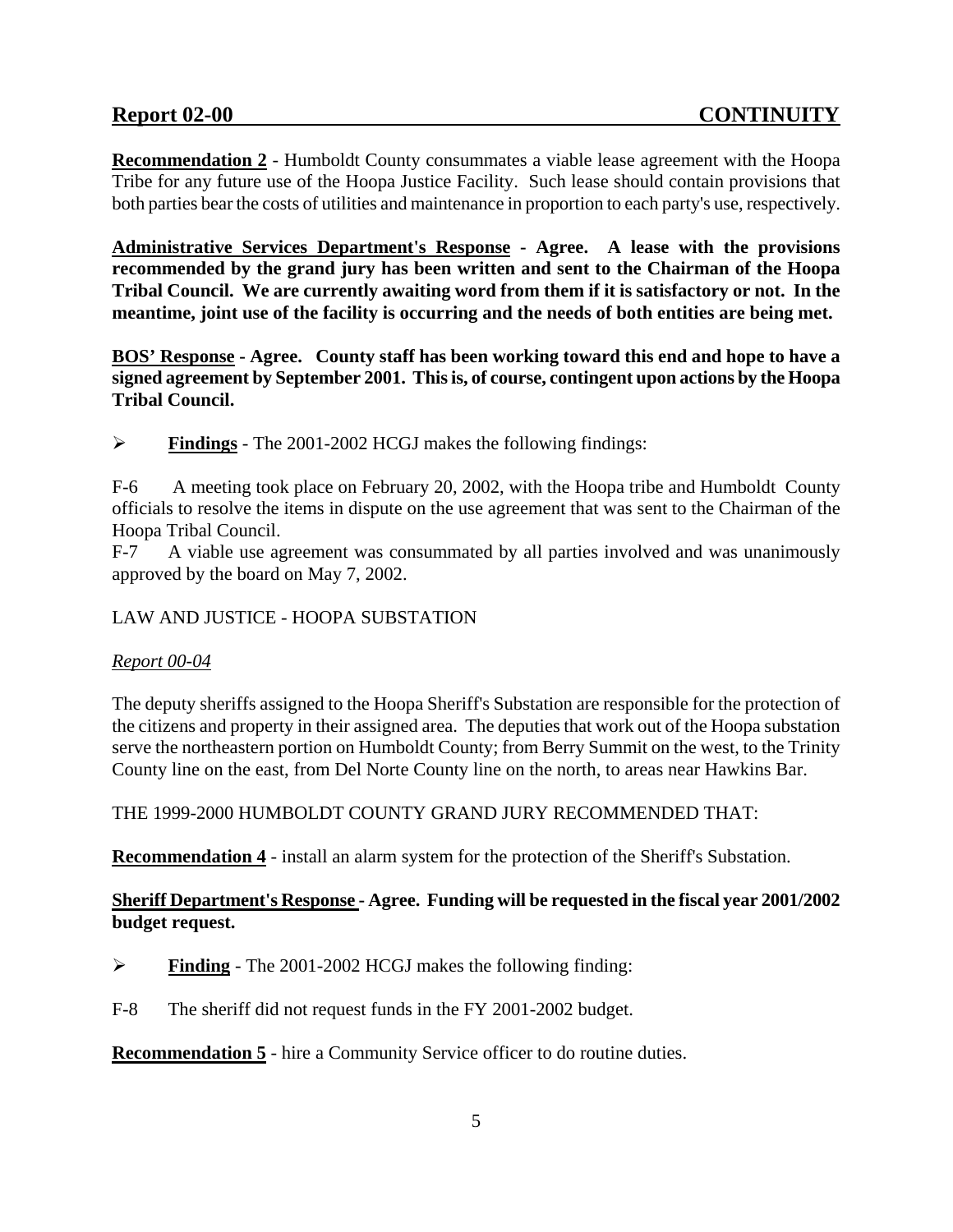**Sheriff Department's Response - Agree, in part. Grant funding is being sought to hire a Correctional Officer for the outstations. A Correctional Officer provides a greater range of services when compared to a Community Services Officer.**

- ! **Finding** The 2001-2002 HCGJ makes the following finding:
- F-9 A correctional officer was hired to provide for a greater range of services.

### SHERIFF DEPARTMENT'S GARBERVILLE SUBSTATION

### *Report 00-06*

The Garberville Substation of the Humboldt County Sheriff's Department serves the southern portion of the county from the Trinity county line on the east, to the Pacific Ocean on the west, and north of the Mendocino county line to Redcrest.

THE 1999-2000 HUMBOLDT COUNTY GRAND JURY RECOMMENDED THAT:

**Recommendation 2** - the alarm system be connected to an alarm company or directly to the sheriff's dispatch center in Eureka.

### **Sheriff Department's Response - Agree. A request for funds will be submitted in the fiscal year 2001/2002 budget request.**

- ! **Finding** The 2001-2002 HCGJ makes the following finding:
- F-10 The sheriff did not request funds in the FY 2001-2002 budget.

### GARBERVILLE ROAD MAINTENANCE STATION

### *Report 00-07*

The road maintenance yard in Garberville is more than fifty years old and in need of major upgrading.

**Findings #1, 3, and 4** - The office building is an old wooden frame structure with corrugated metal sides and roof with an attached storage shed. The equipment building is a World War II vintage Quonset hut with mainly dirt flooring.

THE 1999-2000 HUMBOLDT COUNTY GRAND JURY RECOMMENDED THAT:

**Recommendation 1** - the Humboldt County Public Works officials identify any and all funding sources which might be available to provide for major renovation or replacement of this facility.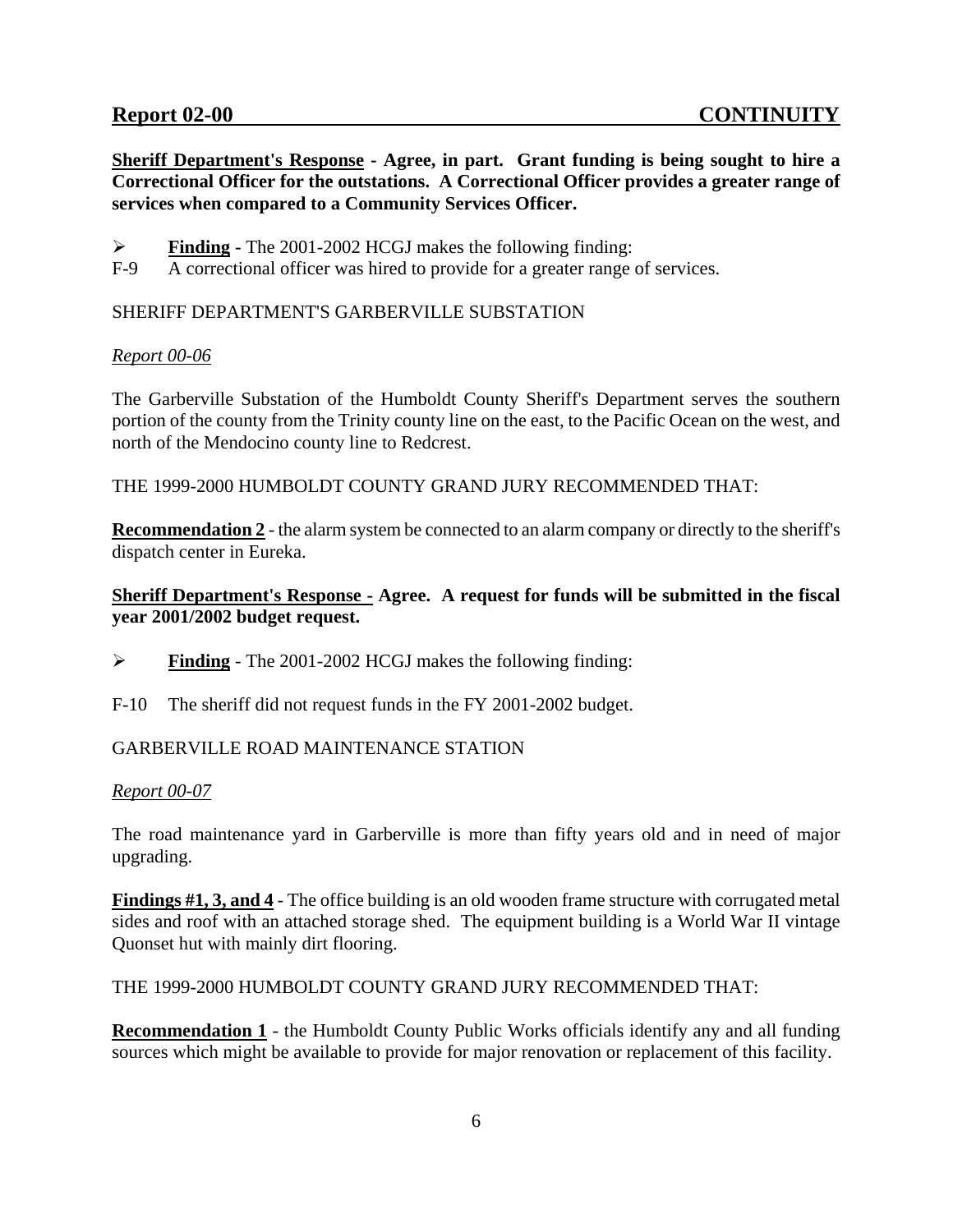**Public Works Department's Response - The Department agrees that the Garberville Maintenance Station is in need of major renovation. The only sources of funding that the department is aware of is the General Road Funds (primarily gas tax monies). Low interest loans are available; however, any loans would have to be paid back with interest from the Road Fund. No grant money that we know of is available for this type of project.** 

- ! **Finding -** The 2001-2002 HCGJ makes the following finding:
- F-11 The recommendation cannot be implemented due to funding constraints.

**Recommendation 2** - the Humboldt County Board of Supervisors budget sufficient funds to provide for major renovation or replacement of this facility.

**BOS' Response - This recommendation cannot be implemented at this time due to funding constraints. The source of funding for the recommended renovation or replacement is the Road Fund, which would require monies be transferred from the already under funded ongoing Road Maintenance Program.** 

- ! **Finding** The 2001-2002 HCGJ makes the following finding:
- F-12 The recommendation cannot be implemented due to funding constraints.

### PHILLIPSVILLE COMMUNITY SERVICES DISTRICT

### *Report 00-09*

The Phillipsville Community Service District (PCSD) was formed in 1989 to supply potable water along with fire protection and suppression to residents of the area.

THE 1999-2000 HUMBOLDT COUNTY GRAND JURY RECOMMENDED THAT:

**Recommendation 1** - the District submits a current audit to the Humboldt County Auditor.

**Auditor-Controller's Response - Agree. The Auditor-Controller will work with the District during 2000-2001 to produce an audit report to the extent that financial activities and records exist to audit.**

! **Finding** - The 2001-2002 HCGJ makes the following finding: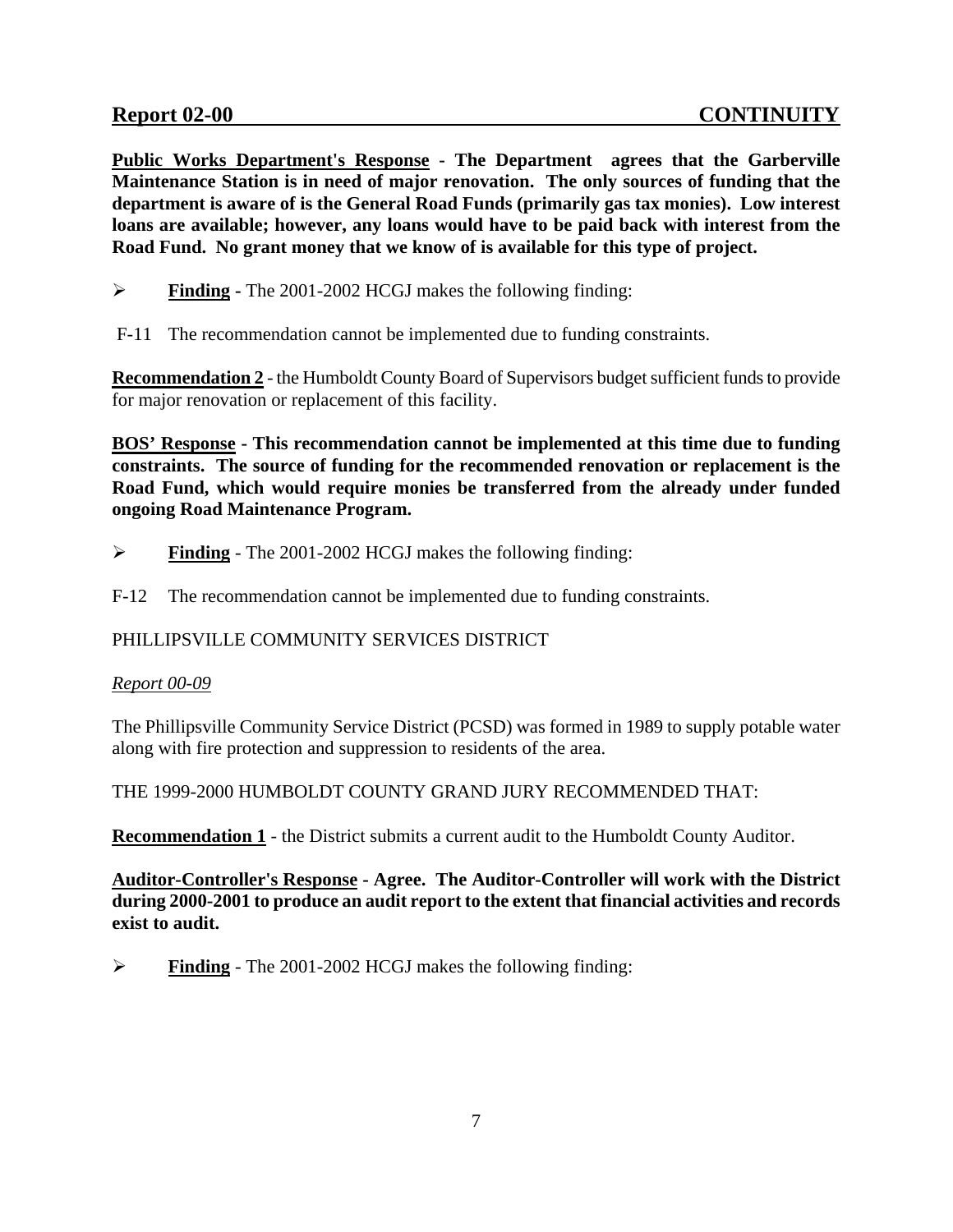F-13 The report cannot be submitted until it is cleared with the California Franchise Tax Board. The auditor/controller has not heard anything from anyone. The Community Services District is working with Phillipsville Water District in order to clear with the California Franchise Tax Board; hope to have the audit report done by the summer of 2002.

### AUDITS OF SPECIAL DISTRICTS

### *Report 00-10*

Government Code 26909 sets forth the requirements for audits for special districts. Subsection (a) states that the county auditor will make an annual audit, or contract with a CPA or other public accountant to make such annual audits. The primary responsibility for performing the audits rests with the individual districts. Both the county and state, by law, are supposed to receive timely reports.

The 1999-2000 Humboldt County Grand Jury's concern is that local taxpayers, in the absence of regular timely audits, have no means of ascertaining the financial condition or the fiscal operations of their districts.

THE 1999-2000 HUMBOLDT COUNTY GRAND JURY RECOMMENDED THAT:

**Recommendation 1** - the Humboldt County Auditor/Controller and Humboldt County Board of Supervisors continue and intensify their efforts to comply with the provisions of Government Code 26909.

**Auditor-Controller's Response - Agree. The Humboldt County Board of Supervisors approved an increase in the Auditor-Controller's staff to allow the Auditor-Controller to reinstate the special district audit program. Implementation was delayed by recruitment problems; however, the program has started and one audit has been completed. Additional audits are scheduled during 2000-01.**

**BOS' Response - This recommendation has been implemented. In fiscal year 1999-00, the Board of Supervisors provided funding to increase the Auditor-Controller's staff to reinstate the special district audit program.**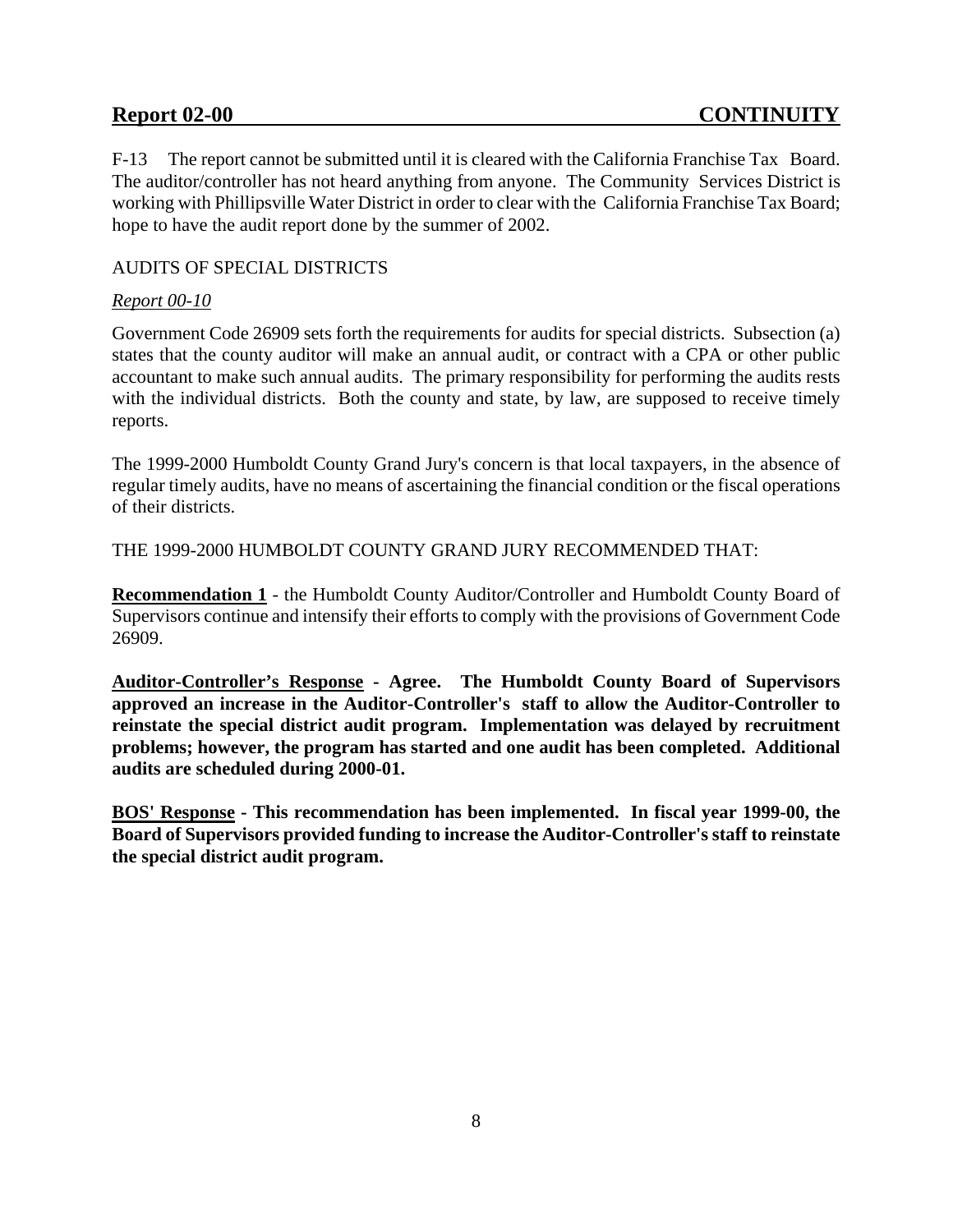! **Finding** - The 2001-2002 HCGJ makes the following finding:

F-14

| <b>Audit Date</b>                             | <b>District Audited</b>                                    | <b>Years Covered</b>         |
|-----------------------------------------------|------------------------------------------------------------|------------------------------|
|                                               |                                                            |                              |
| March 28, 2000                                | <b>Patrick Creek Community Services</b><br><b>District</b> | 1997, 1998, 1999             |
| March 22, 2001                                | Garberville Fire Protection District                       | 1997, 1998, 1999, 2000       |
| April 13, 2001                                | <b>Briceland Community Services District</b>               | 1996, 1997, 1998, 1999, 2000 |
| May 15, 2001                                  | <b>Petrolia Fire Protection District</b>                   | 1997, 1998, 1999, 2000       |
| May 23, 2001                                  | Petrolia Cemetery District                                 | 1996, 1997, 1998, 1999, 2000 |
| July 5, 2001                                  | <b>Willow Creek Fire Protection District</b>               | 1997, 1998, 1999, 2000       |
| July 17, 2001                                 | <b>Kneeland Fire Protection District</b>                   | 1996, 1997, 1998, 1999, 2000 |
| February 20, 2002                             | Rio Dell Fire Protection District                          | 1997, 1998, 1999, 2000, 2001 |
| <b>Audits Currently in</b><br><b>Progress</b> |                                                            |                              |
|                                               | <b>Samoa Fire Protection District</b>                      | 1997, 1998, 1999, 2000, 2001 |
|                                               | Telegraph Ridge Fire Protection District                   | 1997, 1998, 1999, 2000, 2001 |
|                                               | <b>Whitethorn Fire Protection District</b>                 | 1997, 1998, 1999, 2000, 2001 |

### HUMBOLDT COUNTY DEPARTMENT OF SOCIAL SERVICES CHILD WELFARE DIVISION

### *Report 00-12*

In spite of improvements made, continuing citizen complaints and concerns suggest ongoing deficiencies in the services provided by Child Welfare Services (CWS). The 1999-2000 HCGJ has examined the services currently provided to clients and offers the following recommendations.

THE 1999-2000 HUMBOLDT COUNTY GRAND JURY RECOMMENDED THAT:

**Recommendation 1** - Child Welfare Services (CWS) establish a training program with the assistance of the Redwood Coast Regional Center for workers servicing disabled persons.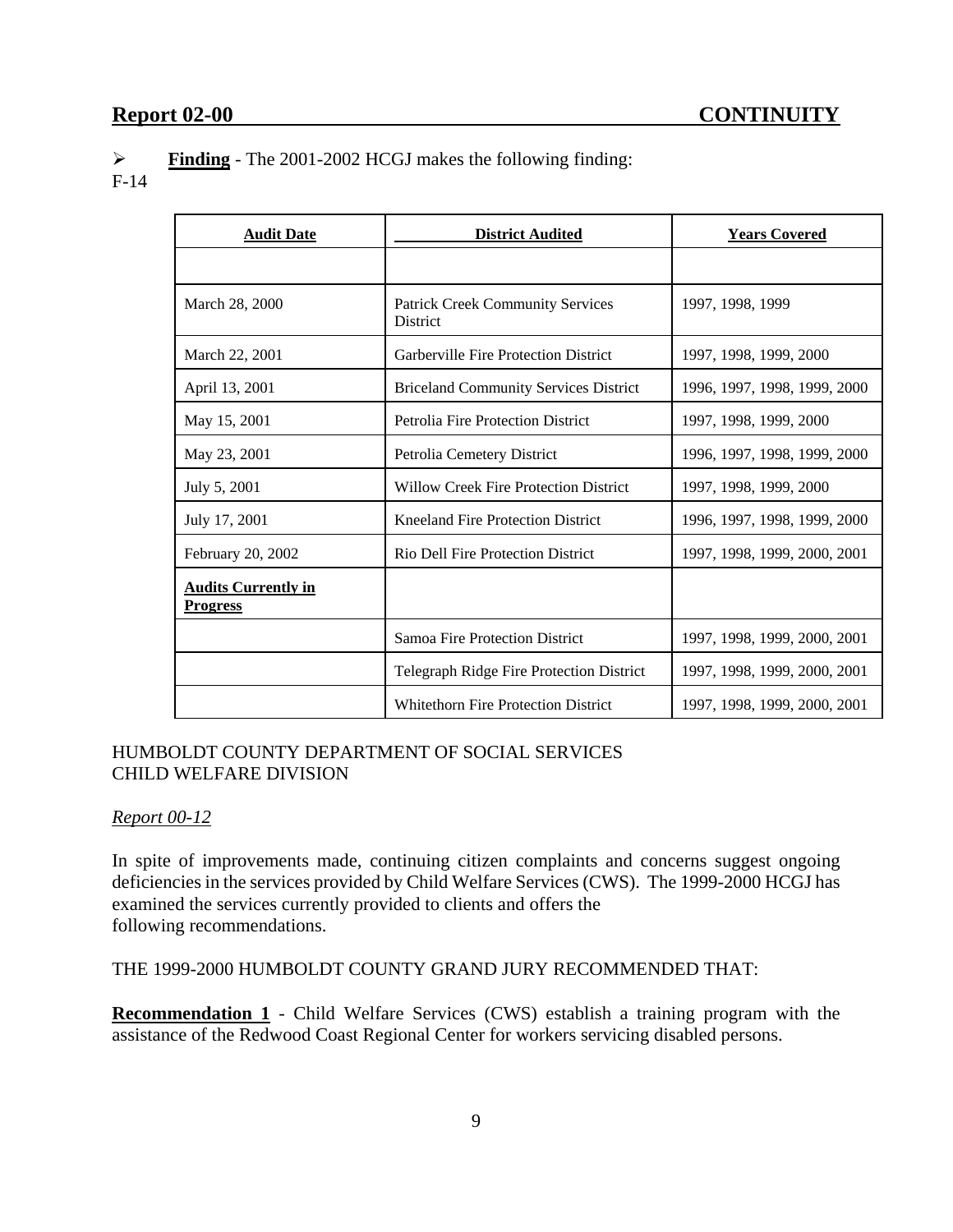**Social Services Department's Response - Agree. The recommendation has not been implemented at this time. The Redwood Coast Regional Center is a standing member of the Human Services Cabinet's Family Intervention Team Tier II Policy Committee. The Department will initiate, through the Family Intervention Team Tier II, a request for the Redwood Coast Regional Center to develop a targeted training for Mental Health, Probation, Public Health and Child Welfare Services focused on line staff serving Regional Center clients and their families. The curriculum will be developed by the Family Intervention Team Tier II Policy contact staff and policies and procedures for requesting services. The time frame for implementation of the request to train is six months or less.**

- ! **Finding** The 2001-2002 HCGJ makes the following finding:
- F-15 A training program for workers servicing disabled persons has been established.

**Recommendation 2** - the Department of Social Services (DSS) work with Humboldt State University to establish professional level programs in social work that are based in Humboldt County.

**Social Services Department's Response - Agree. The recommendation has been implemented. The Department of Social Services Director, in conjunction with the Mental Health Director, initiated contact with the University pertaining to this issue on March 31, 2000. In addition the Department of Social Services presented this issue to the Board of Supervisors on May 9, 2000, and received a letter of support from the Board toward encouraging the development of such a program. Further, the Department solicited and received Letters of Support from the California Welfare Director's Association and the Northern Welfare Director's Committee for this program. The Department will continue to work with Humboldt State University and other Distance Learning University Programs to increase professional (Masters level) training and degree program access in Humboldt County.**

! **Finding** - The 2001-2002 HCGJ makes the following finding:

F-16 HSU has established professional level programs.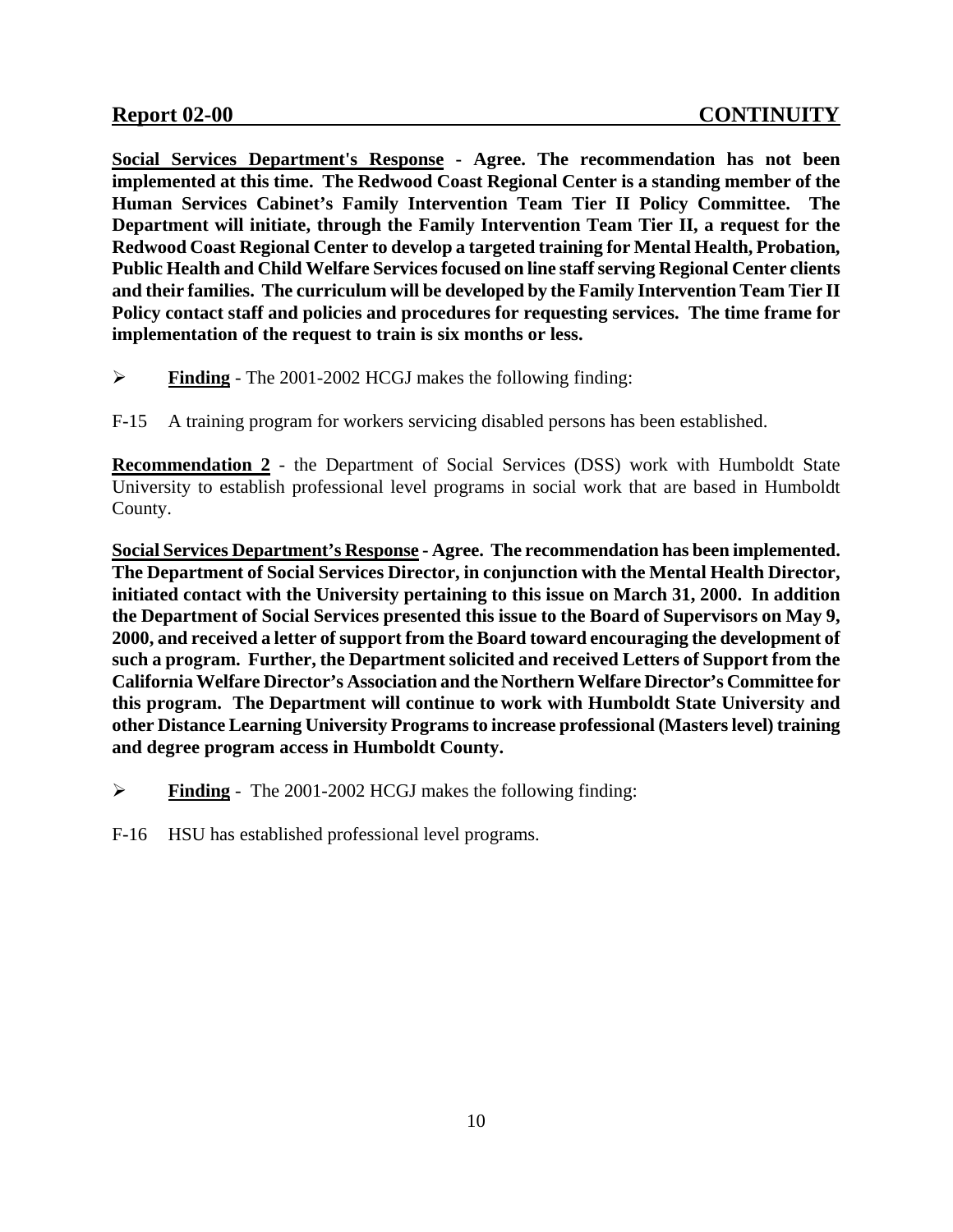### <span id="page-12-0"></span>**Report 02-01** SHERIFF'S EVIDENCE ROOM  **HUMBOLDT COUNTY COURTHOUSE**

### **INTRODUCTION**

All criminal evidence seized by the sheriff's department is stored in the evidence room in the basement area of the Humboldt County Courthouse. Members of the law and justice committee made several visits to the area and are concerned with the working conditions of the personnel. This has been a problem for many years.

### **FINDINGS**

F-1 The evidence room is staffed by 2 full-time and 1 part-time employee.

### SHERIFF DEPARTMENT'S RESPONSE TO F-1:

Agree.

F-2 The evidence room staff was interviewed by members of the grand jury, and they stated they were understaffed.

### SHERIFF DEPARTMENT'S RESPONSE TO F-2:

Agree.

F-3 According to the employees there is inadequate ventilation when dealing with toxic materials.

### SHERIFF DEPARTMENT'S RESPONSE TO F-3:

Agree.

F-4 All personnel entering and working within the evidence room are in danger of carbon monoxide poisoning because of the poorly vented garage.

### SHERIFF DEPARTMENT'S RESPONSE TO F-4:

Agree.

F-5 There is no flushing station available when the personnel are working with a toxic material.

### SHERIFF DEPARTMENT'S RESPONSE TO F-5:

Agree.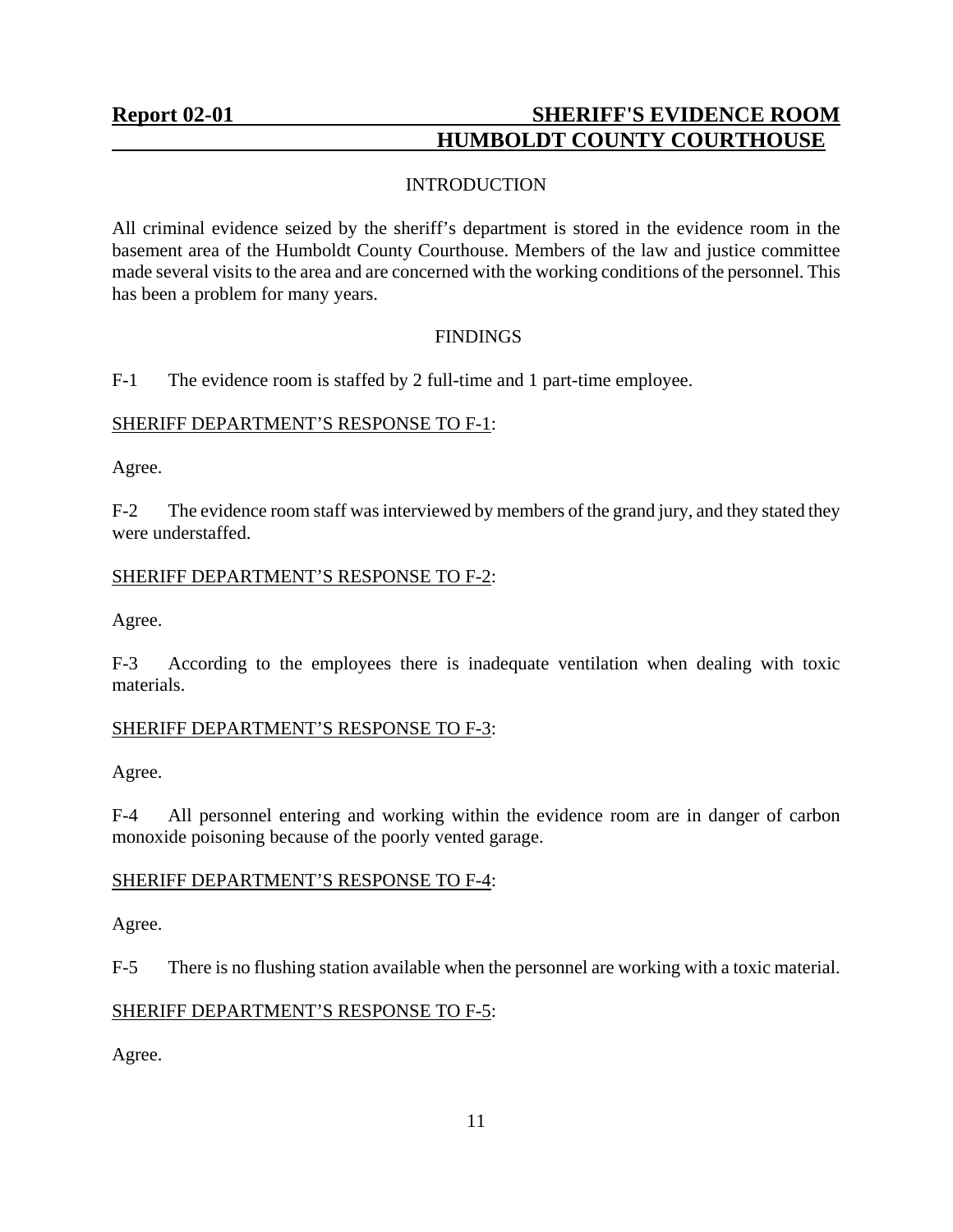### **Report 02-01** SHERIFF'S EVIDENCE ROOM  **HUMBOLDT COUNTY COURTHOUSE**

F-6 The evidence is catalogued manually.

### SHERIFF DEPARTMENT'S RESPONSE TO F-6:

Agree.

F-7 There is no clear area for the fingerprinting or other evidence processing.

### SHERIFF DEPARTMENT'S RESPONSE TO F-7:

Agree.

### **CONCLUSIONS**

C-1 The evidence room is understaffed.

C-2 The area is hazardous to the health of all the employees because the ventilation system does not circulate the air out of the evidence room.

C-3 The evidence room does not have water available to flush toxic materials from the employees' face and hands.

### RECOMMENDATIONS

### THE HUMBOLDT COUNTY GRAND JURY RECOMMENDS THAT:

R-1 The evidence room be moved to a larger area with proper ventilation.

### SHERIFF DEPARTMENT'S RESPONSE TO R-1:

This recommendation has not been implemented yet; however, it will be implemented in the future. Beginning in the Spring of 2001, the County began a project to transform some old jail space into an area appropriate for property storage and an evidence lab. Proper ventilation for the area has not been accomplished yet, but the County Risk Manager and Building Maintenance Departments are working on it.

R-2 The staff be increased to 3 full-time employees in the evidence room.

### SHERIFF DEPARTMENT'S RESPONSE TO R-2:

This recommendation has been implemented. Staff working in the evidence/property room was increased in Fiscal Year 2001/2002 to 3.5 employees. The breakdown is as follows:

- 1.5 Property/Evidence Technicians
- 2.0 Evidence Technicians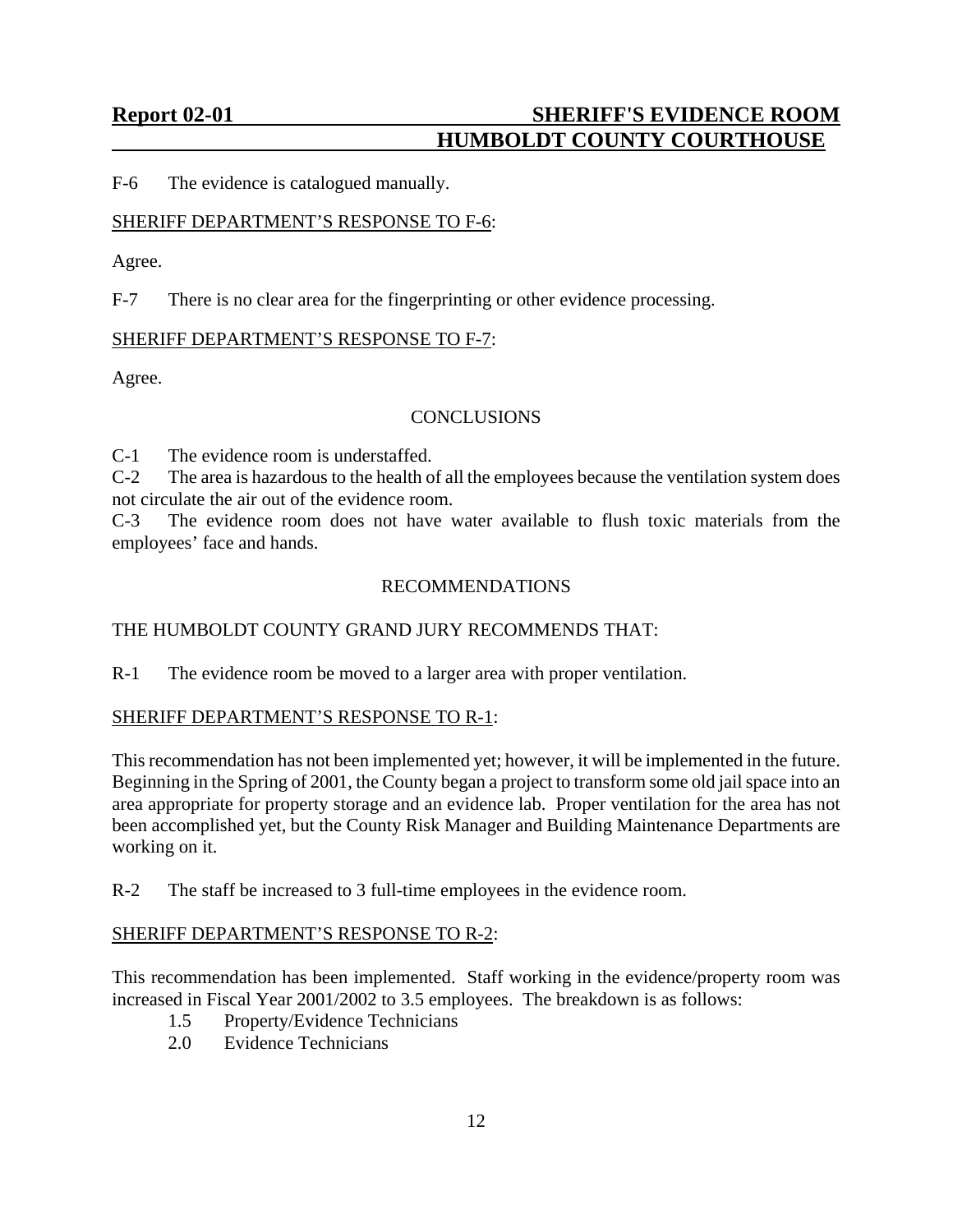### **Report 02-01** SHERIFF'S EVIDENCE ROOM  **HUMBOLDT COUNTY COURTHOUSE**

R-3 The evidence room has a computer database program to catalog the evidence.

### SHERIFF DEPARTMENT'S RESPONSE TO R-3:

This recommendation has not yet been implemented. The computerized Records Management System implemented during Fiscal Year 2001/2002 has a separate Property Management module that will be added when all the problems are worked out of the base system.

R-4 A flushing station be installed to remove the toxic materials from the evidence room.

### SHERIFF DEPARTMENT'S RESPONSE TO R-4:

This recommendation has been implemented. In the new area designated for the evidence lab, an eyewash station, emergency shower and large utility sink have been installed.

#### RESPONSES:

THE FOLLOWING RESPONSES TO REPORT 02-01 ARE REQUIRED PURSUANT TO P.C. 933 AND THE STANDARD FORMAT FOR RESPONSES.

1. The sheriff shall respond to all findings and recommendations.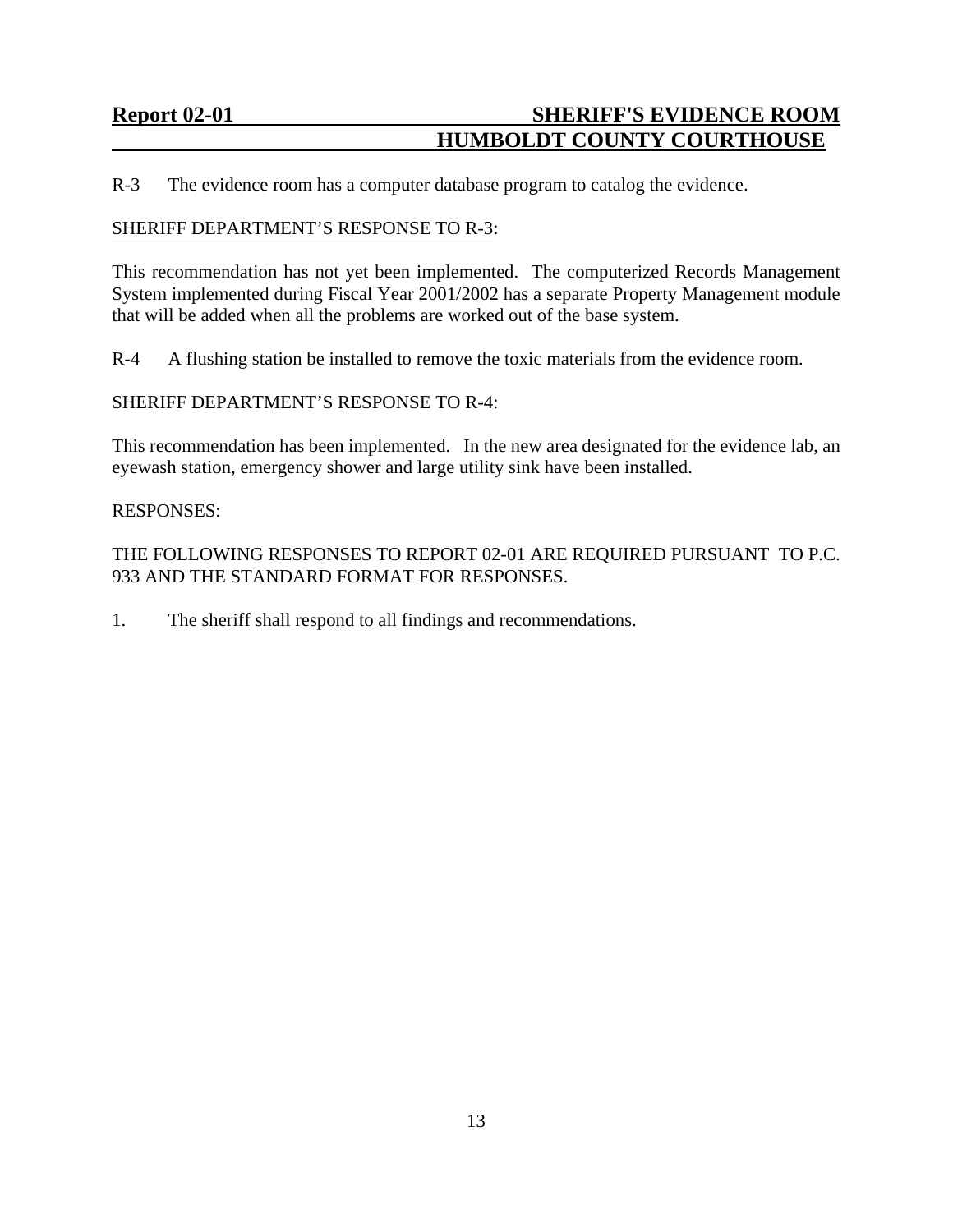### INTRODUCTION

<span id="page-15-0"></span>California Penal Code, Section 919(b) requires a yearly grand jury investigation of all public prison facilities within the county. In accordance with this requirement, the 2001-2002 Humboldt County Grand Jury has investigated the Humboldt County Correctional Facility (Main Jail) and the five other jail facilities in the county. The following information was obtained from the correctional personnel and visitations.

### HUMBOLDT COUNTY CORRECTIONAL FACILITY (MAIN JAIL)

### FINDINGS

- F-1 The final construction of this facility was completed in 1998.
- F-2 The total capacity is 410 inmates; currently the daily inmate population is 387-400.
- F-3 The facility is in good condition and is well maintained.
- F-4 New correctional officers are continually hired; many leave because of low pay.

### SHERIFF DEPARTMENT'S RESPONSE F-4:

Agree. In October of 2000, the Board of Supervisors agreed to a five percent pay adjustment for correctional officers as a first step in a collaborative effort to hire and retain correctional officers. Additionally, the Sheriff's Department, with the assistance of the County Personnel Department, have been actively recruiting for correctional officers. As of August of 2002, the vacancy level has been reduced from 26 in August of 2000 to 10 officer positions; and, the turnover rate has been reduced to a normal rate.

A continued emphasis is being placed on recruitment and retention efforts.

F-5 The facility is like a training ground for the move to better paying positions in other law enforcement agencies.

- F-6 The facility is presently understaffed by 15-20 correctional officers.
- F-7 According to correctional personnel, understaffing causes a security problem.

### SHERIFF DEPARTMENT'S RESPONSE TO F-7:

Agree. Through recruitment and retention efforts, we have increased our level of staff. We also increased our post positions in our maximum security housing unit and initiated a minimum staffing plan to ensure that a sufficient amount of staff are on duty at all times.

F-8 There are plans for remodeling the facility.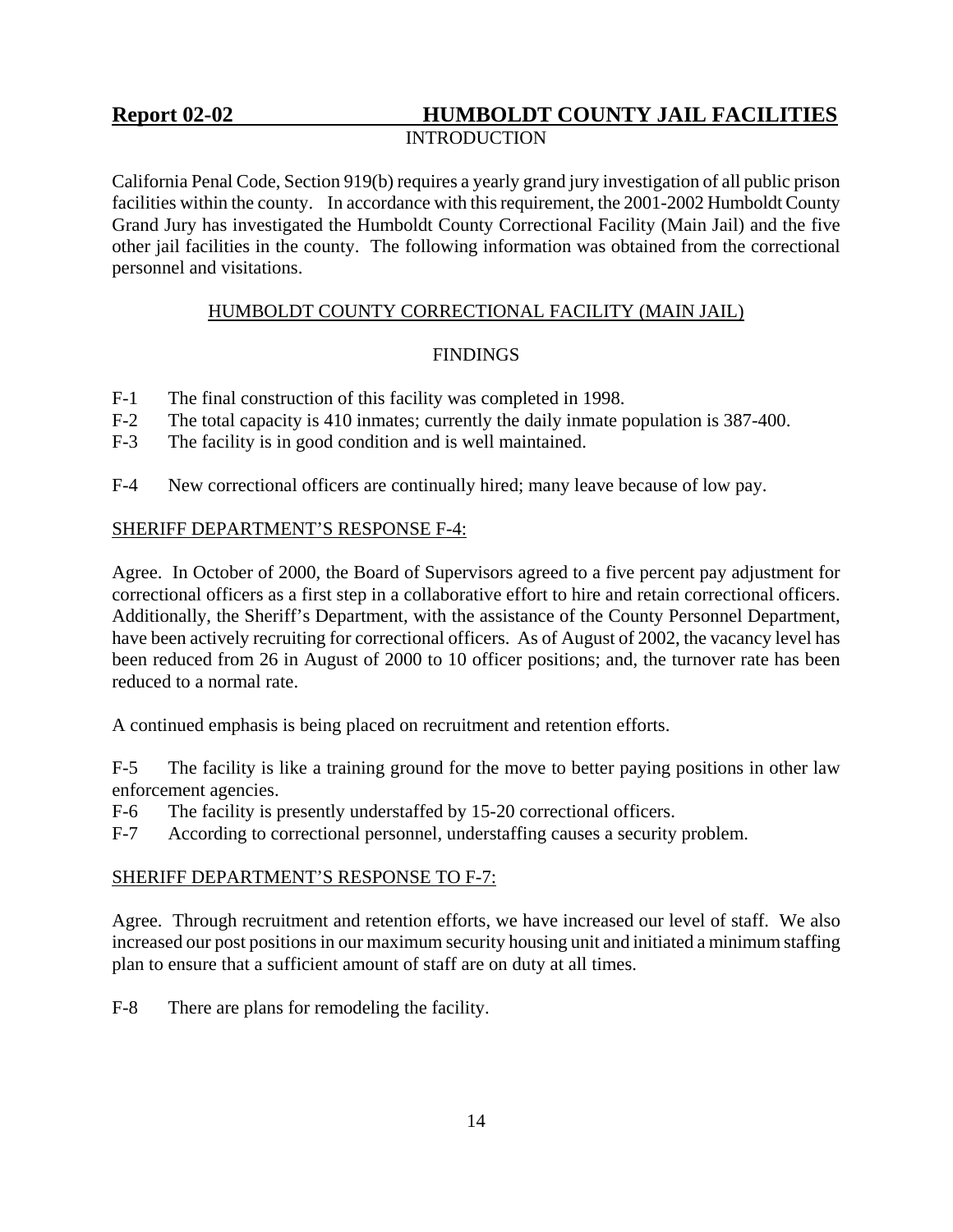### SHERIFF DEPARTMENT'S RESPONSE TO F-8:

Agree. The third floor west court holding facilities have been remodeled, and the County is in the process of remodeling our court floor security holding areas as part of the upcoming courthouse remodel. Currently, we are replacing the facility kitchen floor but have no further immediate plans or need to remodel. We are, however, assessing our current facility and exploring possible ways in which we may be able to expand in the future should the need arise.

F-9 There are plans for upgrading the computer system.

### SHERIFF DEPARTMENT'S RESPONSE TO F-9:

Agree. We are currently working with the County Information Services Department to put together a request for information to send to vendors to determine the feasibility of replacing our current correctional management computer system. The current system is in need of upgrading, and we will be in a better position to determine the feasibility and develop a time line after we gain the necessary information.

F-10 There are medical personnel on duty 24 hours a day.

F-11 There are mental health personnel on duty on a regular basis.

F-12 The Humboldt County Health Department gives the kitchen the highest rating in the county for cleanliness.

#### **CONCLUSIONS**

C-1 Understaffing creates a security problem.

C-2 Low pay creates a high turnover rate and understaffing in personnel.

#### RECOMMENDATION

### THE HUMBOLDT COUNTY GRAND JURY RECOMMENDS THAT:

R-1 the Board of Supervisors appropriates funding to hire and retain correctional officers to compete with other counties.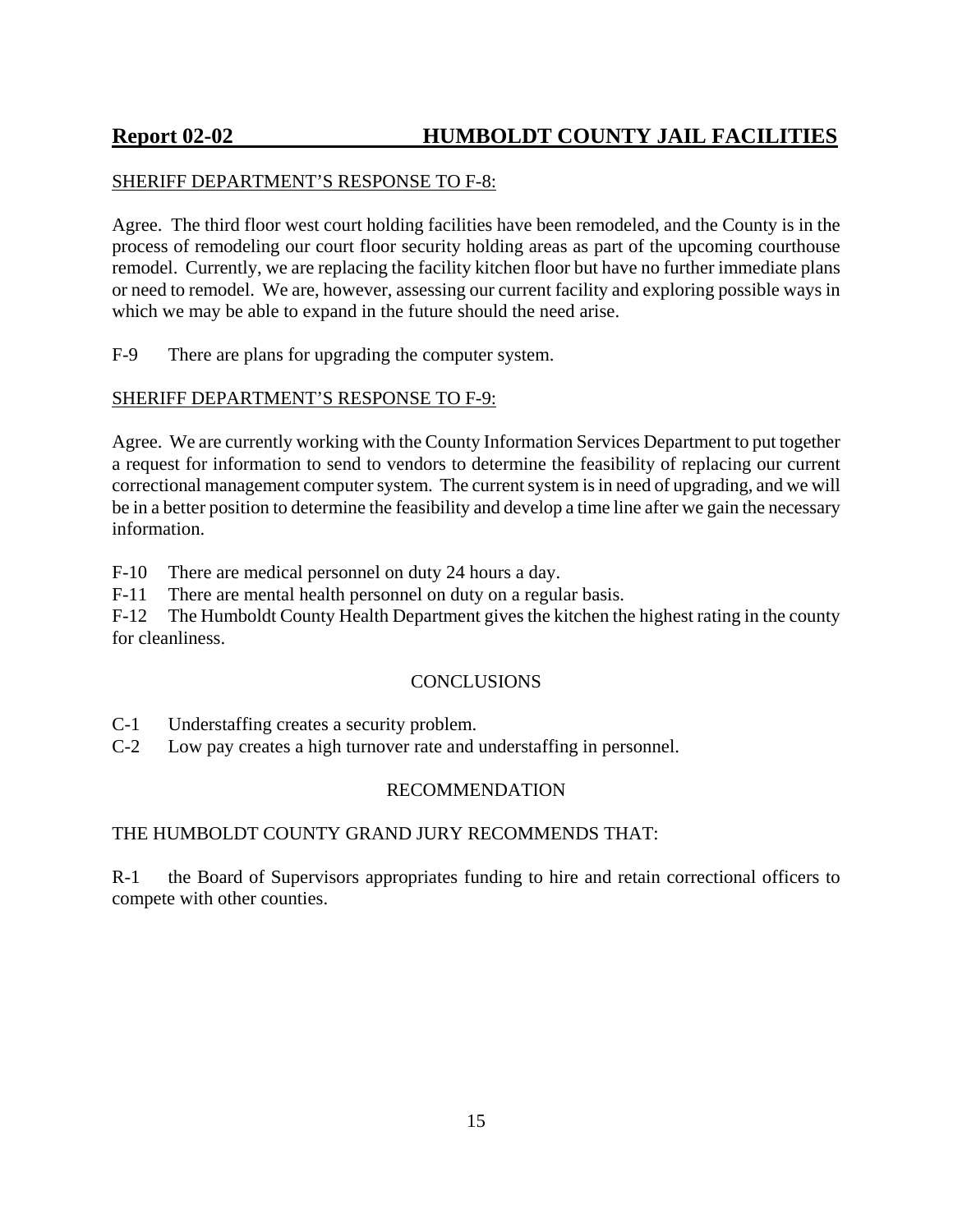### BOARD OF SUPERVISORS' RESPONSE TO R-1:

Recommendation has been implemented. The Board has adopted new procedures to assist in recruitment and retention of correctional officers. Any county employee is eligible for a \$500 recruitment bonus if they refer a correctional officer candidate who is eventually hired. One-half of this bonus is paid upon hire of a referred candidate; one-half is paid upon successful completion of the candidate's probationary period. Another recruitment incentive recently implemented is the adoption of a deputy sheriff trainee job classification. This provides for correctional officers, with a minimum of three years experience, to be eligible to apply and compete for a field officer position. Successful candidates are then appointed in a trainee position, with salary and all associated costs to participate in the police officer academy paid by the county. The ability to be eligible to compete and train for field officer positions is expected to serve as a recruitment tool for the position of correctional officer.

In terms of salary adjustments, the Board provided for a 5% salary increase in 2001, above the regular county negotiated raises, for all Correctional Officer classes.

These proactive and successful recruitment and retention efforts, initiated and implemented through the cooperation of the Sheriff and Personnel Departments, have resulted in the lowest vacancy rates in the county's correctional facility in over a decade.

### RESPONSES

### THE FOLLOWING RESPONSES TO REPORTS 02-02 ARE REQUIRED PURSUANT TO P.C. 933 AND THE STANDARD FORMAT FOR RESPONSES:

- 1. The Board of Supervisors shall respond to R-1.
- 2. The sheriff shall respond to F-4, F-7 through F-9.

### ARCATA CITY JAIL

#### **FINDINGS**

- F-1 The Arcata Jail has one clean cell with a stainless steel toilet/sink unit.
- F-2 The cell is audio-monitored.
- F-3 The entire facility is well maintained and morale is excellent.

### EUREKA CITY JAIL

#### FINDINGS

F-1 The Eureka Jail has three clean cells.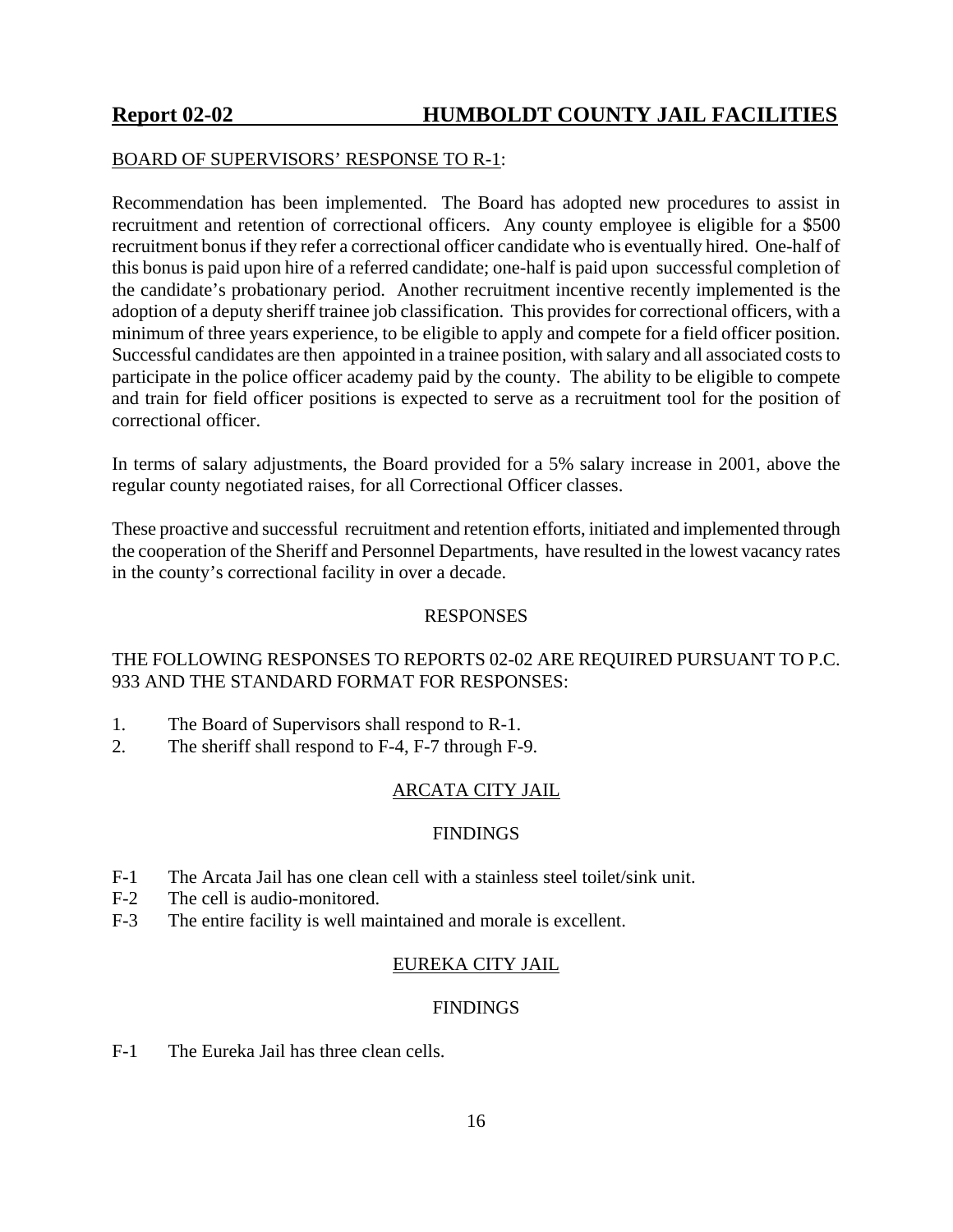F-2 The cells are video-monitored.

F-3 Maximum holding time in the cells is four hours; longer incarcerated individuals are taken to the Humboldt County Jail Facility.

F-4 The entire facility is well run and morale is excellent.

### FORTUNA CITY JAIL

### FINDINGS

F-1 There are two cells that have pillows and sheets on the beds.

F-2 Anyone being incarcerated for more than a few hours is taken to the Humboldt County Jail Facility in Eureka as soon as possible.

F-3 The entire facility is neat and clean.

### **CONCLUSION**

C-1 These facilities are adequate and the grand jury has no recommendations.

### HUMBOLDT COUNTY SHERIFF'S HOOPA SUBSTATION:

F-1: The substation has two jail cells that hold four people to a cell and one cell that is used as a drunk tank.

### SHERIFF DEPARTMENT'S RESPONSE TO F-1:

Agree.

ADMINISTRATIVE SERVICES DEPARTMENT'S RESPONSE TO F-1:

Agree in part. The operational capacity of the jail is determined by the Sheriff.

F-2: There are four deputies, one correctional officer, one sergeant, and one senior legal office assistant assigned to the substation.

#### SHERIFF DEPARTMENT'S RESPONSE TO F-2:

Agree.

### ADMINISTRATIVE SERVICES DEPARTMENT'S RESPONSE TO F-2:

Administrative Services is not familiar with Sheriff staffing.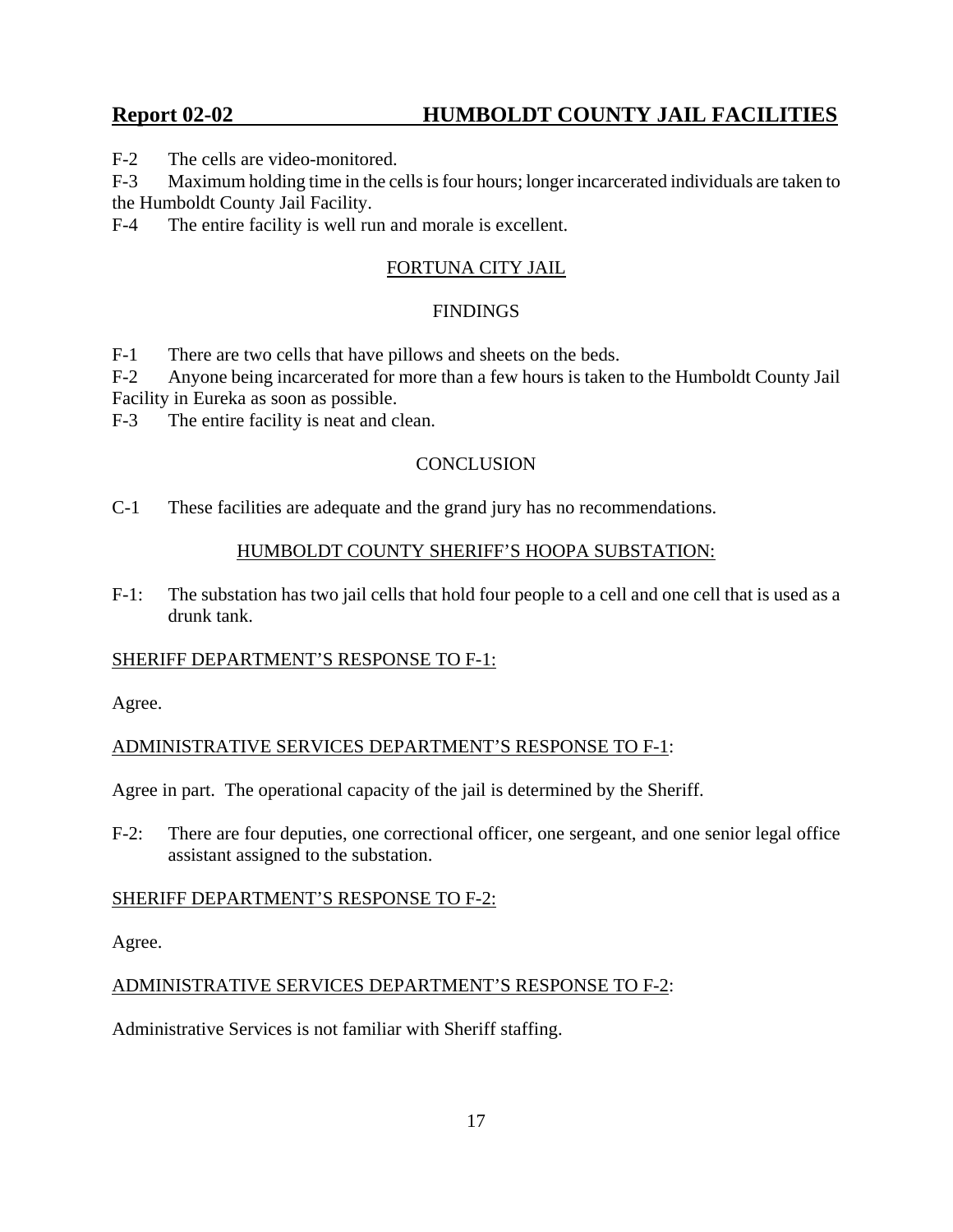F-3: The Hoopa Sheriff's Substation does not have any custodial service; this work is done by office personnel.

### SHERIFF DEPARTMENT'S RESPONSE TO F-3:

Agree.

### ADMINISTRATIVE SERVICES DEPARTMENT'S RESPONSE TO F-3:

This was probably true when the Grand Jury wrote it. Since the Hoopa Tribal Council and Board of Supervisors signed a building use agreement, custodial services are the responsibility of the Council.

F-4: The custodial duties are performed by the senior legal office assistance; the duties are not part of her job description;

### SHERIFF DEPARTMENT'S RESPONSE TO F-4:

Agree.

### ADMINISTRATIVE SERVICES DEPARTMENT'S RESPONSE TO F-4:

Administrative Services is not familiar with Sheriff staffing.

F-5: The Hoopa jail cell toilets are forty-six years old; due to their deteriorated condition, they cannot be cleaned.

### SHERIFF DEPARTMENT'S RESPONSE TO F-5:

Agree.

### ADMINISTRATIVE SERVICES DEPARTMENT'S RESPONSE TO F-5:

Agree that the toilets are aged and their condition has deteriorated. They can be cleaned.

F-6: The Hoopa Sheriff's Substation is not wheelchair accessible and does not comply with the American Disabilities Act (ADA).

#### SHERIFF DEPARTMENT'S RESPONSE TO F-6:

Agree.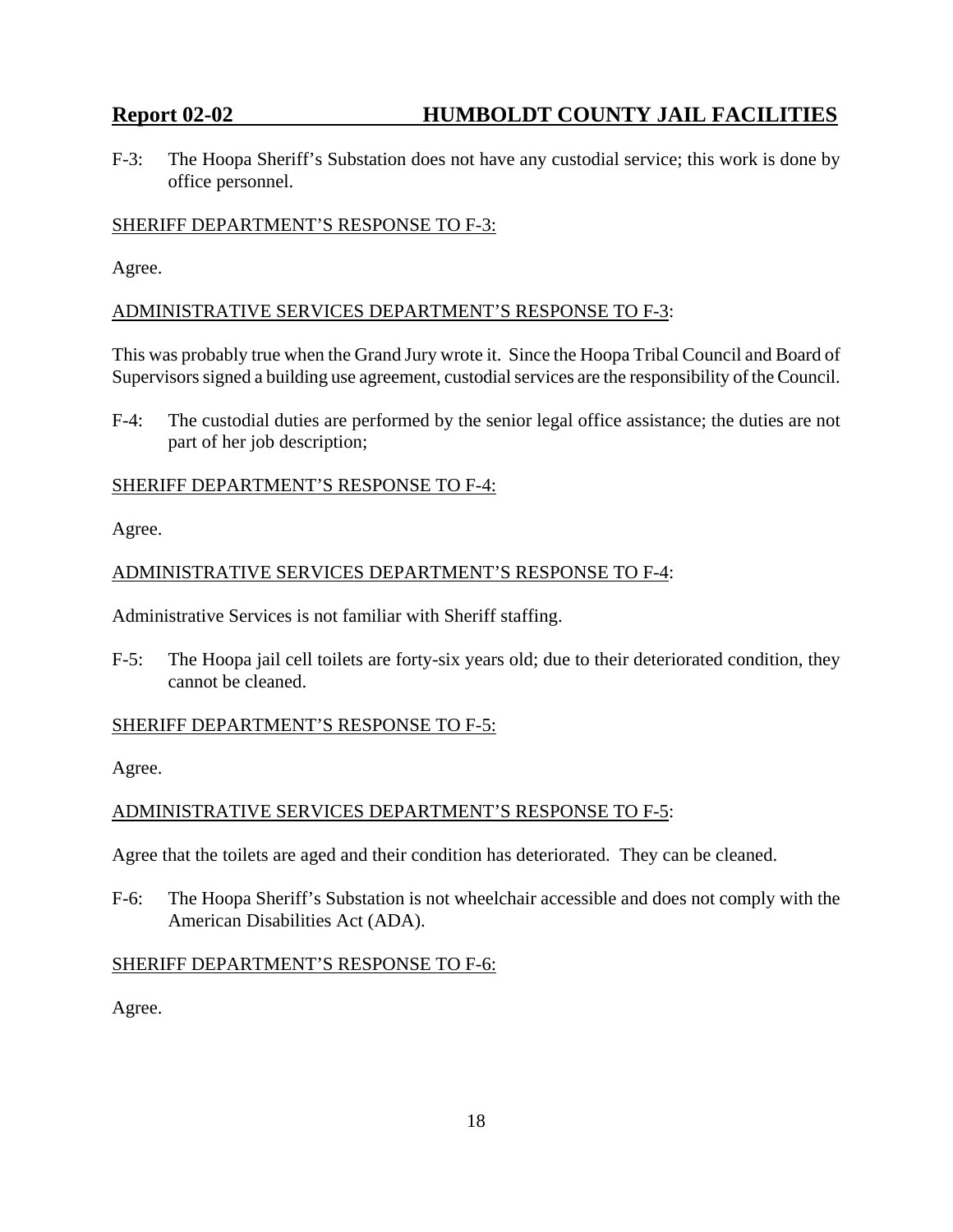### ADMINISTRATIVE SERVICES DEPARTMENT'S RESPONSE TO F-6:

The building was part of the County's facility review for ADA and Title 24 compliance. Discrepancies from the ADA and Title 24 were identified.

F-7: The county built the Hoopa Justice Facility where the Sheriff's Substation is located on tribal land and is currently negotiating the terms for an acceptable lease agreement between Humboldt County and the Hoopa Tribal Council.

### SHERIFF DEPARTMENT'S RESPONSE TO F-7:

Agree.

ADMINISTRATIVE SERVICES DEPARTMENT'S RESPONSE TO F-7:

This was probably true when the Grand Jury wrote it.

F-8: The building has been recently painted on the interior and exterior.

### SHERIFF DEPARTMENT'S RESPONSE TO F-8:

Agree.

### ADMINISTRATIVE SERVICES DEPARTMENT'S RESPONSE TO F-8:

Agree in part. The Tribal Court painted the exterior of the building. Administrative Services is not familiar with any recent interior painting.

F-9: The outside area is secure with a fence and locks on the gate and garage.

### SHERIFF DEPARTMENT'S RESPONSE TO F-9:

Agree.

### ADMINISTRATIVE SERVICES DEPARTMENT'S RESPONSE TO F-9:

Agree in part. The exterior area controlled by the Sheriff is secure. Access to the front of the building and the rear of the area controlled by the Tribal Court is not secure.

F-10: The jail and office areas are clean.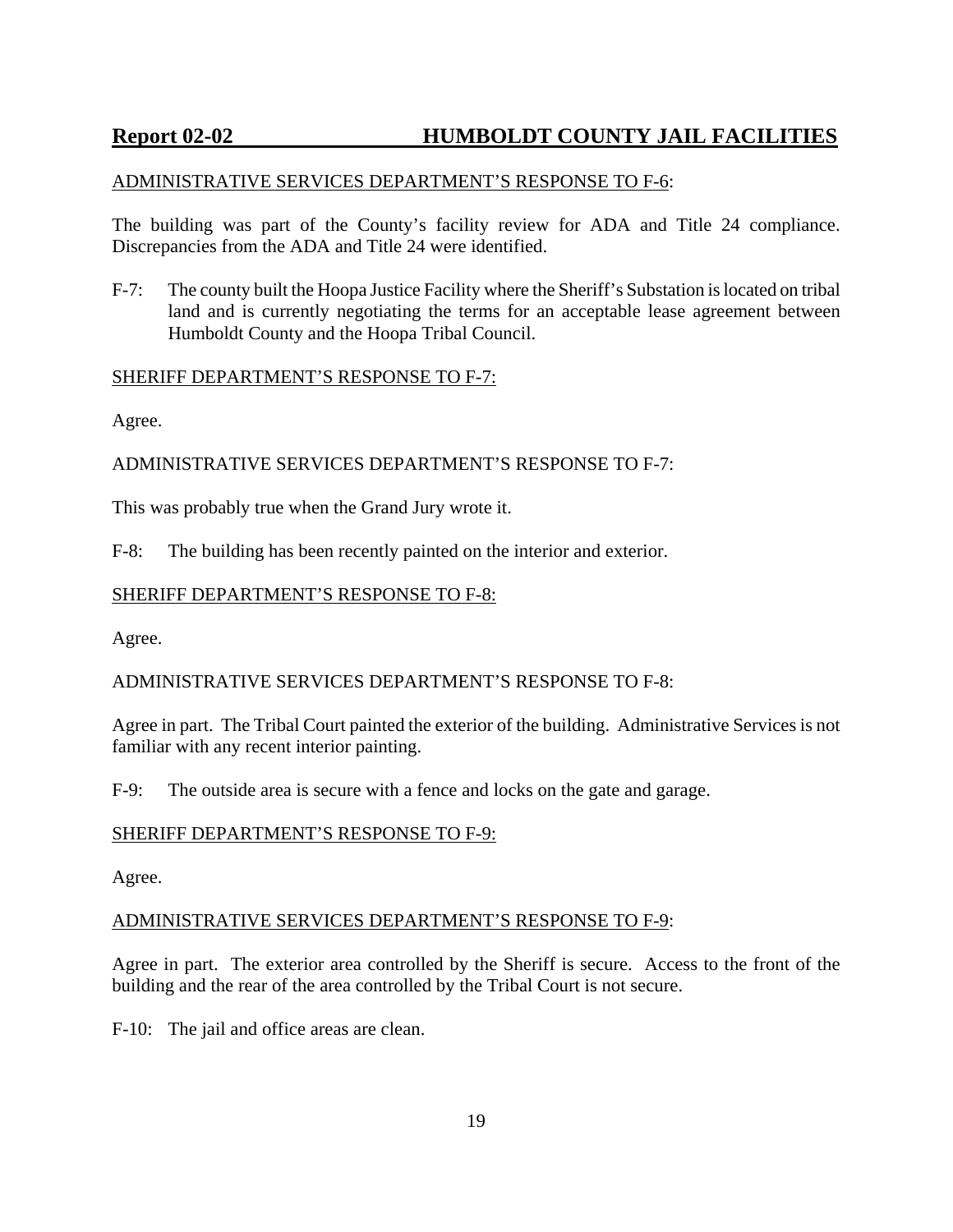### SHERIFF DEPARTMENT'S RESPONSE TO F-10:

Agree.

### ADMINISTRATIVE SERVICES DEPARTMENT'S RESPONSE TO F-10:

Agree.

C-1 The job description for the Hoopa sheriff's substation senior legal office assistant does not include custodial duties.

- C-2 Hoopa cell toilets may be a health hazard.
- C-3 A wheelchair cannot enter the Hoopa sheriff's substation.
- C-4 A lease agreement is needed for the building.

### RECOMMENDATIONS

### THE HUMBOLDT COUNTY GRAND JURY RECOMMENDS THAT:

R-1 the sheriff continues to recruit a person for custodial service for the Hoopa sheriff's substation.

### SHERIFF DEPARTMENT'S RESPONSE TO R-1:

The recommendation has not yet been implemented as the Sheriff's Department is not responsible for recruiting and hiring custodians for the Hoopa Outstation. Building Maintenance, under the Administrative Service Director, would be responsible for the recruiting and hiring; or, the Hoopa Tribal Council would be responsible per the "Maintenance and Use Agreement" between the County of Humboldt and the Hoopa Valley Tribe signed April 18, 2002.

R-2 toilets are replaced with stainless steel toilet and sink units in the Hoopa sheriff's substation.

### SHERIFF DEPARTMENT'S RESPONSE TO R-2:

This recommendation has been partially implemented. Approximately three weeks ago, the first of three (3) Hoopa Outstation cell toilets were replaced with the stainless steel toilet and sink combination by the Building Maintenance Staff. The other two toilets will be replaced by them soon.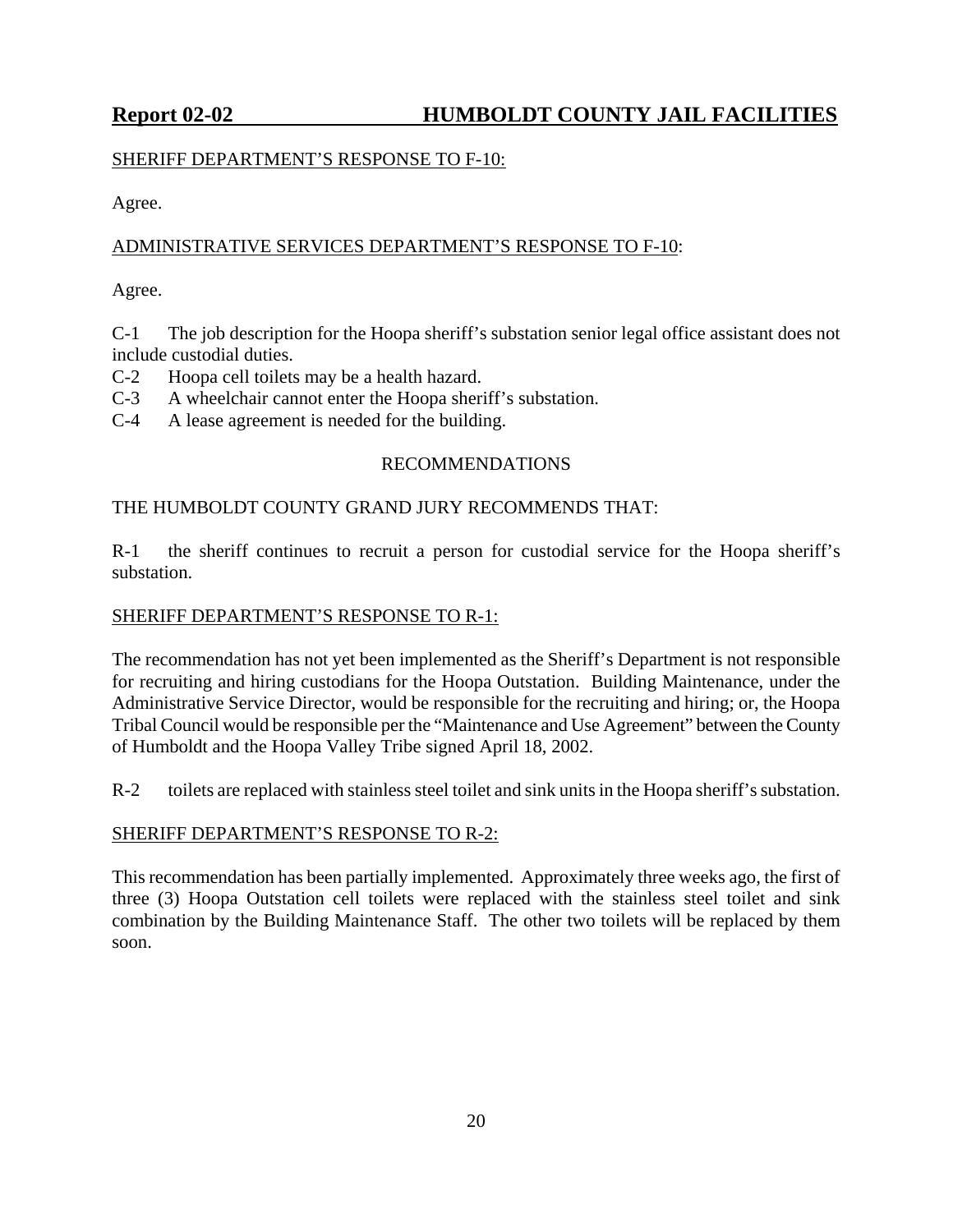### ADMINISTRATIVE SERVICES DEPARTMENT'S RESPONSE TO R-2:

The recommendation will be implemented. Building Maintenance has included this in its maintenance plan for the facility. Due to the agreement with the Tribal Council, this item has been relegated to a priority lower than those in the agreement. It is tentatively scheduled for Fiscal Year 2003-2004.

R-3 the Hoopa substation is modified to comply with the ADA act.

### SHERIFF DEPARTMENT'S RESPONSE TO R-3:

This recommendation has not been implemented as the Sheriff's Department is not responsible for modifying the Hoopa Outstation to comply with the ADA act. Building Maintenance, under the Administrative Service Director, would be responsible; or, the Hoopa Tribal Council would be responsible according to the "Maintenance and Use Agreement" signed April 18, 2002.

### ADMINISTRATIVE SERVICES DEPARTMENT'S RESPONSE TO R-3:

Implementing this recommendation is up to the Hoopa Tribal Council. The use agreement with the Hoopa Tribal Council addresses ADA issues and the means in which modifications take place.

R-4 a lease be obtained for the Hoopa sheriff's substation.

### ADMINISTRATIVE SERVICES DEPARTMENT'S RESPONSE TO R-4:

This recommendation has been implemented. The use agreement with the Hoopa Tribal Council was approved April 18, 2002 by the Tribal Council and the Board of Supervisors May 7, 2002.

#### RESPONSES

### THE FOLLOWING RESPONSES TO REPORT 02-02 ARE REQUIRED PURSUANT TO P.C. 933 AND THE STANDARD FORMAT FOR RESPONSES.

1. The sheriff shall respond to findings and recommendations R-1, R-2, R-3.

2. The Administrative Service Director shall respond to findings and recommendations R-2, R-3, R-4.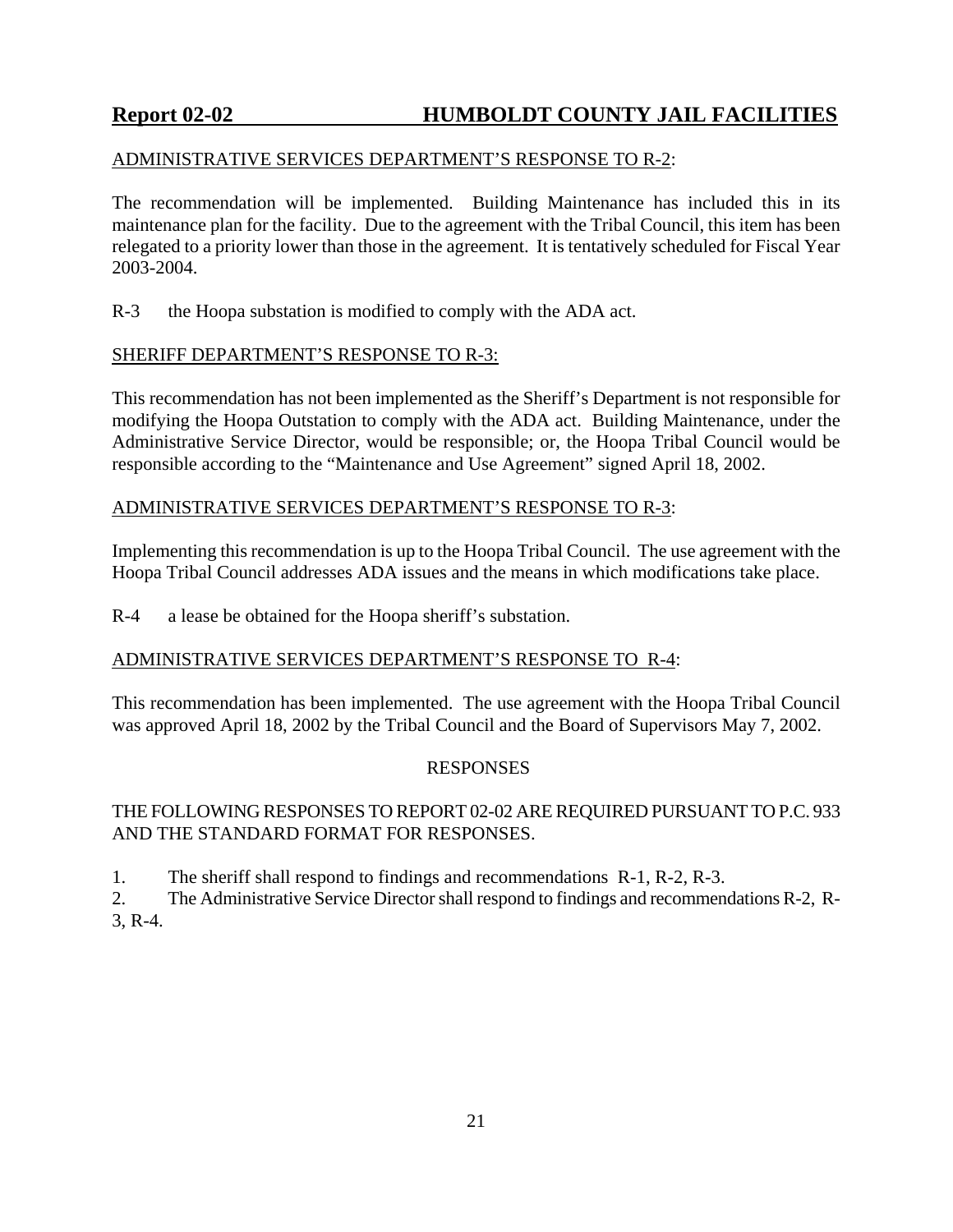### HUMBOLDT COUNTY SHERIFF'S GARBERVILLE SUBSTATION:

### **FINDINGS**

F-1: The Humboldt County Sheriff's Garberville Substation consists of four small offices and three holding cells, one of which is used as a drunk tank;

### SHERIFF DEPARTMENT'S RESPONSE TO F-1:

Agree.

F-2: The outside parking and storage area is secure with a fence and locks at the gates.

### SHERIFF DEPARTMENT'S RESPONSE TO F-2:

Agree.

F-3: There are 4 deputies,1 sergeant , 1 correctional officer, and a senior legal officer for a total of 7 personnel.

### SHERIFF DEPARTMENT'S RESPONSE TO F-3:

Agree.

F-4: The substation is also used by California Highway Patrol, Fish & Game, Fish & Wildlife and Drug Enforcement Agency.

### SHERIFF DEPARTMENT'S RESPONSE TO F-4:

Agree.

F-5: A member of the staff states that the substation is understaffed.

### SHERIFF DEPARTMENT'S RESPONSE TO F-5:

Agree.

F-6: The staff states that when outside agencies use the substation, it is too small.

### SHERIFF DEPARTMENT'S RESPONSE TO F-6:

Agree.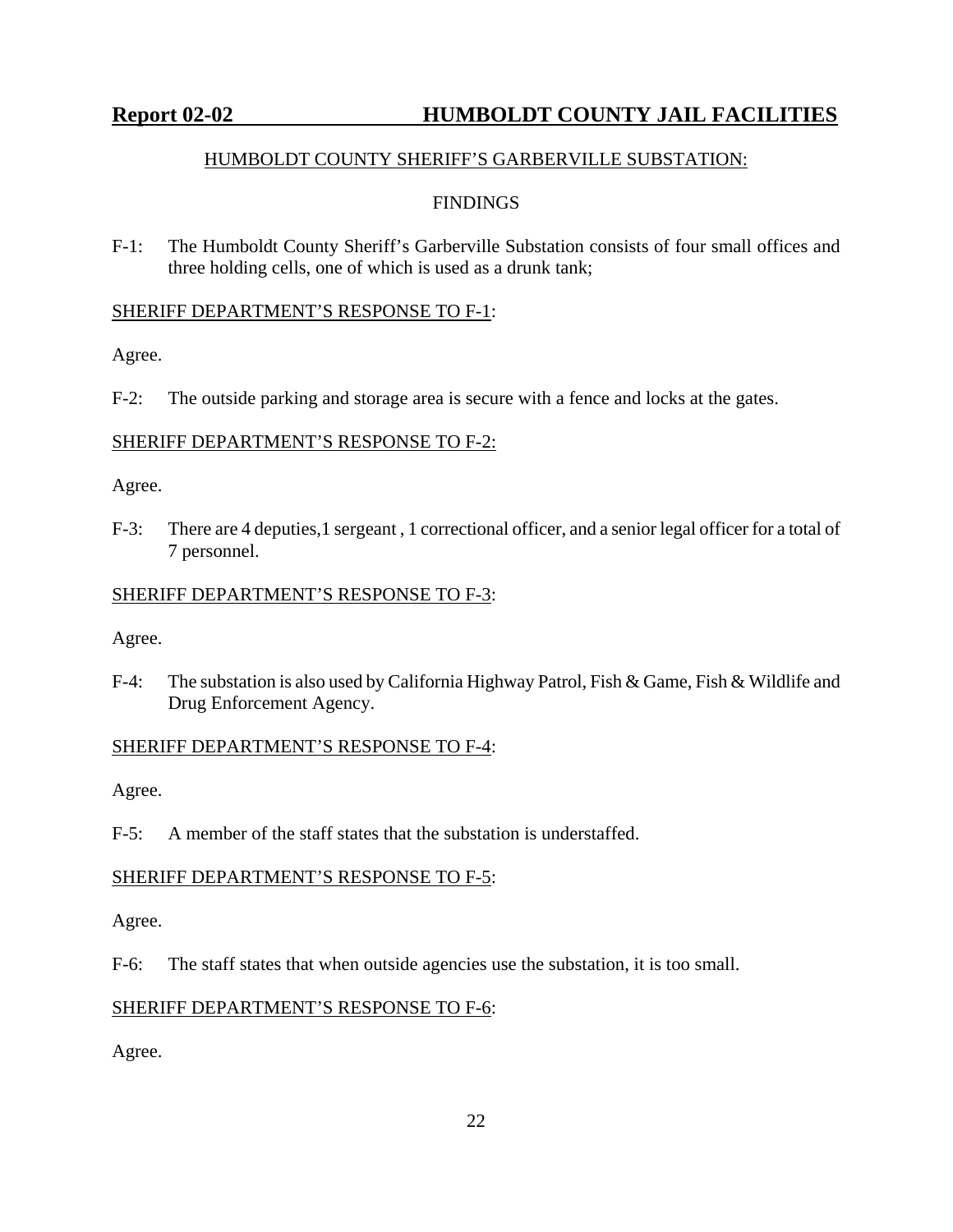F-7: New safety lights have been replaced in all three cells.

### SHERIFF DEPARTMENT'S RESPONSE TO F-7:

Agree.

F-8: Old toilets have been replaced in all three cells.

### SHERIFF DEPARTMENT'S RESPONSE TO F-8:

Agree.

F-9: The floor drains in the holding cells are not functioning correctly.

### SHERIFF DEPARTMENT'S RESPONSE TO F-9:

Agree.

F-10: No Americans with Disability Act (ADA) provisions exist in this substation.

### SHERIFF DEPARTMENT'S RESPONSE TO F-10:

Agree.

F-11: Janitorial services are performed once a week by extra help and existing staff as necessary.

### SHERIFF DEPARTMENT'S RESPONSE TO F-11:

Agree.

### **CONCLUSIONS**

C-1 Humboldt County Sheriff's Garberville substation is inadequate both in size and manpower to service this community.

C-2 The floor drains in the building create a health hazard.

### RECOMMENDATIONS

### THE HUMBOLDT COUNTY GRAND JURY RECOMMENDS THAT:

R-1 the existing building be enlarged to accommodate existing staff and multiple outside agencies.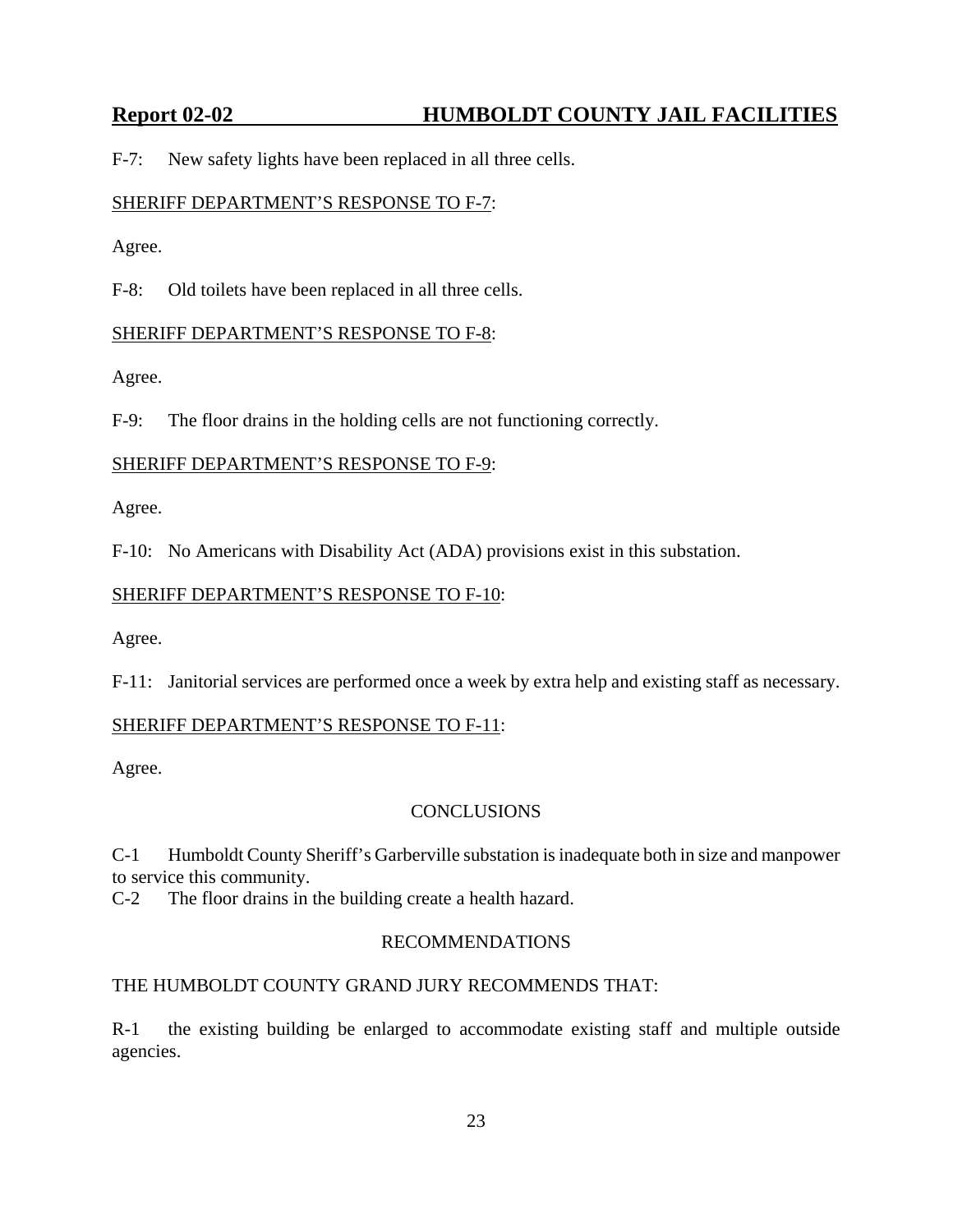### ADMINISTRATIVE SERVICES DEPARTMENT'S RESPONSE TO R-1:

The recommendation requires further analysis by the Sheriff's Department and, if such analysis supports the Grand Jury's recommendation, brought to the Board of Supervisors for action.

R-2 the existing building be upgraded to A.D.A. standards.

### ADMINISTRATIVE SERVICES DEPARTMENT'S RESPONSE TO R-2:

The recommendation will be implemented. The substation will be brought up to ADA standards. The time frame for this is uncertain as this is being written. The substation was included in the County's survey of facilities and will be included in the development of a transition plan. The goal of the transition plan will be to bring all facilities up to ADA standards. The County's ADA Coordinator will bring to the Board of Supervisors this fiscal year a program to develop the transition plan and related timetables.

R-3 the existing premises be improved with immediate floor drain overhaul.

### ADMINISTRATIVE SERVICES DEPARTMENT'S RESPONSE TO R-3:

The recommendation will not be implemented. There is nothing wrong with the floor drains. Since the floor drains are not often flushed with water, water in the traps evaporate which results in a "sewage" odor. Adding water to the drains weekly prevents the odor.

R-4 Extra-help by janitorial services be performed more than once a week.

### SHERIFF DEPARTMENT'S RESPONSE TO R-4:

This recommendation has been partially implemented. Currently, janitorial service is being provided by the Building Maintenance Department at the Garberville Outstation on Tuesday and Thursday of each week for a period of thirty (30) minutes each day, or one hour per week.

If Building Maintenance, under the Administrative Service Director, would agree, the Sheriff's Department would request janitorial service be performed at the Garberville Outstation on Monday and Thursday of each week for a period of one hour each day or two hours per week.

R-5 The Sheriff's staff at Garberville Substation be increased.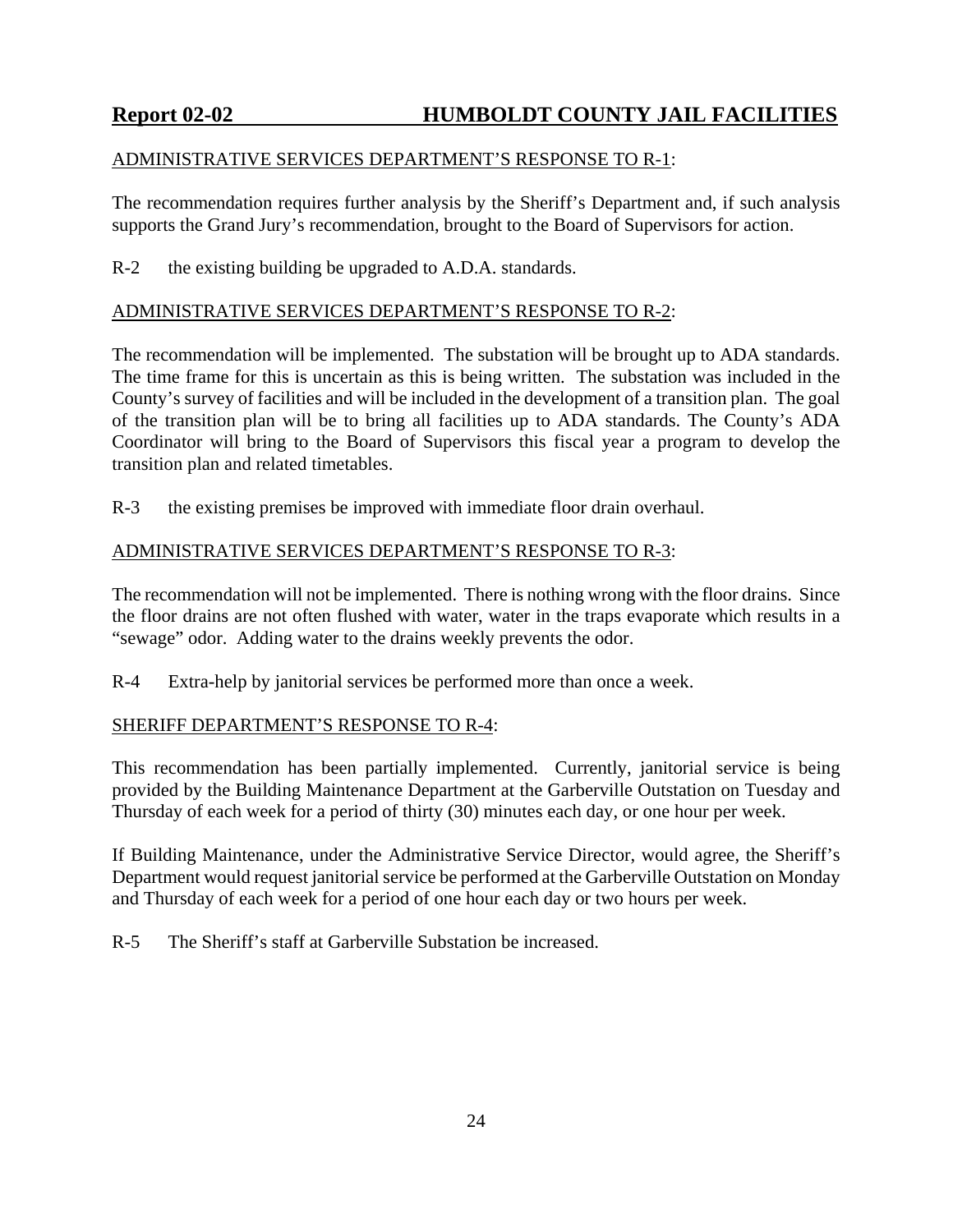### SHERIFF DEPARTMENT'S RESPONSE TO R-5:

This recommendation has not been implemented due to budget restraints. The Garberville Outstation is currently fully staffed with the allocated number of sworn personnel (1 Sergeant and 6 Deputies). There are enough sworn personnel to cover 18 - 19 hours each day.

If 24-hour coverage were implemented, an additional four (4) sworn personnel would be needed. This would be a cost to the County of approximately \$250,000. The cost would cover the recruitment, hiring, and training of four deputies and their salaries and benefits. This additional amount would need to be added to the Sheriff Department's annual budget in order to not take sworn personnel away from other areas of the county and leave those areas without adequate coverage.

### RESPONSES

THE FOLLOWING RESPONSES TO REPORT 02-02 ARE REQUIRED PURSUANT TO P.C. 933 AND THE STANDARD FORMAT FOR RESPONSES.

- 1. The Humboldt County Sheriff shall respond to all findings and to recommendation R-4 and  $R-5$ .
- 2. The Administrative Services Director shall respond to recommendation R-1, R-2, and R-3.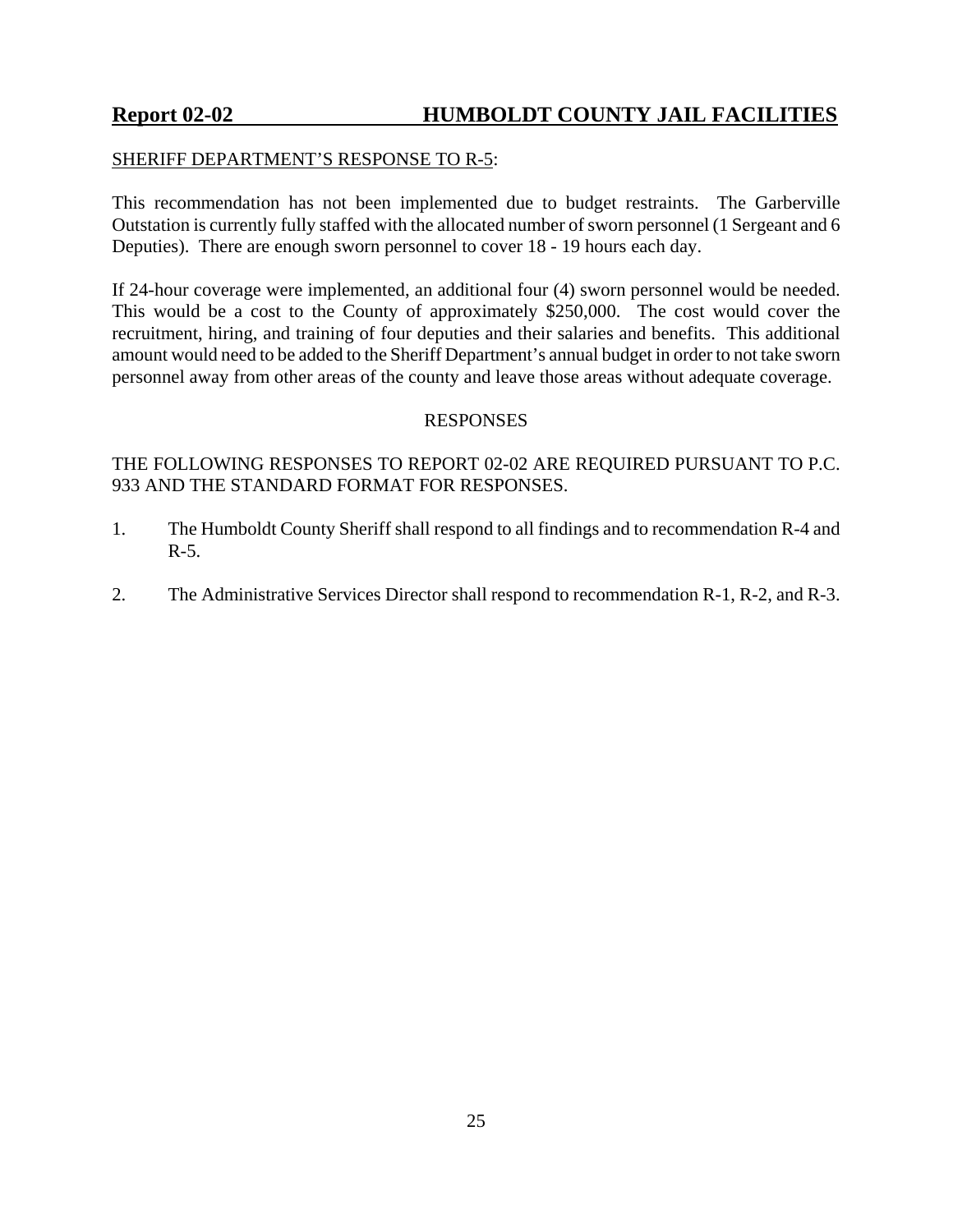### **INTRODUCTION**

### REGIONAL FACILITY

<span id="page-27-0"></span>This is a newer facility with state-of-the-art security and program capabilities. The facility is operated by Humboldt County and serves Del Norte, Mendocino, and Lake Counties. Counties other than Humboldt are charged \$200 for each person per day for housing hard-to-place minors who may be retained in the facility for longer periods of time than in Juvenile Hall. The capacity of the facility is 18 inmates. This is a well-run facility, and there are no findings.

### JUVENILE HALL

Juvenile Hall recently went through an update that included security screens on the large windows in the day room, and also doubling the size of the kitchen facility. The kitchen provides 3 meals per day for both Juvenile Hall and the Regional Facility. The intake area has been modernized and is now secure. A sally-port, which is a secure entry gate, has been added to increase the security of the inmates and the deputies. The current sleeping capacity and staffing is based on 26 inmates.

### PROCEDURE

Members of the Humboldt County Grand Jury visited and interviewed Juvenile Hall staff resulting in the following findings.

#### **FINDINGS**

In addition to a response to the Grand Jury's recommendations we have included comments and responses on the findings.

F-1 When the capacity of the hall exceeds 26 inmates, they are required to move and double-up in the rooms on extra mattresses on the floor, resulting in overcrowding.

#### PROBATION DEPARTMENT'S RESPONSE TO F-1:

Disagree. Though detainees are doubled up in single rooms and in day rooms they do not sleep on the floor. We have purchased molded plastic cots for use in institutions for detainees to place their mattresses. This keeps us in compliance with the Title 15 requirement stating that minors must be at least 12 inches off the floor when sleeping.

F-2 When the hall exceeds capacity, new offenders, who cannot be admitted, are released to their parents and/or guardian.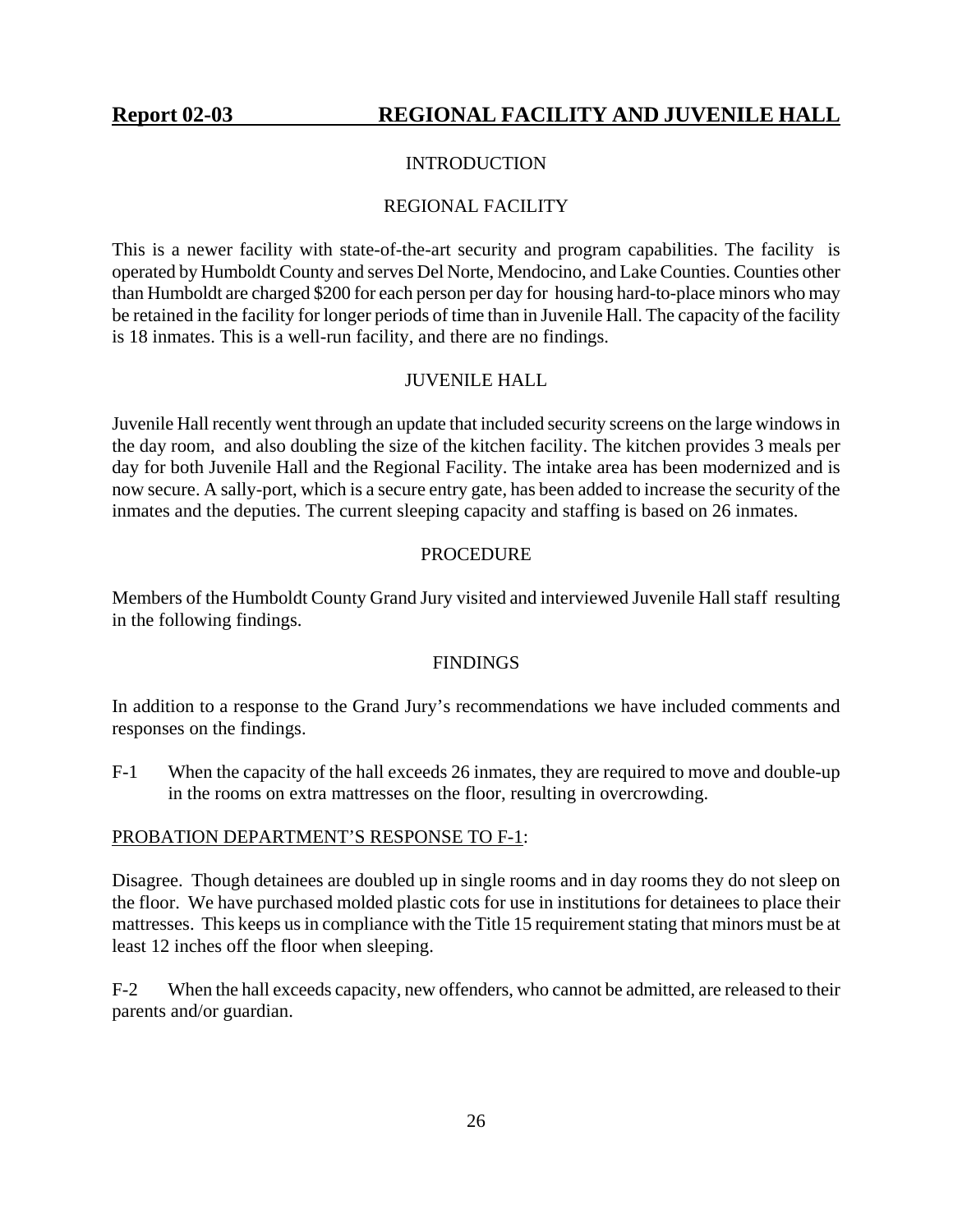### PROBATION DEPARTMENT'S RESPONSE TO F-2:

Agree in part. At times minors are released from custody prior to their detention hearing due to over population or are diverted, if possible, prior to their admittance. However, not all minors arrested are appropriate for detention.

F-3 In some cases, a current inmate may be released to make room for a new offender.

### PROBATION DEPARTMENT'S RESPONSE TO F-3:

Agree. Minors in Juvenile Hall are screened daily by management to determine who can be released from custody in attempts to reach our BOC Rated Capacity of 26. Minors are prioritized based on danger to self and others, severity of offense, and availability of alternative placement.

F-4 The staff testified that employees who oversee the juveniles must work double shifts as necessary.

### PROBATION DEPARTMENT'S RESPONSE TO F-4:

Agree. Occasionally there are staff shortages due to the need for additional staffing requirements as dictated by the number of minors in custody. The BOC rated capacity is 26; however, when the population exceeds 30 we are required to have one additional staff person on duty. The average daily population for FY '01-'02 was 33.44 (for June, '02 it was 35.07). The Juvenile Hall is allocated adequate staff based on our rated capacity and up to 30 minors. When population exceeds 30 and additional staff is required it incurs additional extra help cost that is beyond what was budgeted for routine time off for existing regular staff positions. Efforts to maintain minimum staffing ratios will, at times, force the department to have some staff work a sixteen hour shift. The department continues to search for strategies to limit the number of minors admitted into the Juvenile Hall.

F-5 In case of an emergency, additional staff can be requested from the Regional Facility.

### PROBATION DEPARTMENT'S RESPONSE TO F-5:

Agree. Emergencies are defined by short term crisis where additional staff are needed for brief periods of time to get a situation under control. This does not apply to covering entire shifts due to shortage of Hall staff or overpopulation.

F-6 An on-call Probation Officer is available to provide assistance.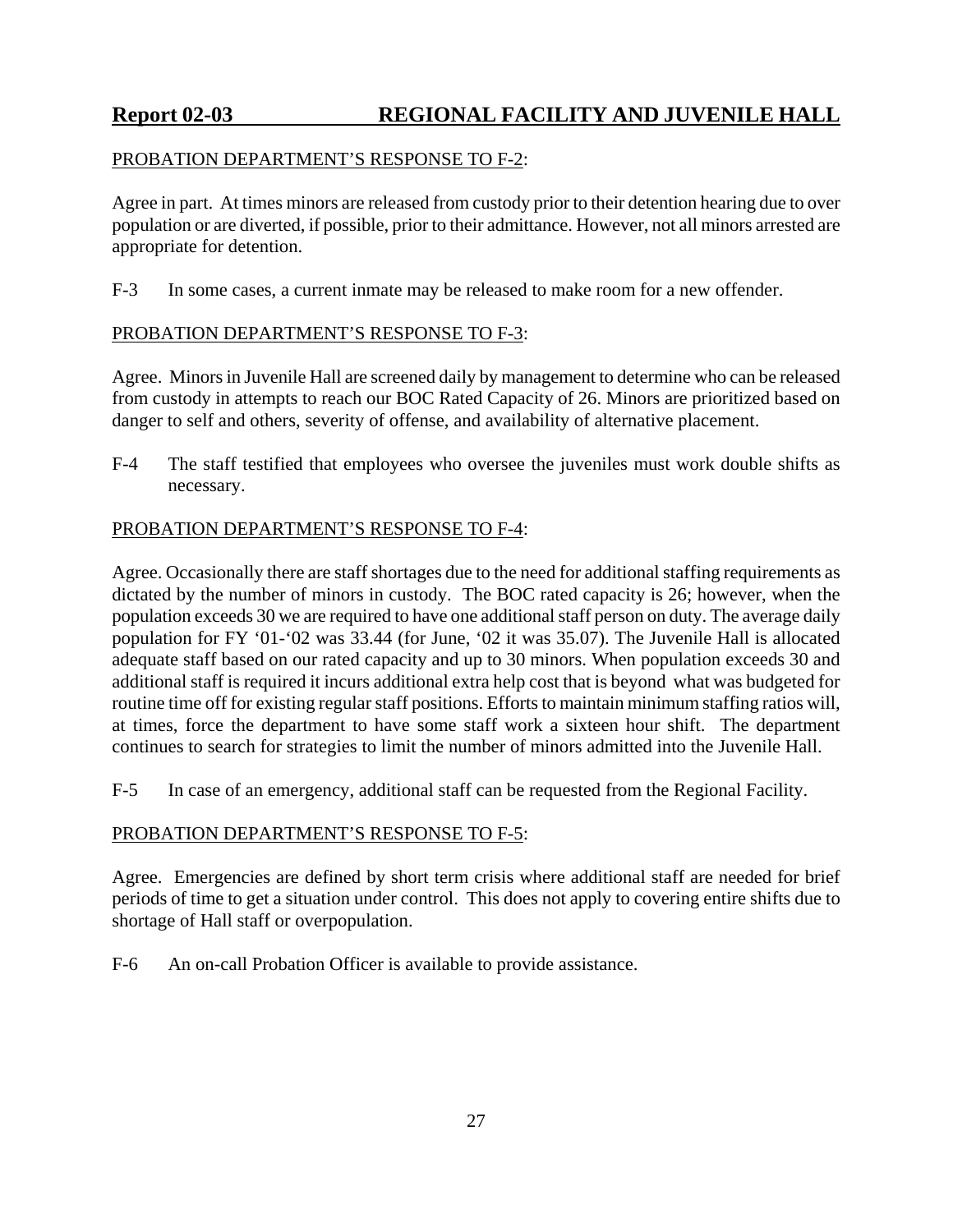### PROBATION DEPARTMENT'S RESPONSE TO F-6:

Agree. Not only does the on-call Probation Officer screen all referrals from law enforcement he/she is also available to come to the Hall during a crisis after hours, weekends, and holidays as well as to provide transportation to deliver a minor home who may have been released due to overpopulation.

F-7 The facility received a 1 million-dollar grant that provided for the present improvements that brought Juvenile Hall up to state standards.

### PROBATION DEPARTMENT'S RESPONSE TO F-7:

Agree. Probation was awarded a grant via the Board of Corrections of approximately \$930,000 to remodel/enlarge the Juvenile Hall kitchen, add an intake/processing area, vehicle sally port, upgraded security systems, and harden the perimeter of the facility. With the additional County match the project was approximately 1.2 million dollars.

F-8 A new computerized security system has been installed to control access into and throughout Juvenile Hall.

### PROBATION DEPARTMENT'S RESPONSE TO F-8:

Agree. See response to F-7.

F-9 Mental health services for the juveniles are provided from a grant which will expire in July 2003.

### PROBATION DEPARTMENT'S RESPONSE TO F-9:

Disagree. SAMSHA is the annual grant obtained by the Department of Health and Human Services, Mental Health Branch. The Children, Youth, and Family Services Division decides how to use the grant funds and there has not been a notice of change on the use of the funds.

F-10 A plan has been approved to apply for a grant to construct a 20-bed addition to the hall.

### PROBATION DEPARTMENT'S RESPONSE TO F-10:

Agree. The Board of Supervisors authorized the Probation Department to submit a grant application requesting 2 million dollars for the construction of twenty additional beds to the Juvenile Hall. The grant was submitted to the Board of Corrections; however, our County's application was not selected to be funded. There is no additional state or federally assisted Juvenile Hall construction funding anticipated in the foreseeable future.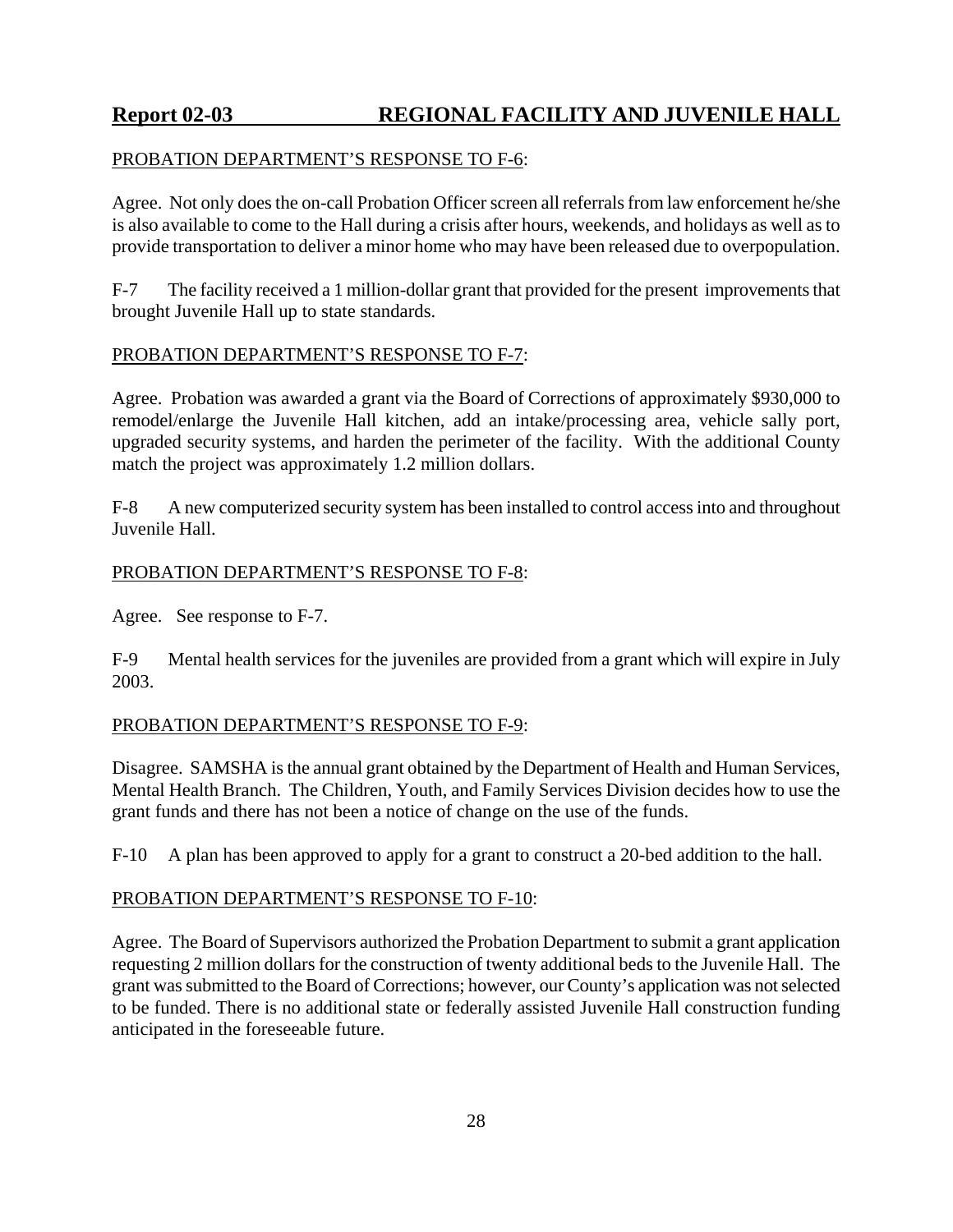### CONCLUSIONS

C-1 Because the hall is currently understaffed, personnel are required to work extra shifts.

### PROBATION DEPARTMENT'S RESPONSE TO C-1:

Agree. See response to F-4.

C-2 Because the hall does not have enough bed space, some new juvenile offenders who should be detained are released.

### PROBATION DEPARTMENT'S RESPONSE TO C-2:

Agree. See response to F-3.

C-3 Juvenile Hall must rely on outside help to handle emergencies.

### PROBATION DEPARTMENT'S RESPONSE TO C-3:

Agree. Other than the assistance from the Probation Officers during normal business hours we can call upon the on-call P.O., the Regional Facility staff, and local law enforcement when needed. Requests for outside assistance are based upon the scope and severity of the emergency situation.

C-4 Overcrowding can cause safety issues for the staff and inmates.

### PROBATION DEPARTMENT'S RESPONSE TO C-4:

Agree. Exceeding rated capacity in a secure setting creates safety issues. These issues are exacerbated in jails and juvenile halls since the occupants are not free to leave.

### RECOMMENDATIONS

THE HUMBOLDT COUNTY GRAND JURY RECOMMENDS THAT: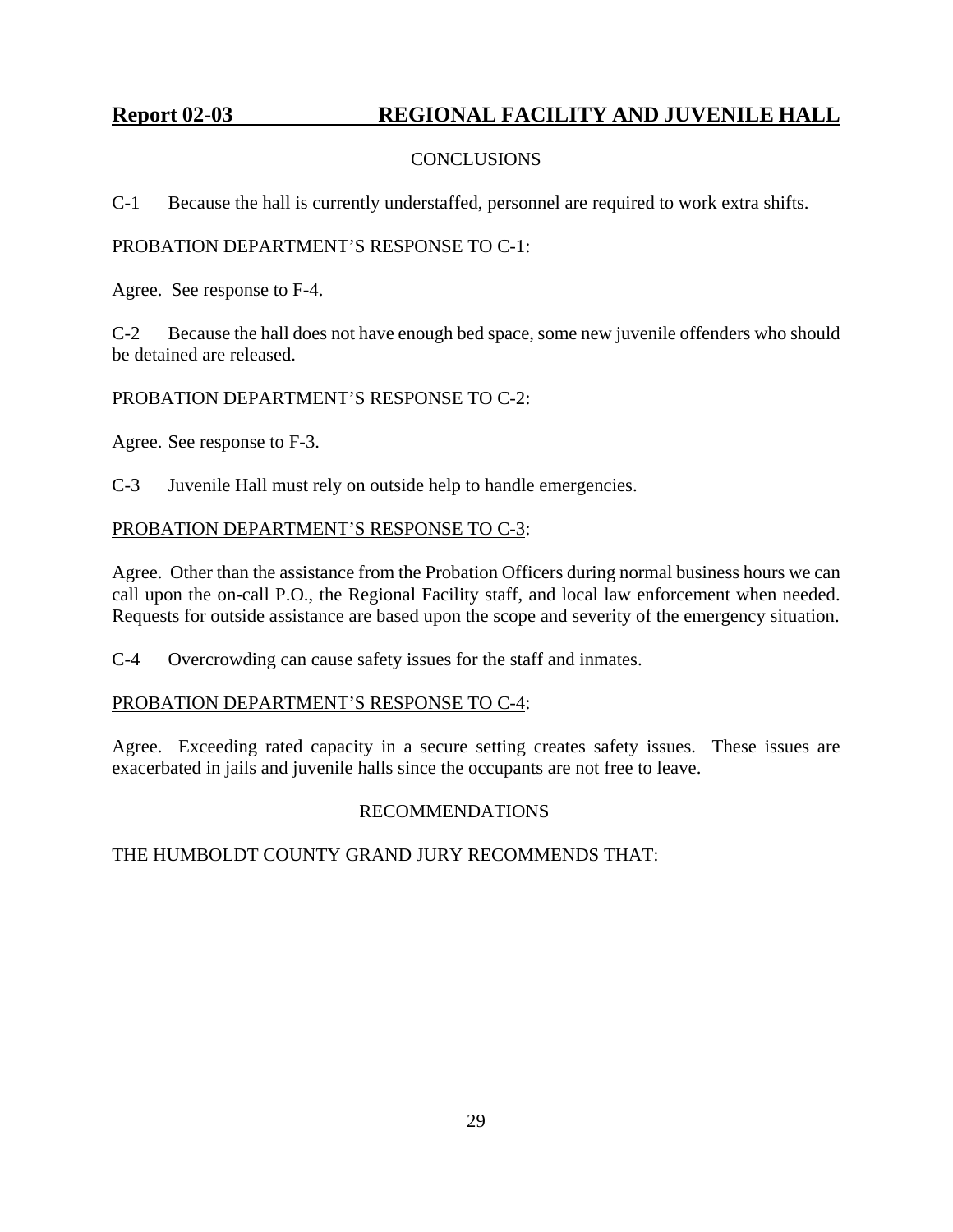R-1 the county expedite funding to increase capacity of the hall.

### BOARD OF SUPERVISORS RESPONSE TO R-1:

This cannot be implemented unless state and/or federal funds are available for capital construction to expand the existing Juvenile Hall facility. In February 2002 the County submitted a grant application to the Board of Corrections for an expansion project estimated at \$2.6 million, of which \$2 million would have been derived from grant revenue and the balance from county sources. The County also committed to funding an enhanced staffing level necessary to support such an expanded facility. The grant funding was unsuccessful. There are no county funds that could be directed to the expansion project without seriously eroding funding for basic, core services which the county is mandated to provide. When grant funding is once again available, the County will once again consider submitting an application.

### PROBATION DEPARTMENT'S RESPONSE TO R-1:

Agree. Long term funding for capital projects such as expanding Juvenile Hall is a county-wide issue and needs to be approached and solved in such a manner. Humboldt County's application for construction funding was unsuccessful. There is no additional state or federally assisted Juvenile Hall construction funding anticipated in the foreseeable future. With this in mind, the possibility of an additional tax or taxes earmarked specifically for construction of additional juvenile detention beds could be assessed with a sunset date once the funding needs for construction are met. In the near future the Chief Probation Officer anticipates convening a group of key stakeholders to review efforts, alternatives and solutions, including funding alternatives, to the Juvenile Hall overpopulation issue.

R-2 the county provide funding to increase staffing levels.

### BOARD OF SUPERVISORS RESPONSE TO R-2:

Has been implemented. In fiscal year 2001-02, the Board budgeted an additional allocation of 1.4 positions to be in full compliance with staffing regulations. This increased staffing level was the result of completion of a remodel project to enlarge the kitchen, add an intake/processing area, vehicle sally port, upgrade the security system and further secure the perimeter of the facility. The county contributed approximately \$300,000 toward this \$1.2 million project, as well as committed to funding the additional 1.4 position allocations.

#### PROBATION DEPARTMENT'S RESPONSE TO R-2:

Agree. The Board of Supervisors budgeted and approved an additional 1.4 FTE allocation in FY '01-'02 to staff the Juvenile Hall to stay in compliance with Title 15 staffing regulations.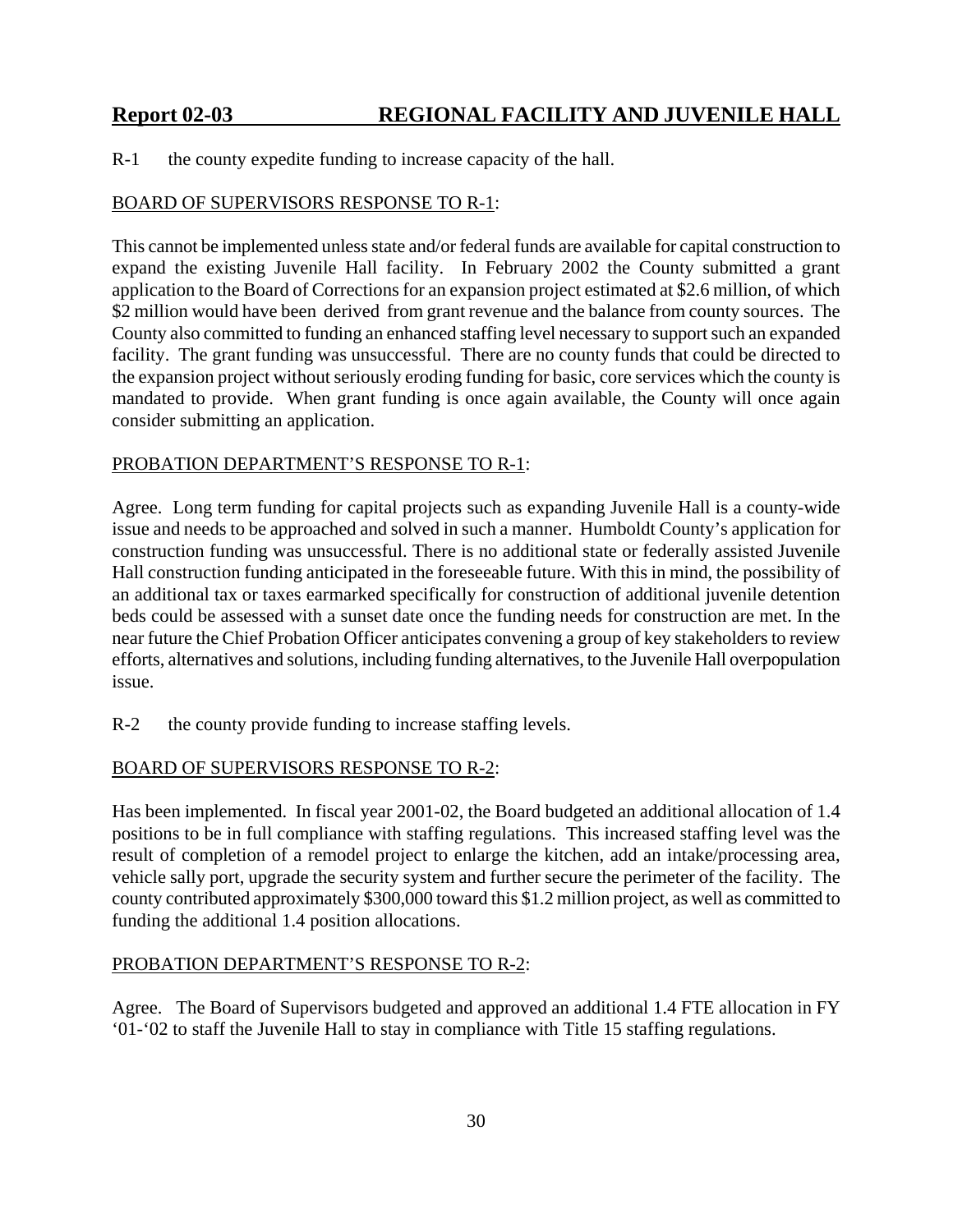R-3 the county secure a stable source of funding for mental health services.

### BOARD OF SUPERVISORS' RESPONSE TO R-3:

Will possibly be implemented in fiscal year 2002-03, contingent upon support at the state level. The Department of Health and Human Services, the County Administrative Office and the Probation Department are in the process of assessing potential stable funding sources for Mental Health services at the Regional Facility. Toward that goal, the Department of Health and Human Services has submitted a waiver to the state requesting flexibility in some state funds that would partially offset the current loss of revenue received by the Probation Department. However, it is possible that due to the state budget crisis, anticipated significant reductions targeted at Health and Human Services in the Governor's May Revise, the ability to fund regional facility mental health services may require service or fund reductions in other areas. The final determination for use of limited Mental Health and Probation Department funding in fiscal year 2002-03 and beyond will be a complex process involving difficult choices for the Board of Supervisors.

### PROBATION DEPARTMENT'S RESPONSE TO R-3:

Agree. We are fortunate to have clinician time available in the Juvenile Hall and appreciative of the CYFS Division of Mental Health Branch of the Department of Health and Human Services, for continuing to provide this service. Juvenile Halls throughout the state are searching for ways to increase the amount and mental health services in their respective facilities. There are many strains on the DHHS funding capabilities at this time, but if there were a way of directing more mental health service resources into our Juvenile Hall it would certain be beneficial to our county's children.

### RESPONSES

### THE FOLLOWING RESPONSES TO REPORT 02-03 ARE REQUIRED PURSUANT TO P.C. 933 AND THE STANDARD FORMAT FOR RESPONSES.

1. The Board of Supervisors and the Chief Probation Officer shall respond to R-1, R-2 and R-3.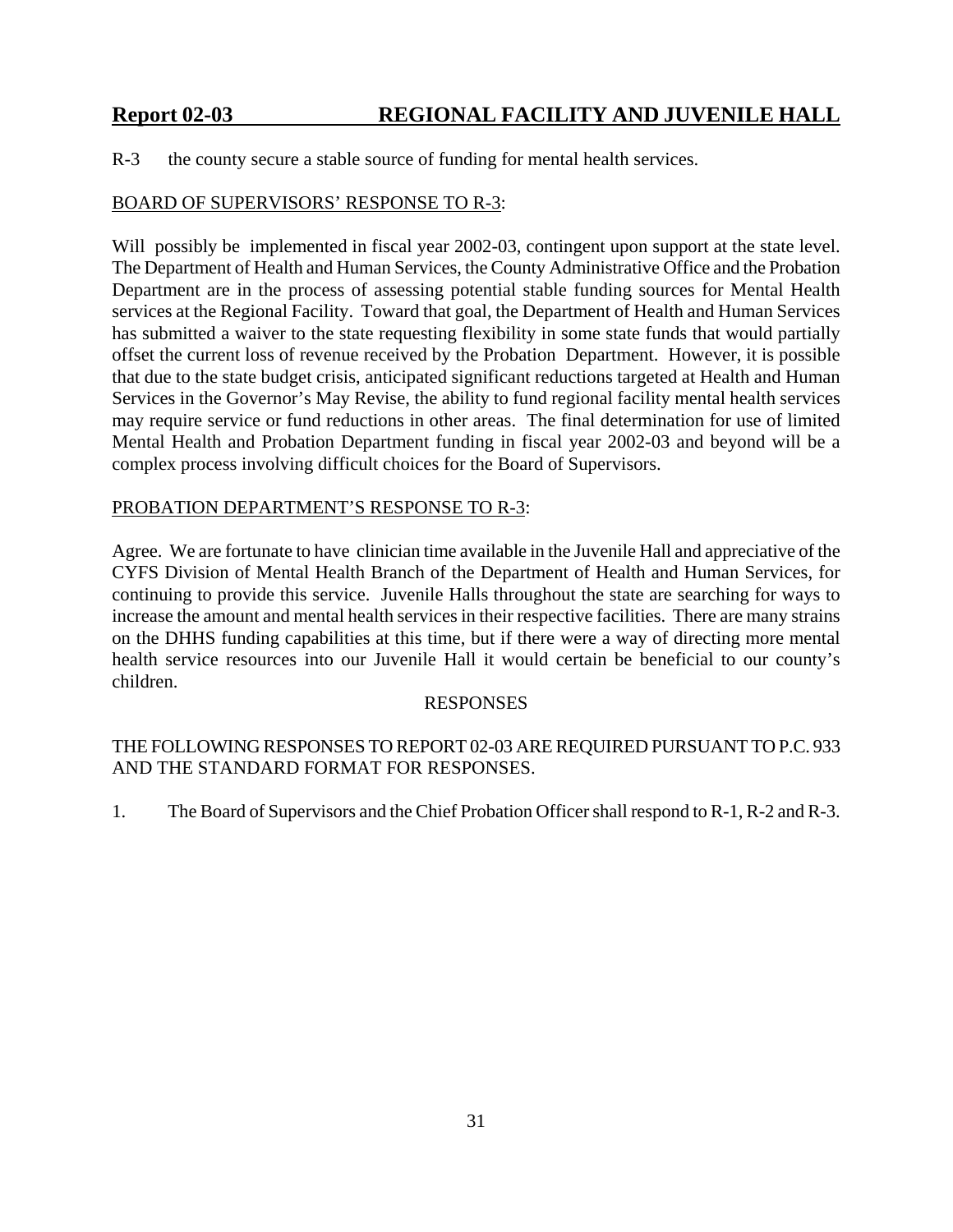### <span id="page-33-0"></span>**Report 02-04****HUMBOLDT COUNTY SHERIFF'S FARM**

### INTRODUCTION

Members of the Humboldt County Grand Jury visited the Humboldt County Sheriff's farm located next to the Rohnerville Airport in the Fortuna area. Members of the grand jury met with an officer of the sheriff's department and were given a tour of the farm and its operation.

### FINDINGS

- F-1 Sheriff's Work Alternative Program (SWAP) personnel are used to maintain the farm.
- F-2 Some produce and swine grown at the farm are used at the jail for inmate consumption.
- F-3 Some swine are sold to the public; these funds are deposited into the county's general fund.

### **CONCLUSION**

C-1 The sheriff's farm is a good program that provides food for the Humboldt County Jail, saves the county money, and is a well-run operation.

### RECOMMENDATION

R-1 The Humboldt County Grand Jury recommends that this program be continued.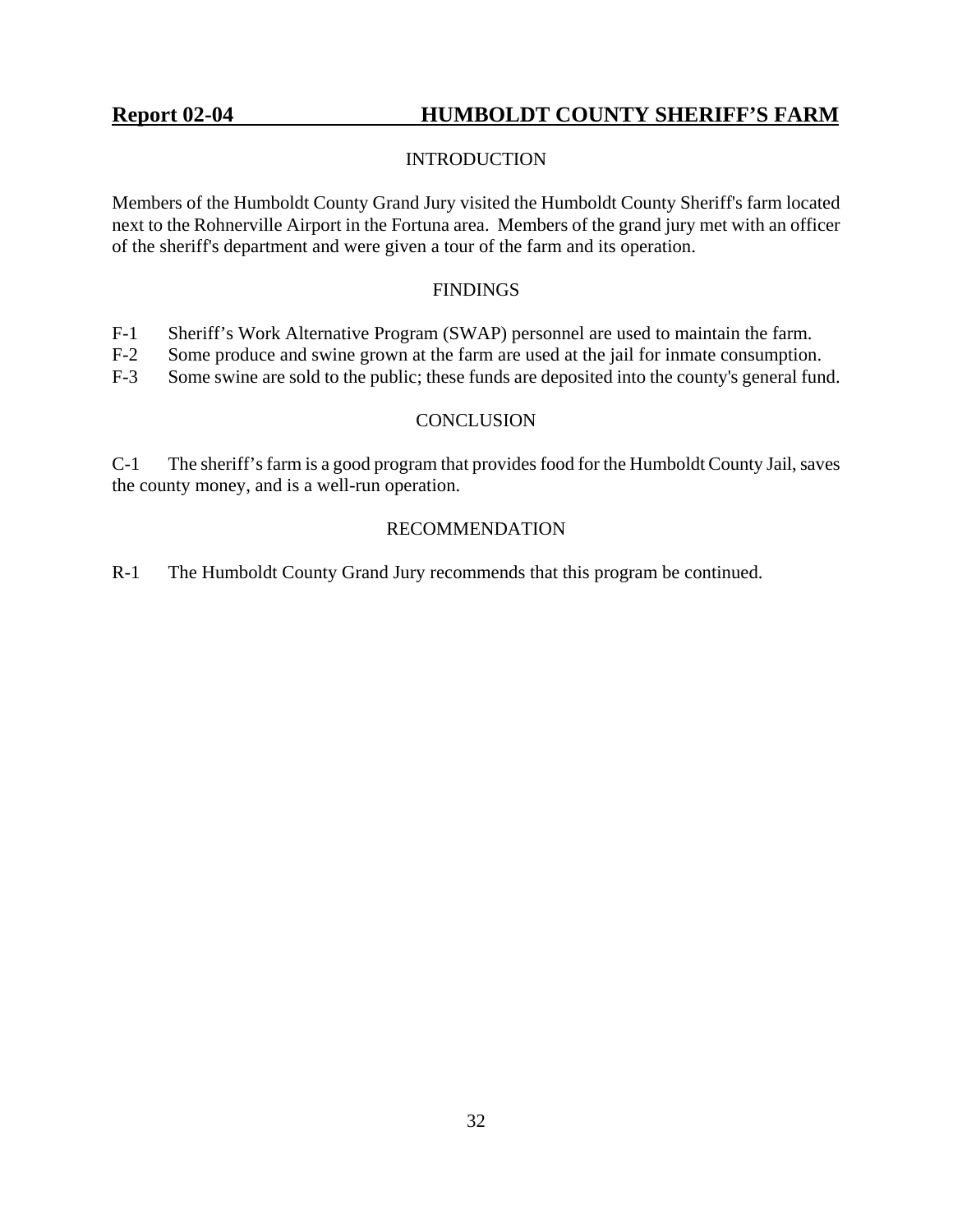### <span id="page-34-0"></span>Report 02-05 **PROBATION ALTERNATIVES IN A COMMUNITY ENVIRONMENT (PACE)**

### INTRODUCTION

PACE is a community oriented rehabilitative day treatment program for teens with mental and substance abuse issues and is located on the Glen Paul School campus in Eureka. The program includes teens and family members and a team of professionals.

Regular school subjects are taught as well as practical skills. Mental health issues are worked through on an individual basis.

Usual time in the program for teens is nine months to one year. Transition services are provided to assist teens in reentering the community.

### **FINDINGS**

- F-1 There are 14 teens presently in the program that is at maximum capacity.
- F-2 There are eligible teens waiting to be accepted into the program.
- F-3 Treatment hours are 9:30 a.m. to 2:30 p.m., Monday through Friday.
- F-4 A court order is required for entry into the PACE program.
- F-5 Frequent random drug testing is performed on the students in the program.
- F-6 An individual treatment and scholastic plan is developed for each student.
- F-7 Students and family members have follow-up therapy after the program is completed.
- F-8 Students make garden furniture, bird cages, and other items that are sold to the public.
- F-9 Funds from the sale of the wood items are used to buy new supplies for future projects.

### **CONCLUSIONS**

C-1 The facility is well managed and student discipline works well.

C-2 The program is effective and provides a "bridge" for teens entering the community after treatment.

### RECOMMENDATIONS

### THE HUMBOLDT COUNTY GRAND JURY RECOMMENDS THAT:

R-1 the facility be enlarged to accommodate more students.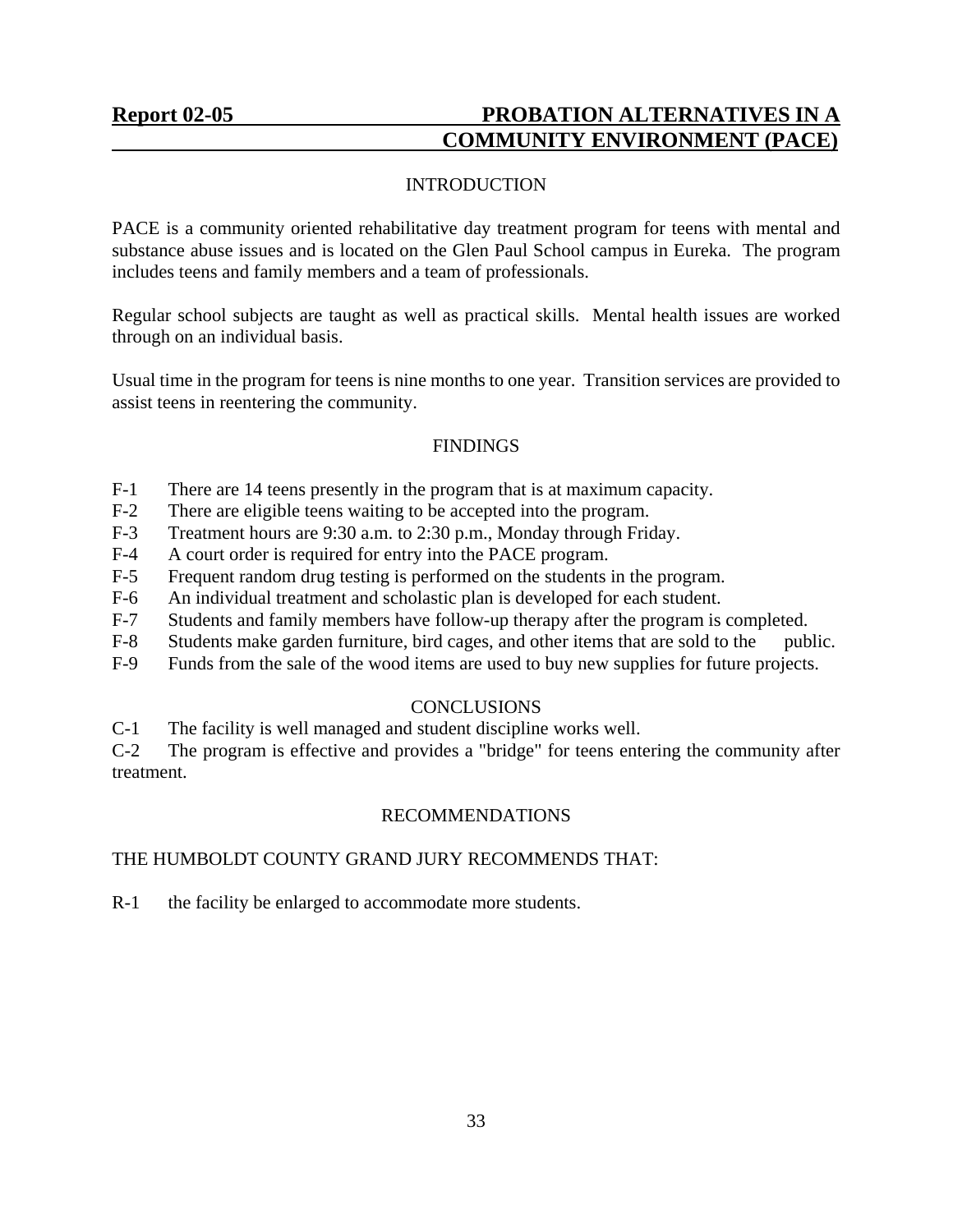### **Report 02-05 PROBATION ALTERNATIVES IN A COMMUNITY ENVIRONMENT (PACE)**

### COUNTY OFFICE OF EDUCATION'S RESPONSE TO R-1:

Classroom space for the PACE Program at the Glen Paul Center is leased by the Humboldt County Probation Department and the Humboldt County Office of Education=s Court and Community School Program. One conventional classroom and a two-car garage is dedicated for classroom instruction and for an elective woodworking program for the students. The garage space for the woodworking program has been shared with another instructional program; but, this fall, the entire garage area will be reserved for the woodworking program.

This past year, the instructional program served 18 students. The instructional space in the classroom can accommodate up to 20 students. Additional classroom and office space for the program is leased and utilized by the county's Probation and Mental Health Departments.

At the present time, there is no other classroom or office space available on the Glen Paul Center campus into which the program can expand. As a result, if the program continues to grow, it may be necessary to limit the size of the program or to have the Probation Department lease a larger, alternative facility with more floor space.

R-2: More tools and woodworking supplies are provided by the County Office of Education.

### COUNTY OFFICE OF EDUCATION'S RESPONSE TO R-2:

In terms of having a sufficient number of tools and woodworking supplies for the elective program, the instructor was consulted by our Director of Student Programs and Services. Our director reports that the classroom instructor has stated that he currently has ample tools and an adequate number of woodworking supplies to satisfactorily operate the program. Our Director of Student Programs and Services will advise the principal of the program to maintain regular, periodic contact with the teacher during the 2002-2003 school year to ensure that there will continue to be a sufficient number of tools and supplies for successfully operating the program.

#### RESPONSES

### THE FOLLOWING RESPONSES TO REPORT 02-05 ARE REQUIRED PURSUANT TO P.C. 933 AND THE STANDARD FORMAT FOR RESPONSES.

- 1. The County Office of Education shall respond to R-1 and R-2.
- 2. The principal of the Court/Community Schools shall respond to R-1 and R-2.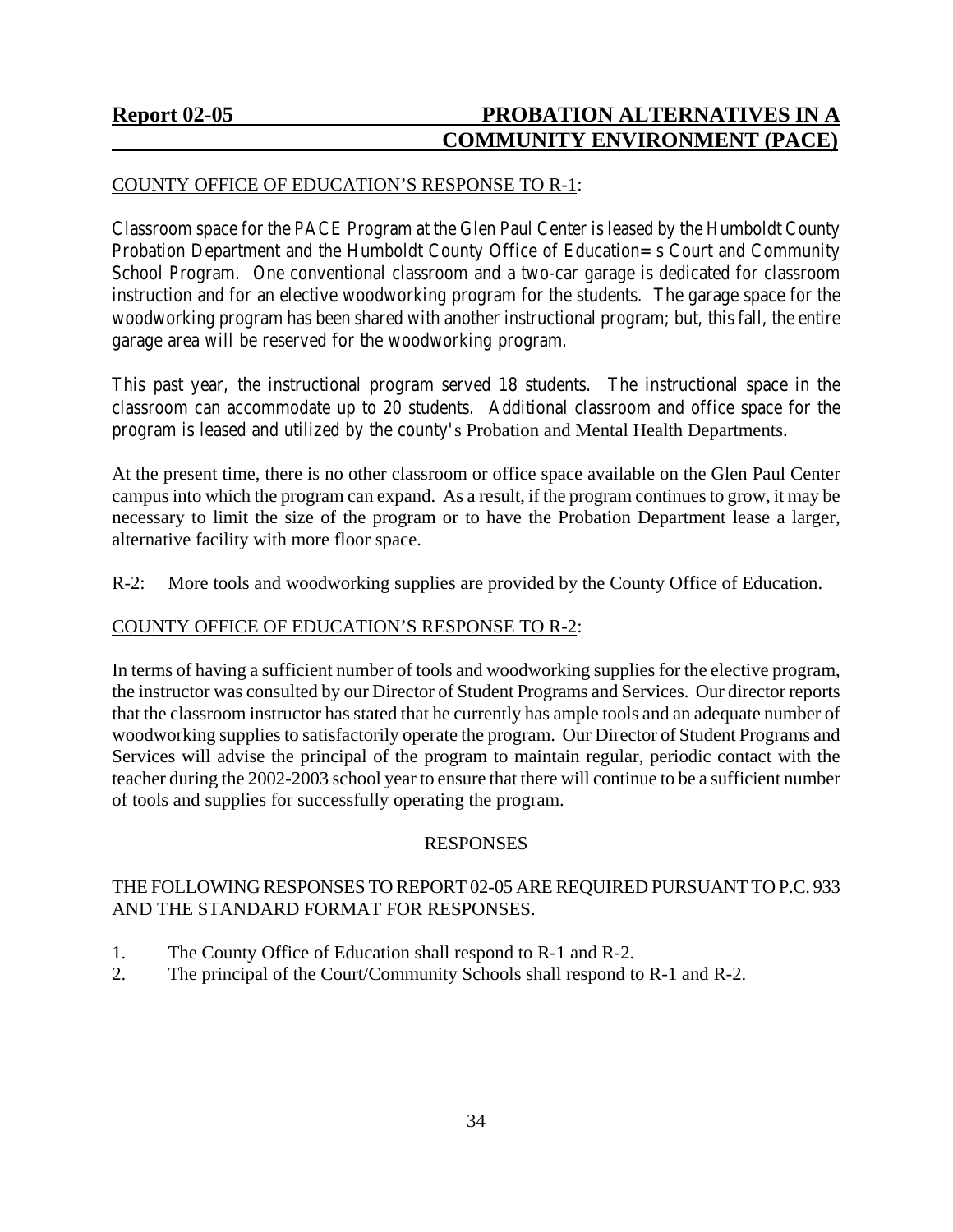# INTRODUCTION

The Humboldt County Grand Jury inspected the seventeen public parks in the county. The county has more than 643 acres in their park's system. The county Parks and Recreation Division currently has 5 permanent employees with some seasonal employees. Parks and Recreation is a division of the Public Works Department.

The division head is also the business manager for the Public Works Department. The division head and the park supervisor were interviewed along with other county employees, which included park caretakers and hosts. The Chief of Police and the Park Ranger for the City of Arcata were interviewed regarding park programs and enforcement of park ordinances in Arcata. The vast Arcata park's program was reviewed to see if any of their programs could be incorporated into the county park program. The Arcata Park Ranger is dual-badged; he serves as a state enforcement officer who can cite anyone and is also used as a city police officer when called upon.

Previous budgets for the county parks were reviewed. The grand jury reviewed the county park brochure for its accuracy. The new county ordinance on parks was reviewed. The grand jury examined how the county collects its fees for the use of its parks. The grand jury also reviewed previous grand jury reports on county parks.

The grand jury visited Clam Beach Park several times because of the complaints by local citizens about homeless people using the park. It was observed at Clam Beach Park that a vehicle license had expired on a camp trailer registered to camp there. A deputy sheriff has been assigned to patrol the beaches thirty minutes after sunrise and thirty minutes after sunset and can be called upon for assistance if available. Humboldt County has some of the most beautiful rural parks on the north coast. The upkeep of these county parks is essential to the quality of life for all citizens of Humboldt County. It should be noted that the county park brochure states Humboldt County park facilities are considered to be more primitive than facilities managed by other agencies because of available financial resources. All inspections of the county parks showed that the parks were clean.

## FINDINGS

F-1 Seven county parks are not listed in the county park brochure.

PUBLIC WORKS DEPARTMENT'S RESPONSE TO F-1: Agree. Pedrazzini, Crab, Centerville, Table Bluff, Moonstone, Lockwood and Azalea Parks are not listed in the county park brochure.

F-2 Some county parks are difficult to find.

## PUBLIC WORKS DEPARTMENT'S RESPONSE TO F-2: Agree.

F-3 Some county parks do not have posted signs or boundaries.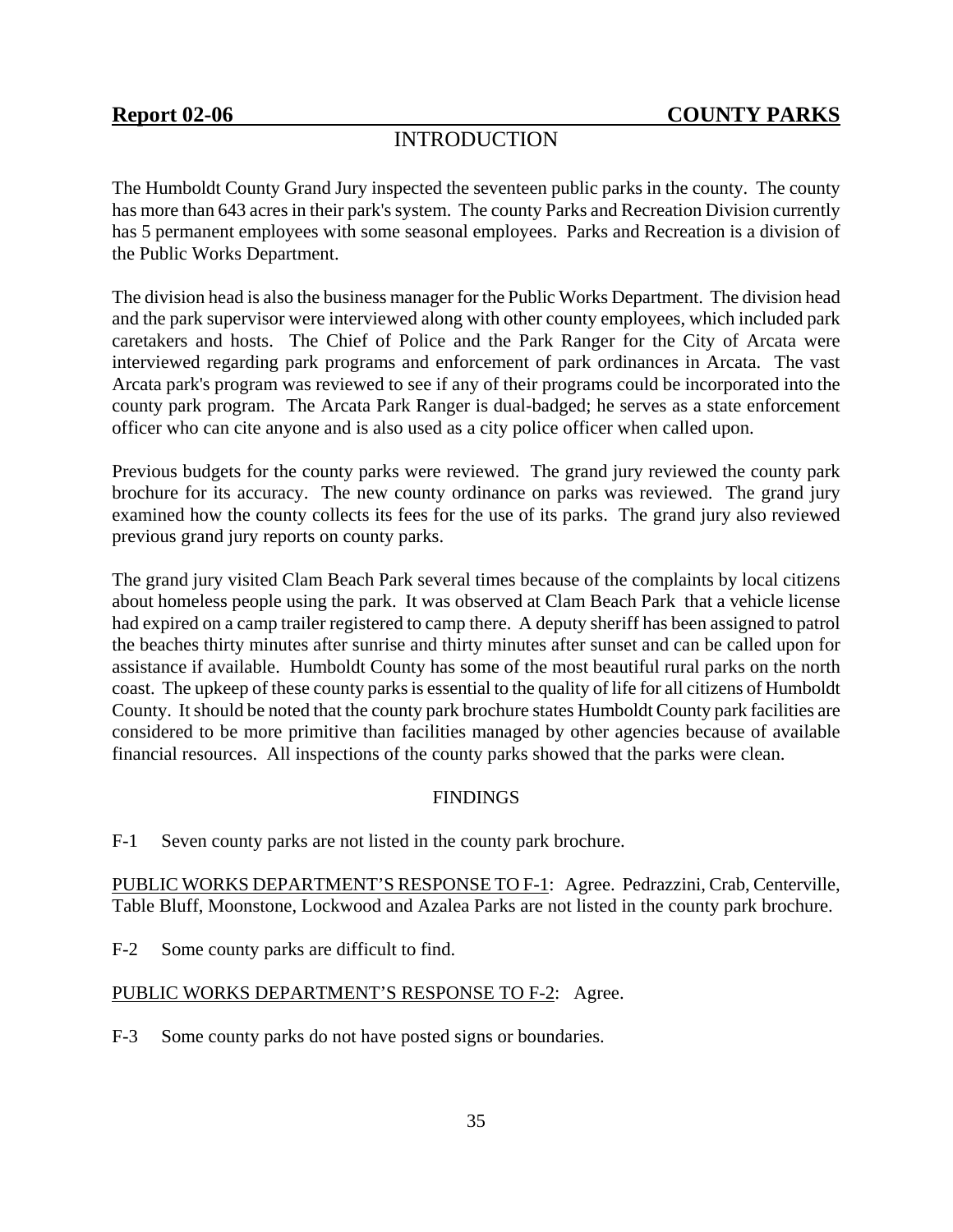### PUBLIC WORKS DEPARTMENT'S RESPONSE TO F-3: Agree.

F-4 Some county parks do not have hosts or caretakers.

### PUBLIC WORKS DEPARTMENT'S RESPONSE TO F-4: Agree.

F-5 Some county parks don't have toilets.

### PUBLIC WORKS DEPARTMENT'S RESPONSE TO F-5: Agree.

F-6 The inventory of fire rings, picnic tables, and other equipment in the county parks is inaccurate.

PUBLIC WORKS DEPARTMENT'S RESPONSE TO F-6: Disagree in part. There are inventories of tools and equipment on file and available at the maintenance shop and at each resident facility of which there are three. There is no inventory of fire rings and picnic tables at this time.

F-7 Some picnic tables and fire rings need replacement.

## PUBLIC WORKS DEPARTMENT'S RESPONSE TO F-7: Agree.

F-8 Lockwood and Pedrazzini parks are not accessible for their intended use as boat landings.

PUBLIC WORKS DEPARTMENT'S RESPONSE TO F-8: Agree. Improvements are scheduled for Pedrazzini park in late July.

F-9 There are no directions from the south to A.W. Way Park in the county brochure.

PUBLIC WORKS DEPARTMENT'S RESPONSE TO F-9: Disagree in part. Some directions are given for travelers from the south off 101 but only to Honeydew.

F-10 It was observed that A.W. Way Park fence was damaged.

## PUBLIC WORKS DEPARTMENT'S RESPONSE TO F-10: Agree.

F-11 For the first time in many years there was no seasonal swimming pool at Freshwater Park in 2001.

## PUBLIC WORKS DEPARTMENT'S RESPONSE TO F-11: Agree.

F-12 Freshwater Park seasonal swimming pool requires an approved fish ladder in order to dam up the creek.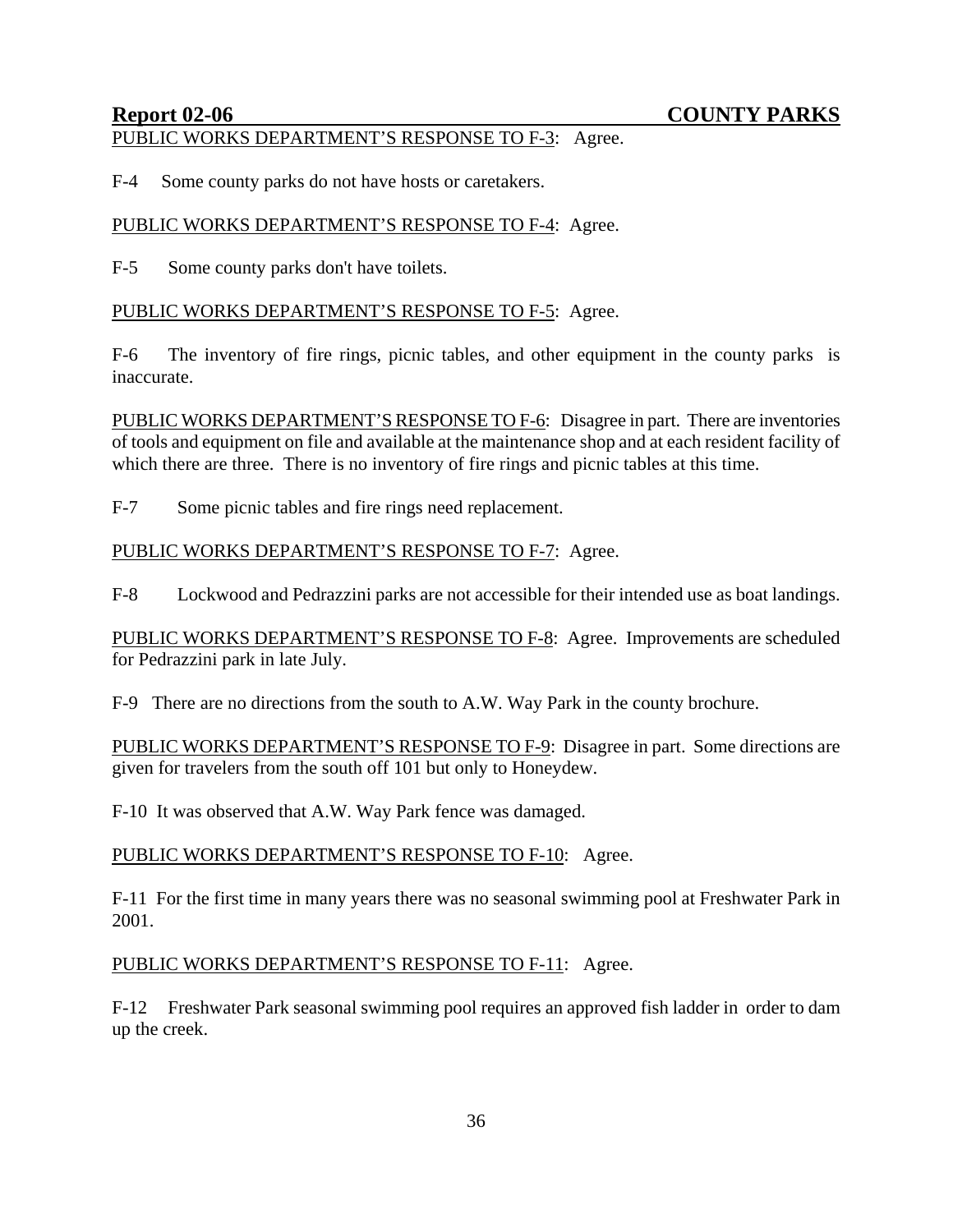# PUBLIC WORKS DEPARTMENT'S RESPONSE TO F-12: Agree.

F-13 The Community Development Services Department needs to get multiple permits to bridge Strawberry Creek to complete part of Hammond Trail.

PUBLIC WORKS DEPARTMENT'S RESPONSE TO F-13: Disagree in part. The Humboldt County Public Works Department is the department that needed to get permits to bridge Strawberry Creek. Those permits have been received.

F-14 Although the County has received all the necessary permits, the County has not constructed a bridge over Widow White Creek to complete that portion of Hammond Trail.

PUBLIC WORKS DEPARTMENT'S RESPONSE TO F-14: Disagree in part. The Board of Supervisors needs to approve an Amendment of the Local Coastal Plan for the McKinleyville area. Then, the Public Works Department will apply to the County Planning Commission for a coastal development permit.

F-15 Health and Human Services Department paid the park fees for a welfare recipient to live in a trailer at any county park for shelter.

## PUBLIC WORKS DEPARTMENT'S RESPONSE TO F-15: Agree.

F-16 Unattended dogs were observed in the unlicensed trailer at Clam Beach Park.

## PUBLIC WORKS DEPARTMENT'S RESPONSE TO F-16: Agree.

F-17 The county leases Tooby Park in Garberville for \$1.00 a year, and according to park officials it may choose not to renew the lease.

PUBLIC WORKS DEPARTMENT'S RESPONSE TO F-17: Disagree in part. The lease for Tooby Park expired approximately two years ago with the change in ownership of the Tooby Ranch. The County is negotiating a new arrangement with the current owner, Southern Humboldt Working Together. The matter will be taken to the Board of Supervisors in August 2002.

F-18 After many years of support the Garberville Rotary Club has withdrawn paying the maintenance support fund of Tooby Park in Garberville because of escalating cost.

## PUBLIC WORKS DEPARTMENT'S RESPONSE TO F-18: Agree.

F-19 If the county chooses to renew the lease for Tooby Park, the county will be required to maintain this park.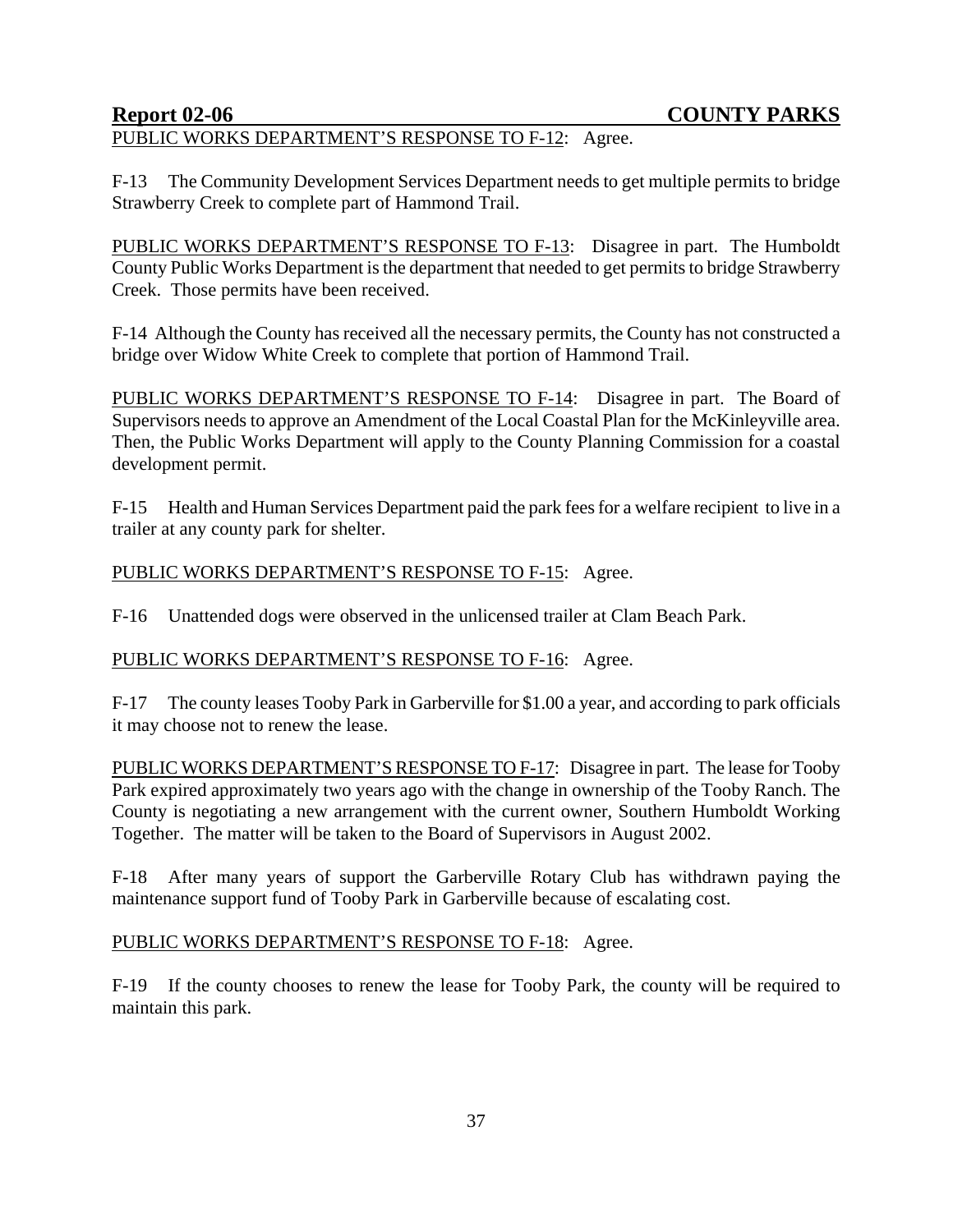# PUBLIC WORKS DEPARTMENT'S RESPONSE TO F-19: Agree.

F-20 It was stated by park and recreation staff that the county does not have the funds to maintain Tooby Park.

## PUBLIC WORKS DEPARTMENT'S RESPONSE TO F-20: Agree.

F-21 If the county chooses not to renew the Tooby Park lease, this will leave only 2 other county parks in southern Humboldt.

### PUBLIC WORKS DEPARTMENT'S RESPONSE TO F-21: Agree.

F-22 It was observed that part of Tooby Park walkways and bridges are in need of repair.

PUBLIC WORKS DEPARTMENT'S RESPONSE TO F-22: Disagree in part. One dilapidated bridge was removed on a dead end trail.

F-23 The stand-up barbecues need replacement at Tooby Park.

## PUBLIC WORKS DEPARTMENT'S RESPONSE TO F-23: Agree.

F-24 Pamplin Grove Park requires group reservations well in advance.

### PUBLIC WORKS DEPARTMENT'S RESPONSE TO F-24: Agree.

F-25 Homeless people were seen camping at Clam Beach Park in violation of the park ordinance.

PUBLIC WORKS DEPARTMENT'S RESPONSE TO F-25: Disagree in part. To our knowledge it is not against the law for homeless people to camp in designated campsites at Clam Beach as long as they pay the normal camp fee and do not stay over 16 days in a 30-day period.

F-26 Park personal interviewed stated that some overnight fees are not collected at Clam Beach Park.

### PUBLIC WORKS DEPARTMENT'S RESPONSE TO F-26: Agree.

F-27 Vehicle access permits are applied for at the planning department for Mad River Park for commercial fishermen, handicapped individuals, and senior citizens.

### PUBLIC WORKS DEPARTMENT'S RESPONSE TO F-27: Agree.

F-28 The beach access sign for Mad River Park at Giuntoli Lane is pointed in the wrong direction.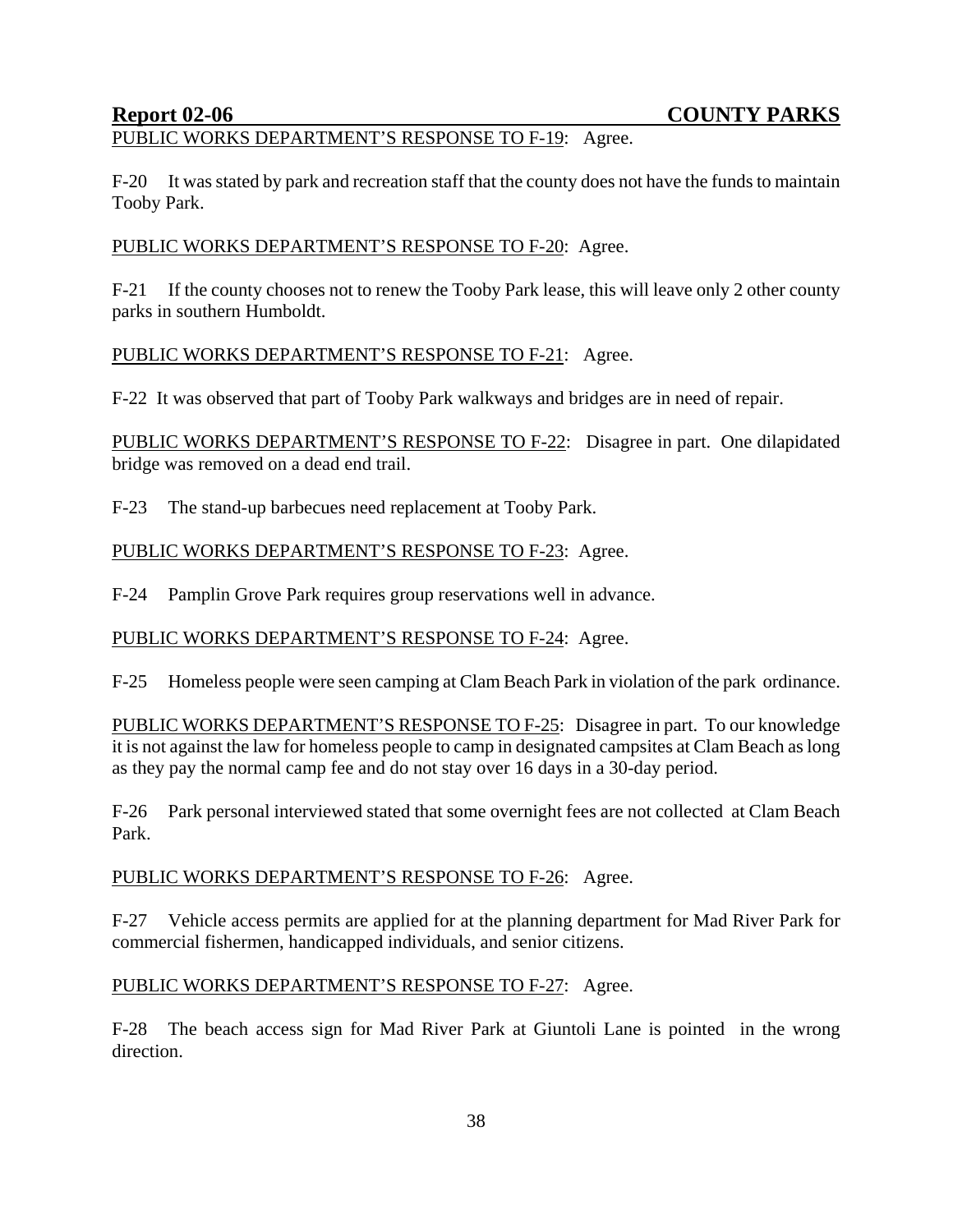# PUBLIC WORKS DEPARTMENT'S RESPONSE TO F-28: Agree.

F-29 It was observed that there was overnight camping at Moonstone Beach, which is against the beach ordinance.

## PUBLIC WORKS DEPARTMENT'S RESPONSE TO F-29: Agree.

F-30 A grant is being used to pay for one seasonal employee to work full-time cleaning parks in the northern part of Humboldt County.

PUBLIC WORKS DEPARTMENT'S RESPONSE TO F-30: Disagree. The particular employee is hired as extra help and is currently funded with county park funds.

F-31 The County has decreased the annual total budget for parks in the last 5 years.

PUBLIC WORKS DEPARTMENT'S RESPONSE TO F-31: Disagree in part. The County has decreased the General Fund contribution to parks. However, the annual total budget for parks has increased due to higher revenues. The increase has not kept up with rising salary and insurance costs, leaving less funding for services and supplies.

F-32 The county has decreased the annual budget for the maintenance of structures for parks in the last 5 years.

## PUBLIC WORKS DEPARTMENT'S RESPONSE TO F-32: Agree.

F-33 The county has decreased the annual budget for household expense for parks in the last 5 years.

## PUBLIC WORKS DEPARTMENT'S RESPONSE TO F-33: Agree.

F-34 The county has decreased the annual budget for total services and supplies for parks in the last 5 years.

## PUBLIC WORKS DEPARTMENT'S RESPONSE TO F-34: Agree.

F-35 County Parks and Recreation division has increased annual revenue from fees in the last 10 years.

## PUBLIC WORKS DEPARTMENT'S RESPONSE TO F-35: Agree.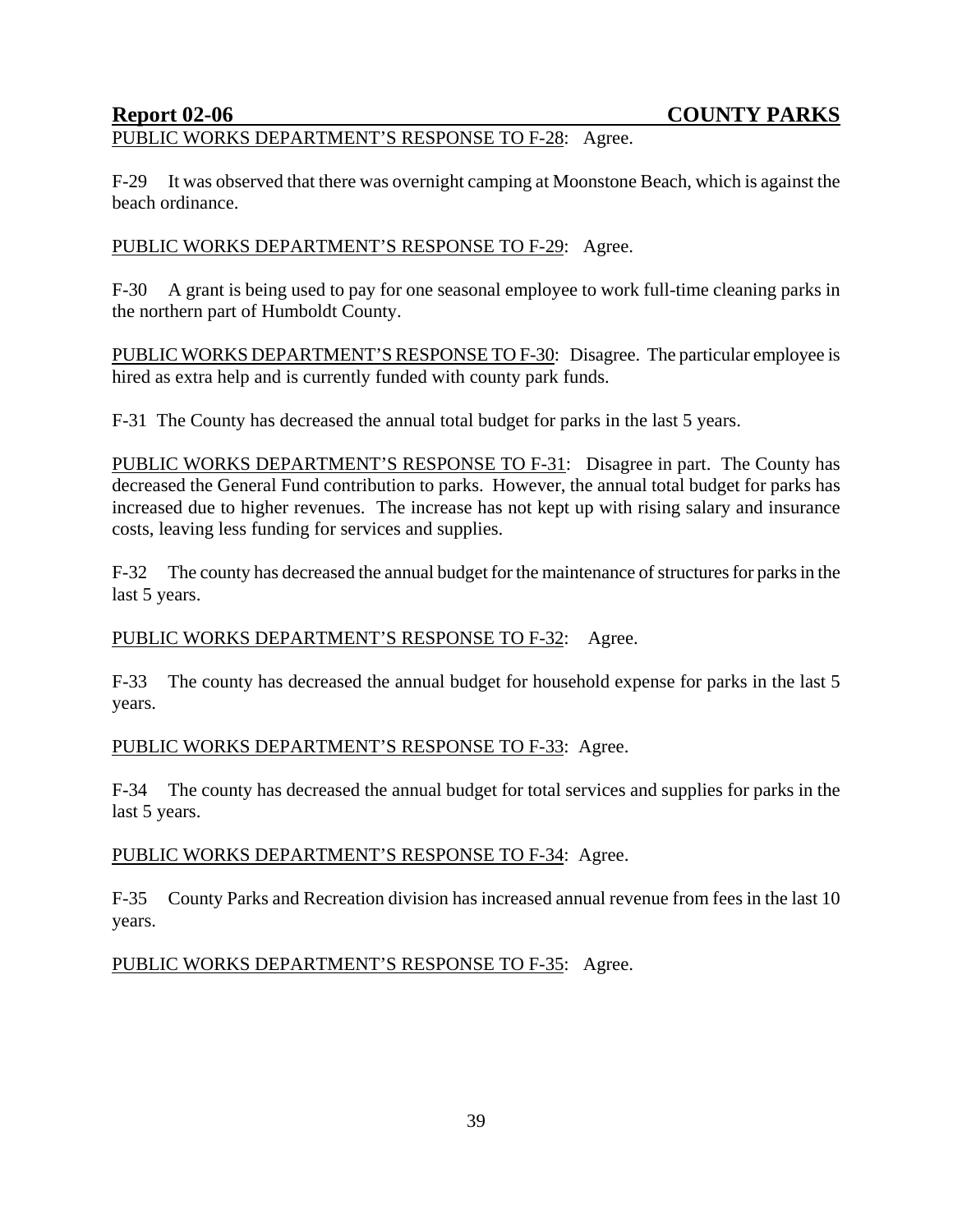F-36 It was stated by park division staff that current funding levels for the County Parks and Recreation division is inadequate to properly accomplish all the duties required and meet the expectations of the public.

## PUBLIC WORKS DEPARTMENT'S RESPONSE TO F-36: Agree.

F-37 Park division staff stated that additional funding is needed for maintenance of coastal facilities for current unmet needs such as trash removal, portable toilets, and other items that need repair along with routine maintenance.

## PUBLIC WORKS DEPARTMENT'S RESPONSE TO F-37: Agree.

F-38 Parks and recreation staff cannot enforce payment of park fees.

PUBLIC WORKS DEPARTMENT'S RESPONSE TO F-38: Disagree in part. County park staff can enforce payment for a vehicle but not for non-complying individuals.

F-39 The county parks staff cannot enforce regulations in the parks.

PUBLIC WORKS DEPARTMENT'S RESPONSE TO F-39: Disagree in part. Camping in a nocamping area and non-payment of camping fees for a vehicle can be enforced by county parks staff. F-40 The county parks do not have entry control points for all their parks.

## PUBLIC WORKS DEPARTMENT'S RESPONSE TO F-40: Agree.

F-41 It was stated by park staff that a grant is being used to pay for a deputy sheriff to be assigned part-time to patrol the beaches.

PUBLIC WORKS DEPARTMENT'S RESPONSE TO F-41: Disagree in part. It is our understanding the deputy assigned to patrol the beaches is a full-time position.

F-42 Humboldt County park employees stated that they cannot maintain some parks in southern Humboldt.

## PUBLIC WORKS DEPARTMENT'S RESPONSE TO F-42: Agree.

F-43 The Parks and Recreation staff stated that they do not have a written master plan for parks in Humboldt County.

## PUBLIC WORKS DEPARTMENT'S RESPONSE TO F-43: Agree.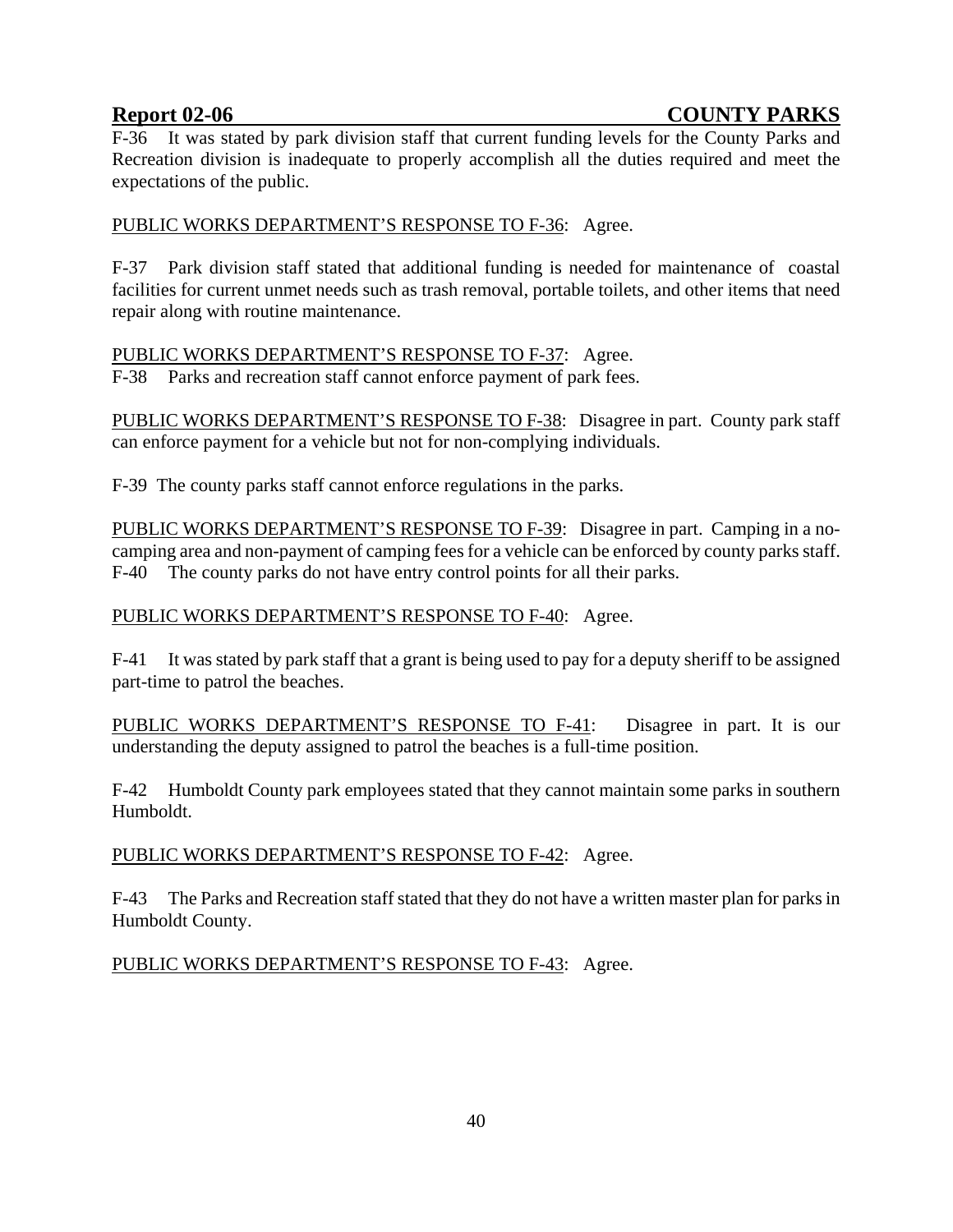F-44 The County has applied for a grant in the amount of \$127,000 for a beach master plan for Clam Beach and Moonstone Beach.

PUBLIC WORKS DEPARTMENT'S RESPONSE TO F-44: Disagree in part. The County applied for and received \$135,000 for a beach master plan for Clam Beach and Moonstone Beach.

## CONCLUSIONS

Conclusion #1 (C-1) Because the park brochure is incomplete, it has resulted in confusion and difficulty in finding some of the county parks.

## PUBLIC WORKS DEPARTMENT'S RESPONSE TO C-1: Agree.

C-2 Lack of inventory control could result in some loss of park equipment and purchase of equipment the County does not need.

PUBLIC WORKS DEPARTMENT'S RESPONSE TO C-2: Disagree in part. All of the equipment in the maintenance shop and the three other facilities are listed annually on an inventory. Picnic tables and park fire rings are not listed on an inventory.

C-3 If the County could collect all its revenue from the use of the county parks, it could help the parks be self-supporting.

## PUBLIC WORKS DEPARTMENT'S RESPONSE TO C-3: Agree.

C-4 If the County had a roaming park ranger similar to the Arcata Park Ranger Program, the presence of a park ranger at anytime has the potential for the County to enforce all their ordinances and collect all their fees.

## PUBLIC WORKS DEPARTMENT'S RESPONSE TO C-4: Agree.

C-5 Lack of enforcement of collection of fees has resulted in a loss of revenue to county parks.

## PUBLIC WORKS DEPARTMENT'S RESPONSE TO C-5: Agree.

C-6 The lack of enforcement of county park ordinances allows for violations of park uses.

## PUBLIC WORKS DEPARTMENT'S RESPONSE TO C-6: Agree.

C-7 Due to the lack of entry control points, the County has no control of when and how someone enters county parks.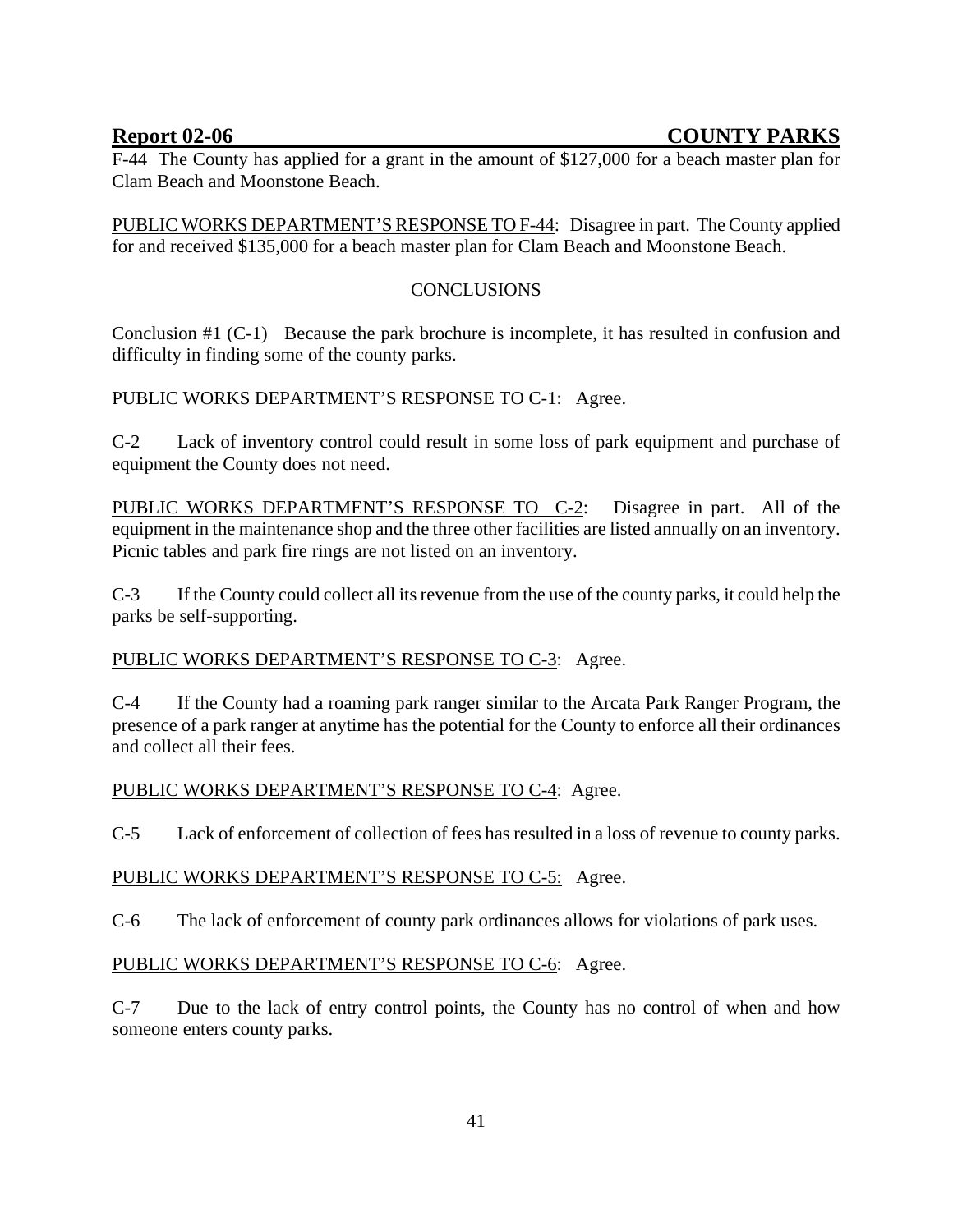## PUBLIC WORKS DEPARTMENT'S RESPONSE TO C-7: Agree.

C-8 Without a master plan for parks the County shows little vision for future development of the park system.

PUBLIC WORKS DEPARTMENT'S TO C-8: Disagree in part. The overall improvement plan adopted by the Board of Supervisors consists of an overall plan for each of the ten parks consisting of many improvements to the infrastructure such as water supply, restrooms with showers, landscaping, paving of dirt roads and so on.

C-9 The decrease in budget for services and maintenance in county parks has resulted in a loss of quality of life for those who choose to use the parks.

## PUBLIC WORKS DEPARTMENT'S RESPONSE TO C-9: Agree.

C-10 Without the approval of a fish ladder at Freshwater Park there will be no seasonal swimming pool.

## PUBLIC WORKS DEPARTMENT'S RESPONSE TO C-10: Agree.

C-11 The County has been slow in obtaining the necessary permits for the completion of the Hammond Trail.

## PUBLIC WORKS DEPARTMENT'S RESPONSE TO C-11: Agree.

## RECOMMENDATION

## THE HUMBOLDT COUNTY GRAND JURY RECOMMENDS THAT:

Responses to Recommendations that:

Recommendation #1 (R-1) the County correct the county park brochure and make it readily available to the public.

PUBLIC WORKS DEPARTMENT'S RESPONSE TO R-1: The brochure will be revised by January 2003.

R-2 the County do an annual inventory of all park equipment.

PUBLIC WORKS DEPARTMENT'S RESPONSE TO R-2: This will be done and completed by January 2003.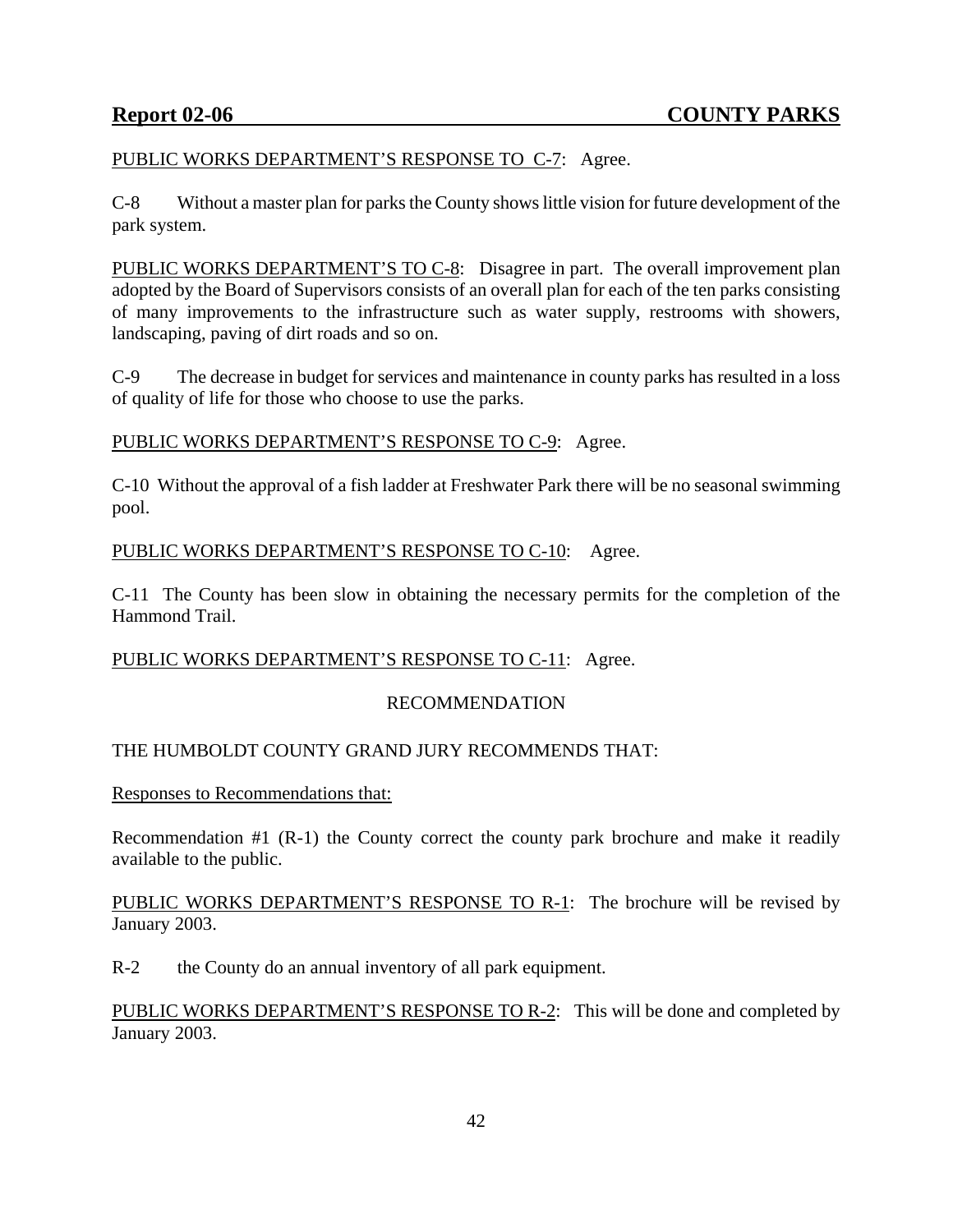R-3 the County provide funding to maintain all the parks in the county park system.

PUBLIC WORKS DEPARTMENT'S RESPONSE TO R-3: Reallocation of general fund monies would be a policy decision to be made by the Board of Supervisors. The budget for fiscal year 2002-03 will be adopted within the next three months. The Department may recommend additional funding at the final budget hearings. In addition, funds will be available within one to two months from the National Oceanographic and Atmospheric Administration grant.

R-4 the County hire a park ranger to enforce park ordinances and the collection of the fees.

PUBLIC WORKS DEPARTMENT'S RESPONSE TO R-4: The County does not currently have a position titled, "Park Ranger". A possible alternative would be to have a sheriff's deputy assigned seasonally to enforce regulations in the parks provided said deputy is trained in the park ordinance regulations and enforcement. In addition, it would be beneficial to have all deputies informed of the contents of the park ordinance.

R-5 the County, where possible, have one entry control point for each park.

PUBLIC WORKS DEPARTMENT'S RESPONSE TO R-5: A single entry control point may not be necessary at all county facilities. Currently, the parks staff are focused on creating a single point of entry at parks which permit overnight camping. Clam Beach County Park has the greatest need for a singular entry point.

R-6 the County write a master plan for the county park system.

PUBLIC WORKS DEPARTMENT'S RESPONSE TO R-6: The list of improvements for ten different county parks totaling \$1.183 million could be considered a master improvement plan for those parks. At this time it has not been clarified by the State Department of Parks and Recreation as to whether funds available through Proposition 40 may be used for planning. Proposition 12 per capita funds cannot be used for master planning.

R-7 the County work with the residents of Southern Humboldt County to keep Tooby Park in the county park system.

PUBLIC WORKS DEPARTMENT'S RESPONSE TO R-7: The Department is negotiating an arrangement with the current landowner, Southern Humboldt Working Together, whereby the County would obtain an easement over Tooby Memorial Park restricting its use to recreational purposes. In turn, after obtaining the easement, the County would contract with Southern Humboldt Working Together to maintain Tooby Memorial Park. This item needs to be taken to the Board of Supervisors for review and approval.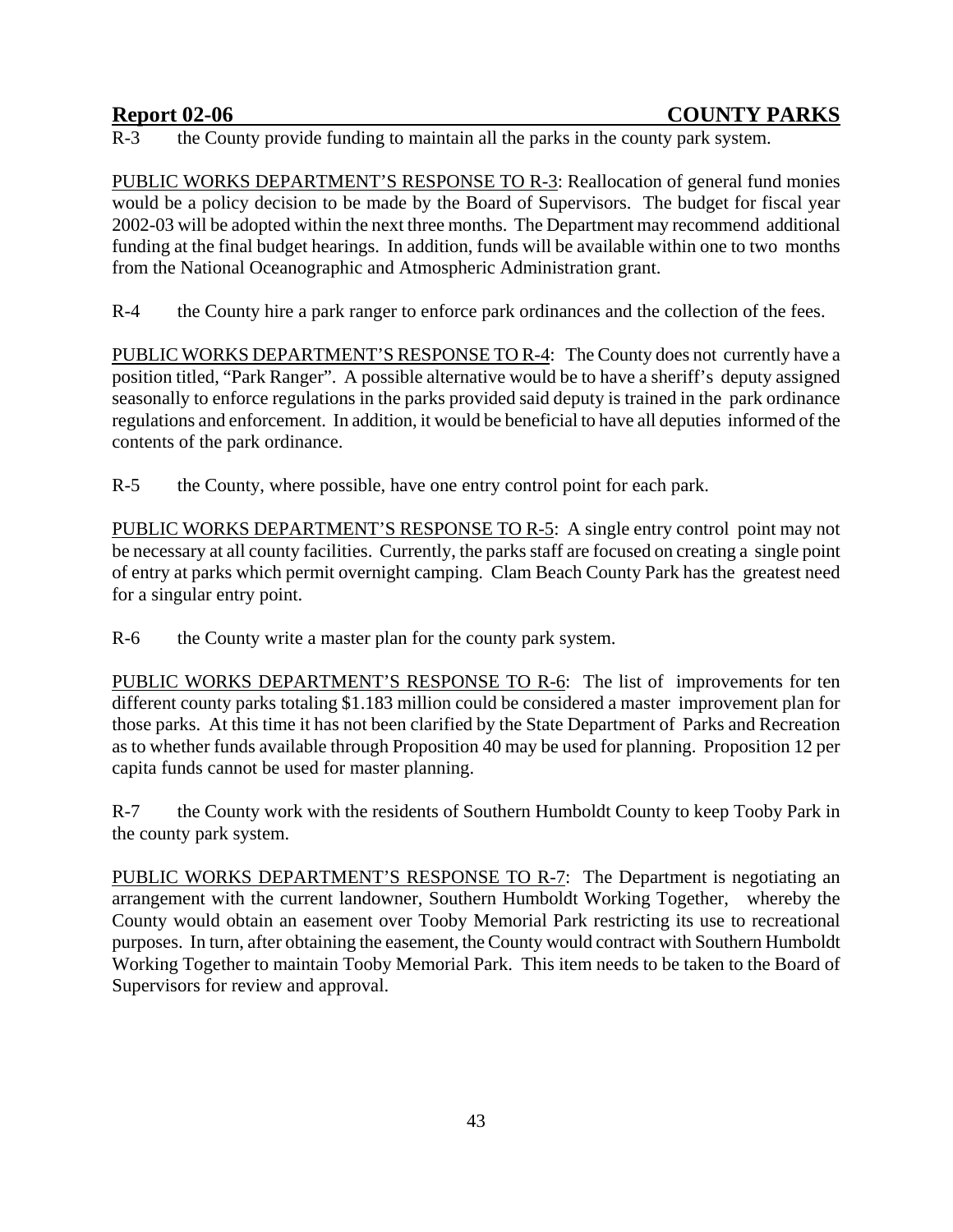R-8 the County get approval for the fish ladder for the seasonal swimming pool at Freshwater Park.

PUBLIC WORKS DEPARTMENT'S RESPONSE TO R-8: This has been implemented and completed.

R-9 the County obtain the permit to complete the Hammond Trail.

PUBLIC WORKS DEPARTMENT'S RESPONSE TO R-9: The amendment of the McKinleyville Area Local Coastal Plan has proceeded through the Planning Commission. The Commission recommended that the Board of Supervisors approve the amendment which will then have to be forwarded to the California Coastal Commission for final approval. Following that action, the Department will apply for a coastal development permit to complete the gap of the Hammond Trail along Widow White Creek and Murray Road.

## COMMUNITY DEVELOPMENT SERVICES DEPARTMENT'S RESPONSE TO R-9:

The plan amendment allowing the Hammond Trail through the Widow White Creek Streamside Management Area will be reviewed by the Board of Supervisors on August 27, 2002. If approved, the Coastal Development permit allowing construction of the trail will be submitted to the Planning Division in September 2002 and processed for a November 2002 permitting decision.

## **RESPONSES**

## THE FOLLOWING RESPONSES TO REPORT 02-06 ARE REQUIRED IN ACCORDANCE WITH P.C. 933 AND THE STANDARD FORMAT FOR RESPONSES:

- 1. The Director of the Humboldt County Public Works Department respond to all findings and recommendations.
- 2. The Director of the Humboldt County Community Development Services Department respond to R-9.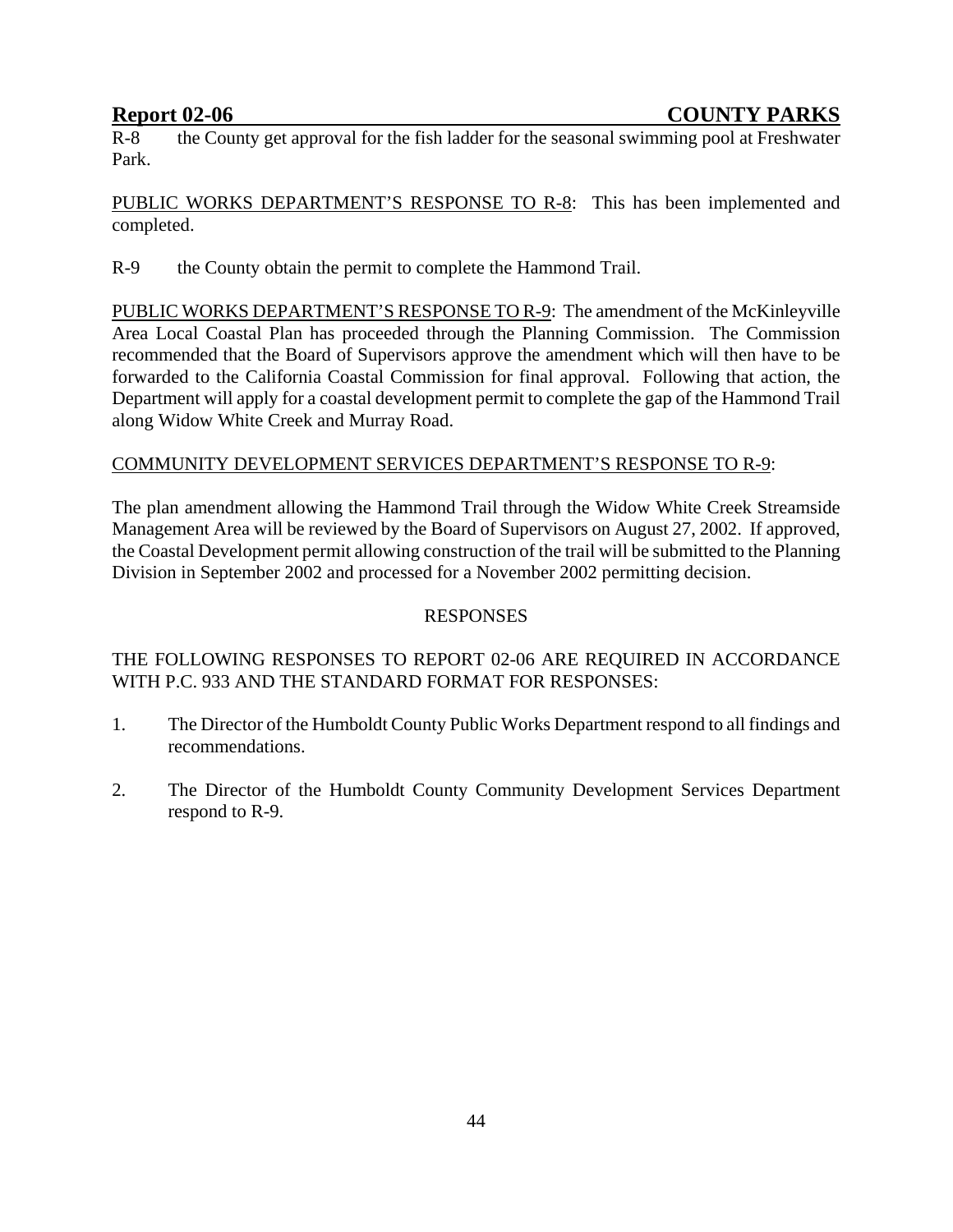## INTRODUCTION

A concerned citizen sent a letter to the 2001-2002 Humboldt County Grand Jury claiming the County of Humboldt did not follow proper procedures in the purchase of property on H Street in Eureka (AP# 11-056-02). The intended use of the property is for the Healthy Moms' Program (HMP). This citizen's letter also stated there are concerns between some community members and residents in the area that this kind of facility will degrade the neighborhood and cause parking and other problems.

The HMP has been at 2944 D Street, Eureka, for the past ten years. The HMP day treatment program is for alcohol and drug addiction clients. Its goals are to assist women in treating their addictions and to teach them to become healthy, productive parents and persons. Time spent in the program is six months but can be up to eight months.

At its current location, program staff makes every effort to refrain from parking in front of residents' homes. Alternate parking is available for staff; occasionally parking becomes a problem, such as during graduation ceremonies.

The complaint also questioned the county process used to acquire property and the costs involved for the county when they lease or purchase property to house county operations. It is standard procedure for the county to use various corporations to borrow money to make property purchases. The vision plan for the City of Eureka locates all county government services in one area. The county is exempt from city zoning practices to meet its needs.

## PROCEDURE

The citizen making the complaint was interviewed by the grand jury, and the grand jury was given written materials to review. After reviewing the material, the grand jury could find no irregularities in the county's property acquisition procedures. Members of the grand jury interviewed the director of the HMP and toured the facility. Other county officials were questioned, and additional documents were obtained. Activities around the HMP and the neighborhood were observed on numerous occasions.

# **FINDINGS**

# F-1 Public hearings were held before the purchase of the property was completed.

## ADMINISTRATIVE SERVICES DEPARTMENT'S RESPONSE TO F-1:

Agree.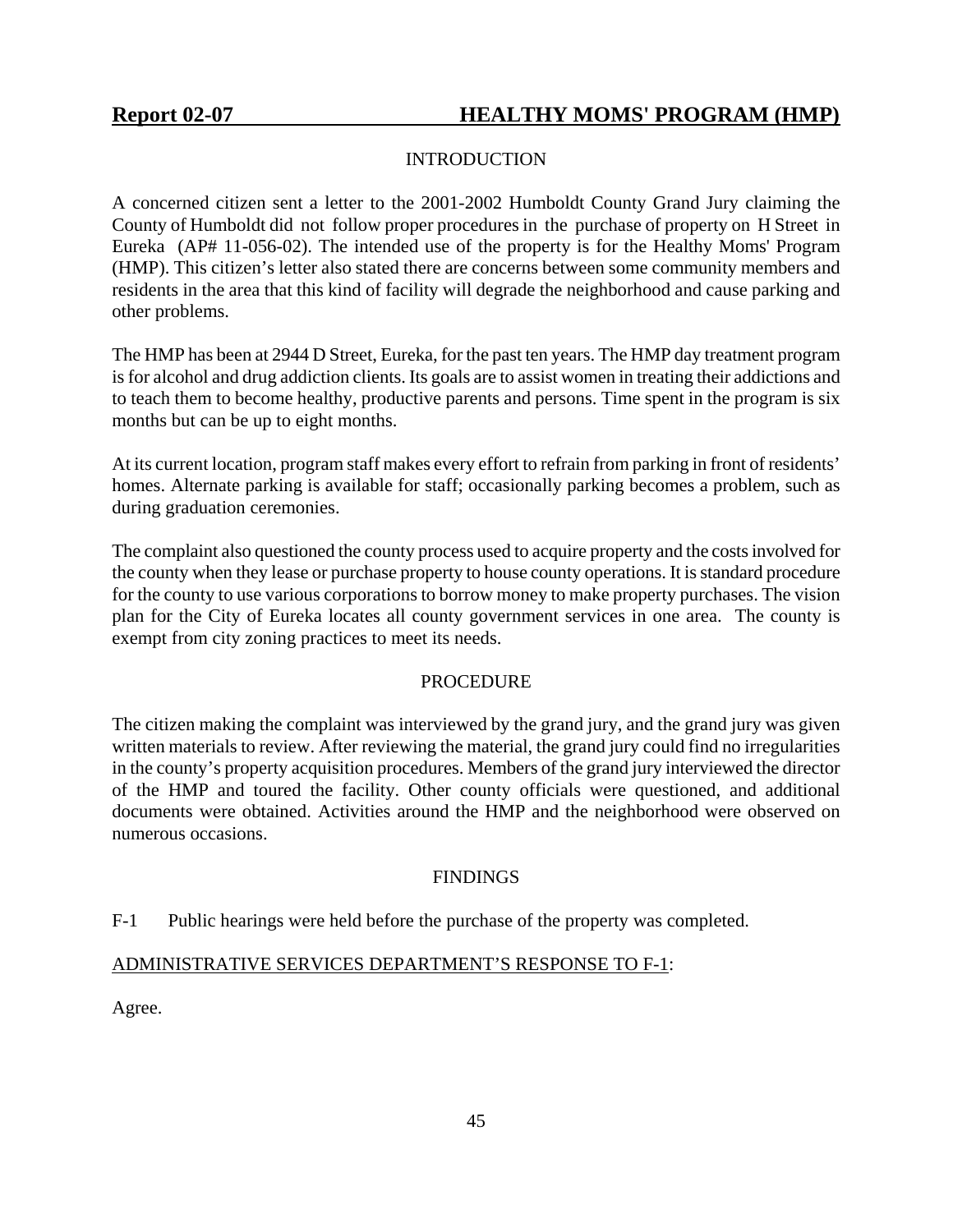# Report 02-07 **HEALTHY MOMS' PROGRAM (HMP)**

## HEALTH AND HUMAN SERVICES' RESPONSE TO F-1:

Agree.

F-2 The purchase price of the house on H Street was \$255,000.

## ADMINISTRATIVE SERVICES DEPARTMENT'S RESPONSE TO F-2:

Agree.

## HEALTH AND HUMAN SERVICES' RESPONSE TO F-2:

Agree.

F-3 The original remodeling estimate in June 1999 was \$75,000.

## ADMINISTRATIVE SERVICES DEPARTMENT'S RESPONSE TO F-3:

Agree.

# HEALTH AND HUMAN SERVICES' RESPONSE TO F-3:

Agree.

F-4 After purchase the house was found to contain lead-based paint.

## ADMINISTRATIVE SERVICES DEPARTMENT'S RESPONSE TO F-4:

No opinion. Public Works handled post-acquisition modifications and remodeling.

F-5 (There was no F-5 finding in the Grand Jury Report.)

# ADMINISTRATIVE SERVICES DEPARTMENT'S RESPONSE TO F-5:

None.

# HEALTH AND HUMAN SERVICES' RESPONSE TO F-5:

None.

F-6 Clients use public transportation or get rides from friends and family.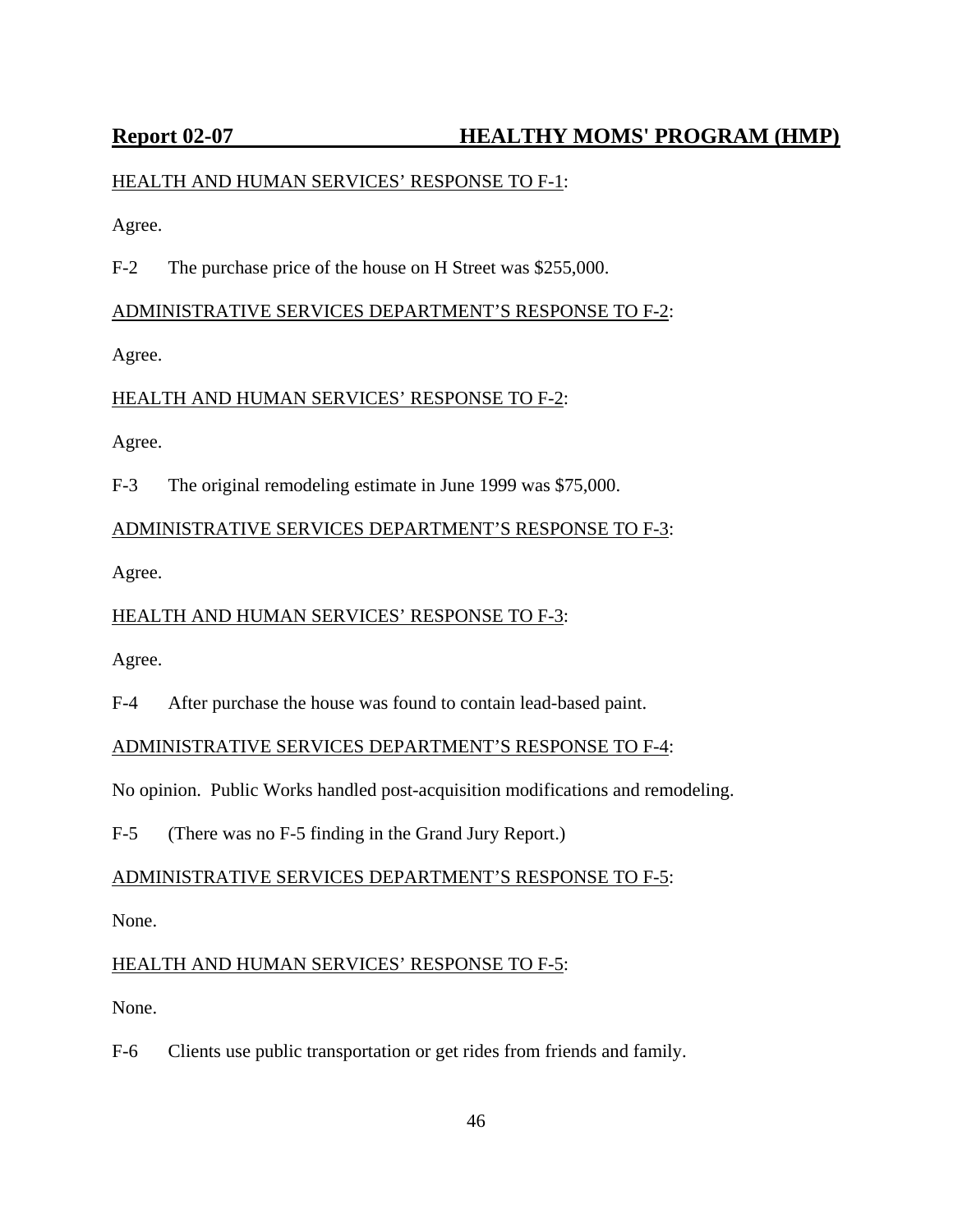# Report 02-07 **HEALTHY MOMS' PROGRAM (HMP)**

## HEALTH AND HUMAN SERVICES' RESPONSE TO F-6:

Agree. The majority of clients use public transportation or get rides from friends and families, with a number of clients transporting themselves.

F-7 Women who complete the HMP have follow-up interviews done at six months and one year.

## HEALTH AND HUMAN SERVICES' RESPONSE TO F-7:

Agree.

F-8 The HMP has a success rate of 62%, which is exceptional for programs of this kind.

## HEALTH AND HUMAN SERVICES' RESPONSE TO F-8:

Agree.

F-9 Women in the HMP are randomly drug tested; testing is done on women suspected of using drugs.

## HEALTH AND HUMAN SERVICES' RESPONSE TO F-9:

Agree.

F-10 All women must attend three meetings a week in another drug rehabilitation program besides their classes at the HMP.

## HEALTH AND HUMAN SERVICES' RESPONSE TO F-10:

Partially agree. Clarification is required: clients must attend three 12-step meetings in addition to classes offered at Healthy Moms.

F-11 Childcare is provided on site.

## HEALTH AND HUMAN SERVICES' RESPONSE TO F-11:

Agree.

F-12 The HMP is audited and recertified every two years by the State Department of Drug and Alcohol.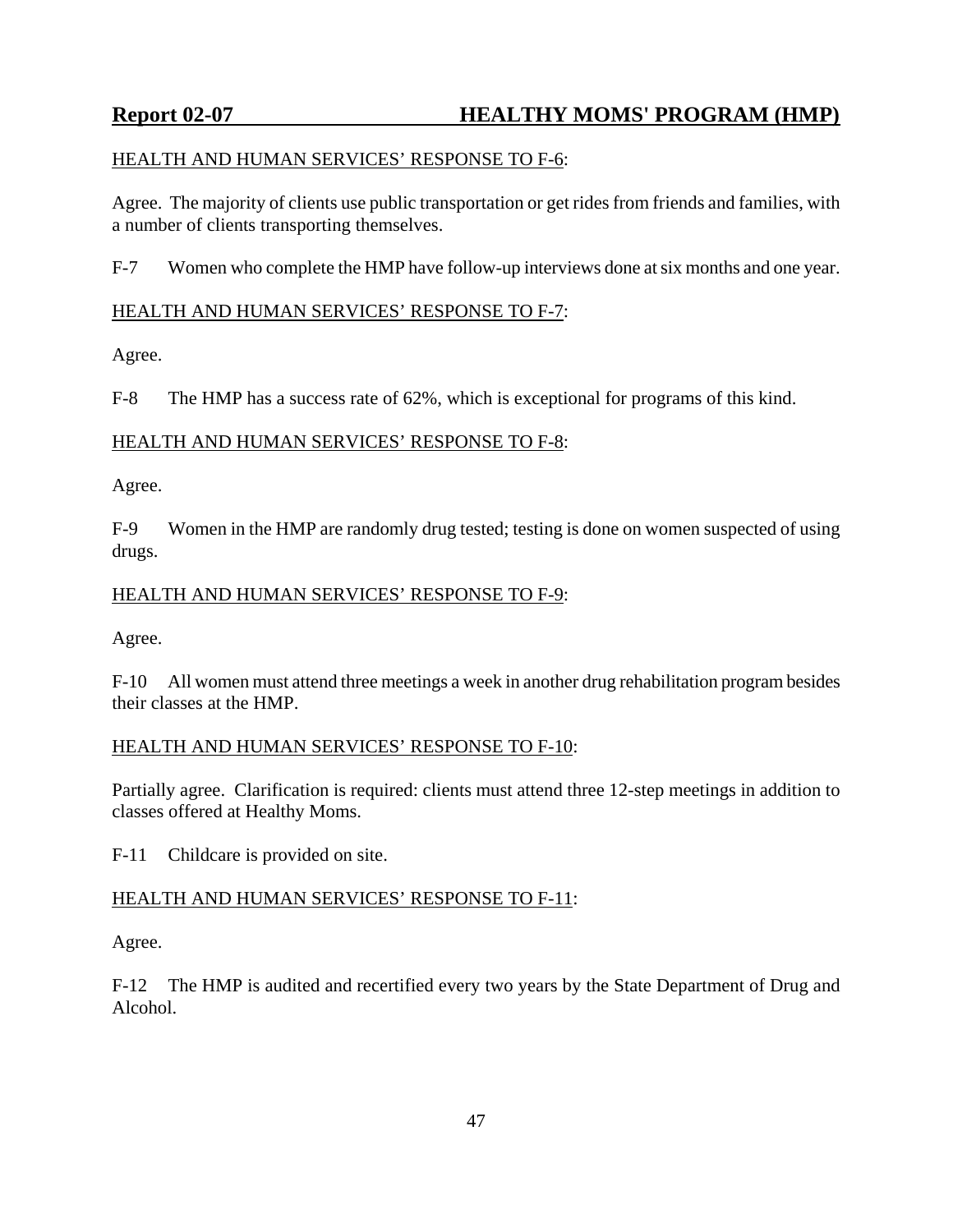## HEALTH AND HUMAN SERVICES' RESPONSE TO F-12:

Agree.

F-13 To make sure it meets state and federal guidelines, the county audits the HMP four times a year.

## HEALTH AND HUMAN SERVICES' RESPONSE TO F-13:

Agree.

F-14 The HMP is funded with State Perinatal General Funds, a Federal Block Grant, Drug Medi-Cal reimbursements, and other state and federal funds.

## HEALTH AND HUMAN SERVICES' RESPONSE TO F-14:

Agree.

F-15 The county considered other locations to house the HMP, but they did not meet criteria for the program.

# HEALTH AND HUMAN SERVICES' RESPONSE TO F-15:

Agree.

# **CONCLUSIONS**

C-1 The grand jury determined there were no improprieties in county procedures to obtain property.

C-2 Due to time delays, hazards found, and a lack of a proper inspection of the house on H Street, remodeling costs escalated.

C-3 Because of an inadequate inspection, final remodeling costs were three and half times original estimate.

C-4 The issue over the relocation of the HMP is the resistance of local residents to have such a facility in their neighborhood.

C-5 The value of the program overrides any geographical considerations or concerns.

C-6 Women in the HMP are constantly monitored and case-managed, and therefore their presence would not degrade the neighborhood.

C-7 Designated parking spaces for staff at the new location will result in fewer parking problems.

C-8 It is important that the HMP be at a place with easy access to bus lines because this is how the majority of women get to the site.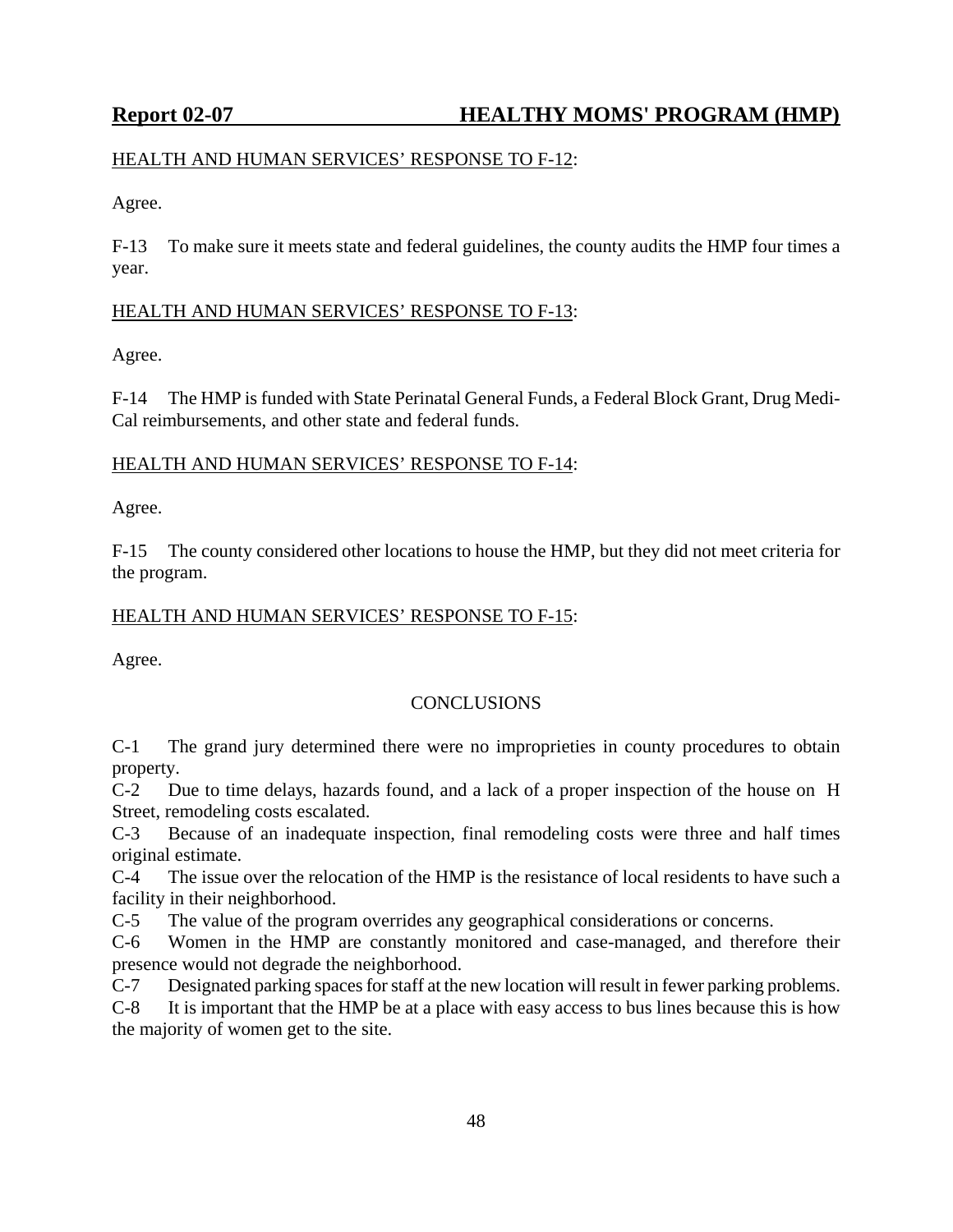# **Report 02-07 HEALTHY MOMS' PROGRAM (HMP)**

C-9 A facility like this should not be housed in a location with other county offices to protect the confidentiality of women in the program.

C-10 The HMP is a successful, cost-effective program and provides an important service to the community.

## RECOMMENDATION

## THE HUMBOLDT COUNTY GRAND JURY RECOMMENDS THAT:

R-1 in the future, the county needs to conduct thorough inspections of properties to identify all potential remodeling and other costs involved before the final purchase.

### ADMINISTRATIVE SERVICES DEPARTMENT'S RESPONSE TO R-1:

This recommendation will be implemented with the next property purchase. An evaluation in advance of purchase will take place using either County or private staff, or both, following generally accepted construction standards and Uniform Building Codes.

## HEALTH AND HUMAN SERVICES' RESPONSE TO R-1:

The recommendation will be implemented by Health and Human Services to the extent related acquisition processes are under its authority. While the acquisition of the Healthy Mom's facility occurred prior to the Public Health Department's consolidation into the Health and Human Services and is generally outside its purview, the Department supports improved acquisition processes to maximize its resources.

### RESPONSES

## THE FOLLOWING RESPONSES TO REPORT 02-08 ARE REQUIRED IN ACCORDANCE WITH P.C. 933 AND THE STANDARD FORMAT FOR RESPONSES:

1. The Health and Human Services Director shall respond to all findings and recommendation  $R-1$ .

2. The Administrative Services Director shall respond to findings F-1 through F-5 and recommendation R-1.

### **COMMENDATION**

The Humboldt County Grand Jury commends the staff of the Healthy Moms' Program for the vital service they are providing to the community and in addition commends the Board of Supervisors for their continuing support of the program.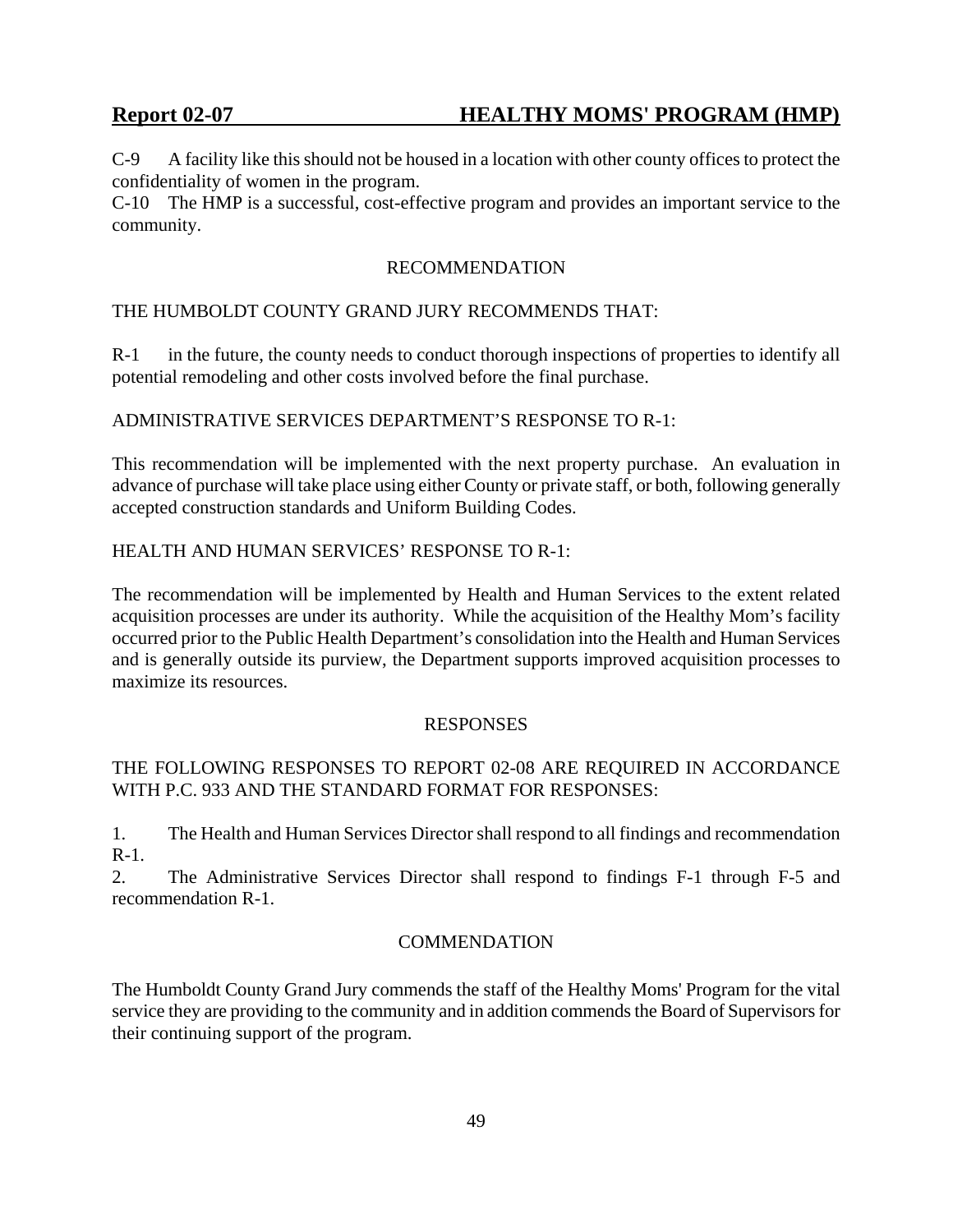## INTRODUCTION

The 2001-2002 Humboldt County Grand Jury reviewed previous grand jury reports concerning public parking in the City of Eureka. In the 1997-1998 Humboldt County Grand Jury Report the grand jury concluded that the handicap parking around the county courthouse was inadequate. Since the 1997-1998 Humboldt County Grand Jury Report, handicap parking has remained the same.

The 1997-1998 Humboldt County Grand Jury Report concluded that many expensive studies of parking had been done. The report also stated that the City of Eureka Parking Place Commission has 7 members appointed by the mayor and approved by the city council. They are representatives of local businesses in the Downtown, Old Town, and Henderson Center areas, and parking issues are brought before them by the public. They study these issues and then present their findings to the city council.

The Americans with Disabilities Act (ADA) was enacted in 1992. The City of Eureka responded in the 2000-2001 Humboldt County Grand Jury Report that they were in compliance with current ADA regulations. The City of Eureka is going to conduct an ADA accessibility study again, surveying the cities programs and services which they did about 10 years ago. They never finished removing the barriers that they had identified on that accessibility survey. It should be noted that the City of Eureka public works staff stated the density of parking gives the appearance that the city is doing well.

## **FINDINGS**

F-1 The city staff stated that a parking survey by the City of Eureka determined that 98 cent of available downtown on-street parking is being used by the business owners, employees, and residents.

## CITY OF EUREKA'S RESPONSE TO F-1:

Disagree. The survey referenced was conducted in July of 2000 on six core area un-metered all day parking lots. The primary purpose of these specific parking lots is employee and resident parking. F-2 This study concluded that this left 2 percent for shoppers.

## CITY OF EUREKA'S RESPONSE TO F-2:

Disagree. See response to F-1.

F-3 This study concluded that shoppers had to either pay for parking in an off-street city parking lot or walk some distance to shop.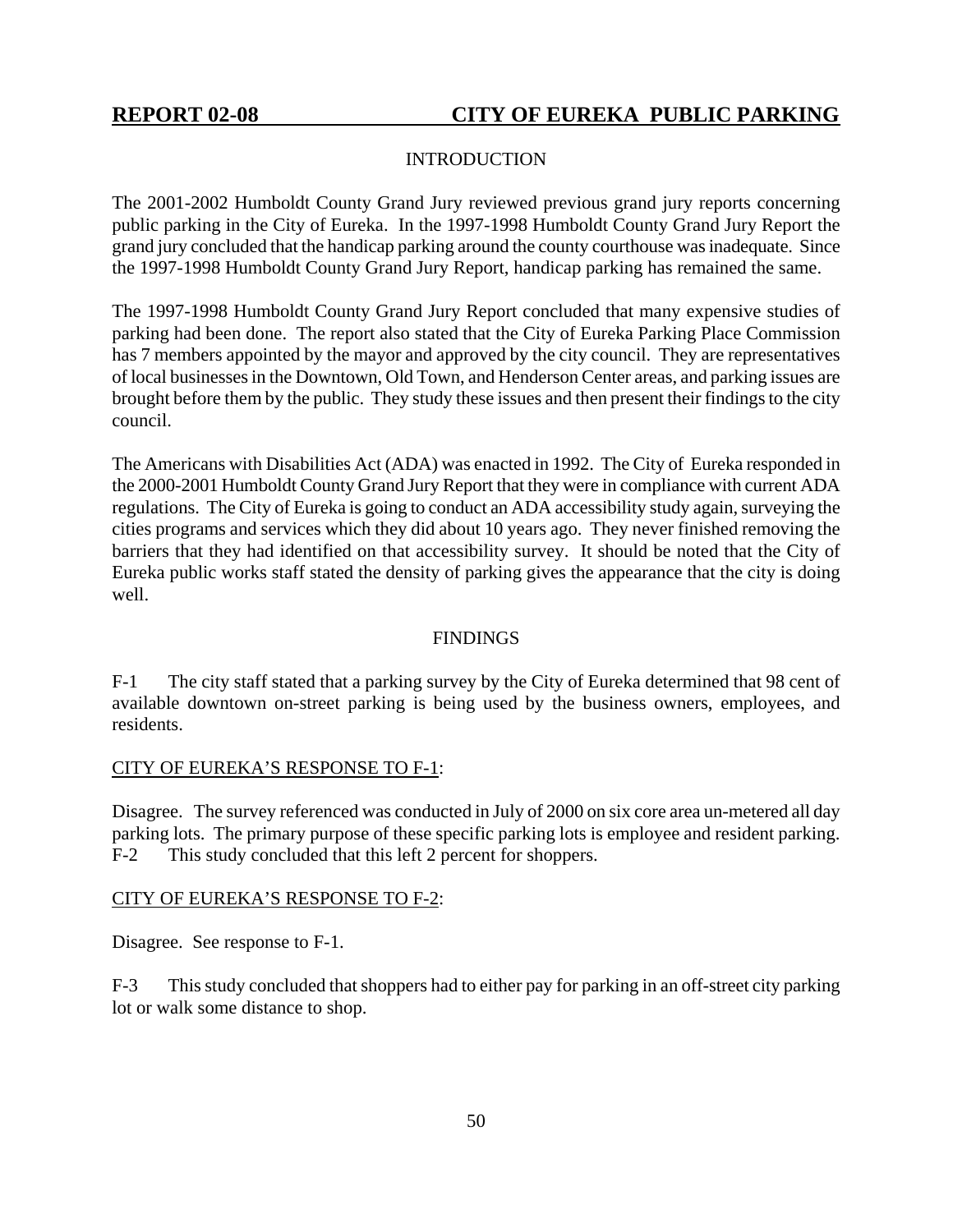## CITY OF EUREKA'S RESPONSE TO F-3:

Disagree. All of the lots included in the July 2000 survey were un-metered. Most of the on-street parking in the down town and old town areas are designated as 2-hour parking zones to create parking for shoppers. In the most recent comprehensive parking study conducted in March 1998, SPECTRUM Engineering concluded that there was not a system-wide parking problem and that there is surplus parking usually within one block, but always within two blocks of downtown destinations.

F-4 More than \$188,000 has been spent by the City of Eureka on different studies on public parking since 1979.

## CITY OF EUREKA'S RESPONSE TO F-4:

Agree. There have been three major parking studies conducted in the last 23 years and a assessment analysis.

F-5 City staff stated that they had under estimated the cost of restriping the city parking lots and the cost of being in compliance with ADA.

### CITY OF EUREKA'S RESPONSE TO F-5:

Agree. In the fall of 2001 the Public Works Department advertised a project to resurface eleven City parking lots and to make minor alterations that would bring these lots into ADA compliance. Only one bid was received for the project and it was 80% over the Engineer's Estimate. City Council rejected all bids. Public Works staff performed many of the ADA alterations and the project was re-advertised in April of 2002. The low bid received was 13% above the Engineer's Estimate and was awarded by Council on May 21, 2002. This work will be completed in August 2002.

F-6 City staff stated that there was inadequate planning for parking on new projects.

## CITY OF EUREKA'S RESPONSE TO F-6:

Disagree. The City does not have a long range parking plan for the downtown and old town areas. The City does have an excellent planning staff that reviews all development projects to assure they meet City codes.

F-7 Business, government employees, and residents who park in the two-hour zone must move their vehicles every 2 hours or receive a parking citation.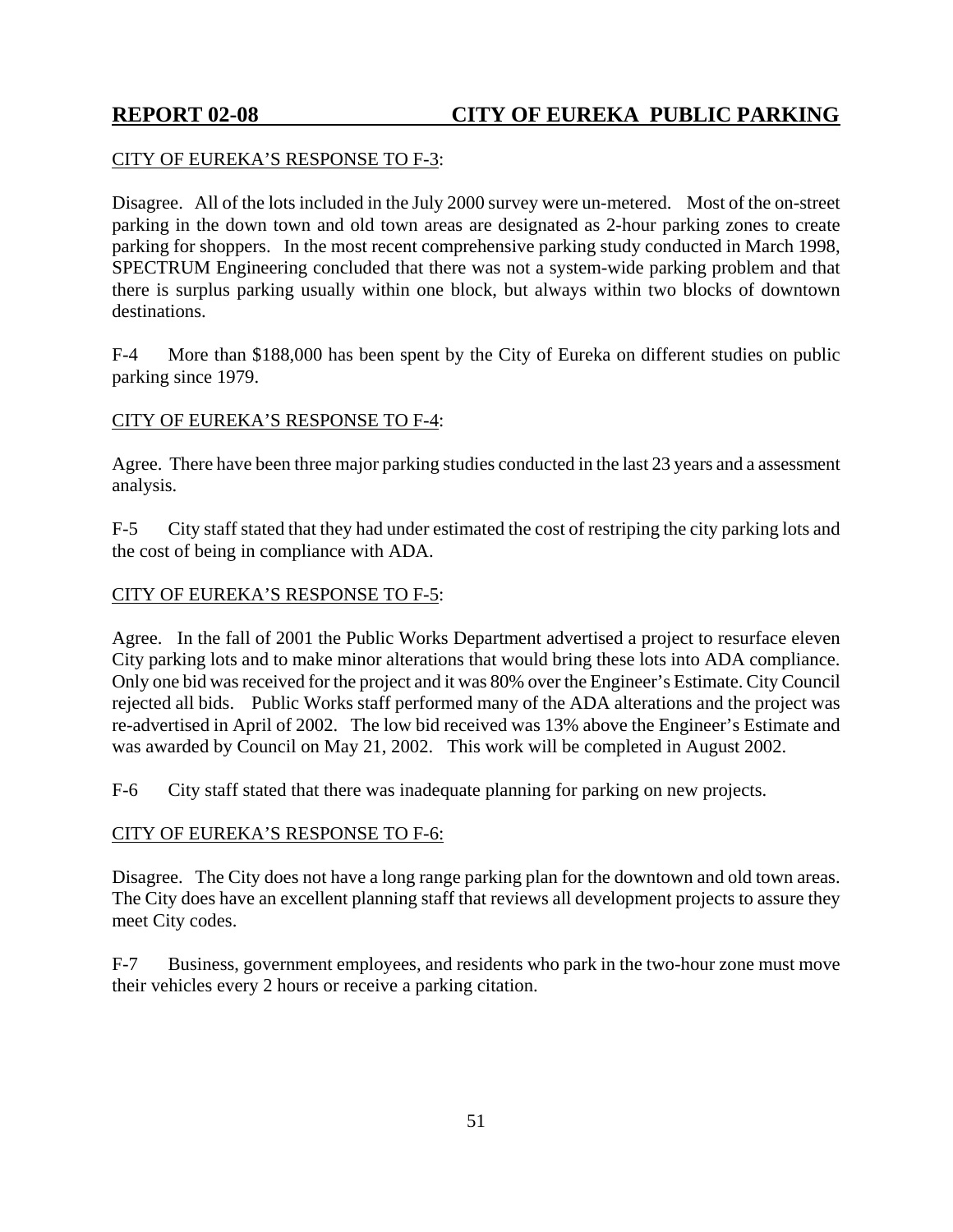## CITY OF EUREKA'S RESPONSE TO F-7:

Agree. There are options other than parking within the on-street two hour parking zones. The City has 15 parking lots within the down town and Old Town areas with over 600 available parking spaces. All but 20 of these spaces are available for all day parking. Approximately half of these spaces are metered with a daily charge of 50 cents. There are also hundreds of private spaces within the down town old town areas with many of these spaces available for rent or lease. The last option is to park outside the business district and walk several blocks to work.

F-8 The city staff stated that business owners threatened litigation or bankruptcy if assessed for parking.

### CITY OF EUREKA'S RESPONSE TO F-8:

Disagree. This appears to be taken out of context. During the 1960's the City formed a parking assessment district within the down town old town areas. The Parking Assessment District was formed to allow purchase and construction of several surface parking lots. After the parking lots were constructed several property owners started litigation regarding the assessments. The City eventually decided not to pursue the assessments.

The second time parking assessments were reviewed (in late 1980's) was in conjunction with construction of a new parking structure. As details of the possible assessment were finalized, property owners expressed their unwillingness to participate and the plan was abandoned.

F-9 The public works staff stated that the city responds to all handicap complaints.

## CITY OF EUREKA'S RESPONSE TO F-9:

Agree. The City has a Parking Commission that hears specific requests regarding handicap parking. The Commission may approve or deny requests as they deem appropriate. (Responding to all requests does not necessarily mean approving all requests.)

F-10 The city manager's staff stated that there is a complaint system for the city, but it cannot comply with ADA mandated requirements due to lack of funds.

## CITY OF EUREKA'S RESPONSE TO F-10:

Disagree. The City Manger's Office maintains a ADA complaint system. The city has performed a self evaluation of its programs and facilities to determine compliance with ADA. In addition, the city has conducted community workshops to allow public input into the city's compliance report. The city has expended public resources to eliminate barriers to those with disabilities.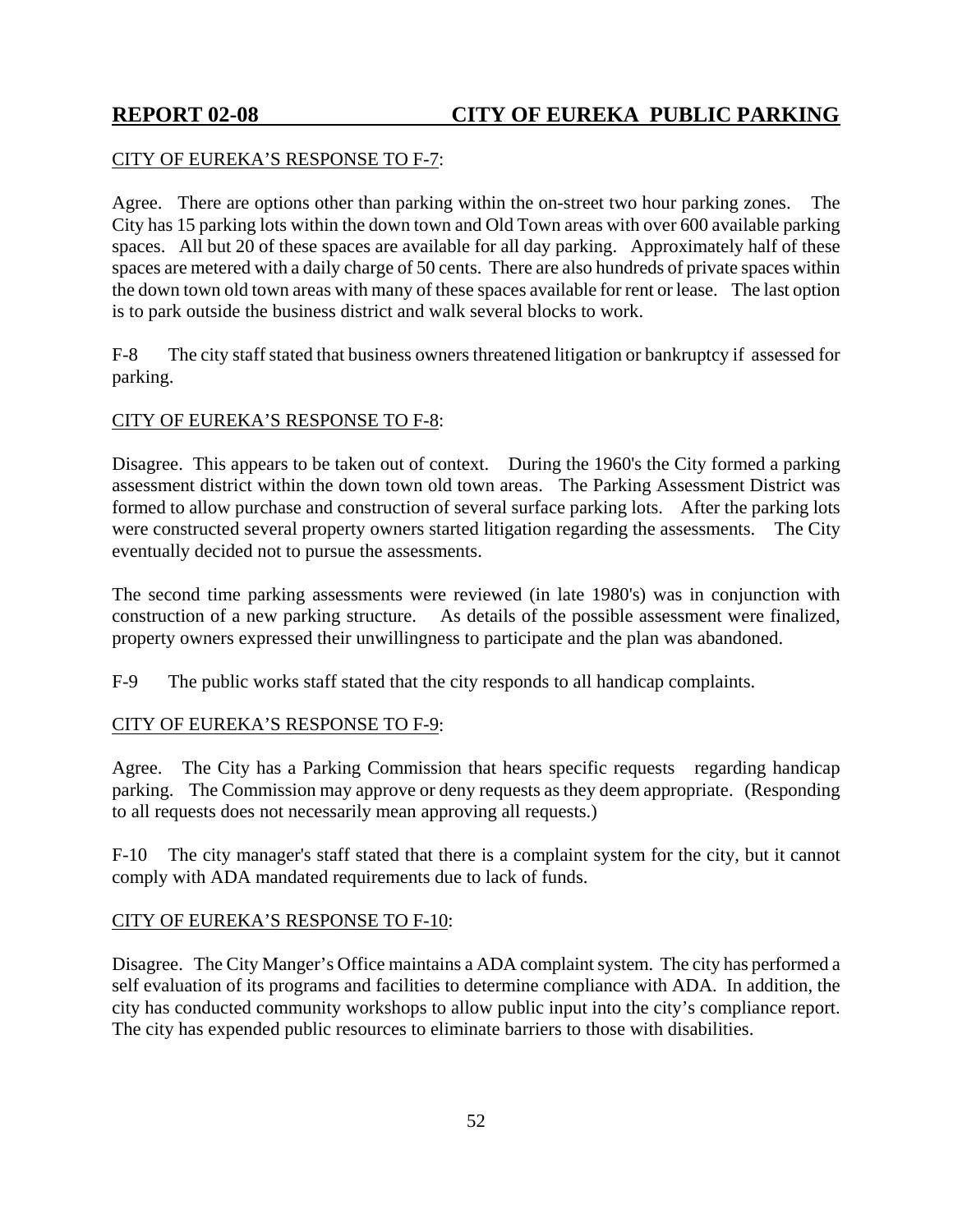F-11 The city manager's staff stated that when an ADA complaint arises, it could go to litigation.

## CITY OF EUREKA'S RESPONSE TO F-11:

Agree. Many types of cases can go to litigation if unresolved.

F-12 The city of Eureka approved a new waterfront project with less parking than was originally planned by the Parking Lot Commission.

## CITY OF EUREKA'S RESPONSE TO F-12:

Disagree. The Parking Place Commission does not make recommendations on the number of parking spaces required by developments.

F-13 One commissioner of the Parking Lot Commission is a relative of the new project owner.

### CITY OF EUREKA'S RESPONSE TO F-13:

Agree. There are times that items come before the commission where there are potential conflicts of interest. Commissioners excuse themselves from all discussions and from voting on these items.

F-14 The cobblestone project on  $2<sup>nd</sup>$  and F Streets in old town Eureka has resulted in the loss of 16 to 20 parking spaces.

### CITY OF EUREKA'S RESPONSE TO F-14:

Agree. The traffic calming project placed in the mid 1970's on Second Street between "C" and "F" Streets has resulted in the loss of parking, it has also resulted in a pedestrian and vehicle friendly corridor.

F-15 The cobblestone project on  $2<sup>nd</sup>$  Street between I and L Streets has resulted in the loss of 24 to 30 parking spaces.

## CITY OF EUREKA'S RESPONSE TO F-15:

- Agree. See response to F-14.
- F-16 The grand jury had requested further information from the city manager's office and to date this information has not been received.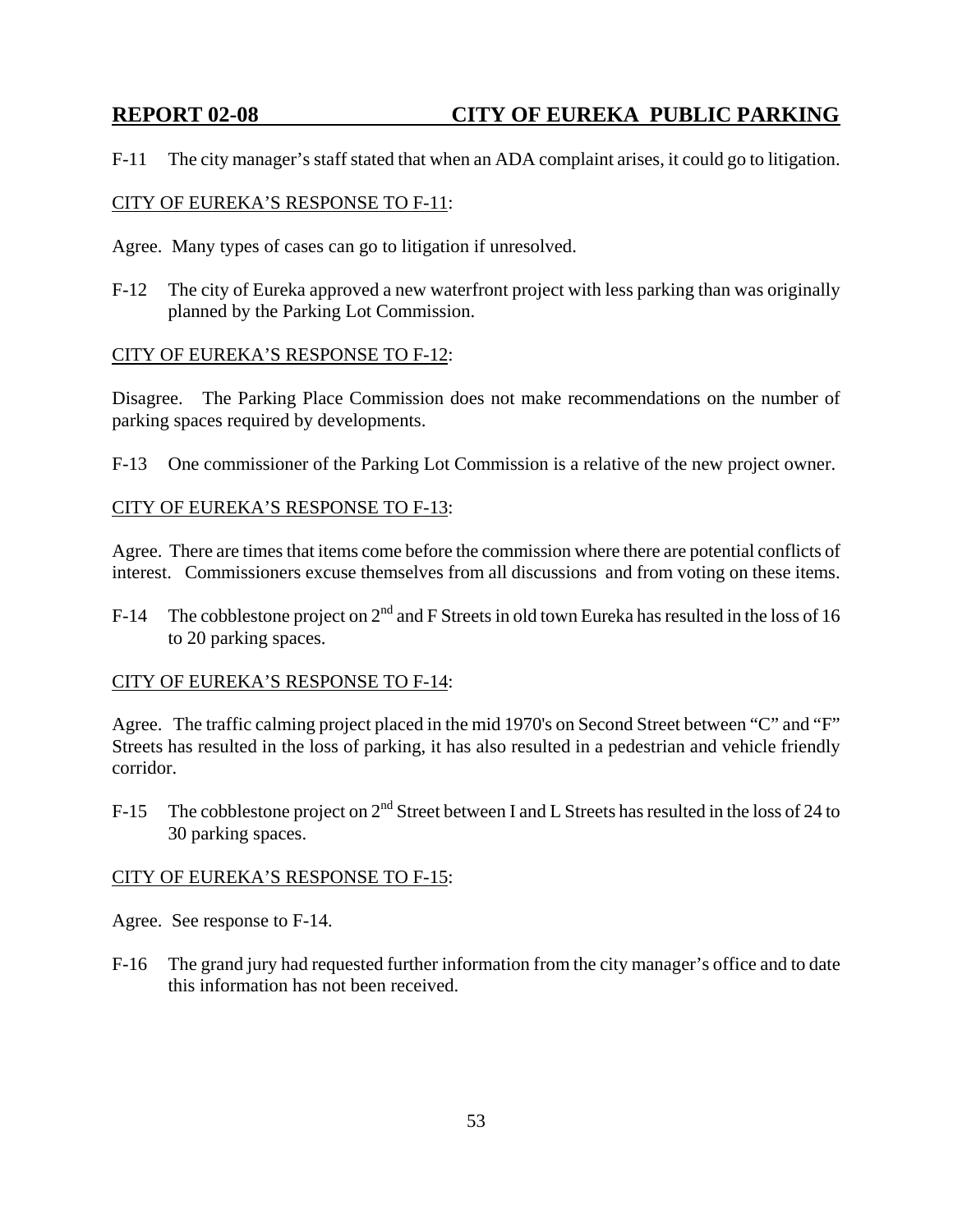## CITY OF EUREKA'S RESPONSE TO F-16:

Disagree. The City Manager's office has provided information and personnel to assist the Grand Jury in their investigation. If there are unresolved issues the Grand Jury need only to make their request and the city will comply as it has in the past.

## THE HUMBOLDT COUNTY GRAND JURY RECOMMENDS THE FOLLOWING:

R-1 The City of Eureka develop more planning for parking for new developments.

## CITY OF EUREKA'S RESPONSE TO R-1:

Agree. With the revitalization of the Eureka down town, old town and waterfront areas there is a need for more long term planning.

R-2 The City of Eureka bring the off-street parking up to current ADA standards.

## CITY OF EUREKA'S RESPONSE TO R-2:

Agree. The City is under contract with Granite Construction to resurface eleven City parking lots. Part of this project is to re-stripe each lot to meet ADA requirements. The City is currently updating their ADA Transition Plan which should address future parking lot improvements.

R-3 The City meter on-street parking or assess business owners.

## CITY OF EUREKA'S RESPONSE TO R-3:

Disagree. At the request of down town and old town merchants and business owners the City removed on-street parking meters in 1989. The City has an adequate parking enforcement staff to assure compliance with the 2-hour on street parking restrictions. The City can only assess businesses if they vote to be assessed.

R-4 The City require business owners, employees, and government employees to use long term parking lots or current off-street parking.

## CITY OF EUREKA'S RESPONSE TO R-4:

Agree. The City, through the enforcement process, encourages business owners, employees, and government employees to find parking in long term parking lots or outside of the business district. The City currently employees 2-1/2 parking enforcement officers. They are very effective at monitoring the on-street 2-hour parking zones.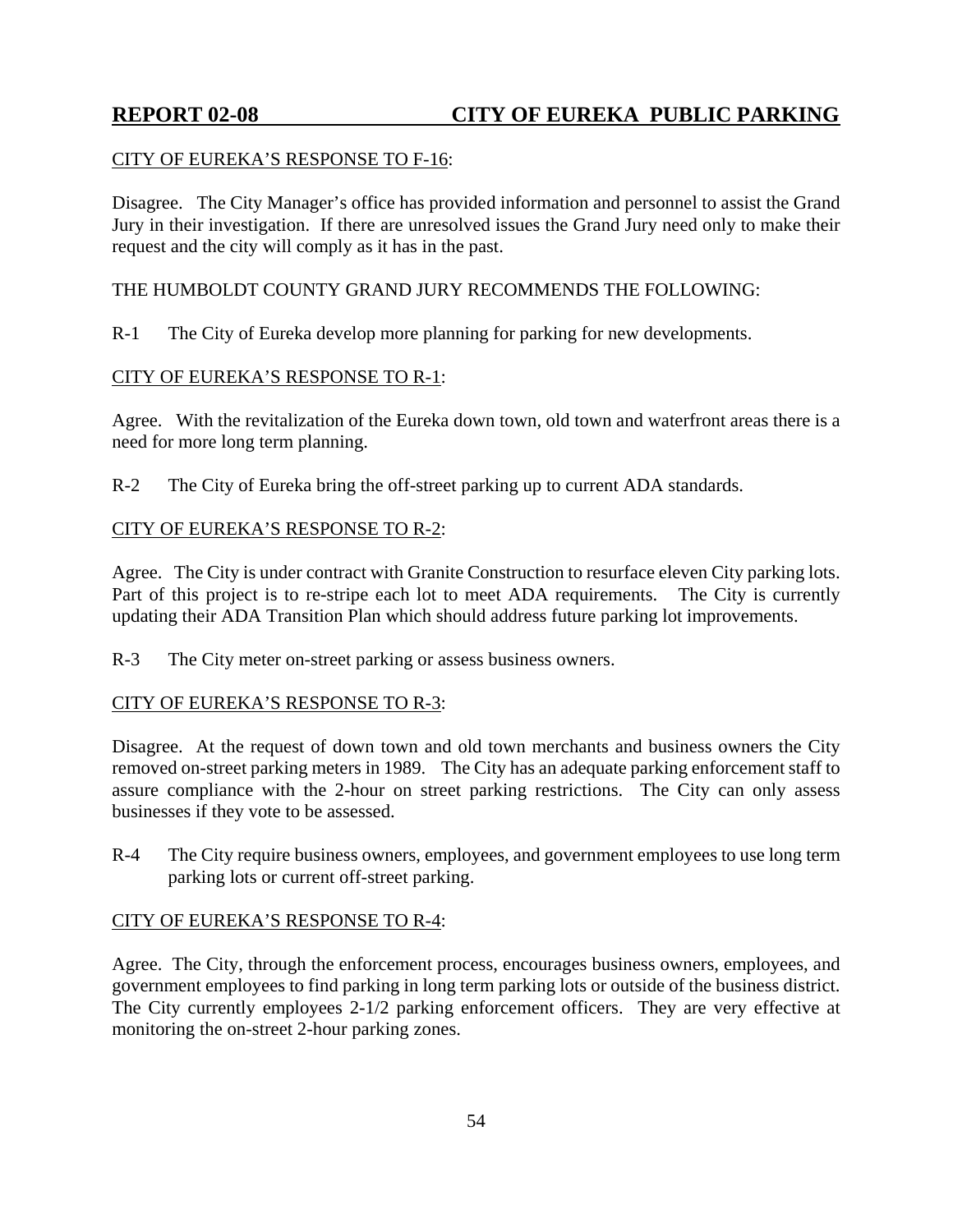## **CONCLUSIONS**

C-1 Parking availability has not kept up with new developments in the City of Eureka.

C-2 some revenue expended on studies could have paid for upgrading parking lots to ADA standards.

C-3 Inadequate planning on new projects has resulted in a shortage of parking spaces in the City of Eureka.

C-4 The moving of vehicles at least 3 times a day results in loss of employer's time and money.

C-5 Since the City of Eureka does not assess the business owners for on street parking, this results in free parking for business owners.

C-6 Since shoppers are inconvenienced, they have to walk long distances to shop or shop at local malls.

## RECOMMENDATIONS

## THE HUMBOLDT COUNTY GRAND JURY RECOMMENDS THAT:

R-1 the City of Eureka develop more planning for parking for new developments.

R-2 the City of Eureka bring the off-street parking up to current ADA standards.

R-3 the city meter on-street parking or assess business owners.

R-4 the city require business owners, employees, and government employees to use long term parking lots or current off-street parking.

## RESPONSE

## THE FOLLOWING RESPONSE TO REPORT 02-09 ARE REQUIRED PURSUANT TO P.C. 933 AND THE STANDARD FORMAT FOR RESPONSES.

The City of Eureka shall respond to all findings and recommendations.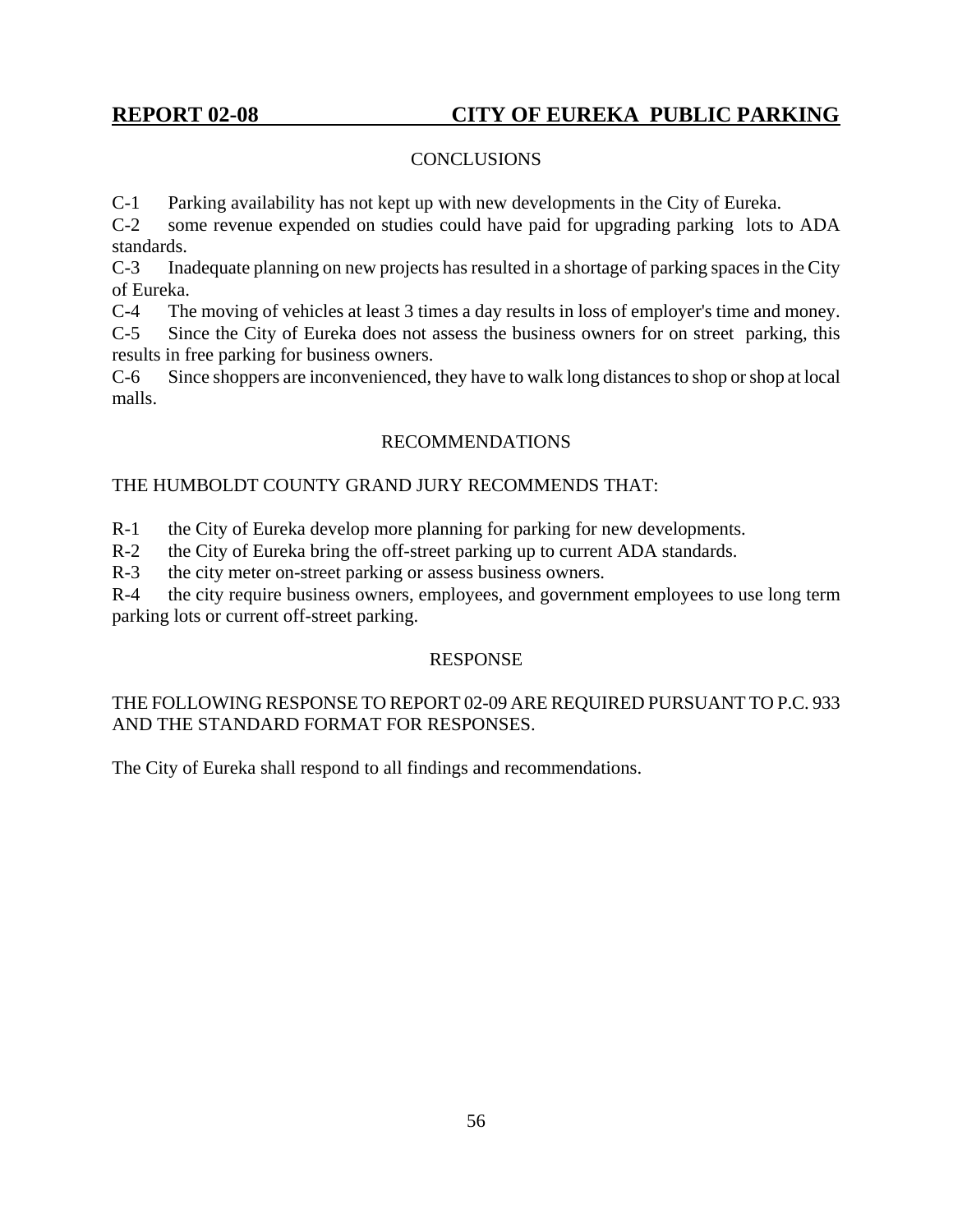## INTRODUCTION

The 2001-02 Humboldt County Grand Jury conducted a routine investigation of this county office pursuant to chapter 3, article 2, section 925 of Grand Jury Proceedings. The County Counsel's office serves as a legal advisor to the County Board of Supervisors, all county departments, including child welfare services, and some joint powers agencies. By contract it gives legal advice to special districts, represents the county in civil litigation, including trials and cases in the courts of appeal. The office oversees litigation aspects of the Risk Management Program. The county counsel's office is a legal advisor to the grand jury.

For over 10 years the county counsel's office has been housed in 2 separate locations, one in the courthouse and the other known as the annex, in various locations throughout downtown Eureka. The annex is currently at 7th and F Street. The county counsel is the supervisor in the courthouse office, and the assistant county counsel is the supervisor in the annex. There are plans to combine the 2 offices in the courthouse by November 2002.

## PROCEDURE

The grand jury interviewed 21 people and surveyed several county offices regarding work request and services provided by the county counsel's office. The grand jury reviewed county counsel's overall management and supervision, office procedures, budgeting process, staffing levels, payroll, work schedules, and office space.

Work-requests case logs generated by the county counsel's office were examined, and the county counsel's office two-volume office manual was reviewed. The grand jury also visited both office locations. The grand jury reviewed the Management & Confidential Employee Memorandum of Understanding (MOU) which identifies all aspects of employment and the compensation for management, confidential employees, and elected and appointed county officials.

## **FINDINGS**

F-1 The county counsel's office employs 20 people. These are the county counsel, assistant county counsel, 8 deputy county counsels, 2 investigators, and the 8 members of the support staff.

COUNTY COUNSEL'S RESPONSE TO F-1: Disagrees Partially. The County Counsel's Office consists of the County Counsel, the Assistant County Counsel, 8 Deputy County Counsels, 1 Legal Analyst, 3 Investigators (2 for the Code Enforcement Unit and 1 for the Child Welfare Services Unit), 1 Legal Office Services Manager, 2 Senior Legal Secretaries, 1 Legal Accounting Specialist, 1 Legal Secretary, and 1 Legal Office Assistant.

F-2 The county counsel, assistant county counsel, and the 8 deputy county counsels are all licensed attorneys.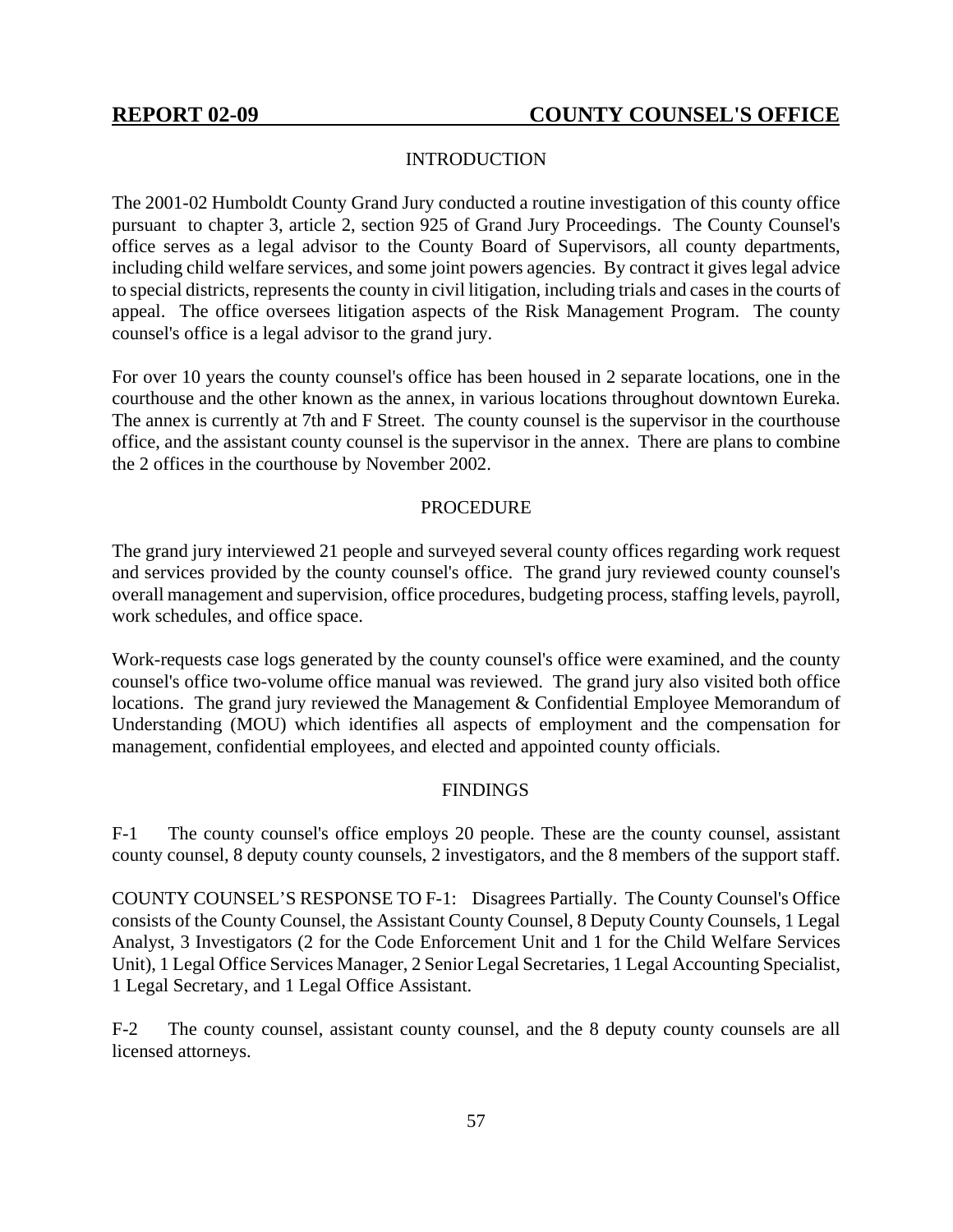COUNTY COUNSEL'S RESPONSE TO F-2: Agrees.

F-3 The county counsel's office was notified in writing of the grand jury investigation.

COUNTY COUNSEL'S RESPONSE TO F-3: Agrees.

F-4 The county counsel's office is currently housed in 2 separate locations.

COUNTY COUNSEL'S RESPONSE TO F-4: Agrees.

F-5 The county counsel's office normally advises the grand jury regarding its investigations, however, in this report another legal source is being used.

COUNTY COUNSEL'S RESPONSE TO F-5: Agrees.

F-6 Some county counsel's staff stated that there is a morale problem in the office.

COUNTY COUNSEL'S RESPONSE TO F-6: Agrees.

F-7 After a few of the county counsel's staff were interviewed, the county counsel requested a meeting with the grand jury.

COUNTY COUNSEL'S RESPONSE TO F-7: Agrees.

F-8 An office memo regarding the morale issue was read by county counsel staff to the grand jury.

COUNTY COUNSEL'S RESPONSE TO F-8: Disagrees partially. It was the County Counsel and not staff who read to the Grand Jury the statement that the Grand Jury Subcommittee refers to as a "memo" regarding the morale issue. This statement was necessary due to the fact that certain employees of the Office of the County Counsel, seemed to be preoccupied with speculation about what the Grand Jury was looking into, and the reading of this statement by the County Counsel remedied this situation.

Before the commencement of the Grand Jury Subcommittee's process, the County Counsel's Office had recently begun recovering from significant personnel changes that occurred over numerous months in the year 2000 that were, in part, precipitated by demands from our client-departments, and two more personnel changes caused by an outside business opportunity and a retirement in July and August of 2001.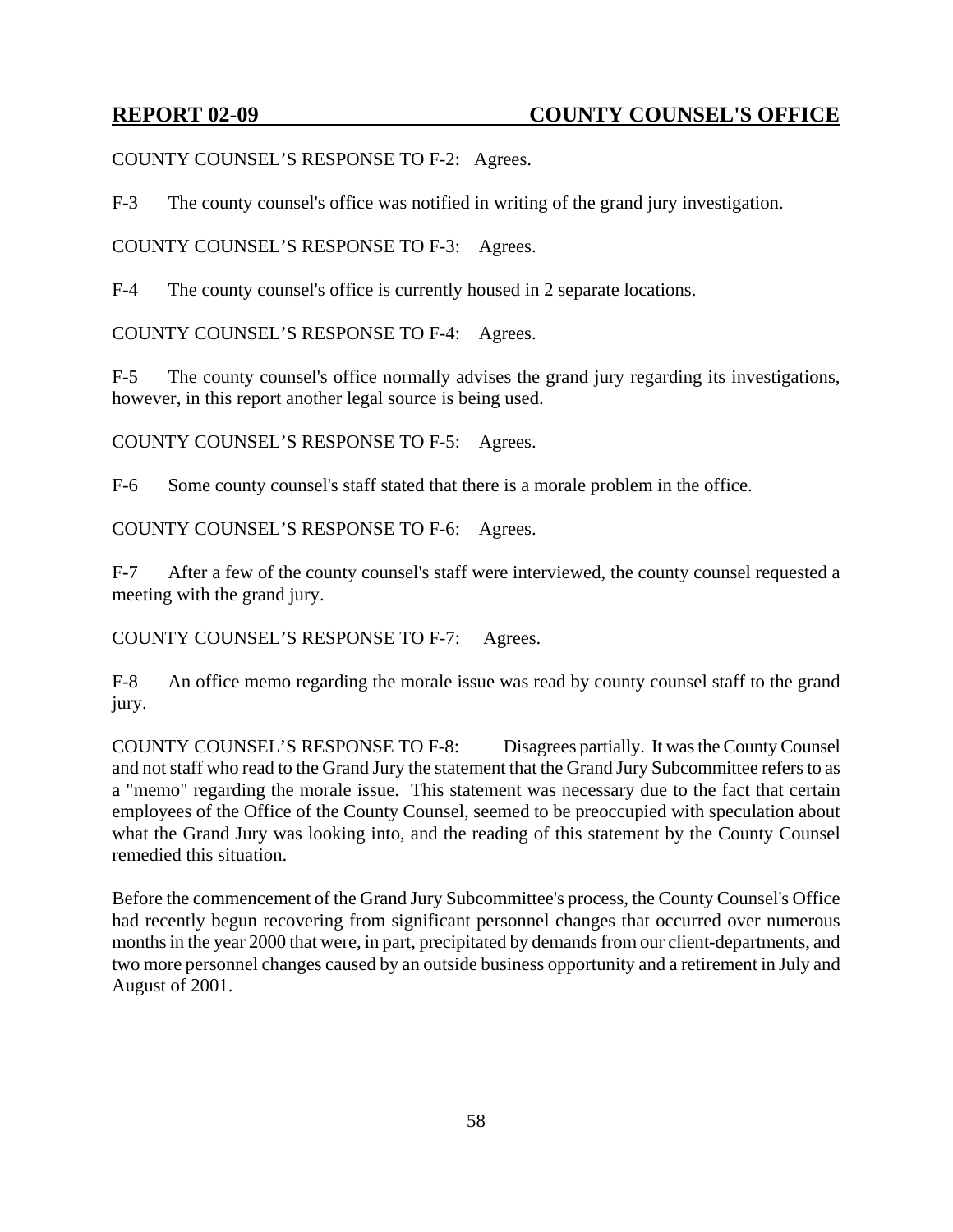In early September of 2001, the Grand Jury notified the County Counsel of the initiation of a routine review of the Office of the County Counsel that was not intended to be an investigation. In July of 2002, it came to the attention of the County Counsel that statements were made by a member of the Grand Jury in the official orientation program of the 2002-2003 Grand Jury that confirmed that an anonymous letter critical of the Office of the County Counsel was the impetus for this supposedly routine review of the Office of the County Counsel. From what the County Counsel had previously discerned during the time the Grand Jury Subcommittee was in the process of reviewing the Office of the County Counsel, this anonymous letter had reached the Grand Jury in the year 2000, but had arrived so late in that Grand Jury's term that this letter was retained and passed on to the next year's Grand Jury. This information was deduced from multiple sources. This statement, as well as others indicating information that came to the attention of the County Counsel are made to give the reader a sense of the climate within which this review occurred, and are not meant to have any inference made from them as to who enabled this information to come to the attention of the County Counsel. Further, the County Counsel made no attempts to discern how certain employees of the County Counsel possessed the knowledge discussed in the next paragraph.

The Grand Jury Subcommittee's selective invitations for certain members of the County Counsel employees, a majority of whom worked in one office location, combined with the knowledge by some employees, that the Grand Jury Subcommittee was interviewing past employees who were not happy with the office, as well as the known fact that an anonymous letter, critical of the office, had been received by the Grand Jury, exacerbated the situation to the point that the County Counsel was forced to take measures to "even the playing field" by reading the statement referenced in this finding, so the whole office would be aware of the same information and the whole office would be aware that the County Counsel was aware of the same information.

When the County Counsel wrote this statement regarding morale, she firmly believed that the Grand Jury process would seek the truth, and would be a constructive process. The County Counsel still believes this to be the intent of the Grand Jury process, but must acknowledge that, in this report, the "routine review" of the Office of the County Counsel appears to have been or become, in fact, an investigation, initiated by an anonymous letter written in the year 2000, a year when the Office of the County Counsel had significant and difficult personnel changes. The Grand Jury Subcommittee's report attempts to find only fault and blatantly ignores the success and superior quality of the work product the Office of the County Counsel provides to the County. This assertion that the Grand Jury Subcommittee's report is not routine is further bolstered by the fact that the Grand Jury Subcommittee did not invite the County Counsel back in session to review the accuracy of the findings, as is allowed by law, but instead choose to provide the report two days before said report was made available to the public, as is required by law. This left no opportunity to correct the misinformation contained in this Grand Jury Report apart from this very public response.

F-9 The county counsel's staff stated that the morale memo was sent to all employees of the county counsel's office.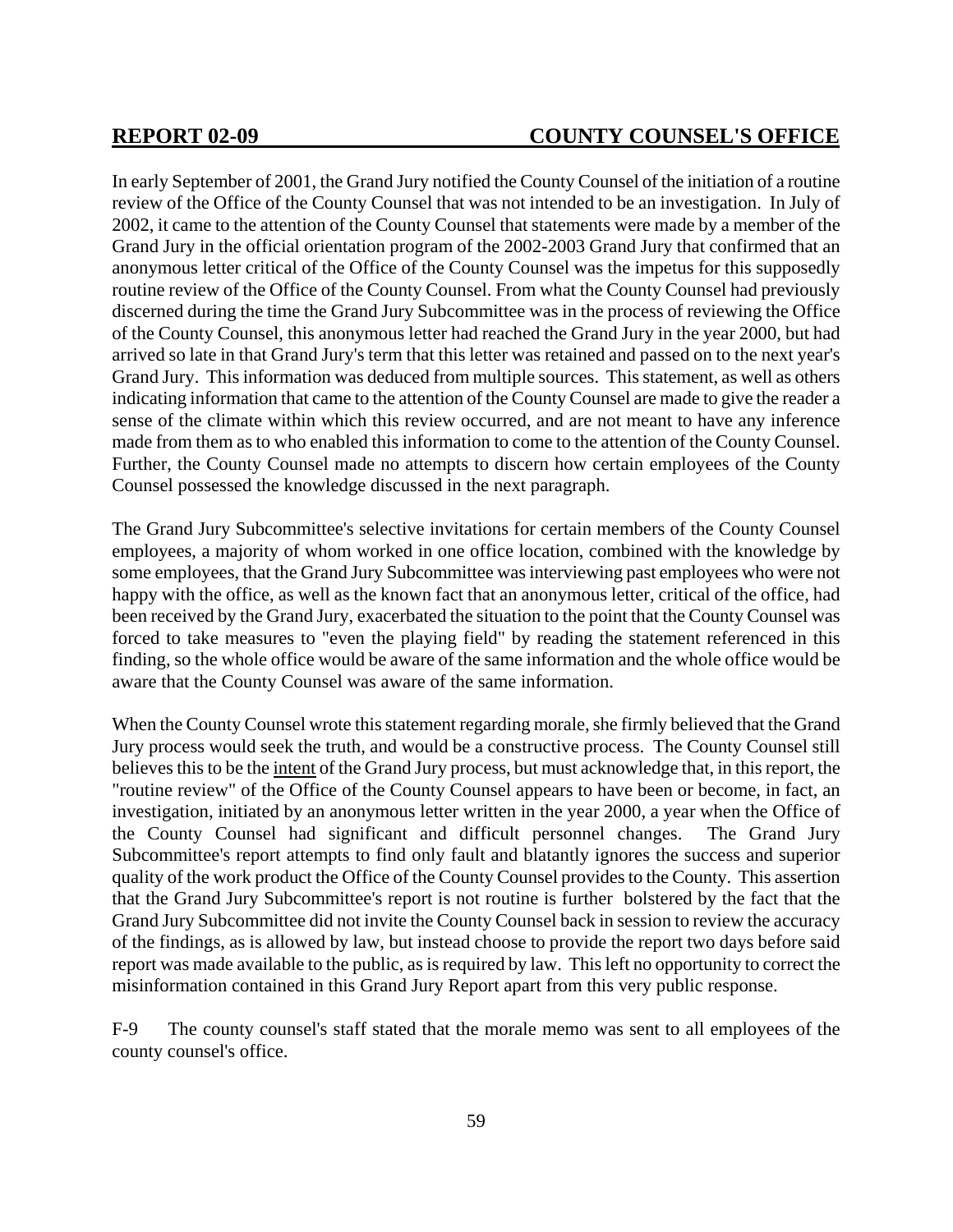COUNTY COUNSEL'S RESPONSE TO F-9: Disagrees Partially. The morale memo was read to all employees at office meetings by the County Counsel, and it was the County Counsel who told the Grand Jury Subcommittee about the "morale memo" having been read to the employees. Not all of the County Counsel staff was invited to testify in front of the Grand Jury Subcommittee, and therefore it is not possible that every member of the County Counsel staff could have made such a statement.

F-10 The county counsel's staff stated that morale in the office had been improving until the grand jury started to investigate their office.

COUNTY COUNSEL'S RESPONSE TO F-10: Disagrees partially. The County Counsel made such a statement to the Grand Jury Subcommittee. In addition to only having selective members of the county counsel staff members being invited to be interviewed by the Grand Jury Subcommittee, a majority of those, past and present employees of the Office of the County Counsel who were invited to interviewed by the Grand Jury Subcommittee were from only one of the office locations.

Since not all members of the County Counsel staff were invited to testify to the Grand Jury, it is not possible that all of the County Counsel staff could not have made this statement.

F-11 It was stated by county counsel employees that frequent changes in personnel causes anxiety and a morale problem.

COUNTY COUNSEL'S RESPONSE TO F-11: Disagrees partially. The County Counsel was not told specifics of each employee's testimony. This statement, however, is consistent with statements made, by numerous County Counsel employees, outside the Grand Jury process, including some past employees of the County Counsel's Office.

It is not possible, however, that all County Counsel staff, past and current, made this statement to the Grand Jury Subcommittee, since not all County Counsel employees, past or current, were invited to be interviewed by the Grand Jury Subcommittee.

Before these changes in personnel and departmental assignments were instituted, client needs and demands, as well as the projected long-term benefits to the employees of the office as a whole that were expected to eventually result from these changes were analyzed and fully considered. It was anticipated by the County Counsel that, in the short term, there would be some discomfort caused by disruption of the office status quo.

F-12 Due to budget constraints of 1992, all county offices in 1993-1994 went to a four-day work week, including the county counsel's office.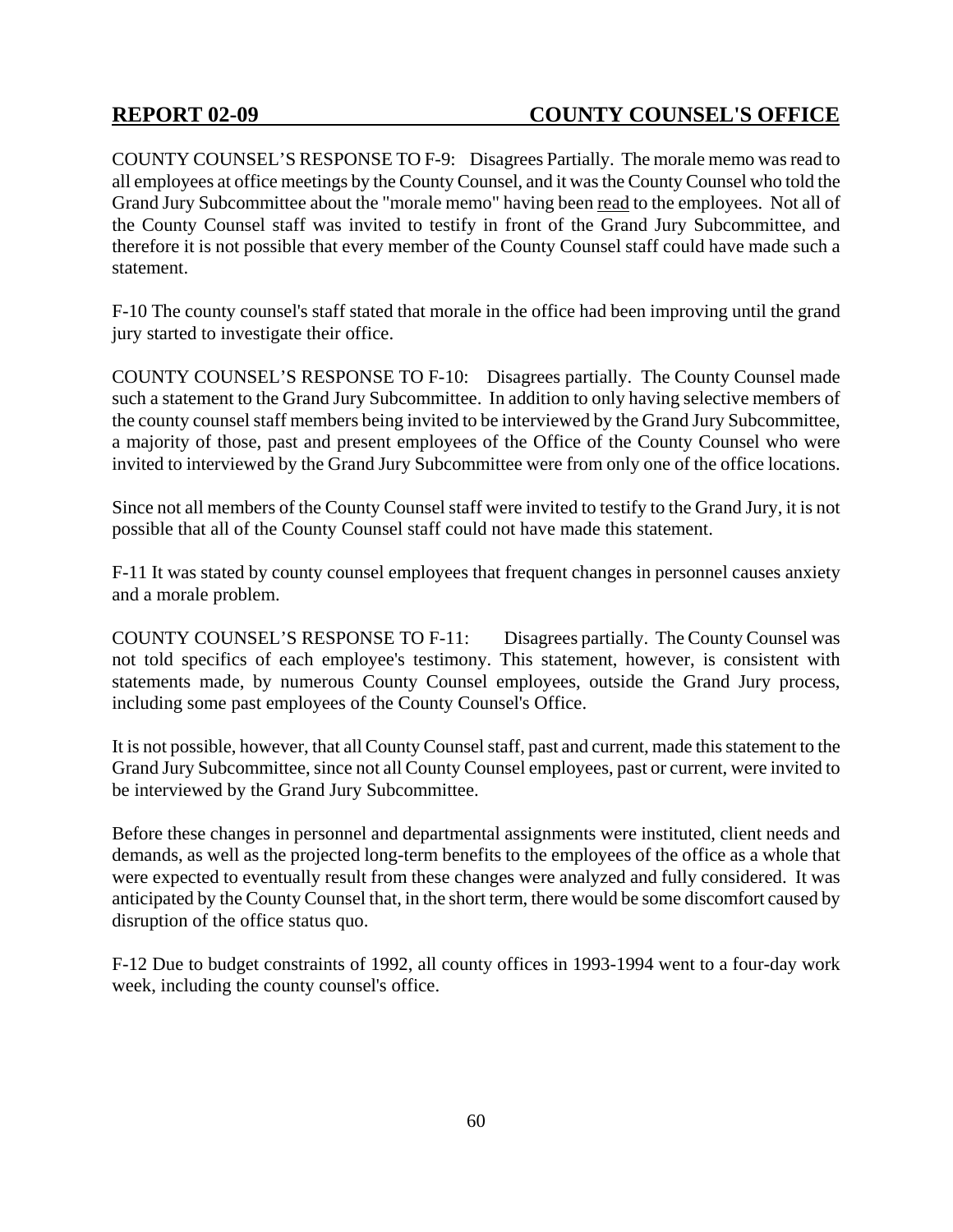COUNTY COUNSEL'S RESPONSE TO F-12: Agrees, although during this single year that the four-day work week was instituted by the Board of Supervisors, all County Management and Confidential Employees, including the County Counsel employees, continued to cover a 40-hour week (10 hours per day), while giving up other benefits normally enuring due to the "compensation plan MOU" (Memorandum of Understanding)for Confidential and Management employees.

F-13 The compensation plan MOU, which includes the county counsel's office, was amended in 1992 to provide full benefits for employees who worked reduced hours.

COUNTY COUNSEL'S RESPONSE TO F-13: Agrees.

F-14 The amendment of 1992 provided for a voluntary unpaid furlough program which allowed employees to work reduced hours.

COUNTY COUNSEL'S RESPONSE TO F-14: Agrees, if "the amendment of 1992" refers to the 1992 amendment of the "compensation plan MOU" for Management and Confidential Employees discussed in finding F-13.

F-15 The amendment of 1992 provided for employees to accrue sick leave plus vacation and holiday eligibility while on unpaid furlough leave.

COUNTY COUNSEL'S RESPONSE TO F-15: Agrees, if "the amendment of 1992" refers to the 1992 amendment of the "compensation plan MOU" for Management and Confidential Employees discussed in finding F-13.

F-16 The amendment of 1992 also provided that unpaid furlough leave was not to exceed 360 hours per year for a 40 hours per week employee.

COUNTY COUNSEL'S RESPONSE TO F-16: Agrees, if "the amendment of 1992" refers to the 1992 amendment of the "compensation plan MOU" for Management and Confidential Employees discussed in finding F-13.

F-17 The 1992 amendment also provided that unpaid furlough leave shall be granted only to those employees who are in paid status the entire work day before and the entire work day after the leave days(s).

COUNTY COUNSEL'S RESPONSE TO F-17: Agrees, if "the 1992 amendment" refers to the 1992 amendment of the "compensation plan MOU" for Management and Confidential Employees discussed in finding F-13.

F-18 In 2002 there were 207 county employees eligible for unpaid furlough leave.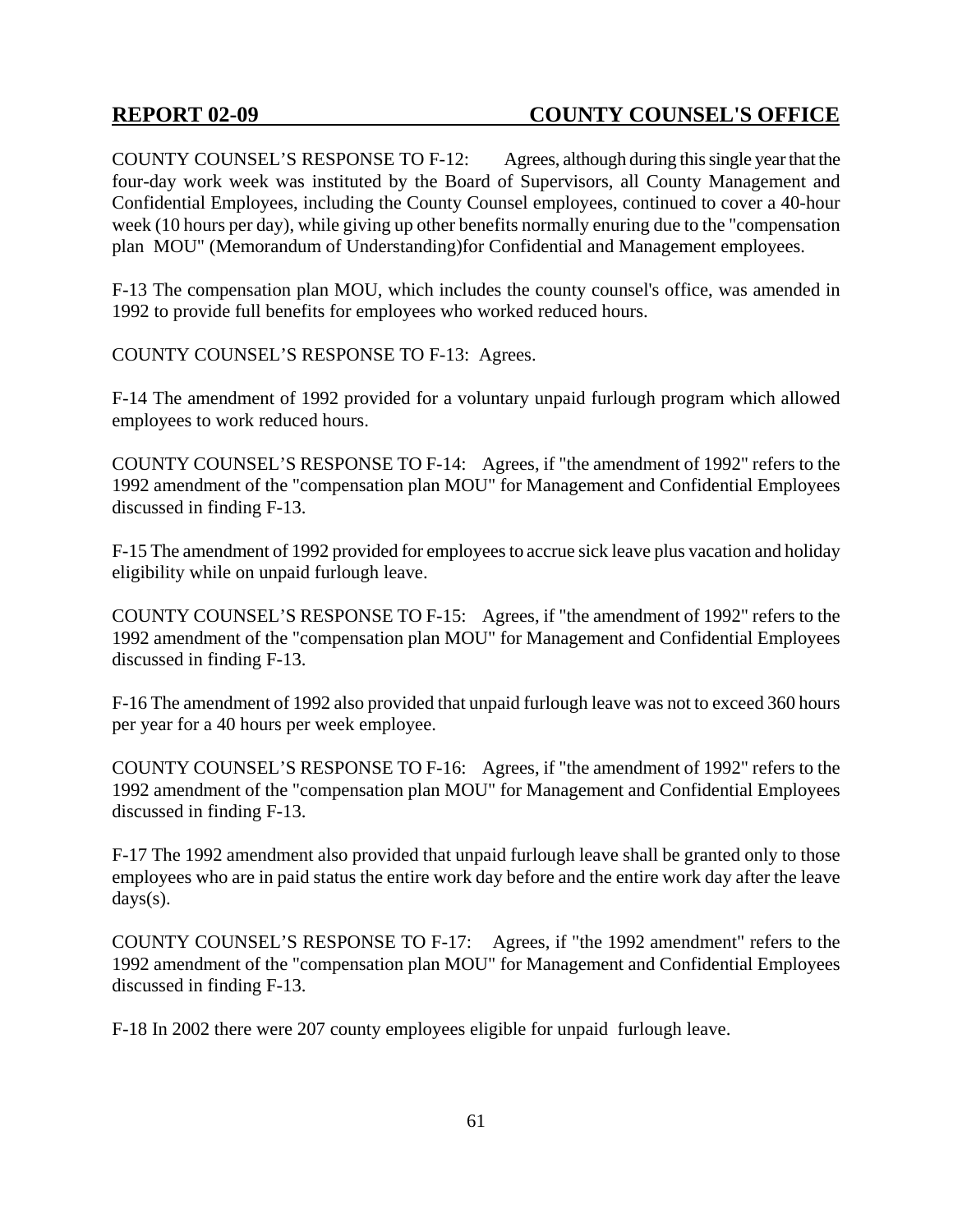COUNTY COUNSEL'S RESPONSE TO F-18: Neither agrees nor disagrees. County Counsel has no personal knowledge of this finding to form the basis to agree or disagree with this finding.

F-19 In 2001 only 8 of the eligible county employees took 1837 hours of unpaid furlough leave; 7 of these 8 were employed in the county counsel's office.

COUNTY COUNSEL'S RESPONSE TO F-19: Neither agrees nor disagrees. Other than the 7 employees employed by the Office of the County Counsel who furloughed hours in 2001, the County Counsel has no personal knowledge of this finding to form the basis to agree or disagree with this finding. Due to the press of work requests, the number of employees of the County Counsel's Office who are currently furloughing hours has been reduced to 6 (On average, the percentage of furlough is two attorneys at 75%; one legal analyst at 80%; one attorney at 90%, and two attorneys on a 50% job share).

F-20 In 2001 3 employees in the county counsel's office each took over 400 hours of unpaid furlough leave.

COUNTY COUNSEL'S RESPONSE TO F-20: Agrees.

F-21 On November 24, 2001, the grand jury requested county counsel's time sheets from the auditor's office.

COUNTY COUNSEL'S RESPONSE TO F-21: Neither agrees nor disagrees. County Counsel has no personal knowledge of content of this finding to form the basis to agree or disagree with this finding.

F-22 On December 10, 2001, the auditor's office was questioned about the county counsel's office payroll.

COUNTY COUNSEL'S RESPONSE TO F-22: Neither agrees nor disagrees. County Counsel has no personal knowledge of the content of this finding to form the basis to agree or disagree with this finding.

County Counsel was, however, contacted by the Auditor's Office about the furlough hours of the County Counsel employees being inconsistent with the MOU. When the Auditor's Office brought this situation to the attention of the County Counsel, steps were immediately taken to correct this situation to bring the MOU into compliance with the historical practice of the Office of the County Counsel.

This traditional practice of the use of furlough of the Office of the County Counsel has been, and continues to be, approved yearly by the Humboldt County Governing Body (the Humboldt County Board of Supervisors), as well as the County Administrative Office.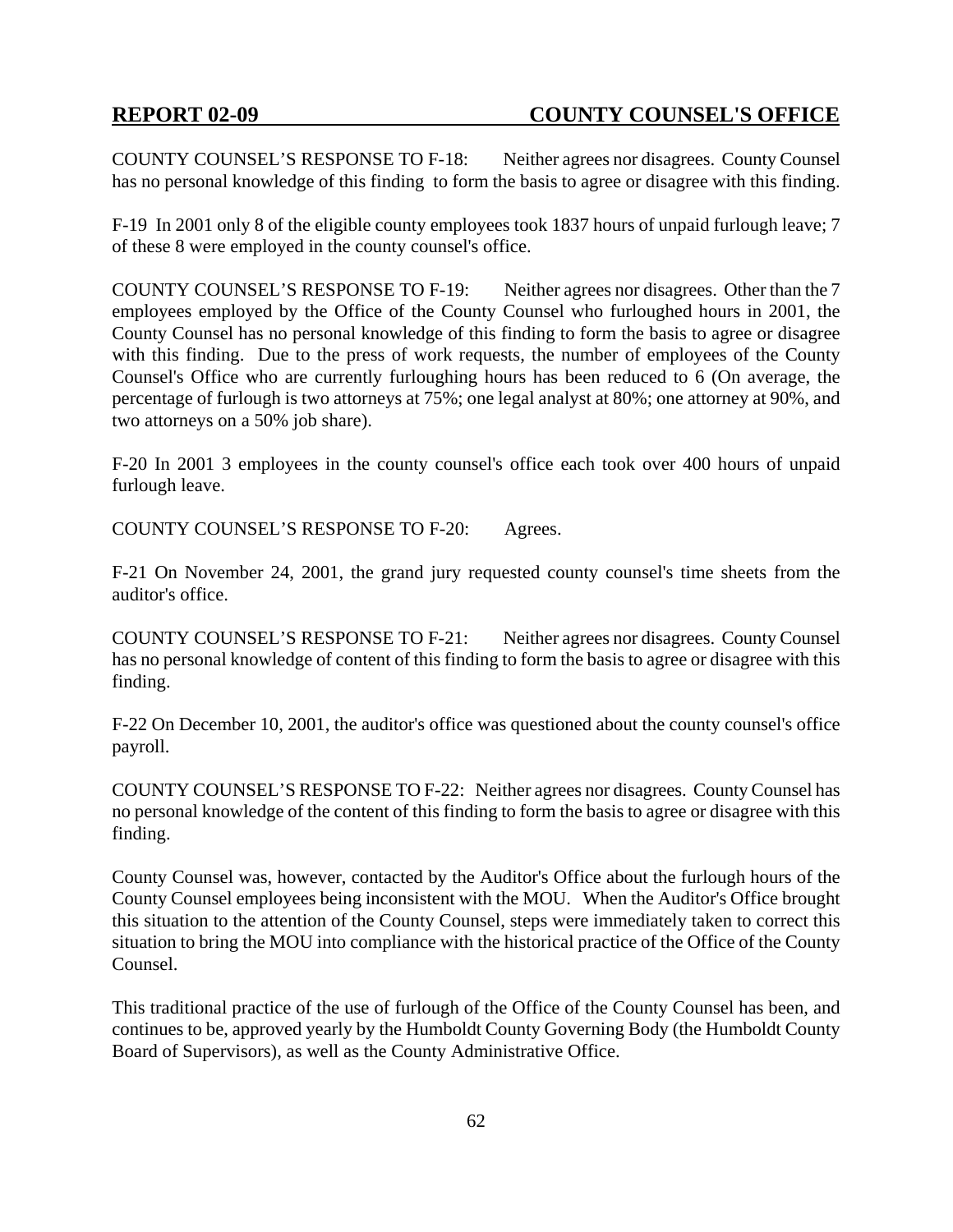F-23 The auditor's office staff stated that they accept the time sheets as presented and do not question unpaid furlough leave which is being used by the county counsel's office.

COUNTY COUNSEL'S RESPONSE TO F-23: Neither agrees nor disagrees. County Counsel has no personal knowledge of the statement contained in this finding to form the basis to agree or disagree with this finding.

F-24 On December 13, 2001, the personnel office recommended that the voluntary unpaid furlough program be amended retroactive to February 1992 to allow 520 hours of furlough per year to accommodate the county counsel employees who were taking furlough leave in excess of 360 hours per year.

COUNTY COUNSEL'S RESPONSE TO F-24: Agrees.

F-25 On January 8, 2002, the Board of Supervisors voted unanimously to adopt the personnel office recommendation to increase voluntary unpaid furlough leave to 520 hours per year retroactive to 1992.

COUNTY COUNSEL'S RESPONSE TO F-25: Agrees.

F-26 The personnel office recommendation also stated that there was no financial impact; however, one employee taking 520 hours of voluntary unpaid furlough in one year would be working threefourths of the year while receiving full time benefits.

COUNTY COUNSEL'S RESPONSE TO F-26:

Disagrees partially. While it is true that the report from the Personnel Director referred to in this finding stated there would be no financial impact, as is required by the Board of Supervisors' Agenda Item Transmittal form and policy, this statement about the financial impact is to refer to any additional impact to the general fund above what has already been accounted for in the budget. The amounts of the furlough to be taken, and the benefits of the furloughing employees, have always been included in the budget that the County Counsel submits to County Administrative Office, and the Board of Supervisors. Said benefits have been approved by the County Administrative Office and the Board each and every year that employees of the County Counsel's Office have furloughed.

Over the years, the Board of Supervisors has accepted this furlough practice as a means of retaining expertise that would have otherwise been lost by attorney layoffs due to the repeated budget cutbacks. This practice has been accepted by several County Administrative Office and County Counsel Office administrations. In fact, when the previous County Counsel conceived of the voluntary furlough program for the County Counsel's Office, he was praised by County management for this creative solution for the ongoing budget deficit situation.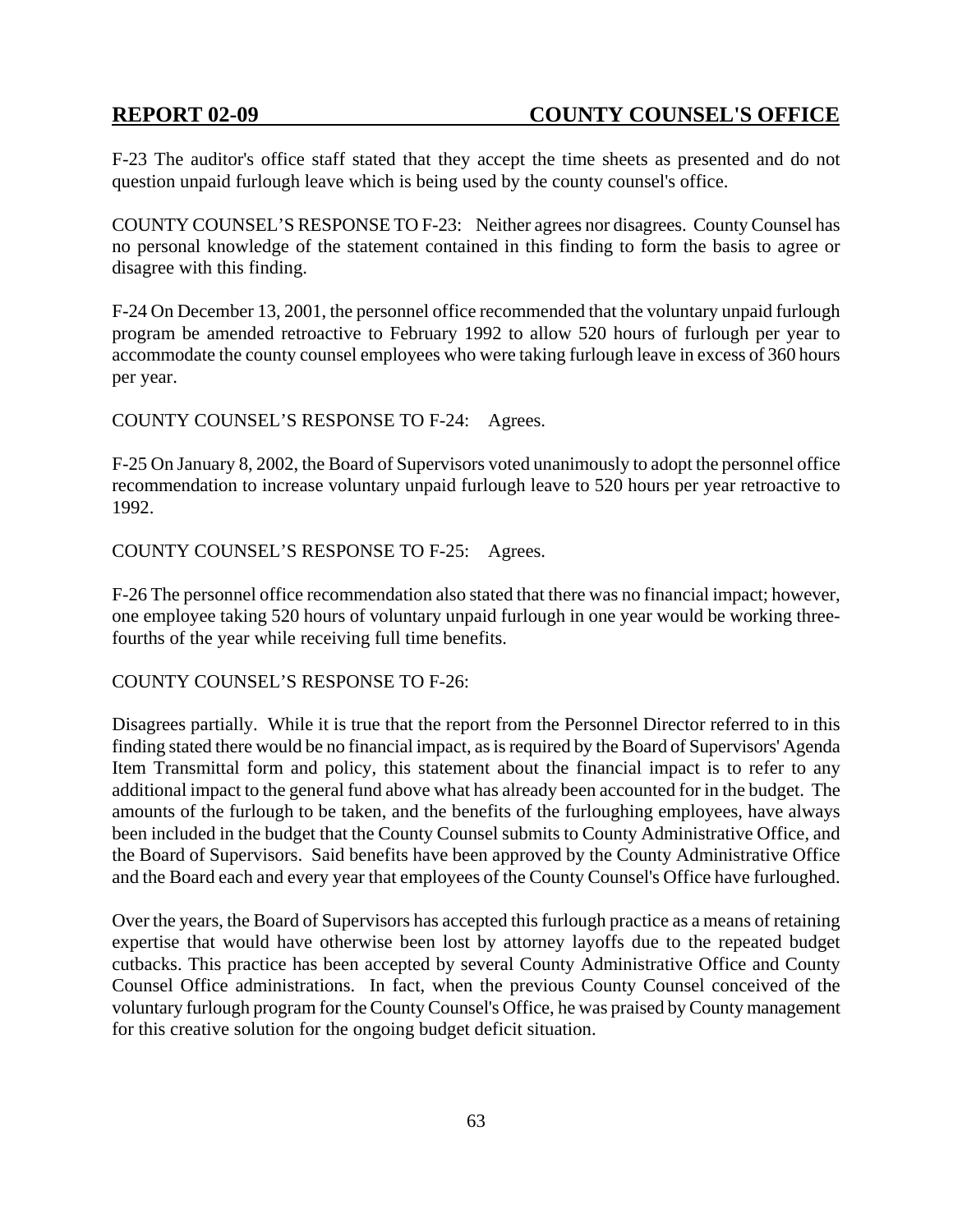A side effect of this furlough program is the reduction of employee "burnout." Statics from the American and California Bar Associations' indicates that attorney "burnout" is a major concern the legal profession.

The Personnel Director has stated to the County Counsel that he considers the total costs of the benefits in question for the furlough program, not to be significant. Some of the employees, other than the two attorneys in the 50/50 job share, who utilize the furlough program, report that in practice, some of these benefits are in fact prorated by the Auditor's Office to the amount that is accrued by the actual time worked.

## PERSONNEL DEPARTMENT'S RESPONSE TO F-26:

Partially Disagree. The reason for stating that there was no financial impact is that the agenda item referred to in F-25 was retroactive to 1992. Therefore the furlough time had already been taken off and the agenda item was to insure the County practice and the County policy were consistent. For the future furlough time it is true that someone utilizing voluntary furlough, whether it be 360 hours or 520 hours, would be working and paid less than full-time while receiving full-time benefit accumulation. This is different than the grand jury's finding in F-26 which states "full-time benefits." For example, an employee using voluntary furlough would not receive full-time retirement contributions or full-time service credit for retirement purposes.

F-27 The personnel department stated they were unsure of the reason for the continuation of the unpaid furlough program.

COUNTY COUNSEL'S RESPONSE TO F-27: Neither agrees nor disagrees. The County Counsel has no personal knowledge of how the Grand Jury Subcommittee came to make this finding, and as such, cannot to form a basis to agree or disagree with this finding.

However, the Personnel Director, who is the appointing power for the entire Personnel Department, has indicated to the County Counsel, that the reason for the continuation of the unpaid furlough program is because of the ongoing budgetary constraints of the County.

PERSONNEL DEPARTMENT'S RESPONSE TO FINDING F-27: Partially disagree. The concept of voluntary furlough was to reduce costs. This type of furlough is at the request of the employee and is governed by guidelines in the management employee compensation plan, and is at the discretion of the department head. This department is not directly involved in the above as the employee and department head must agree for the voluntary furlough to occur. Therefore the grand jury was referred to the department(s) that were using voluntary furlough to find out the reasons for the continued use of said furlough.

F-28 On January 9, 2002, the county counsel's office notified the grand jury in writing of their oversight of exceeding voluntary unpaid furlough hours.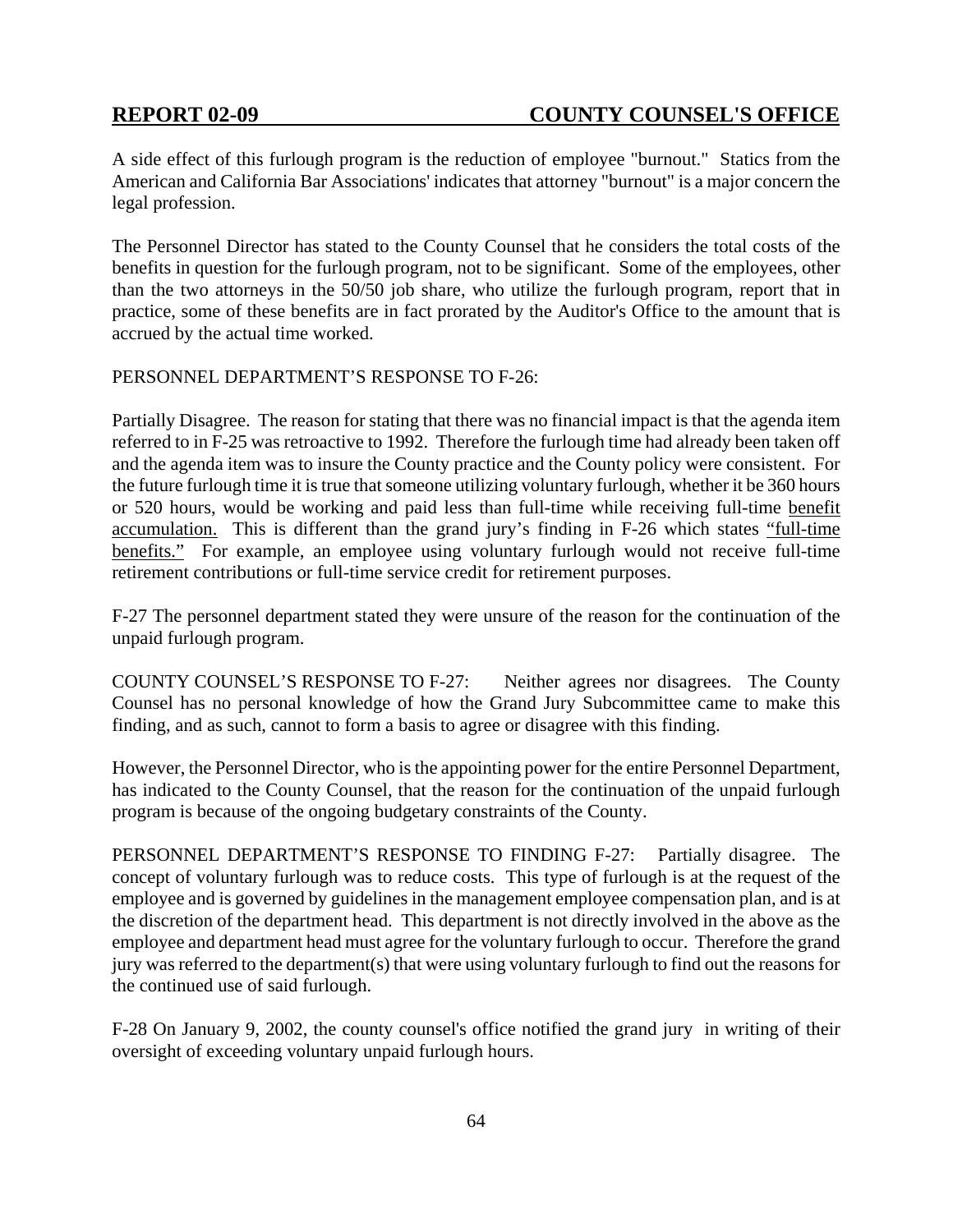COUNTY COUNSEL'S RESPONSE TO F-28: Disagrees partially. The County Counsel disagrees with the phrase "of their oversight."

The letter to the Grand Jury from the County Counsel read:

"The auditor recently pointed out that the MOU for the Management and Confidential Employees had a furlough limit that did not comport with the office practice. This was an oversight when the County instituted the voluntary unpaid furlough program, and so the Personnel Director sponsored an agenda item to remedy the oversight." (Emphasis added).

"Since the Grand Jury subcommittee looking into our office was interested in the issue of furlough hours, I am forwarding a copy of the amended MOU for their review."

The Office of the County Counsel has always had approval from the County Administrative Office and the Board of Supervisors each year any furlough was used to balance the County Counsel budget.

F-29 The county counsel's staff stated that they were not aware of all the provisions of the MOU.

COUNTY COUNSEL'S RESPONSE TO F-29: Partially disagrees. Every MOU for the County (which is routed through the Office of the County Counsel by client-departments) is reviewed by an attorney in the County Counsel's office. The reviewing attorney is aware of every clause in the MOU, before the MOU is processed to the Board of Supervisors for approval. The County Counsel management, past and present, in authorizing furlough relied on the historical pattern which has been and continues to be approved by the County Administrative Office and the Board of Supervisors. Once the inconsistency with the MOU was communicated to the current County Counsel by the Auditor's office, steps were immediately taken to correct this situation.

Since not every member of the County Counsel's staff was invited for an interview by the Grand Jury Subcommittee, the entire staff of the County Counsel's office could not have made the statement referred to in this finding which is referred to by the Grand Jury Subcommittee.

F-30 The county counsel's staff stated that allowing voluntary furlough hours retains qualified attorneys.

COUNTY COUNSEL'S RESPONSE TO F-30: Partially Disagrees. The County Counsel agrees that the voluntary furlough hours help to retain qualified attorneys, but the entire staff of the Office of the County Counsel could not have made this statement to the Grand Jury Subcommittee since only select members of the County Counsel staff were invited by the Grand Jury Subcommittee to testify.

F-31 The county counsel's staff stated that allowing voluntary unpaid furlough hours saves money.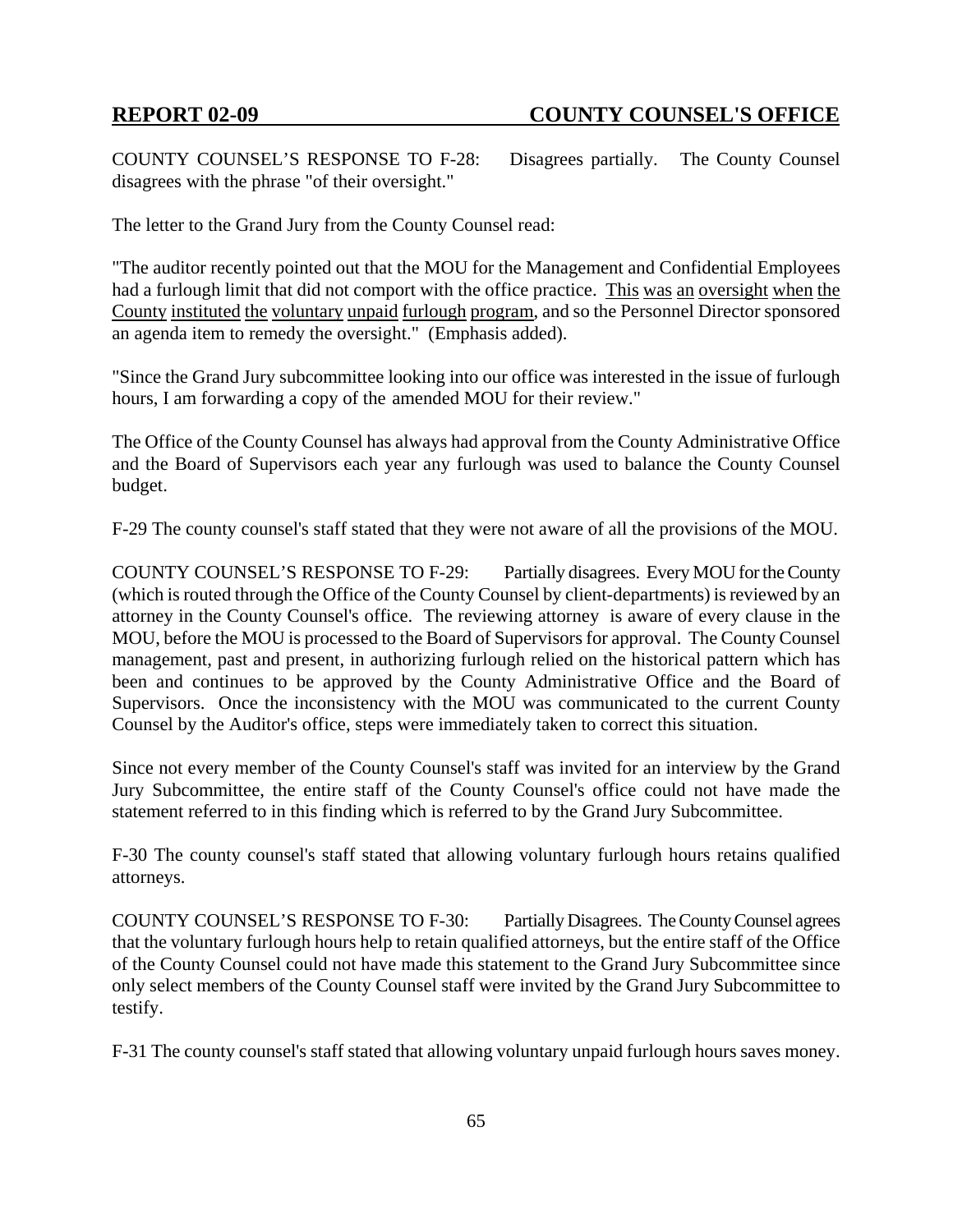COUNTY COUNSEL'S RESPONSE TO F-31: Partially Disagrees. It is true that the County Counsel's budget is balanced on salary savings from furlough hours, which is a significant saving to the County General Fund, but again, the entire staff was not interviewed by Grand Jury Subcommittee, and so the entire staff could not have made this statement to the Grand Jury Subcommittee.

F-32 Two deputy county counsels job share 50% each. 1 deputy county counsel works 90%, 2 deputy county counsels work 75%, and 1 office support employee works 80%.

COUNTY COUNSEL'S RESPONSE TO F-32: Partially Disagrees. While this staffing is an average, there is, and has been enough room in the past and current budgets of the Office of the County Counsel to afford some flexibility in hours so that when workloads become excessive, the furloughing employees may be requested to work more hours and thereby furlough fewer hours until the workloads reduce in intensity.

The "office support employee" referred to by the Grand Jury Subcommittee is the Legal Analyst position. This position provides legal research to the office.

F-33 Due to budget constraints the county counsel's office in 1994 started the job sharing of 2 deputy county counsels who rotate their job duties every 3 months.

COUNTY COUNSEL'S RESPONSE TO F-33: Agrees.

F-34 The 2 deputy county counsels who job share accrue pro-rated benefits except medical benefits.

COUNTY COUNSEL'S RESPONSE TO F-34: Agrees.

F-35 The 2 deputy county counsels who job share receive full medical benefits.

COUNTY COUNSEL'S RESPONSE TO F-35: Agrees.

F-36 In order to maintain employment/payroll status the deputy county counsels who job share use one accrued leave day during each pay period while not working.

COUNTY COUNSEL'S RESPONSE TO F-36: Agrees that during each pay period that a job sharing attorney is not working, some leave time must be used by that job sharing attorney.

F-37 Some county departments stated that there are times when the job-sharing rotation results in delays and requires additional work.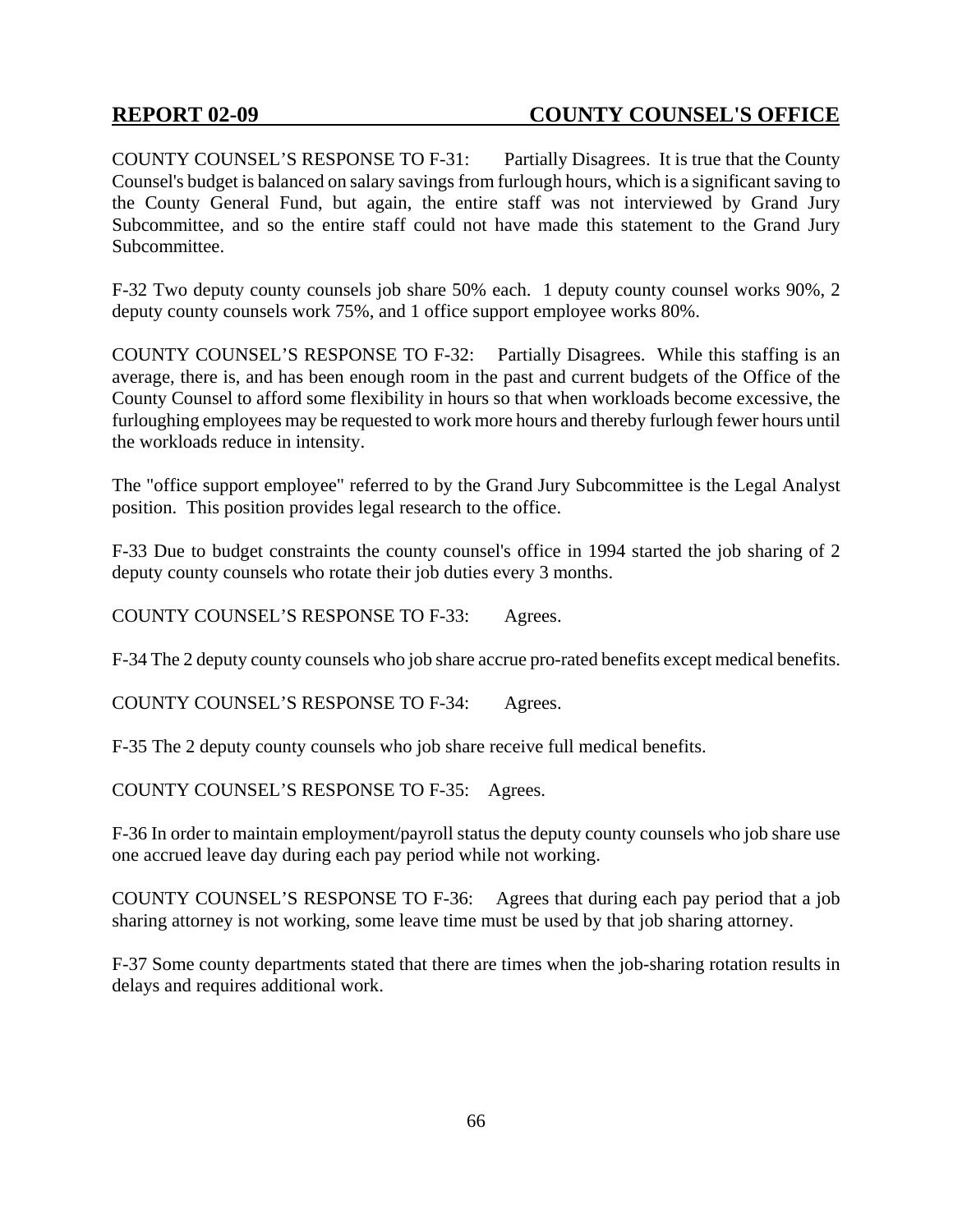COUNTY COUNSEL'S RESPONSE TO F-37: Disagrees partially. The County Counsel has no knowledge of what was said to the Grand Jury Subcommittee by individuals from other county department(s), and, therefore, cannot disagree wholly with this finding. However, the County Counsel did send out a survey to all department heads in July of 2000, inviting comments about the functioning of the County Counsel's Office. Of the few departments choosing to respond to this survey, all comments received back were understanding or favorable, but in no case did these surveys reflect the category which indicated "needs some improvement." (These results included the statements in the following highlighted categories. **Accessibility** comments: "Satisfactory: Sometimes it is a little difficult when staff change so frequently, but we have to do the same thing"; "Very good, except when the door bell doesn't work"; "Quite Good: Will be more involved in needed areas to address this minor Access issue. Very good overlap on switches."; "Quite good." **Timeliness** comments: "Quite Good"; "Very Good"; "Satisfactory: am working on a meeting with deputy to prioritize what the deputy has."; "Quite Good: In my experience, urgent requests have always been dealt with immediately." **Areas which surpass departmental expectations**: "You guys do a great job!"; "Friendly staff, willingness to come to Department on needed occasions, great boss?!"; "Given the range of advice/aid sought I am pleasantly surprised at the timeliness of responses.")

These completed evaluation forms from the client-county departments were voluntarily provided to the Grand Jury Subcommittee by the County Counsel as part of the packet given to the Grand Jury Subcommittee to help explain what the office does and how the office has been functioning within Humboldt County government. The Grand Jury Subcommittee chose to exclude these positive comments of these responding departments from their written findings, and chose to wait to share their findings with the County Counsel until two days before their report was made available to the public, as required by law, instead of inviting the County Counsel back into session with the Grand Jury Subcommittee to go over the findings, as is allowed by law.

The County Counsel has an open door policy to all department heads and is very disappointed if in fact (a) department head(s) cho(o)se to testify to the Grand Jury Subcommittee before approaching the County Counsel with the perceived problem so the specifics of the situation(s) could be analyzed and addressed.

In the past, department heads have used this open door policy to address County Counsel personnel and staffing concerns, and solutions were reached that were satisfactory to the complaining department. All of these departmental concerns directly reported to the County Counsel were surmountable, and were surmounted. For example, earlier this year, there was a misunderstanding by certain departmental employees about the fact that the job share attorneys' opinions are cumulative in nature and do not stand independently of each other. (In other words, all findings of inadequacy outlines in all memos on the project needed to be addressed).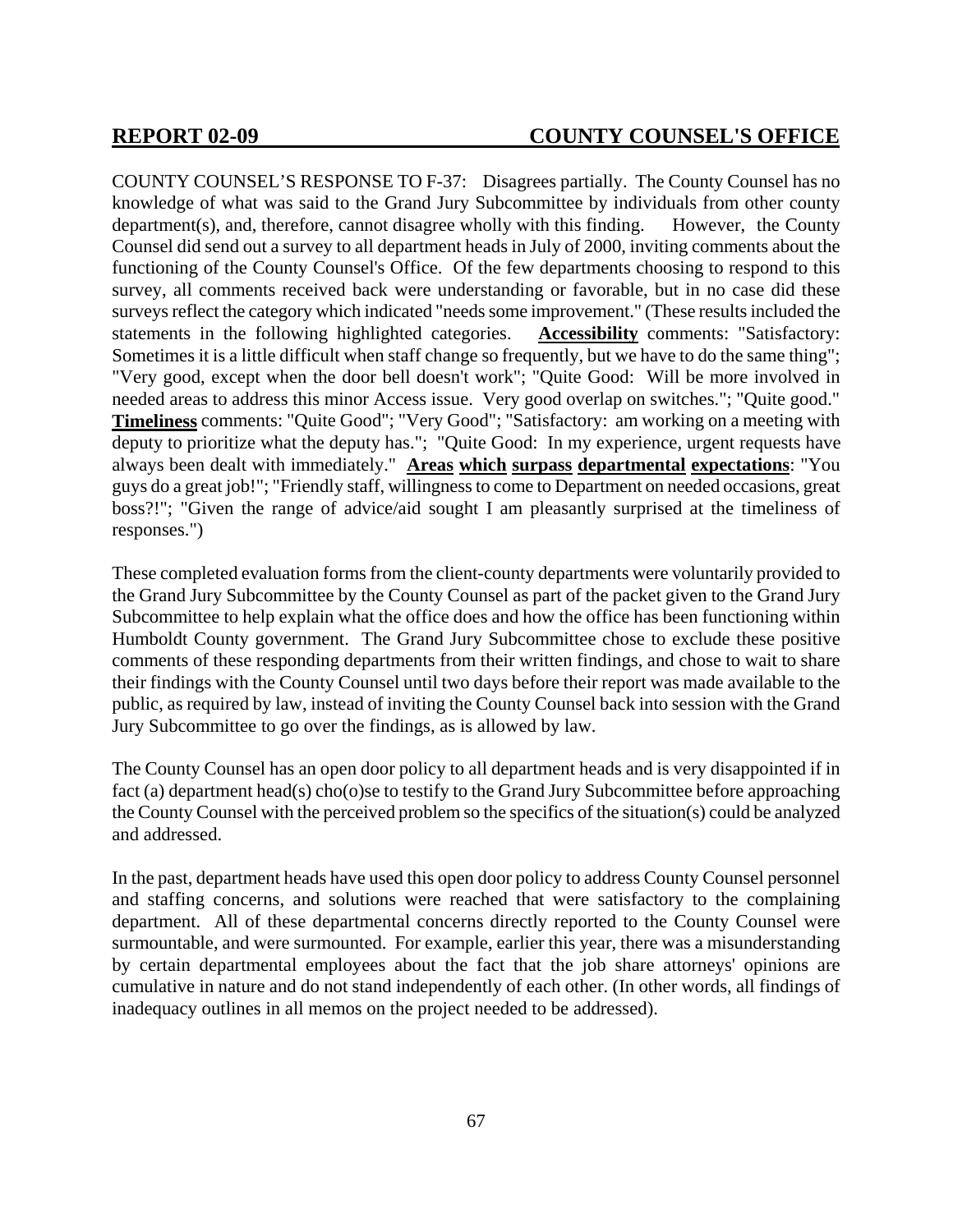Please note that there are time delays and additional work for some county department work requests due to: inadequate information provided by the requesting-department to the County Counsel's Office; some departments losing County Counsel responses; some departments not following County Counsel's advice; some departments waiting until a day before a legal deadline to request advice or waiting to request advice after a legal deadline has already passed; some departments missing the County Counsel deadline for the agenda by one week, barely providing the agenda item to the Office of the County Counsel for final review in order for that item to be timely for the County Administrative Office's deadline for the agenda, and at times barely making it to our office for review before the Brown Act deadline for the agenda; as well as other circumstances which are too numerous to list in this response.

If in fact there is/are (a) complaining department head(s), who is/are complaining about current issues, and the(se) department head(s) choose(s) to contact the County Counsel about their complaint(s), the(se) complaint(s) will be analyzed and addressed by the County Counsel.

F-38 Some county departments stated that attorneys cannot be contacted sometimes due to the flexible work schedule and nominal work week of the county counsel's office.

COUNTY COUNSEL'S RESPONSE TO F-38: Disagrees partially. The County Counsel has no knowledge of what was said to the Grand Jury Subcommittee by the employees of clientdepartments, and therefore, cannot disagree wholly with this finding.

However, the Office of the County Counsel has a well-utilized backup system for each departmental assignment. If a matter is urgent, another attorney will look at the matter. If both the assigned attorney and the backup attorney are unavailable, the County Counsel or the Assistant County Counsel or the Legal Analyst will look into the matter.

In the County Counsel's Office, if an attorney is unavailable for any reason, employees answering the phones of the County Counsel's Office are to so indicate to a client-inquirer and to determine whether the matter is urgent. If the matter is urgent, the direction is to forward the matter to the backup attorney or management.

It is unknown how many times the phone unavailability of County Counsel employees due to court appearances, meetings, and regular leave benefits (vacation, administrative leave, family sick leave, sick leave, death leave) have been erroneously attributed to furlough leave.

The nominal work week is part of the MOU applicable to the County Counsel employees, however, the overwhelming majority of the County Counsel employees do not have enough leeway in their departmental loads to consider utilizing an actual nominal work week.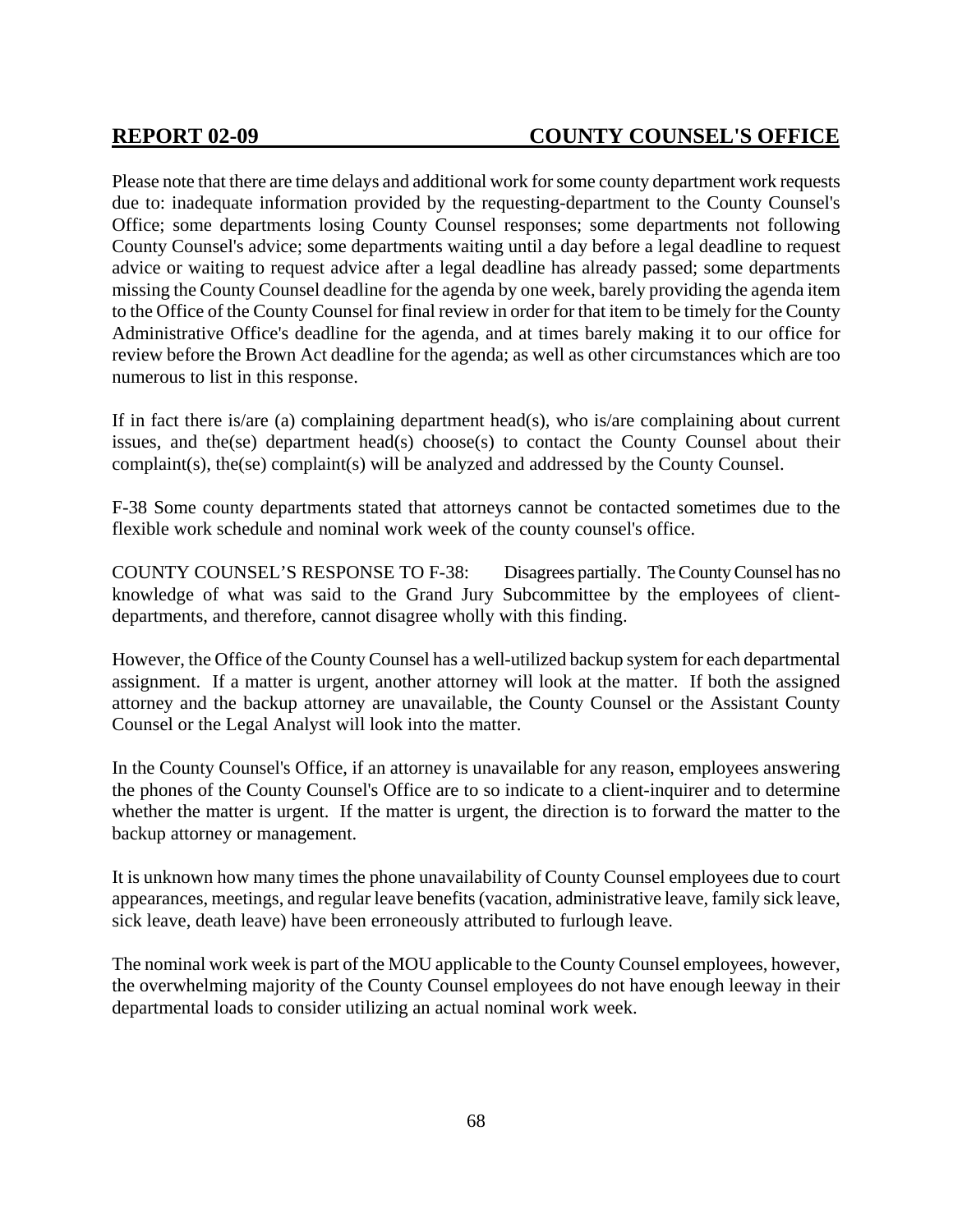The County Counsel has an open door policy to all department heads and is very disappointed, if in fact, (a) department head(s) cho(o)se to testify to the Grand Jury Subcommittee before approaching the County Counsel with the perceived problem so the specifics of the situation(s) could be analyzed and addressed by the County Counsel.

When it is brought to the attention of the County Counsel that works loads are uneven, employees' departmental reassignments or project reassignments are made.

It is of note that some members of the County Counsel's Office, including the County Counsel, have observed that it is at times difficult to contact some of our clients due to their nonfurlough leave, as well as, absences from telephonic access due to meetings and other duties that take employees away from their desks.

If in fact there is/are (a) complaining department head(s) who is/are complaining about current issues, and the(se) department head(s) choose(s) to contact the County Counsel about their complaint(s), the(se) complaint(s) will be analyzed and addressed by the County Counsel.

F-39 The county counsel's staff stated that having job sharing, a nominal work week, and a flexible work schedule retains qualified attorneys.

COUNTY COUNSEL'S RESPONSE TO F-39: Disagrees partially. Flexible work schedules and job sharing do help to retain qualified attorneys, and adds more flexibility to accommodate unexpected work load increases. As stated above, a vast majority of the attorneys are not able to take advantage of the nominal work week. Again, not all of the County Counsel's staff was invited by the Grand Jury Subcommittee to testify, and so the entire staff could not have made this statement to the Grand Jury Subcommittee.

F-40 Since the county counsel's office started the job sharing, other attorneys have been added to staff without increasing the 2 job-sharing deputy county counsel's hours to full-time.

COUNTY COUNSEL'S RESPONSE TO F-40: Disagrees partially. Each unit within the office of the County Counsel has expertise attached with the job duties associated with that unit. The rate of increases of the workload varies from department-to-department, and therefore, from unit-to-unit, due to changes in the law and programs required by the state and federal governments.

It is a more efficient use of employee resources to allow employees to attain a level of expertise, rather than to attain mediocrity in every area of the law practiced by the Office of the County Counsel.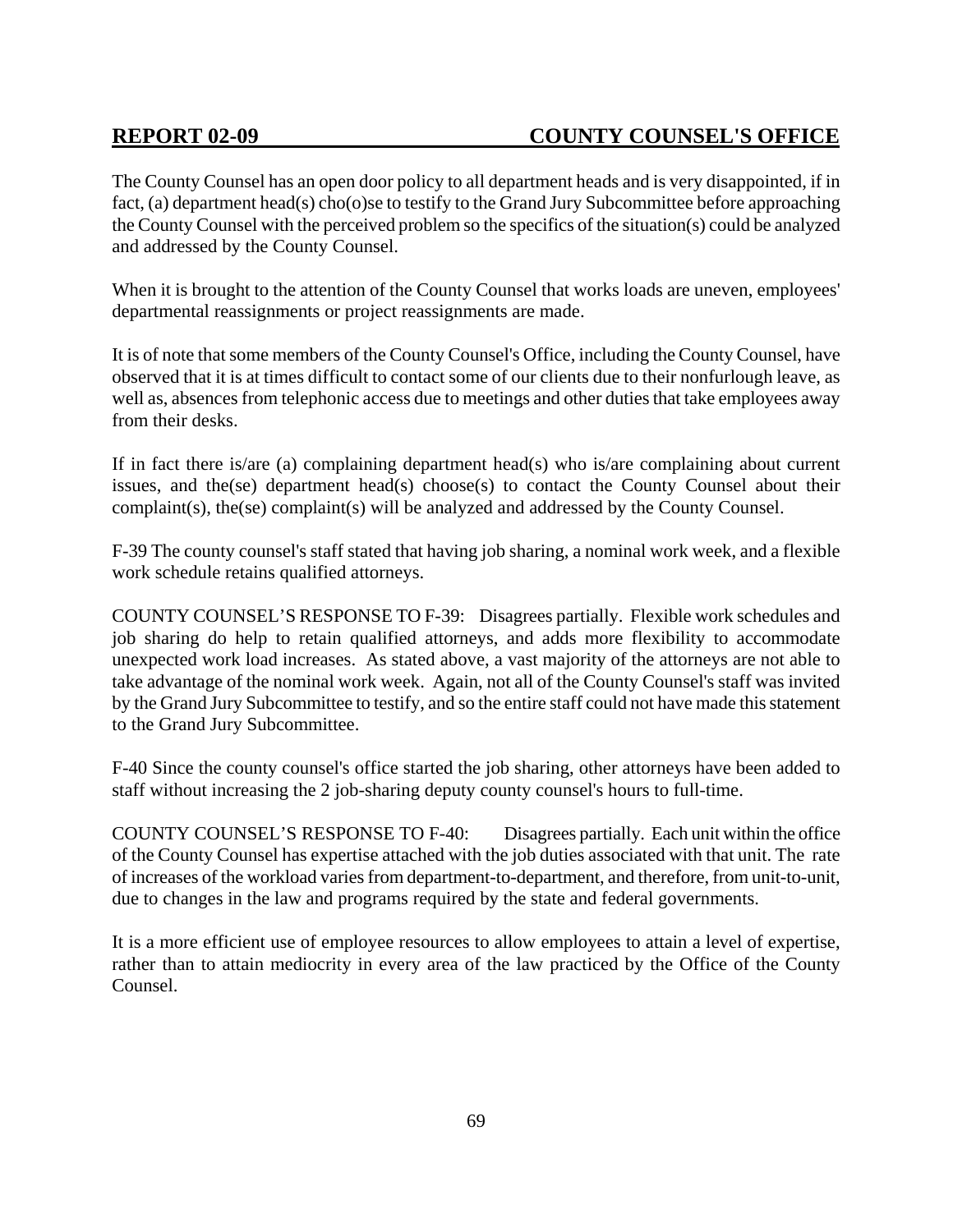Additions of County Counsel employees occur, as needed, within particular areas of expertise. For example, for the increase in employees referred to in this finding: there was an addition of a Chid Welfare Services attorney when legal requirements for that work load intensified, and the Board of Supervisors added a unit to address code enforcement in the county, which included the addition of an attorney to the Office of the County Counsel.

F-41 Some county departments stated that they have problems with prompt and timely responses from the county counsel's office.

COUNTY COUNSEL'S RESPONSE TO F-41: Disagrees partially. The County Counsel has no knowledge of what was said to the Grand Jury Subcommittee by other departments, and therefore cannot disagree wholly with this finding.

However, the County Counsel sent out a survey in July of 2000 to all department heads inviting comments about the functioning of this office. Of the few departments choosing to respond, all comments about timeliness were satisfactory and above: "Quite Good"; "Very Good"; "Satisfactory: am working on a meeting with deputy to prioritize what the deputy has"; Quite good: In my experience, urgent requests have always been dealt with immediately," and in the question about areas which surpass department expectations: "Given the range of advice/aid sought I am pleasantly surprised at the timeliness of responses."

These evaluations were voluntarily provided to the Grand Jury Subcommittee by the County Counsel. The Grand Jury Subcommittee chose to ignore these positive comments from the surveys of County Departments in their written report, and further chose to wait until two days before said report was available to the public, to share their finding with the County Counsel, as required by law, instead of inviting the County Counsel back in session with the Grand Jury Subcommittee to go over these findings as is allowed by law.

The County Counsel has an open door policy to all department heads and is very disappointed, if in fact, department head(s) cho(o)se to testify to the Grand Jury Subcommittee before approaching the County Counsel with the problem(s) so the specifics of the situation(s) could be analyzed and addressed.

In the past, department heads have used this open door policy to address staffing concerns, and solutions were reached that were satisfactory to the complaining departments.

The results of mediating some of these complaints, while satisfying the complaining department, unfortunately contributed to declining morale and increasing anxiety of some of the employees within the Office of the County Counsel. These complaints that were addressed directly to the County Counsel are not of a recent vintage, however, and no complaints have been received by the County Counsel for quite some time.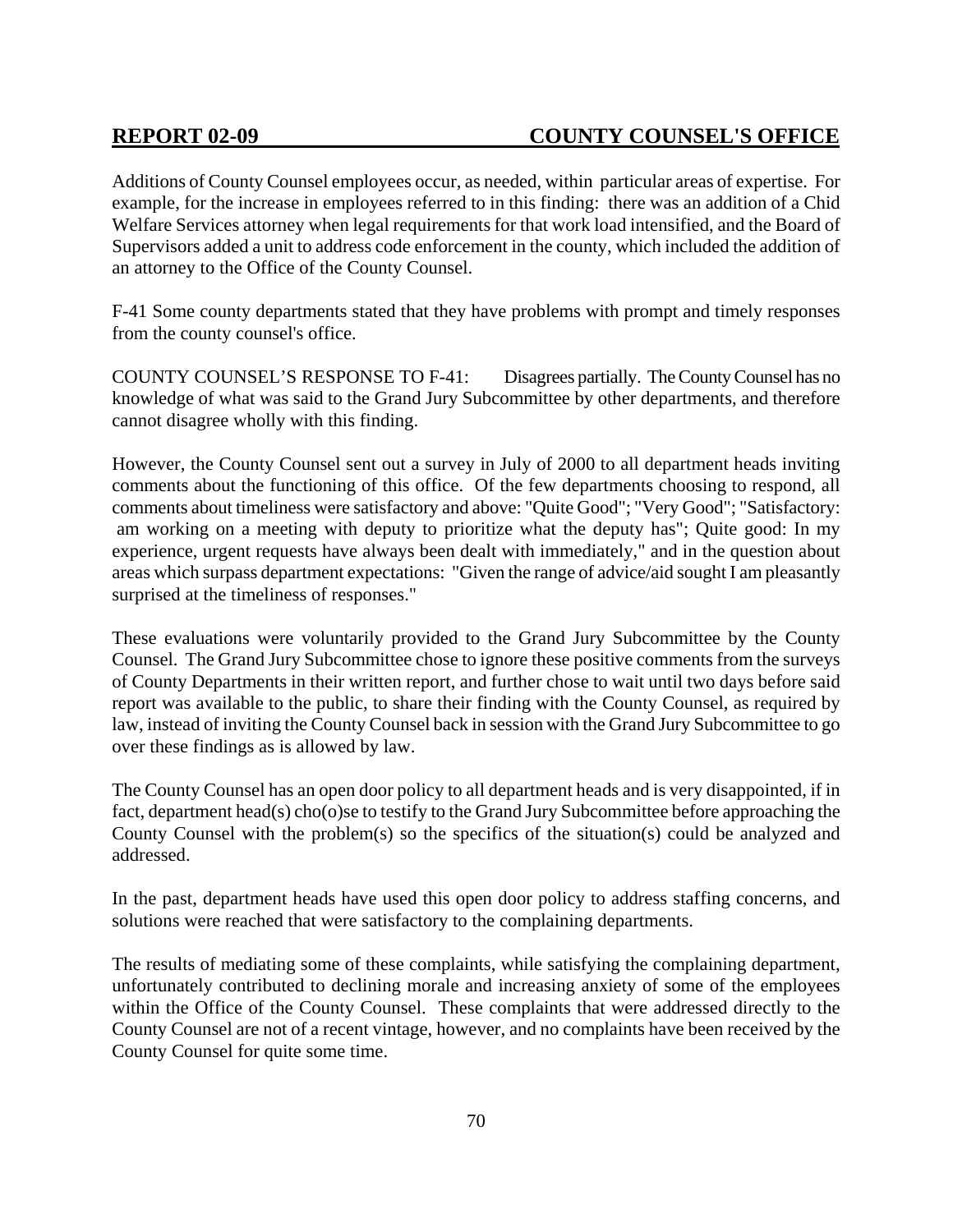If a member of a department's employees indicates there is an urgency or a deadline associated with a project, workloads are adjusted to accommodate these time lines, but if client-departments do not assign deadlines or priority to work requests the assigned attorney and/or management will make the best assessment of the priority of that item in the context of all work requests of the office, taking into account the constant "urgent" requests.

If, in fact there is/are (a) complaining department head(s) who is/are complaining about current issues, and the(se) department head(s) choose(s) to contact the County Counsel with their complaint(s), the(se) complaint(s) will be analyzed and addressed by the County Counsel.

It is also disappointing and demoralizing for numerous employees of the Office of the County Counsel, that the Grand Jury Subcommittee in this "routine review" of our Office, which is essentially a type of performance review by the Grand Jury, was devoid of mention of any of the good work and dedication with which the employees of the Office of the County Counsel have served the County, and exhibited, at best, an apparent lack of awareness of the satisfaction with which most of our clients receive our work, and the great success the office has enjoyed in the local and appellate courts. (Please see the attached letters of thanks, which is a mere sampling of the sentiment we receive on a routine basis for the 10-year period discussed by the Grand Jury subcommittee. Included in these letters of thanks are five letters of thanks from past Grand Juries). Note: With the County Counsel's consent, these letters do not appear in this publication. They are available at the Humboldt County Library and the Clerk of the Board.

In any good objective review, there should be reference to positive aspects discovered by the reviewer. Aside from the superior quality of our work, one very positive reference that could have been easily included in this report that is reflective of how much care is given to the functioning of the office, would have been a reference to the packet of County Counsel documents submitted to the Subcommittee. In fact, in the Grand Jury's presentation of this year's report to the Board of Supervisors, special positive mention was made of these documents. These County Counsel documents included, but were not limited to: employee work schedules; employee work locations; current departmental assignments for attorneys; the office business plan; the office goals; the office procedures and protocols; blank forms of the type used in yearly employees evaluations; and the office emergency plan.

Had these documents been referenced by the Grand Jury subcommittee in its report, and had this Subcommittee noted that few County departments have business plans and yearly goals, and had this Subcommittee referenced the quality of the work the Office of the County Counsel performs, and had this Subcommittee understood the type of work the Office of the County Counsel does, perhaps a local paper would been led by the Grand Jury Report to erroneously conclude that the Office of the County Counsel was "found in a certain amount of disarray."

This review would have been much more useful if the Grand Jury took advantage of this review to educate the public about the type of legal work the Office of the County Counsel does for the County of Humboldt.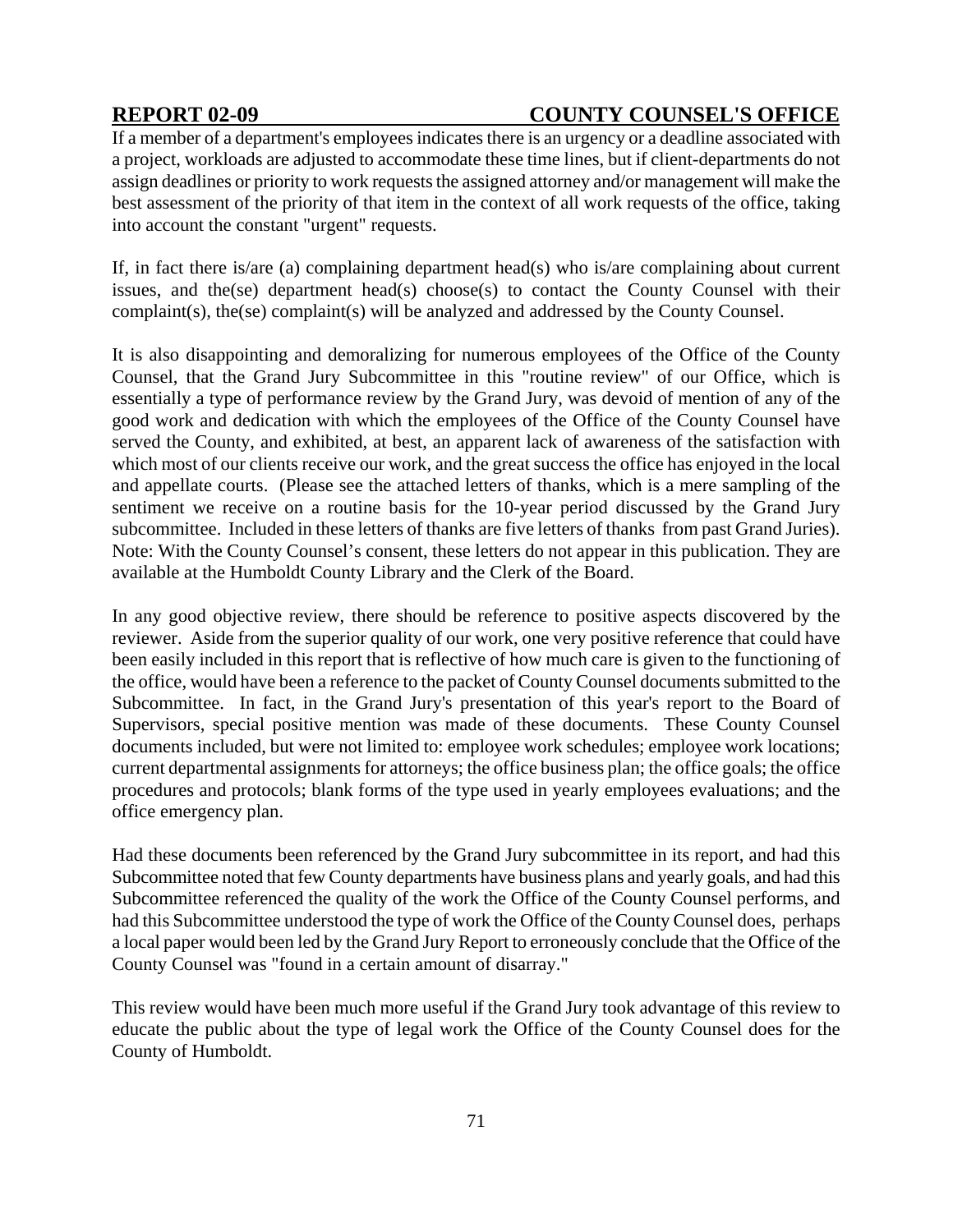F-42 The county counsel's staff stated that the county counsel's budget process takes 20% of its time or approximately 300 hours.

COUNTY COUNSEL'S RESPONSE TO F-42: Disagrees partially. The total amount of time the Assistant County Counsel spends in the yearly budget preparation in the spring is approximately 30 hours (Approximately 1 week of her time). The remainder of the time in this 300-hour estimate includes, but is not limited to, mid year reviews, revenue tracking, expenditure review, all of which allow the Office of the County Counsel to come in under budget or meet our budget every year.

Without this intense scrutiny, the Office of the County Counsel would not be able to have maintained a budget product that has been consistently described by the County Administrative Office in glowing terms.

Not all members of the staff of the County Counsel were invited to testify, and not all staff of the County Counsel is involved in the budget process, and so every member of the County Counsel staff could have not made this statement to the Grand Jury Subcommittee.

Had the Grand Jury Subcommittee invited the County Counsel into session to review the findings as is allowed by law, this and other errors in their report could have been corrected before the report was issued to the public.

F-43 The county counsel's staff stated that 1 week of the budget preparation is spent at home away from the county counsel's office.

COUNTY COUNSEL'S RESPONSE TO F-43: Disagrees Partially. It is true that for efficiency's sake, approximately 1 week, or approximately 30 hours, of the Assistant County Counsel's time are spent at her home working on the next fiscal year's budget proposal, however, not all members of the County Counsel staff were invited by the Grand Jury Subcommittee to testify, and therefore not all County Counsel staff could have made this statement, to the Grand Jury Subcommittee.

F-44 Other departments with comparable budget line items stated that the budget process takes 5 to 105 hours, and none of these departments indicated that they do their budgets at home.

COUNTY COUNSEL'S RESPONSE TO F-44: Neither agrees nor disagrees. County Counsel has no personal knowledge of the statements made by the other departmental employees which are referred to in this finding to form the basis to agree or disagree with this finding.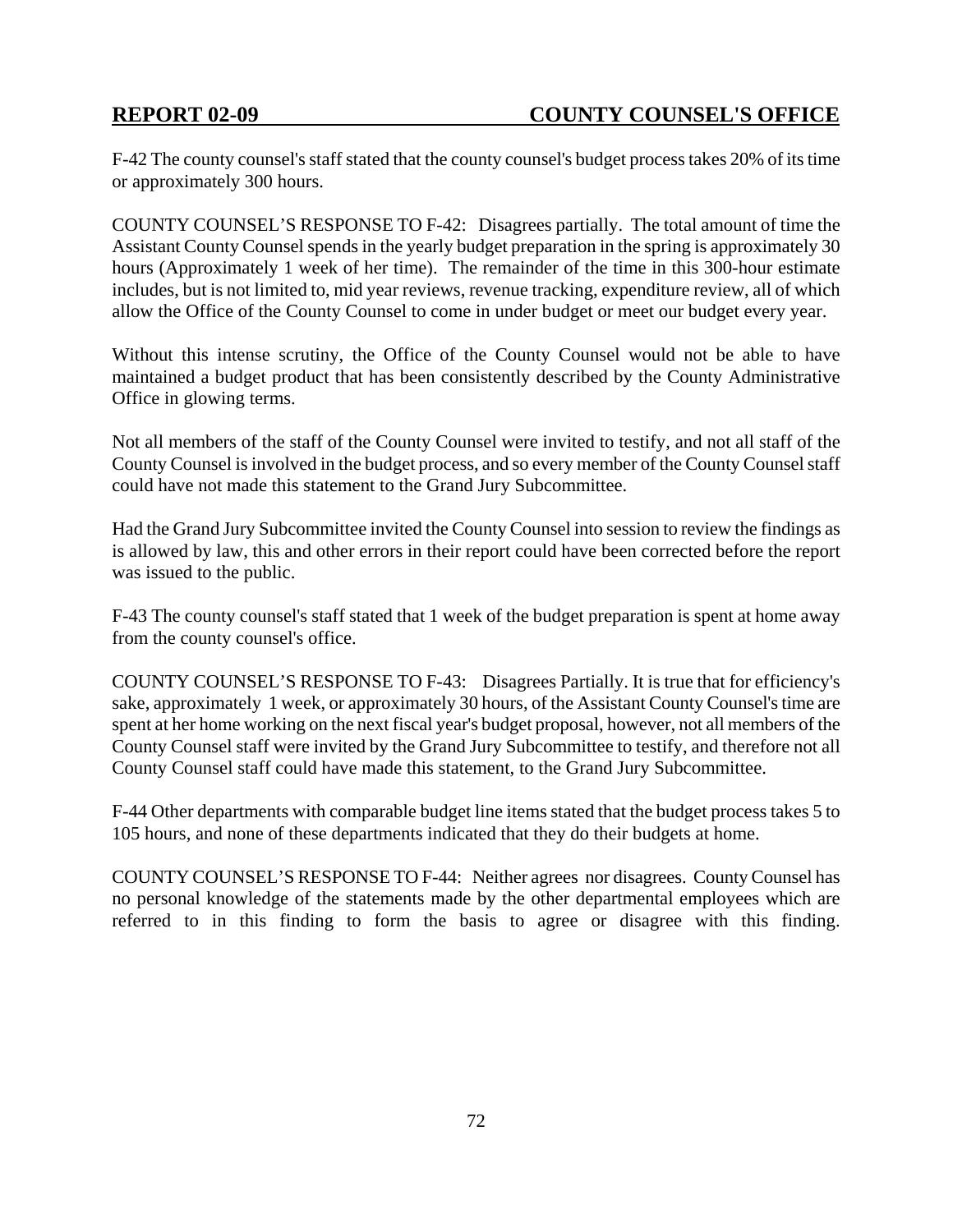The Assistant County Counsel is housed in the annex which has no conference room or large work area that is needed to make the compilation of the budget an efficient process, and there is no dedicated space at the main office that can accommodate this activity either. When the County Counsel's Office assumes all the space in the first floor office remodel, there will be adequate space so the Assistant County Counsel will be able to perform this function in the office rather than at her home where such a space is available to her.

The office consolidation is set to occur from October of 2002 to December of 2002, However, in the library and work room spaces of this remodel, other displaced courthouse personnel are to be located in these spaces until the Spring of 2003 at the earliest. At that time the location of the preparation of the budget will be reviewed by the County Counsel. (Please note that these projected dates will probably be pushed back due to the fact that all bids for the remodel project were over budget, and a revised project will need to be rebid which may take up to an additional 90 days).

F-45 The county counsel's office total net budget expenditures have grown from \$614,000.00 in 1994-1995 to \$1,102,000.00 in 2000-2001.

COUNTY COUNSEL'S RESPONSE TO F-45: Disagrees wholly. When calculating our net budget, for 1994-1995 and 2000-2001, the figures of the County Counsel fiscal experts differ from those stated in this finding. The figures cited by the Grand Jury in this finding appear to reflect the total expenditures, and not the net budget expenditures. After taking in account the year's revenues for the 1994-1995, the net budget was \$564,197.84. In the year 2000-2001, the net budget expenditures after taking into account the year's revenue was \$959,041.63.

Most of the increase in the budget of the County Counsel since fiscal year 1994-1995 is due to the staffing increases that were required by new programs that were mandated by the state and federal governments and the addition by the Board of Supervisors of the Code Enforcement Unit (1 attorney; 1 investigator; and 1 secretary) in 1995, and a 2nd Investigator being budgeted in the County Counsel's budget by the Board of Supervisors in 2001, as well as a transfer of personnel from one client department to the Office of the County Counsel (two positions involved in the preparation of conservatorship petitions and accountings were transferred from the Public Guardian's Office to the Office of the County one in 1995 and another in 1996).

Programs which require additional legal representation which were added to the County Counsel work load, which were absorbed with no increase in staff unless noted, include but are not limited to the following: A major expansion of the economic development workload; "Prop 10" Commission; the Workforce Investment Board; Health Insurance Portability and Accountability Act of 1996; In Home Supportive Services program; "Riese" hearings; Juvenile Court Dependency law revision (1 new attorney in 1994; 1 investigator in 1995); weapons confiscation pleadings; and personnel administrative hearings.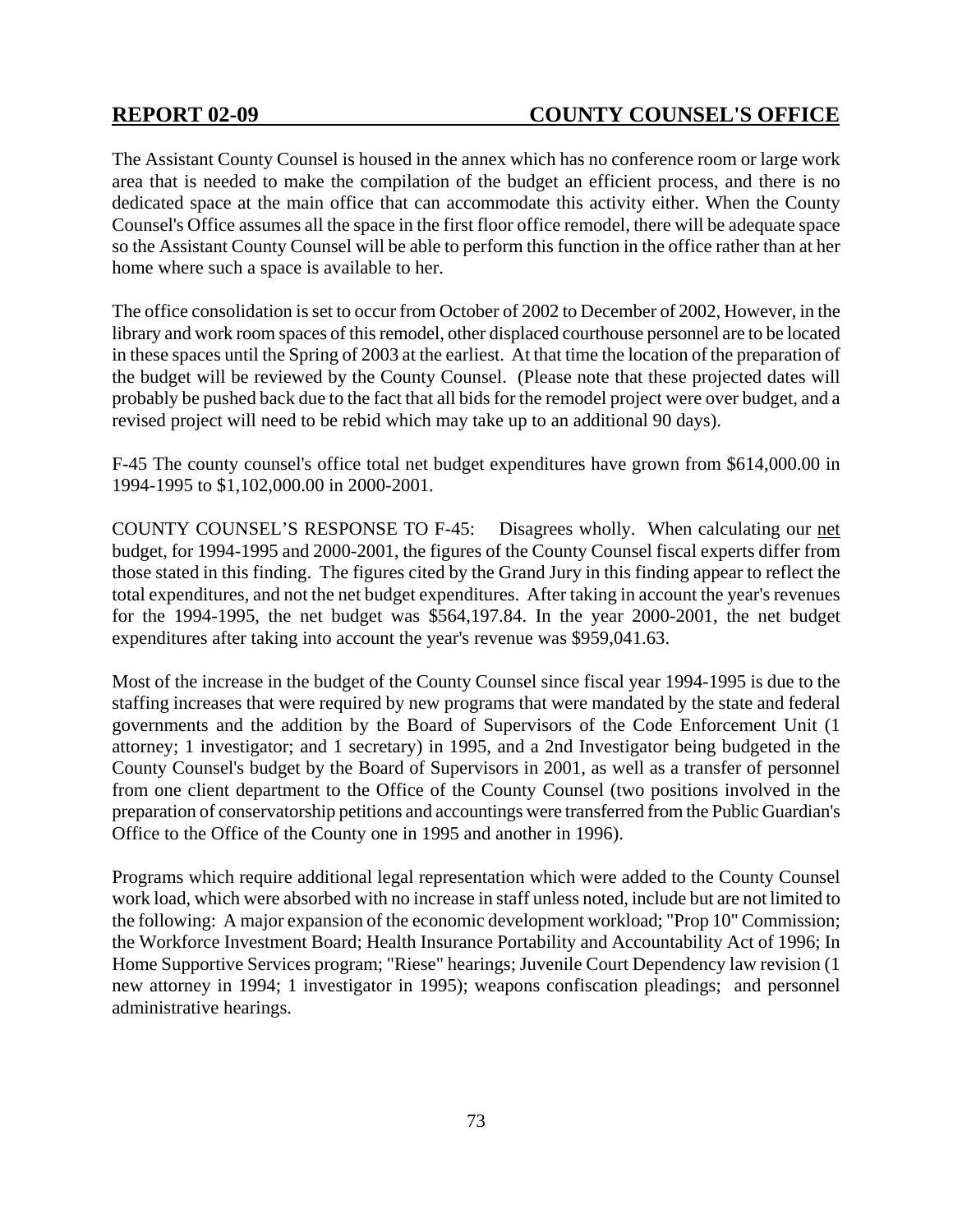F-46 The county counsel's office uses different case logs for tracking requests for services from other county departments.

COUNTY COUNSEL'S RESPONSE TO F-46: Neither agrees nor disagrees. The County Counsel has no personal knowledge of what type of case tracking being currently used by other county departments in order to form the basis from which to agree or disagree with this finding. The Office of the County Counsel is unique as compared to other county departments, including the other County legal departments. The legal departments of the County other than the County Counsel's office, do have, almost exclusively, individual cases to track. While the Office of the County Counsel does have cases in the Child Welfare Services and Code Enforcement Units, most of the work requested in the General Services Unit is for review of legal documents, meeting attendance and legal opinions. Logs for these types of work requests do not fit well with a case driven log system.

F-47 The work-request case logs are numbered for each inquiry, not for each new work request.

COUNTY COUNSEL'S RESPONSE TO F-47: Disagrees wholly. The County Counsel does not have "work request case logs"(emphasis added). Matters involving litigation, or "cases", for the General Services Unit is logged in the litigation work log. The Child Welfare Services Unit and the Code Enforcement Unit have their own work logs apart from the General Services Unit. There are innumerable telephonic, fax, E-mail inquiries, crisis responses, and requests for meeting attendance that are responded to without being listed in the work log.

It is true, if a second or third draft is needed on a project the subsequent requests are logged in again, but this is for tracking purposes. If a department successfully implements all suggested changes, there are no additional work requests logged.

A separate log for drafts could be maintained, but there would be more room for confusion in the tracking of an item.

F-48 The county counsel's staff stated that this tracking system for work-request case logs needs improvement.

COUNTY COUNSEL'S RESPONSE TO F-48: Disagrees Partially. Not all of the staff of the County Counsel's Office was invited to testify in front of the Grand Jury Subcommittee, and so not all members of the County Counsel staff could have made this statement to the Grand Jury Subcommittee.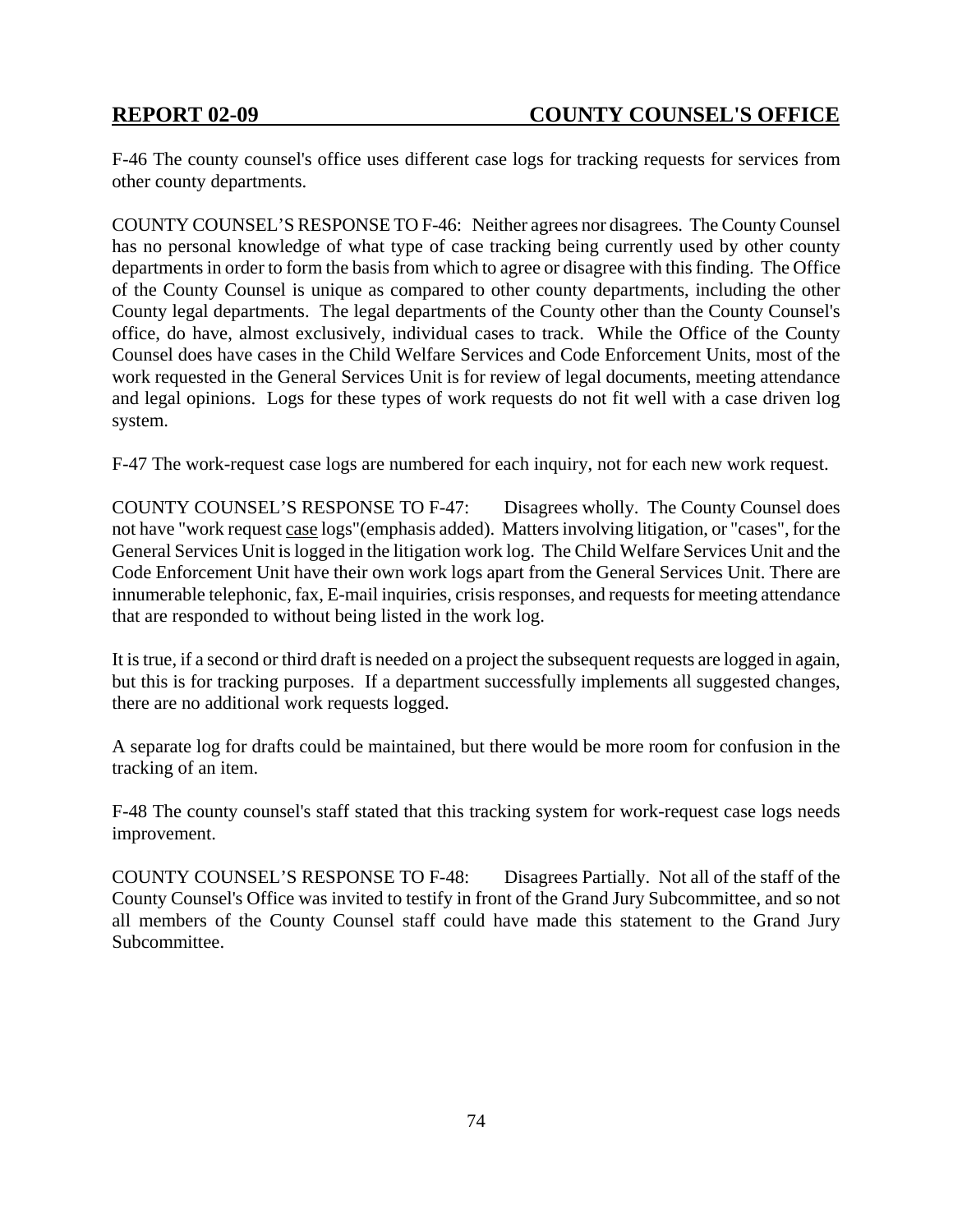As has been utilized in the past, if any County Counsel employee has a suggestion to improve any system in the office that suggestion was analyzed by the County Counsel, and implemented if after consideration of the entire system, the suggestion was evaluated as potentially resulting in a positive change. Currently, one of the job duties of the newly reclassified Legal Services Office Manager is to review and implement changes to office procedures, which would increase efficiencies within the office. This review includes the log-in system.

There is always room for improvement in all systems. We have no perfect systems in the Office of the County Counsel.

F-49 The county counsel's staff uses the work-request logs for part of its budget justification.

COUNTY COUNSEL'S RESPONSE TO F-49: Disagree Partially. Some of the employees of the Office of the County Counsel involved in the preparation of the budget have, in the past, listed the numbers contained in the County Counsel logs as an indicator of the workload of Office the County Counsel.

A lot of the work of the County Counsel's Office does not get captured well by logs, including, but not limited to, meeting attendance (which can be very lengthy like the Board of Supervisor's meetings and the Planning Commission meetings), telephone calls, E-mail, faxes and crisis management.

F-50 It was stated by an employee of the county counsel's office that self-evaluations done over two years ago have not been reviewed.

COUNTY COUNSEL'S RESPONSE TO F-50: Disagrees wholly. The County Counsel personally conducts evaluations for the attorneys, the legal analyst, and all investigators. Two years ago the Supervising Legal Secretary evaluated the remainder of the employees, and received the self-evaluation forms for those employees.

The County Counsel was not apprised of this assertion during the Grand Jury Subcommittee's process. If appraised of this assertion, the County Counsel would have told the Grand Jury Subcommittee that each and every self-evaluation was considered in the evaluation process for those employees she personally evaluated. For employees evaluated by the Supervising Legal Secretary (now the Legal Services Offices Manager) for whom the evaluations are not positive, those selfevaluations are requested to be provided by the lead secretary (now Legal Services Offices Manager), to the County Counsel for her review, before the County Counsel signs off on that evaluation. Some of these employees who were evaluated by the lead secretary, choose to forward their self evaluations to the County Counsel even though their evaluations were positive, and the County Counsel reviewed these forwarded self-evaluation forms before she signed off on their reviews.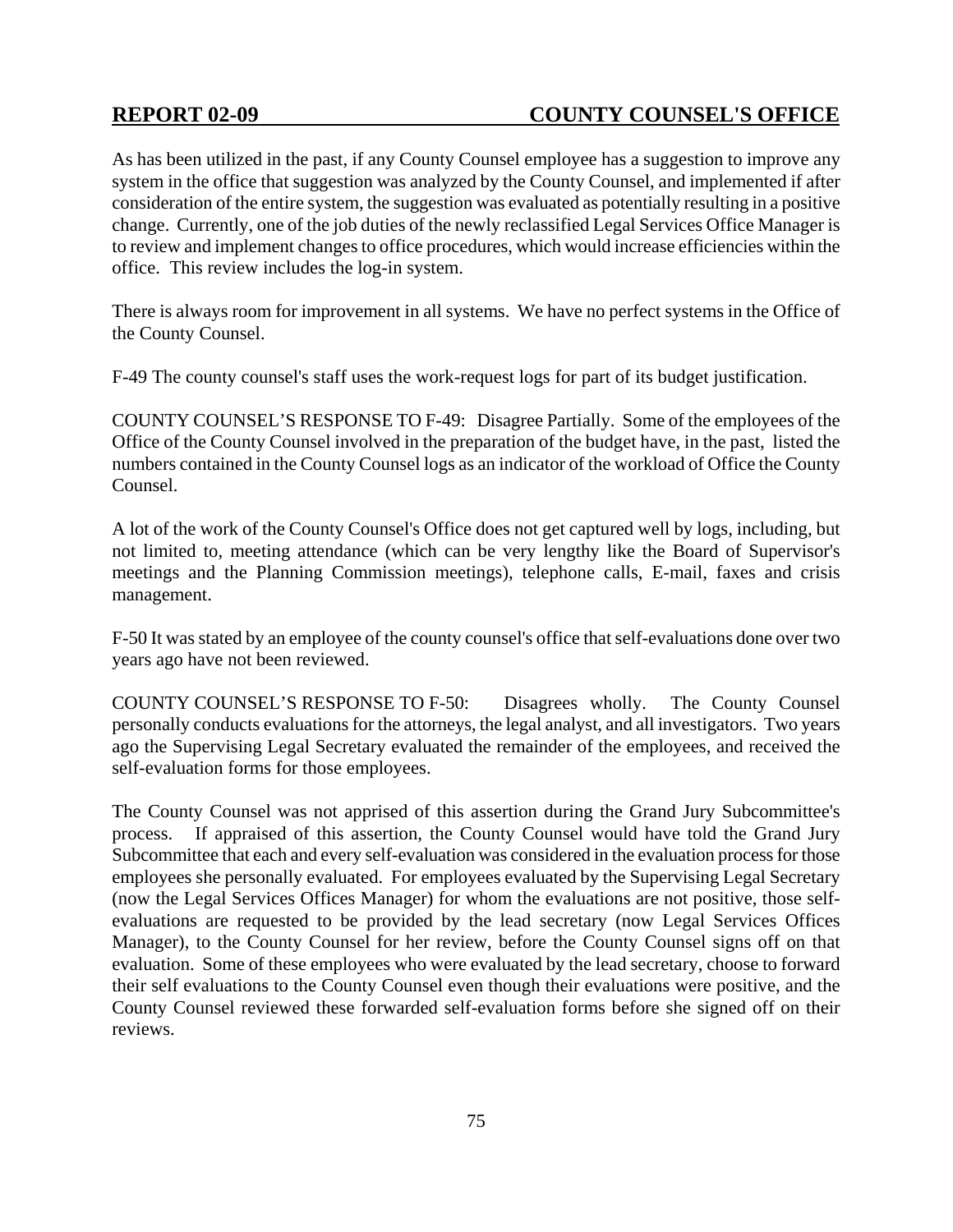### **CONCLUSIONS**

C-1 Furlough excesses were overlooked by the county counsel's office for 10 years.

COUNTY COUNSEL'S RESPONSE TO C-1: Disagrees wholly. The furlough taken by the employees of the County Counsel is not, and has never been considered as excessive by the County Governing Body (the Board of Supervisors), and said furlough was reviewed and approved by the County Administrative Office and the Board of Supervisors every year for the 10-year period in question.

For this 10-year period there were several County Administrative Office and County Counsel administrations, all of whom have approved this historical use of furlough by the County Counsel office. In fact, the previous County Counsel who thought of and initiated voluntary furlough for the Office of the County Counsel was highly praised by County management for his creativity in difficult financial times.

C-2 Excessive and continual use of furlough time results in additional benefit expense to the county.

COUNTY COUNSEL'S RESPONSE TO C-2: Disagrees wholly. The furlough taken by the employees of the County Counsel is not, and has never been considered as excessive by the County Governing Body (the Board of Supervisors), and said furlough was reviewed and approved by the County Administrative Office and the Board of Supervisors every year that the furlough was used by said employees.

These benefits for furloughing employees have been budgeted and considered and approved by the Board of Supervisors each year.

Furlough hours reduce the County General Fund cost by the salary savings resulting from said furlough.

C-3 Excessive and continual use of furlough time causes delays and additional work in the operation of other county departments.

COUNTY COUNSEL'S RESPONSE TO C-3: Disagrees wholly. The furlough taken is not, and has never been considered as excessive by the County Governing Body (the Board of Supervisors), and said furlough was reviewed and approved by the County Administrative Office and the Board of Supervisors each year furlough was used to balance the County Counsel's budget.

Every department that has chosen to communicate staffing issues directly to the County Counsel has had their concerns addressed by the County Counsel.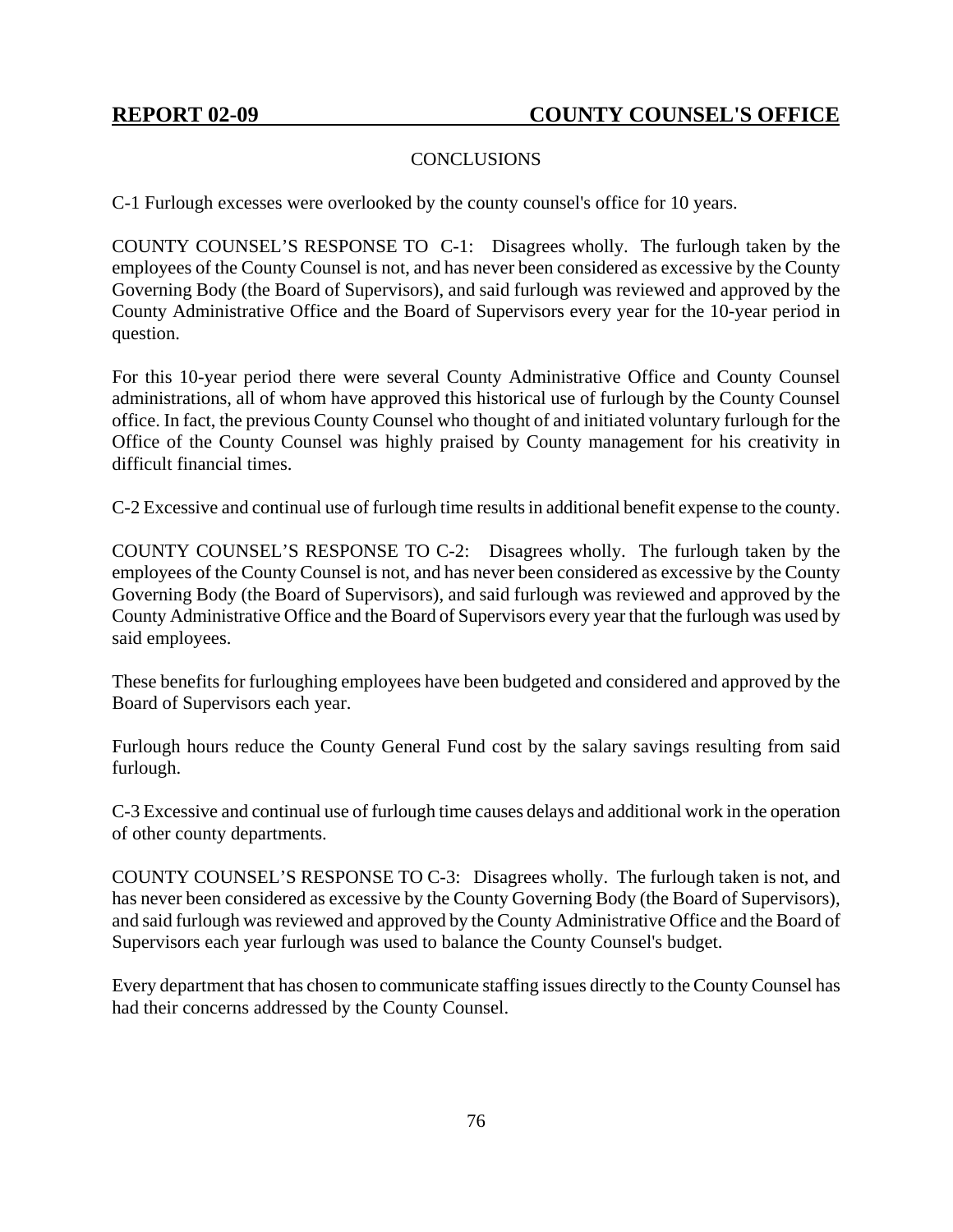There are time delays and additional work for some county department work requests due to: inadequate information provided by the requesting department to the County Counsel's Office; some departments losing County Counsel responses; some departments not following County Counsel's advice; some departments waiting until a day before a legal deadline to request advice or waiting to request advice after a legal deadline has already passed; some departments missing the County Counsel deadline for the agenda by one week, barely providing the agenda item to the Office of the County Counsel for final review in order for that item to be timely for the County Administrative Office's deadline for the agenda, and at times barely making it to our office for review before the Brown Act deadline for the agenda; as well as other circumstances which are too numerous to list in this response. If suggested changes have not been made by a department and that work is resubmitted to the Office of the County Counsel that work is returned to the client-department which could be described by the client-department as additional work.

C-4 Since some county counsel's employees use furlough time daily, the office appears to be over staffed.

COUNTY COUNSEL'S RESPONSE TO C-4: Disagrees wholly. Of the 6 furloughing employees, only one employee furlough hours daily, and does not furlough in large blocks of ½ to 1 day. It is at the insistence of the County Counsel that the Assistant County Counsel does not take whole days off, due to the fact that there are two office locations and the Assistant serves as the manager housed in the annex office.

It should be noted that with the State of California having a 30 billion-dollar deficit which appears to be causing the State to look to California Counties to make up a great deal of this deficit, while at the same time adding new programs for which California Counties are to be responsible for, the workload of the Office of the County Counsel is going to rise more dramatically than it ever has before. If ever the employees of the County Counsel have needed tools to prevent "burnout," it is now, and this will continue to be true in the next few years to come.

C-5 Since some of the county counsel's staff work reduced hours, not all work is completed in a timely manner.

COUNTY COUNSEL'S RESPONSE TO C-5: Disagrees wholly. If departmental employees communicate a priority or a deadline of a work request to the Office of the County Counsel, that time line is met, if that work request is in fact provided to the County Counsel's office before the deadline has occurred.

If all the County Counsel employees worked full time with no furlough, layoffs would occur, and as work loads increase, the number of available employee hours would remain the same as those hours available with the furlough program in place, but without the flexibility of increasing work hours due to a spikes the work load, thereby increasing the probability of "burnout."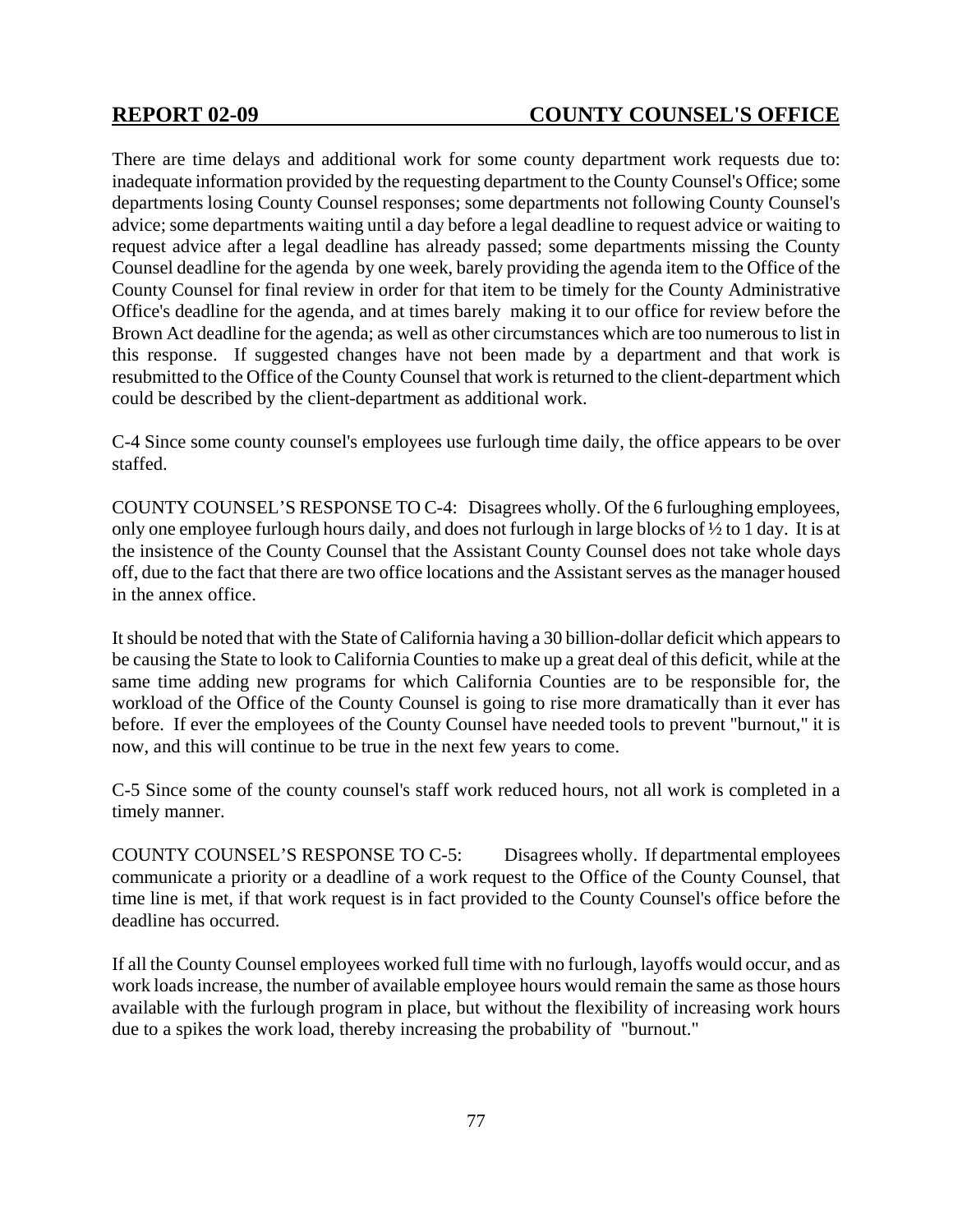C-6 There is a financial impact when a county counsel employee works part-time and receives full benefits.

COUNTY COUNSEL'S RESPONSE TO C-6: Disagrees Wholly. All County Counsel employees are considered as full time employees who are voluntarily furloughing hours, and are not considered as part time employees by the county.

C-7 Job-sharing creates delays and additional work for county offices that use the county counsel's services.

COUNTY COUNSEL'S RESPONSE TO C-7: Disagrees wholly. If there is a need, there is an overlap of staffing during which both job sharing attorneys are in the office for the transition period. All departments having issues about the job sharing that were addressed to the County Counsel directly have been responded to, and the evaluation response from those departments using the job share attorney listed no category that there was a need for improvement in.

C-8 Since the work-request case log needs improvement, it is giving an incorrect number of cases in justification of the county counsel's budget because it is numbering total inquiries rather than actual cases.

COUNTY COUNSEL'S RESPONSE TO C-8: Disagrees wholly. As previously stated the vast majority of the work load of the County Counsel's office General Services Unit is not case driven, but instead is driven by work requests that are for review and/or opinions.

If a department fails to adequately address the issues outlined after the initial review by the Office of the County Counsel, extra work is created for the County Counsel's Office and this additional work is reflected in the work request log. If a department successfully implements all suggested changes, there are no additional work requests logged.

The current case log adequately reflects the unique work load of the County Counsel's office and cannot be compared with those in other county departments including other legal departments within the county. The number of work requests does not include all inquiries made to the Office of the County Counsel, but these numbers do adequately reflect how many requests are received for each larger or more complex project that is being processed by the County Counsel's Office.

No matter how it is calculated, the work must be done, and whether work is tracked project by project, or case by case, the amount of time it takes to complete the work has no bearing on how the work load is tracked. Even in a case driven system, the number of cases in itself may not reflect how intense a load is, since not all cases take the same amount of time to process, and have different levels of complexity and difficulty.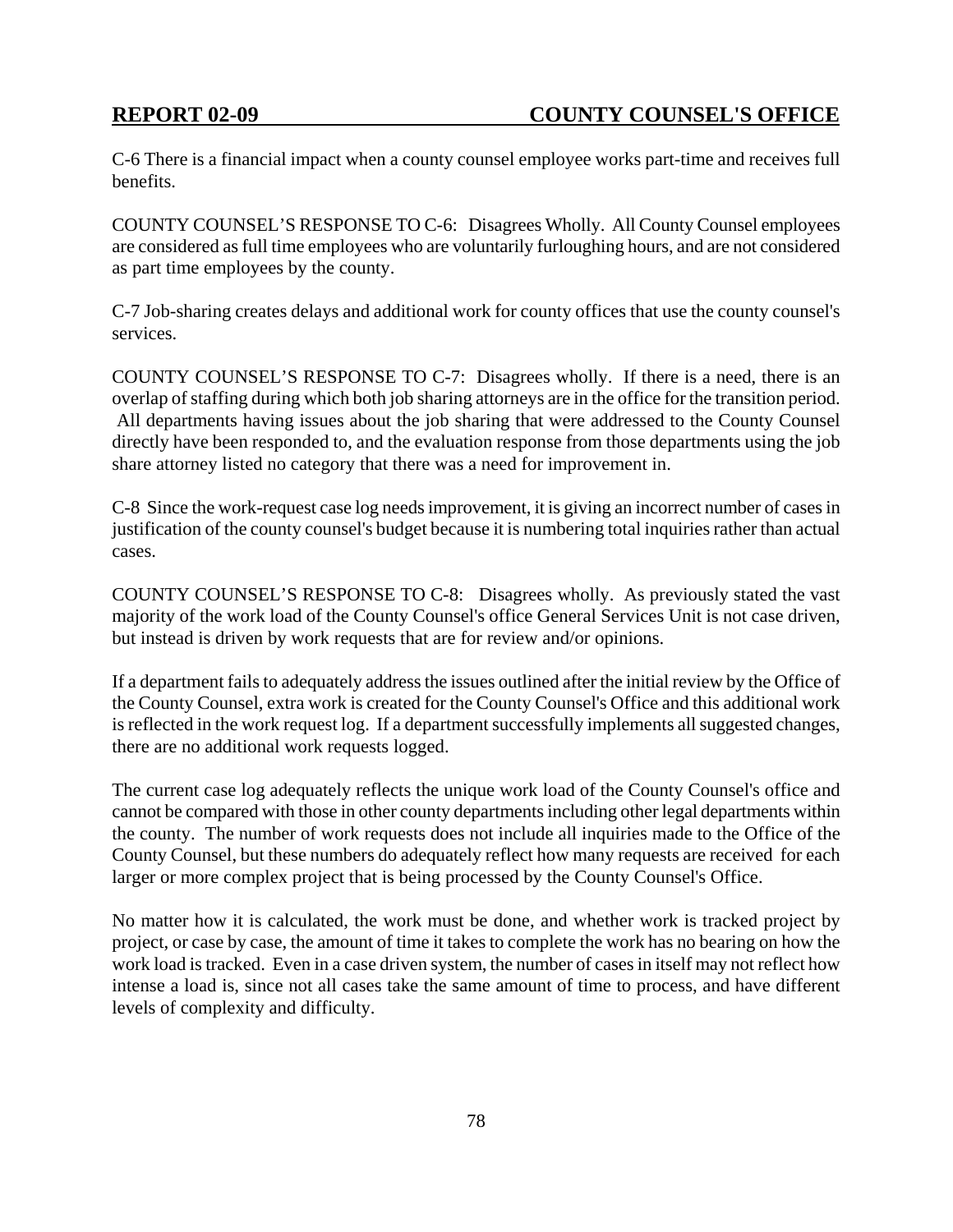C-9 Since the work-request case log needs improvement, it is hard to track a logged-in work request to a single case.

COUNTY COUNSEL'S RESPONSE TO C-9: Disagrees wholly. Other than the Child Welfare Services and Code Enforcement Units' case loads, in most circumstances in General Services Unit of the Office of the County Counsel, there is no "case" to relate a work request to. The current work request log allows employees to find out to whom a project is assigned to; where a project is in the process and whether, in fact, that project was received by the Office of the County Counsel and/or whether the project has already completed by someone in the office. For those departments which require a project-specific time record that information is specially tracked on the A-87 time logs. For general advice requests which cannot be billed to a specific party or entity, no project-specific log is needed to adequately provide services to county departments.

C-10 Consolidating the 2 offices may improve morale.

COUNTY COUNSEL'S RESPONSE TO C-10: Agrees.

C-11 The consolidation of the 2 offices with 1 supervisor may improve the management of the county counsel's office.

COUNTY COUNSEL'S RESPONSE TO C-11: Agrees.

C-12 The budget process for the county counsel's office takes longer than other comparable county department.

COUNTY COUNSEL'S RESPONSE TO C-12: Disagrees wholly. Due to a misunderstanding by the Grand Jury Subcommittee, of the information provided, the Grand Jury Subcommittee concluded the yearly budget preparation took 300 hours rather than approximately 1 week of her time (approximately 30 hours). The 300-hour approximation included total time working with the budget throughout the year to ensure compliance with the budget and to accommodate the unexpected financial needs of the County Counsel in that budget year. The annual "spring" budget preparation time of approximately 30 hours is on the low end of the hours reported by other County Departments.

Any comparison of the hours taken to process a spring budget must make sure that the departmental budget issues are similar, and not just line items. Many departments have more complexities in their budget that are lacking in other departmental budgets that may not be reflected by the existence of similar line items.

C-13 Time sheets accepted without checks and balances increase the possibility of errors.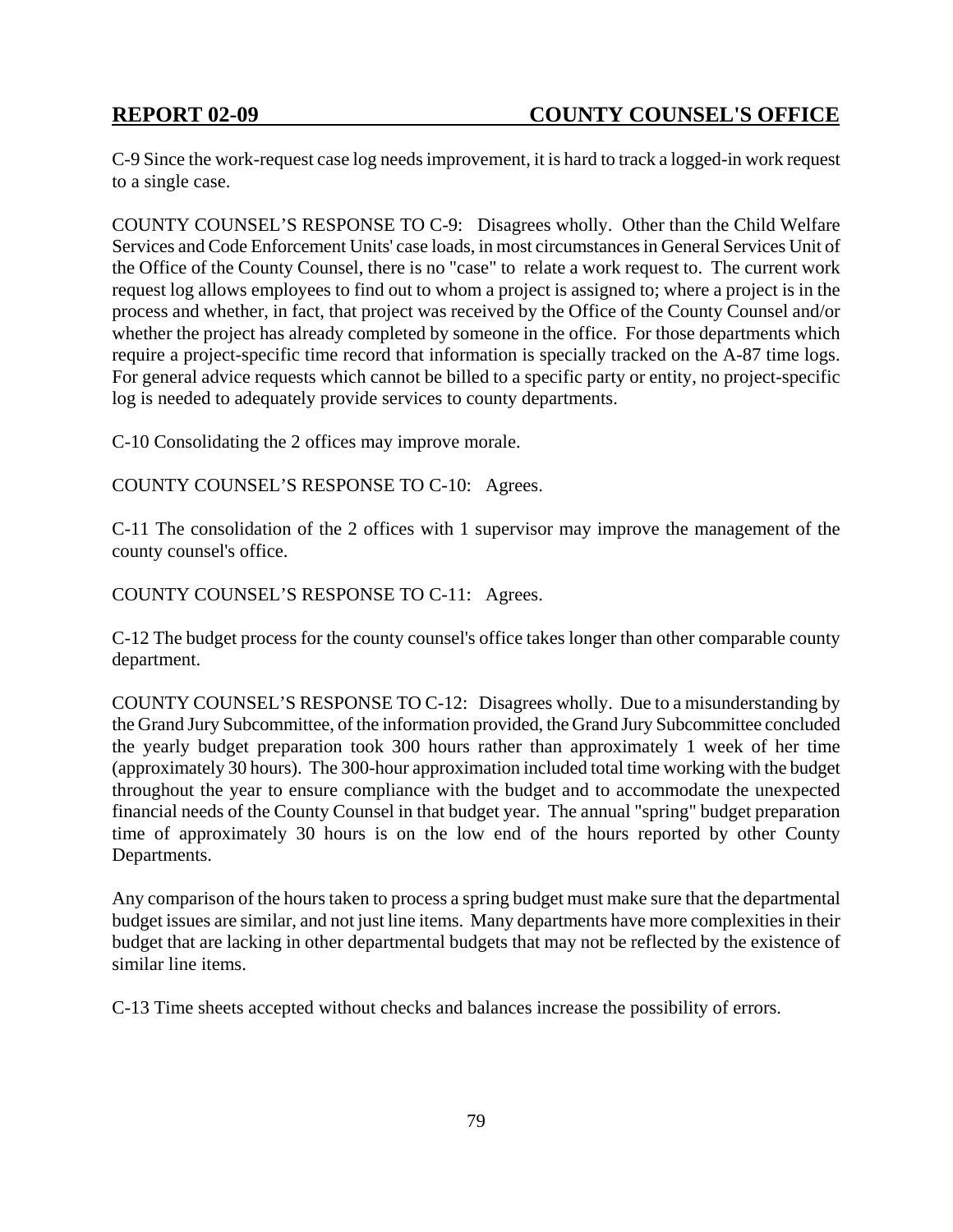#### COUNTY COUNSEL'S RESPONSE TO C-13: Agrees.

C-14 The payroll time sheets inability to record accumulated furlough time has led to excessive use.

COUNTY COUNSEL'S RESPONSE TO C-14: Disagrees wholly. The furlough time taken by the employees of the County Counsel is not, and has never been excessive in the opinion of the County Governing Body (the Board of Supervisors) and has been reviewed and approved by the County Administrative Office and the Board of Supervisors every year that furlough was used by County Counsel employees.

#### RECOMMENDATIONS

#### THE HUMBOLDT COUNTY GRAND JURY RECOMMENDS THAT:

R-1 the Board of Supervisors expedite the consolidation of the 2 offices

#### BOARD OF SUPERVISORS' RESPONSE TO R-1:

Will be implemented in fiscal year 2002-03. The consolidation of the two offices is part of the courthouse remodel project. Bids were initially received on July 2, 2002; however, because costs exceeded the Architect's construction estimate, the plans are being modified to allow the project to be re-bid and thereby meet the construction budget requirement. The consolidation of the two offices will remain a component of the re-bid project, which is expected to be completed within the current fiscal year.

#### COUNTY COUNSEL'S RESPONSE TO R-1:

Recommendation has been implemented as much as is possible. The remodel of the future office of the County Counsel will occur in phase 1 and phase 2 of the scheduled remodel. Consolidation was scheduled to occur between October and December of 2002, before all bids were rejected by the Board of Supervisors on July 8, 2002, due to all bids being over budget.

R-2 the county counsel's office review all the provisions of the MOU.

COUNTY COUNSEL'S RESPONSE TO R-2: Recommendation has been implemented. The MOU has been copied and provided to all employees of the Office of the County Counsel for their review.

R-3 the county counsel's office review the use of furlough time.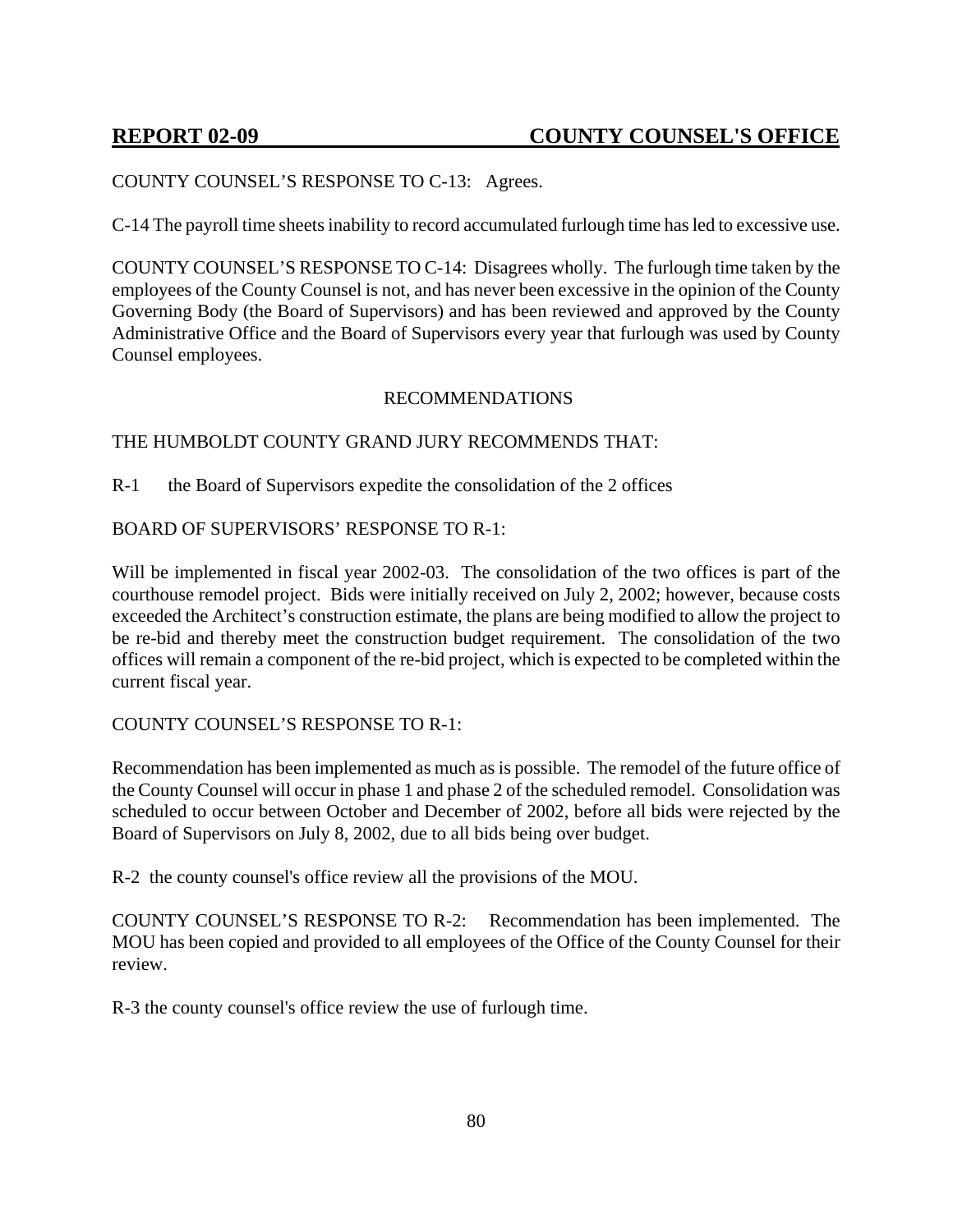COUNTY COUNSEL'S RESPONSE TO R-3: Recommendation has been implemented. The County Counsel and the Assistant County Counsel have met and discussed the use of furlough time and have concluded that furlough time is still appropriate to retain legal expertise and flexibility in coverage of court appearances and meetings, while staying within our budget.

It is not appropriate for the remainder of the County Counsel Office employees to review the use of furlough time, as this review is a management function.

R-4 the county counsel's office review the job-sharing of deputy county counsels.

COUNTY COUNSEL'S RESPONSE TO R-4: Recommendation has been implemented. The County Counsel and the Assistant County Counsel have met and discussed the job share and have concluded that the job share is still appropriate to retain expertise while staying within our budget.

It is not appropriate for the remainder of the County Counsel Office employees to review the use of the job shared positions, as this review is a management function to do said review.

R-5 the county counsel review their nominal/flexible work week.

COUNTY COUNSEL'S RESPONSE TO R-5: Recommendation has been implemented. The County Counsel and the Assistant County Counsel have met and discussed the nominal/flexible work week. The existence of the nominal work week cannot be changed by the County Counsel, because the nominal work week is part of the MOU governing the employees and the flexible work week, and as such is matter that was negotiated between the Board of Supervisors and the bargaining unit. The County Counsel and the Assistant County Counsel have met and discussed the flexible work week and have concluded that the flexible work week allows the office to accommodate the varying intensity of the work load as it occurs.

R-6 the county counsel's office change the method of tracking cases and work requests.

COUNTY COUNSEL'S RESPONSE TO R-6: Recommendation requires further study. A review of the tracking of work requests will be assigned to the Legal Services Office Manager. Said assignment will include a request that a survey of other County Counsel's Offices in the State of California be conducted as to what type of tracking tools are used in those offices. This review will be studied by the County Counsel, Assistant County Counsel, and any proposed changes will be presented to the employees at a staff meeting for their input.

The County Counsel believes that in every system there is room for improvement, but does not agree that it would be efficient to adopt the methods used for tracking cases and work requests in other county departments within Humboldt County due to the unique work load of the Office of the County Counsel.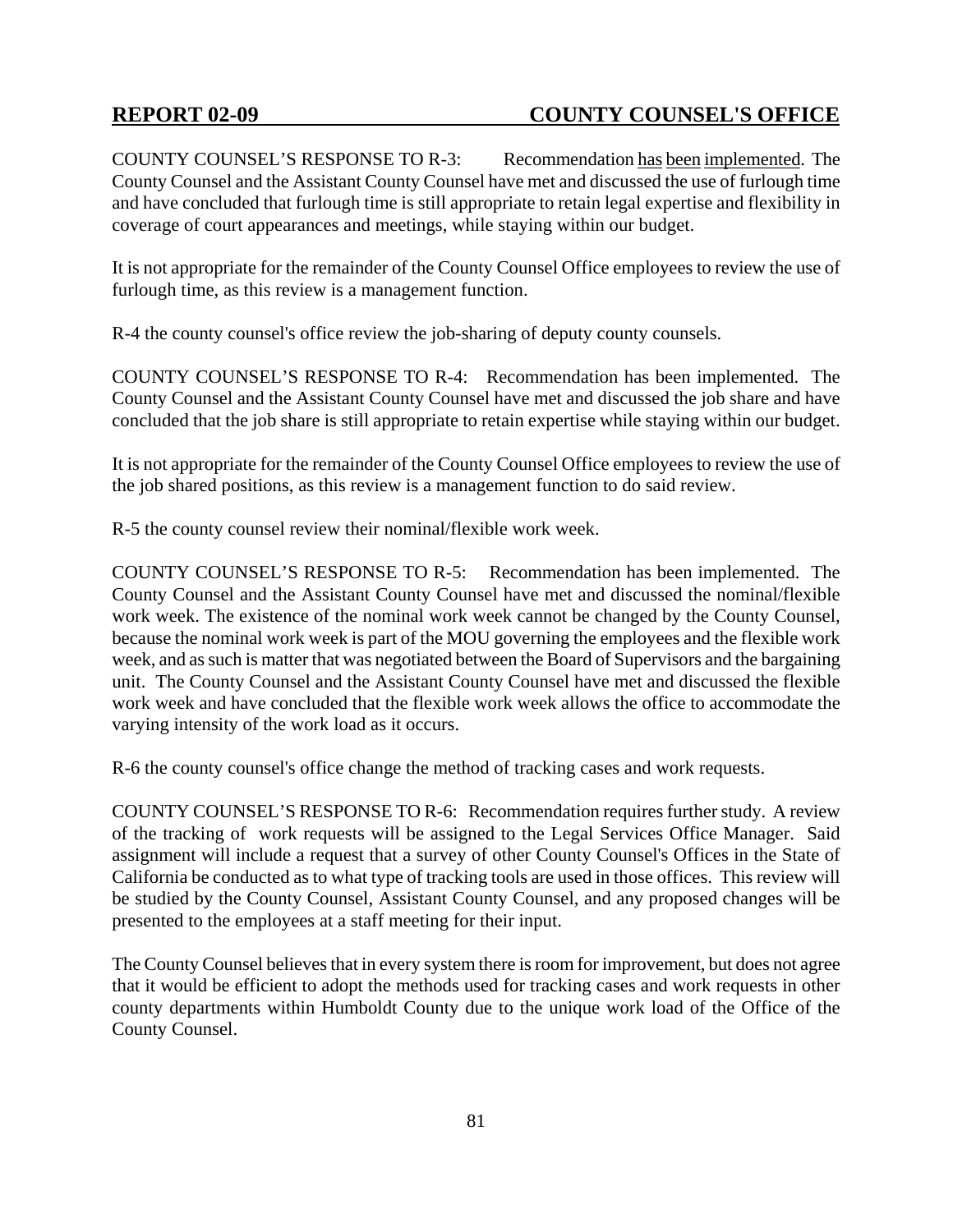Because of this uniqueness, work load processing for the County Counsel's Office does is better compared to County Counsel departments in other counties in California. This analysis will be completed within the next 6 months.

R-7 the county counsel's office utilize a more efficient process to do its budget preparation.

COUNTY COUNSEL'S RESPONSE TO R-7: Recommendation will not be implemented because it is based on a misunderstanding. The County Counsel budget process is efficient and consistently received accolades every year from the Office of the County Administrative Officer.

R-8 the payroll system be updated to include accumulation of use of furlough.

COUNTY COUNSEL'S RESPONSE TO R-8: Recommendation will not be implemented by the County Counsel since this payroll system update is not within the control of the County Counsel.

#### AUDITOR-CONTROLLER'S RESPONSE TO R-8:

Agree in theory, but impractical to implement. Unfortunately, there is no space available on the currently used timesheets to display furlough balances. However, this information is maintained by the computer and is available to departments. We are reluctant to redesign payroll timesheets for a little used type of leave, but to answer concerns we are working with Information Services to design a warning system that will alert departments when an employee is approaching total hours of furlough allowed.

#### **RESPONSES**

## THE FOLLOWING RESPONSE TO REPORT 02-11 ARE REQUIRED PURSUANT TO P.C. 933 AND THE STANDARD FORMAT FOR RESPONSES.

- 1. The Board of Supervisors respond to recommendation 1.
- 2. The county counsel respond to all findings and recommendations.
- 3. The personnel department respond to findings 26 and 27.
- 4. The auditor respond to recommendation 8.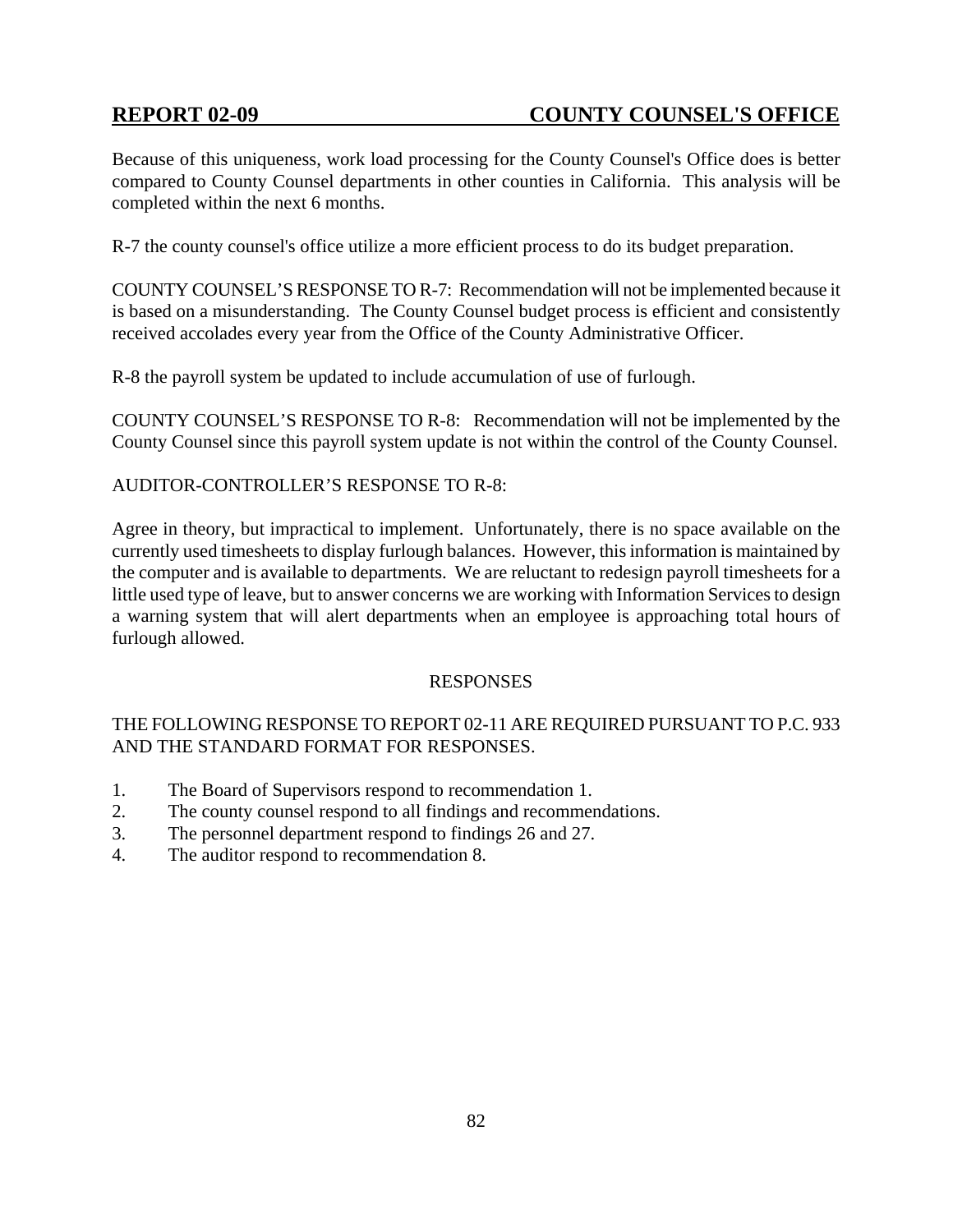# Report 02-10 **CHILD WELFARE SERVICES (CWS)**

### INTRODUCTION

The Humboldt County Grand Jury received a mandated reporter's request to investigate the handling of cases in the Hoopa area. A mandated reporter is in the professional field, which includes physicians, dentists, nurses, interns, psychologists, family counselors, and teachers, teachers' aides, day care personnel, and associated agencies.

#### PROCEDURE

Members of the grand jury interviewed case workers, supervisors, and concerned individuals regarding the emergency response time and follow-up visits for Hoopa children in the child welfare system.

### **FINDINGS**

F-1 Response to emergencies takes up to 5 days.

F-2 Mandated reporters are not informed of the progress of the cases.

F-3 Humboldt County CWS case workers do not share information with the Hoopa Tribal Council Division of Human Services (HTCDHS) case workers.

F-4 CWS case workers use an evaluation form to prioritize incoming referrals.

## **CONCLUSIONS**

C-1 Responses to emergency referrals are not handled in a timely manner.

C-2 Lines of communication between CWS and HTCDHS are inadequate.

C-3 Pertinent information on current cases is not being shared with mandated reporters and HTCDHS.

#### RECOMMENDATIONS

#### THE HUMBOLDT COUNTY GRAND JURY RECOMMENDS THAT:

R-1 emergency reporting procedures be reviewed and updated to improve response time.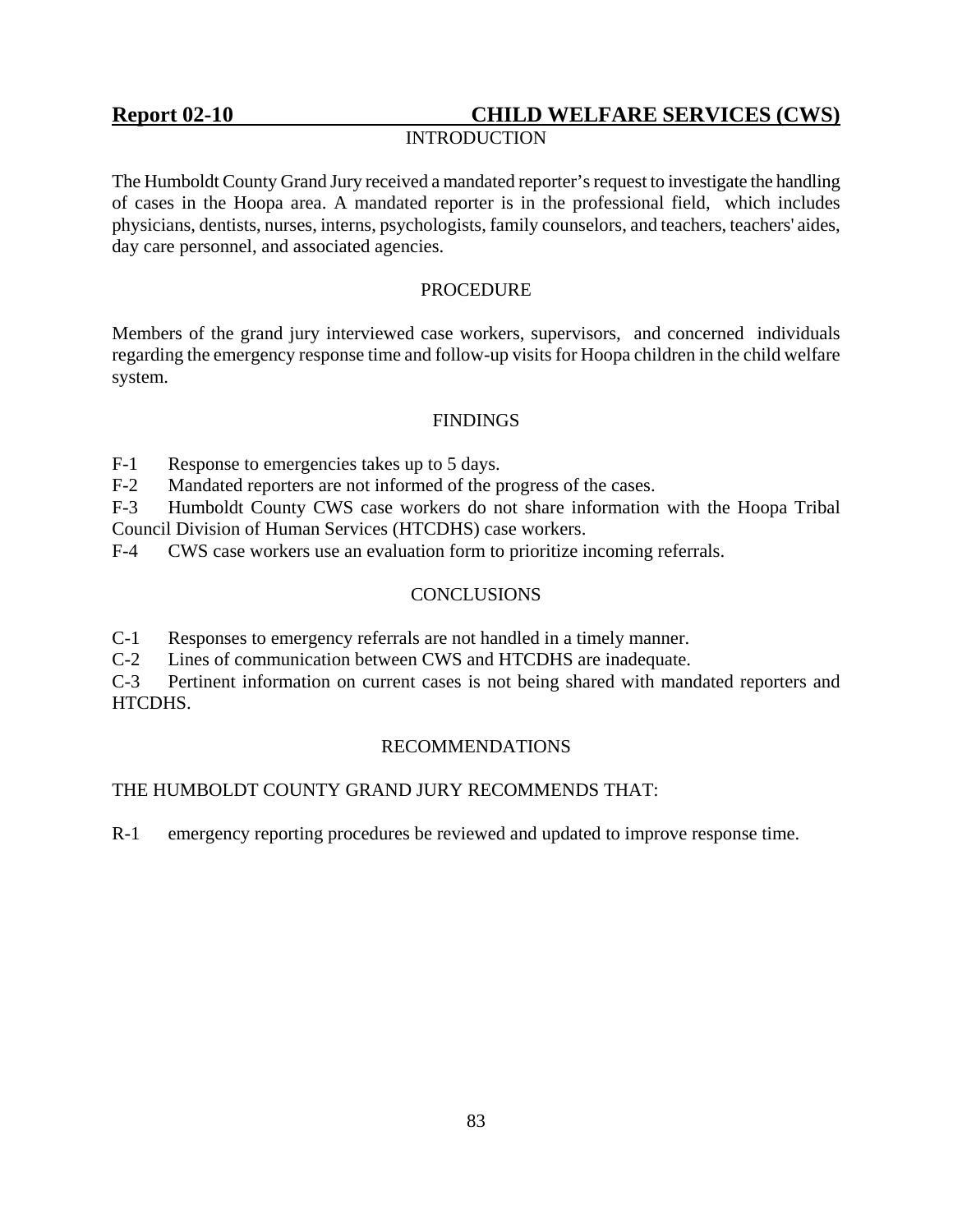## **Report 02-10 CHILD WELFARE SERVICES (CWS)**

HEALTH AND HUMAN SERVICES' RESPONSE TO R-1: Disagree. Since 1999, Child Welfare Services has been in a best-practices pilot using standardized intake, investigation and case planning protocols called Structured Decision Making. The purpose of Structured Decision Making is to identify response priority based on clearly identifiable and standardized criteria. Using Structured Decision Making, CWS staff determines if the response should be made immediately (same day) or within 10 days. Pursuant to regulation (31-115.11) an immediate response is made when, as described by the reporter, there is imminent danger to a child or immediate response is requested by law enforcement. Investigation into other allegations of abuse or neglect are to be conducted within ten days. Structured Decision Making helps CWS professionals differentiate response priorities based on reported information. Due to CWS' ongoing quality improvement processes, by the end of 2001, initial responses as required by regulation had reached above the State benchmark of 90%.

R-2 more efficient ways to communicate be established on an ongoing basis to insure that all concerned parties are informed.

## HEALTH AND HUMAN SERVICES' RESPONSE TO R-2:

Partially Disagree. During the course of an investigation of neglect or abuse and with an appropriate release of information, CWS can provide feedback to mandated reporters within legal parameters. To accomplish this feedback, it is CWS' policy to provide mandated reporters a State-approved feedback letter or to provide verbal feedback at the time of their report.

The Social Services Branch does acknowledge the need to consistently monitor and improve the communication process on an ongoing basis to allow for the best outcome for the child and is open to feedback on methods for quality improvement processes toward this goal. General case process concerns should be direct to the Social Services Branch Director for review and response.

#### RESPONSES

## THE FOLLOWING RESPONSES TO REPORT 02-13 ARE REQUIRED PURSUANT TO P.C. 933 AND THE STANDARD FORMAT FOR RESPONSES.

1. Director of Child Welfare Services and Director of Social Services shall respond to R-1 and R-2.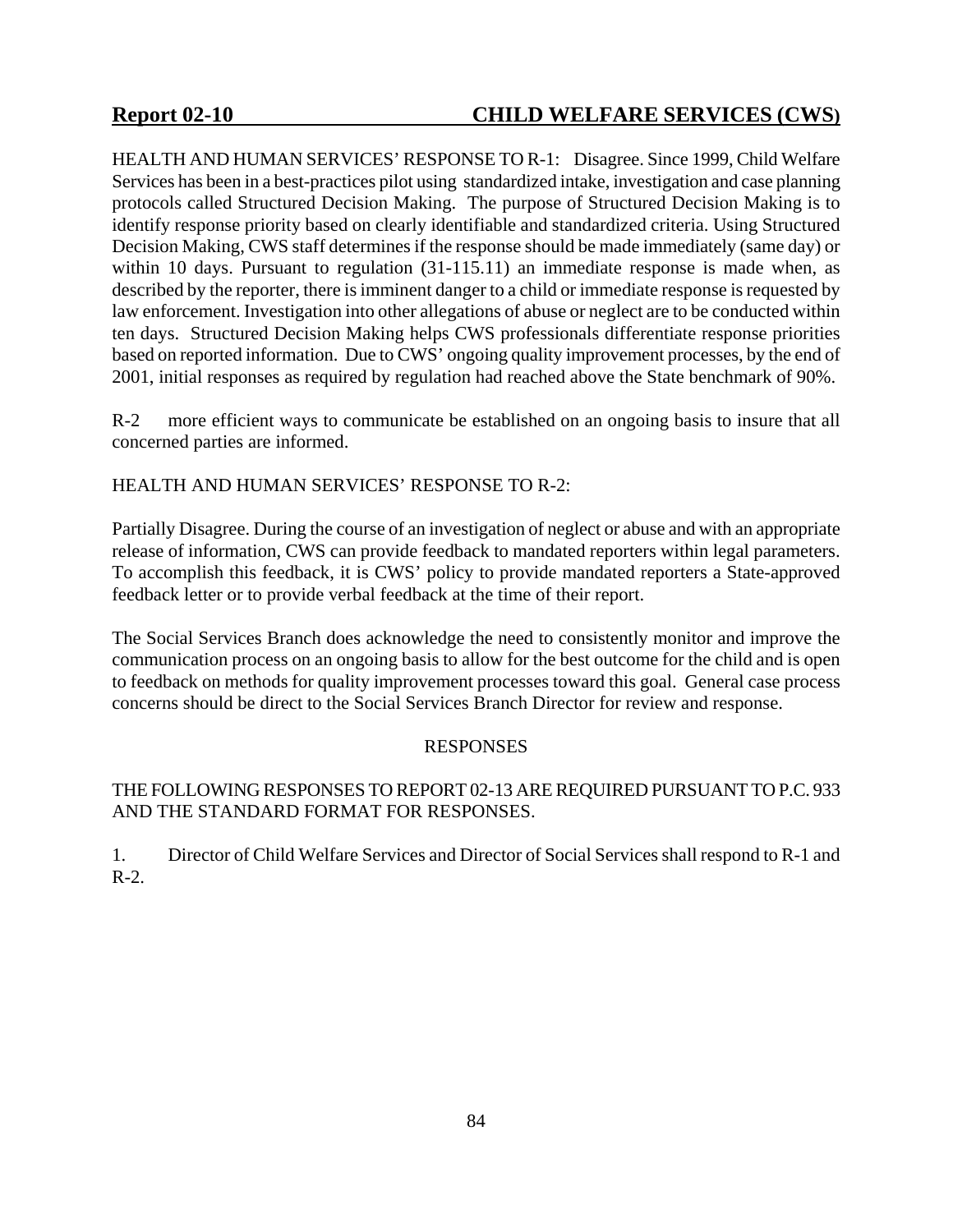## **INTRODUCTION**

This program has 14 locations in Humboldt County that provide alternative education programs for approximately 400 students. Members of the 2001-2002 Humboldt County Grand Jury visited a community school. Students are referred due to truancy, behavior problems, or slow progress in school.

The program offers a broad-based curriculum that is individually paced and includes individual instruction. Students in grades 7 to 12 are eligible and are referred by the school, parents or guardian.

Students must successfully complete the orientation and assessment program before admittance to the community schools.

### **FINDINGS**

- F-1 Students need 90 credits earned in 7th and 8th grades to be promoted to high school.
- F-2 Students need 210 credits to graduate from high school.
- F-3 There are alternate ways to earn extra credits, such as volunteer and service work.
- F-4 Discipline and behavior standards are strictly enforced.

#### **CONCLUSION**

C-1 The Community Schools program is a tightly controlled school system that provides students with an opportunity to complete their education in a healthy environment.

#### RECOMMENDATION

R-1 We encourage the Humboldt County Office of Education and the community to continue support for this successful and valuable program.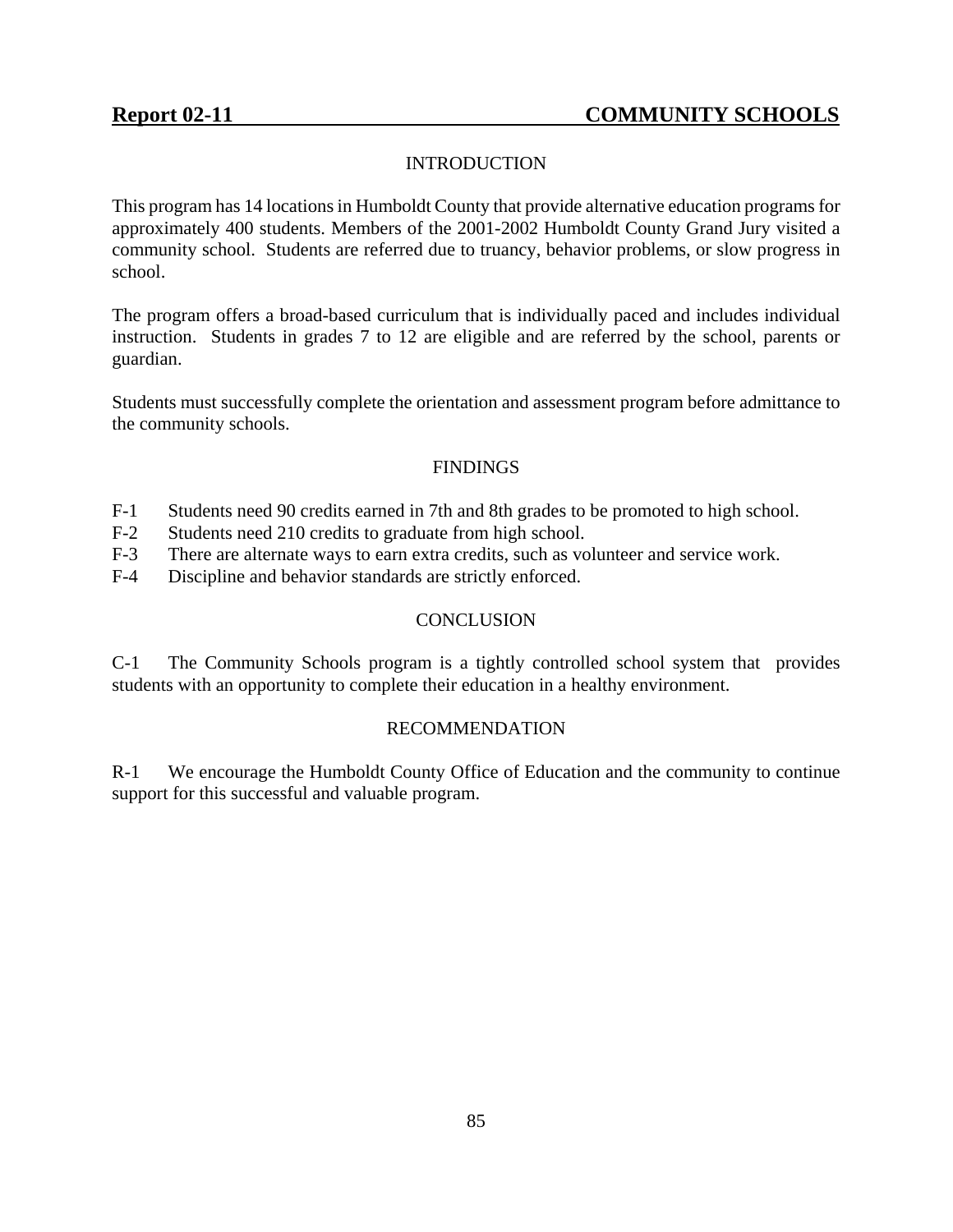**The following Response to Report 01-09 in the 2000-2001 final report from Carlotta Community Services District was delivered to the courthouse within the time prescribed by law but was not included in the printing of the final report.** 

The Honorable Dale A. Reinholtsen Presiding Judge Superior Court **of** California, Humboldt County

Dear Judge Reinholtsen:

The following report is respectfully submitted in accordance with CPC Section 933.05:

## **CARLOTTA COMMUNITY SERVICES DISTRICT**-**RESPONSE TO GRAND JURY REPORT**

#### **Prepared in response to report 01 –09 Cities and Districts 2000-2001**

FINDING F-1: The Board and the Fire Department have had a poor working relationship for several months.

RESPONSE F-1: The Board and the Fire Department have had a poor working relationship for several years.

FINDING F-2: The poor relationship between the Board and the Fire Department escalated when construction began on the new fire hall.

RESPONSE F-2: The poor relationship between the Board and the Fire Department escalated when planning began for the new fire hall in 1995.

FINDING F-3: It was reported that fifteen firemen resigned en masse this year as a result of this poor working relationship between the Board and the Fire Department.

RESPONSE F-3: Many of the firemen were pressured into resigning; they were called on the morning of February 2nd. and told to come to the new firehall and turn in their equipment. The precipitating event for this mass resignation was Judge Brown's ruling that we, the Carlotta Community Services District, were the governing Board of the Fire Department and that we were justified in firing the Chief and Assistant Chief.

FINDING F-4: The Board originally budgeted **\$15,000** for the construction of a new fire hall.

RESPONSE F-4: The previous Board had spent \$18,000 of public funds on the firehall. The present Board originally budgeted an additional \$15,000 of public funds, in addition to- cash and materials donations, to finish the building. We have since spent approximately \$20,000 more.

FINDING F-5: The Board and Fire Department assumed that donations of money, materials, and labor would defray the majority of the costs of building the fire hall. -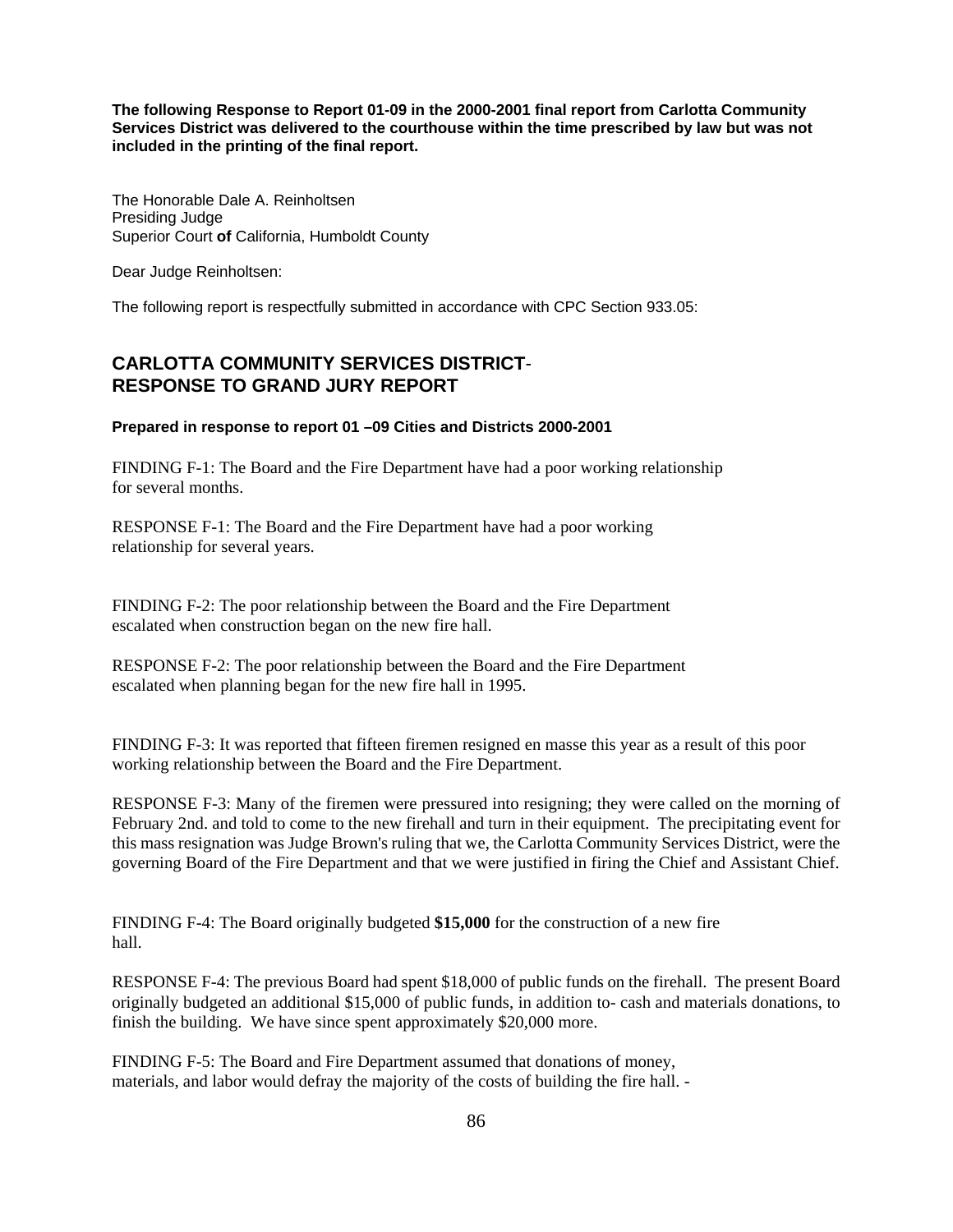RESPONSE F-5: The respondent agrees with the finding.

FINDING F-6: The Fire Department actively solicited donations of money and materials for the new fire hall; as a result, most of the donations were made specifically to the Fire Department.

RESPONSE F-6: Approximately \$1,800 of donations were made specifically to the Fire Department.

FINDING F-7: Neither the Board nor the Fire Department has tax-exempt status, precluding either from receiving tax deductible donations.

RESPONSE F-7: The Board was able to contact Mr. Dutcher, a specialist in tax exemption law at the IRS. According to Mr. Dutcher there is an obscure exception in the tax law that confers tax exempt status on volunteer fire departments as long as donations benefit the department as a whole and no individual in particular. The Board's tax exempt situation is different. Since we are a government entity, donations of cash or materials to the Board for the construction of a fire hall are tax deductible as long as we are not engaged in continuous ongoing solicitations of funds for operations. Since we derive our ongoing funding from county taxes and a local parcel assessment, we are qualified to receive tax deductible donations in our particular circumstances.

FINDING F-8The Board has spent at least \$33,000 on the new fire hall which is not yet completed.

RESPONSE F-8: The situation here in Carlotta has been in a state of dynamic transition for the past year. The above figure was correct when the Grand Jury first visited us in the winter of 2000. Presently, we have spent at least \$53,000 of taxpayers funds plus many thousands more of donated cash, materials, donated professional labor as well as hundreds of hours of community labor. The County has signed off on the building except for a meeting room in the rear which is being completed.

FINDING F-9: For thirty-five years the Board has not purchased any fire prevention vehicles.

RESPONSE F-9: Until recently the District had no parcel assessment tax. Our annual funding came from the County and provided us with enough money to pay for insurance and a few thousand for equipment. We have been fortunate recipients of two donated fire trucks and a tanker as well as other essential gear. In the last couple of years we have purchased two vehicles including a very modern 4 wheel drive quick response fire truck in excellent condition.

FINDING F-10: The Board owns the following: (A) 1964 GMC fire truck; (B) 1964 Diamond T fire truck; (C) 1971 International-water tender (capacity 3500 gallons).

RESPONSE F-10: We also own a 1991 Ford and a 1990 Chevy 4-wheel drive fire truck.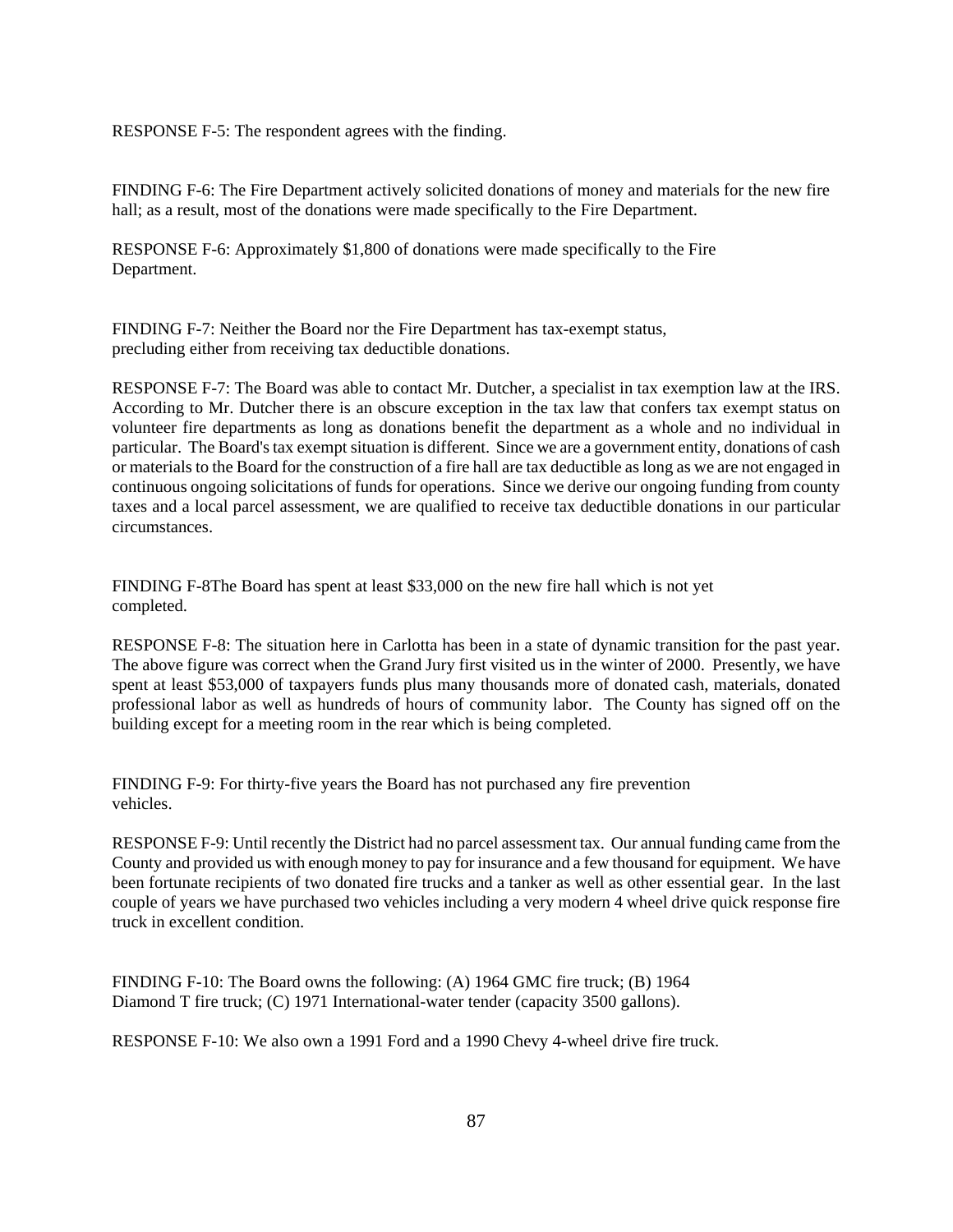FINDING F-I 1: The water tender leaks half of its capacity each day.

RESPONSE F-1 1: The water tender has been repaired and doesn't leak a drop.

FINDING F-12: The Fire Department reported it does not have sufficient respirators for the fire trucks; four are required for each truck.

RESPONSE F-12: The Board has never been presented with any documentation indicating that a department of 15 volunteers needs 12 respirators. First of all, it's unlikely that all volunteers would be available at any given time. We have no fire hydrants so we have to set up a reservoir and dump the tankers water into it and then rush back to our holding tanks at the station for more. We use one truck to draft water from the reservoir and supply the other two trucks. Hoses have to be set up and connected, each truck has to have someone run the pumps and each hose needs two volunteers. The law requires that two people with respirators enter a burning building together and that two others be ready outside. Considering manpower constraints, it's highly unlikely we would ever need more than four; we have six. Furthermore, we have a mutual aid agreement with Hydesville and Fortuna and in such a scenario we would call for back-up.

FINDING F-13: The Board pays the Secretary/Treasurer \$100 a month and does not withhold taxes.

RESPONSE F-13: The Board now pays the Secretary/Treasurer \$150 a month and has directed her to begin withholding taxes.

FINDING F-14: The Board has not hired/appointed a District Manager as required by law.

RESPONSE F-14: The Board has appointed the Secretary/Treasurer to the position of District Manager.

FINDING F-15: In 1999 the Board reduced the property tax assessment by 40 percent.

RESPONSE F-15: The respondent agrees with the finding.

FINDING F-16: The Board reported reserves of approximately \$100,000 as of June 1999.

RESPONSE F-16: The respondent agrees with the finding.

FINDING F-17: As of June 2000 the Board budget summary shows a reserve balance of approximately \$66,000.

RESPONSE F-17: The respondent agrees with the finding.